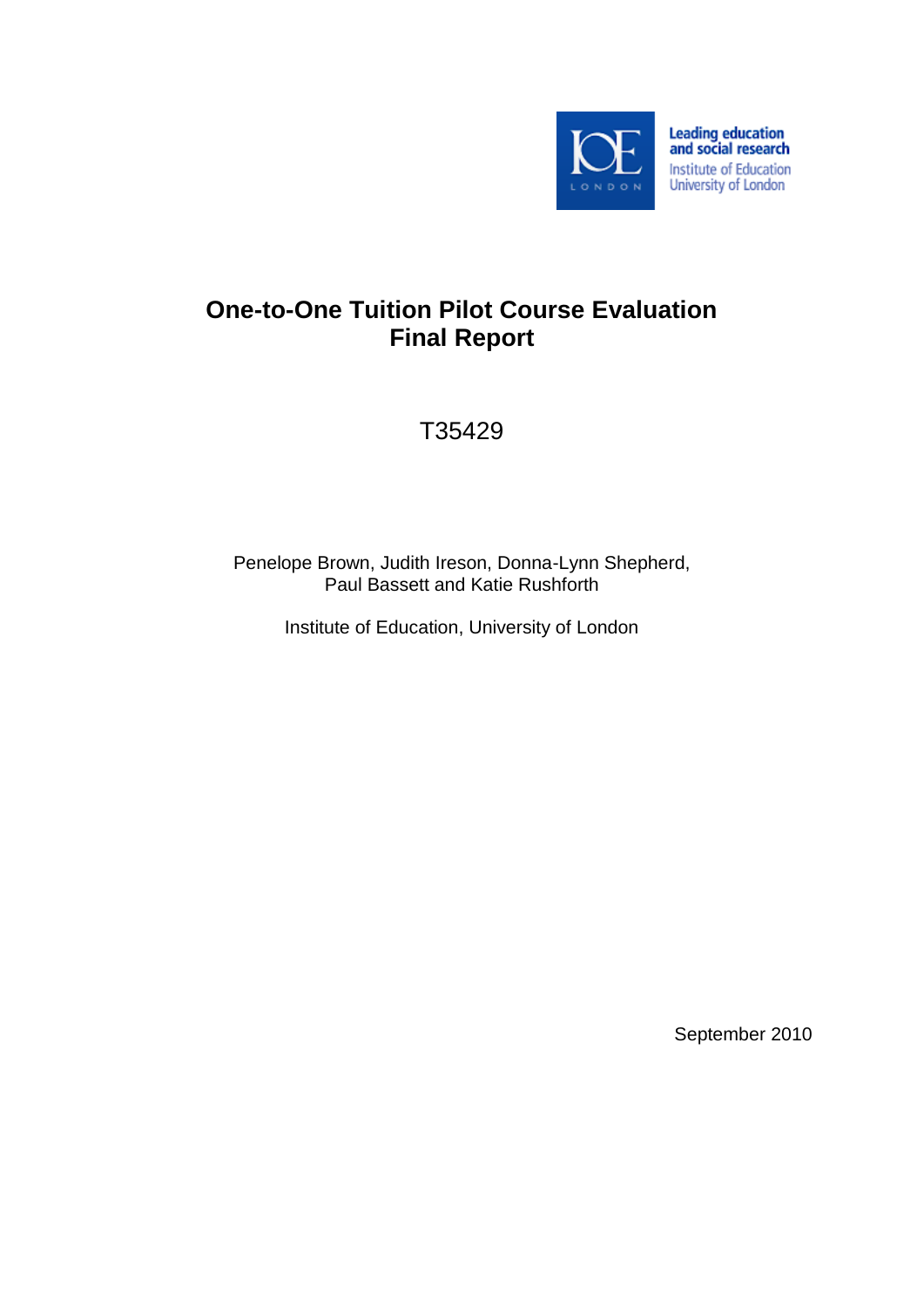# **Contents**

| <b>Executive Summary</b>                            | 3  |
|-----------------------------------------------------|----|
| 1 Introduction                                      | 9  |
| 1.1 Research design overview                        | 9  |
| 2 The one-to-one tuition pilot courses              | 11 |
| 3 Participants' evaluation of the courses           | 26 |
| 3.1 Course evaluation questionnaire (immediate)     | 26 |
| 3.2 Course evaluation questionnaire (retrospective) | 27 |
| 4 Stakeholders' evaluation of the tuition           | 44 |
| 4.1 Pupils' perceptions of one-to-one tuition       | 45 |
| 4.2 Parents' perceptions of one-to-one tuition      | 49 |
| 4.3 Teachers' perceptions of one-to-one tuition     | 55 |
| 5 Impact of one-to-one tuition on attainment        | 64 |
| <b>6 Cost Benefit Analysis</b>                      | 70 |
| <b>7 Conclusion and Recommendations</b>             | 72 |
| <b>References</b>                                   | 76 |
| <b>Appendices</b>                                   | 77 |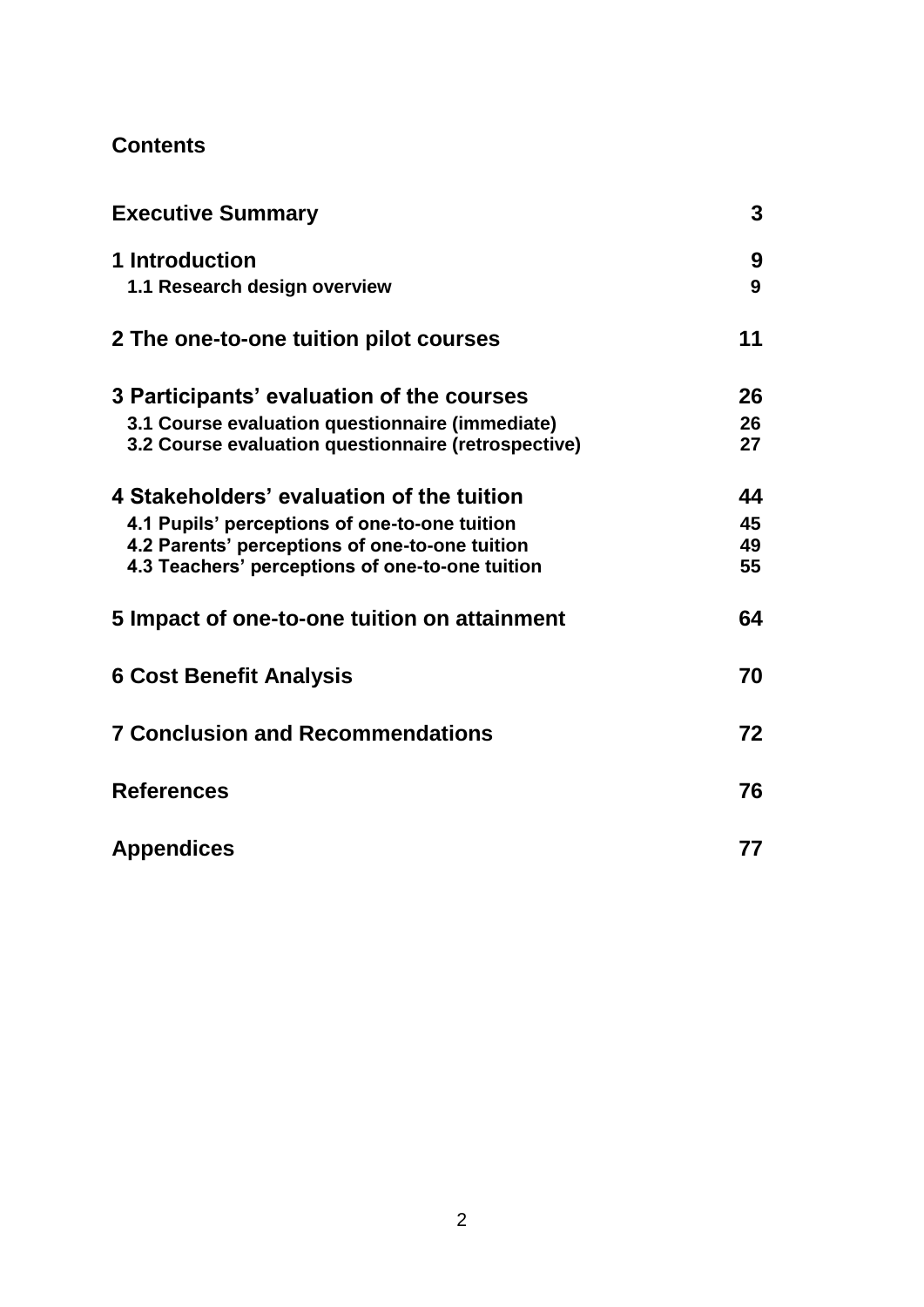# <span id="page-2-0"></span>**Executive Summary**

# **Background**

In 2009, the Government introduced a national programme of one-to-one tuition for pupils who were falling behind in English and mathematics in order to raise progression and attainment. One-to-one tuition was trialled in the Making Good Progress (MGP) Pilots and funding is available nationally for over 600,000 places in 2011.

This innovative programme of one-to-one tuition in Key Stages 2 and 3 has been underpinned throughout by concern to ensure the quality of tuition provided. To this end, the one-to-one tuition strand of MGP has been staffed only by qualified teachers. However, a report on the pilot which trialled one-to-one tuition in 10 Local Authorities (LAs) identified challenges in recruiting sufficient teachers with Qualified Teacher Status (QTS) to act as tutors (PWC, 2008). In response, the Training and Development Agency for Schools (TDA) commissioned five experienced course providers to design and run one-to-one tuition pilot courses in various locations across England. The courses were designed to equip adults who already had relevant subject knowledge, but not QTS, to work as tutors in schools. Some courses were for participants with an A-level in either English or mathematics (and a degree in another subject) whilst others were for participants with a degree in English, maths or a similar subject such as engineering. TDA also commissioned research by the Institute of Education to evaluate the effectiveness of these courses. The evaluation of the one-toone tuition pilot courses had two components:

- a. Implementation of the pilot courses and effectiveness of the course design, content, length and delivery in preparing participants to undertake tuition.
- b. Impact of the subsequent tuition provided by course attendees on pupils.

The findings from both parts of the research are presented in this report.

# **Methodology**

Each course provider was visited by a member of the project team during one of the courses, the course leader was interviewed and teaching sessions were observed. Documents provided for the participants were also used to inform the evaluation.

Course evaluation questionnaires were supplied by the project team and given out to the participants by the providers at the end of the courses. Similar questionnaires were completed again several months later. The purpose of having two questionnaires was to gain information about the courses whilst it was still fresh in the participants" minds and also to learn from the benefit of hindsight once the participants had tutored. The second, retrospective course evaluation questionnaires were emailed to the course participants who had a range of ways to complete and return the questionnaire, including email and online completion.

When sending out the retrospective course evaluation questionnaires, the tutors were also asked to pass on questionnaires to the pupils they tutored and to their parents and subject teachers.

The impact of tuition on pupils" progress was examined through the analysis of data provided by the Department for Education (DfE). The progression of pupils receiving tuition from the non-QTS tutors was compared to that of all pupils who did not receive tuition.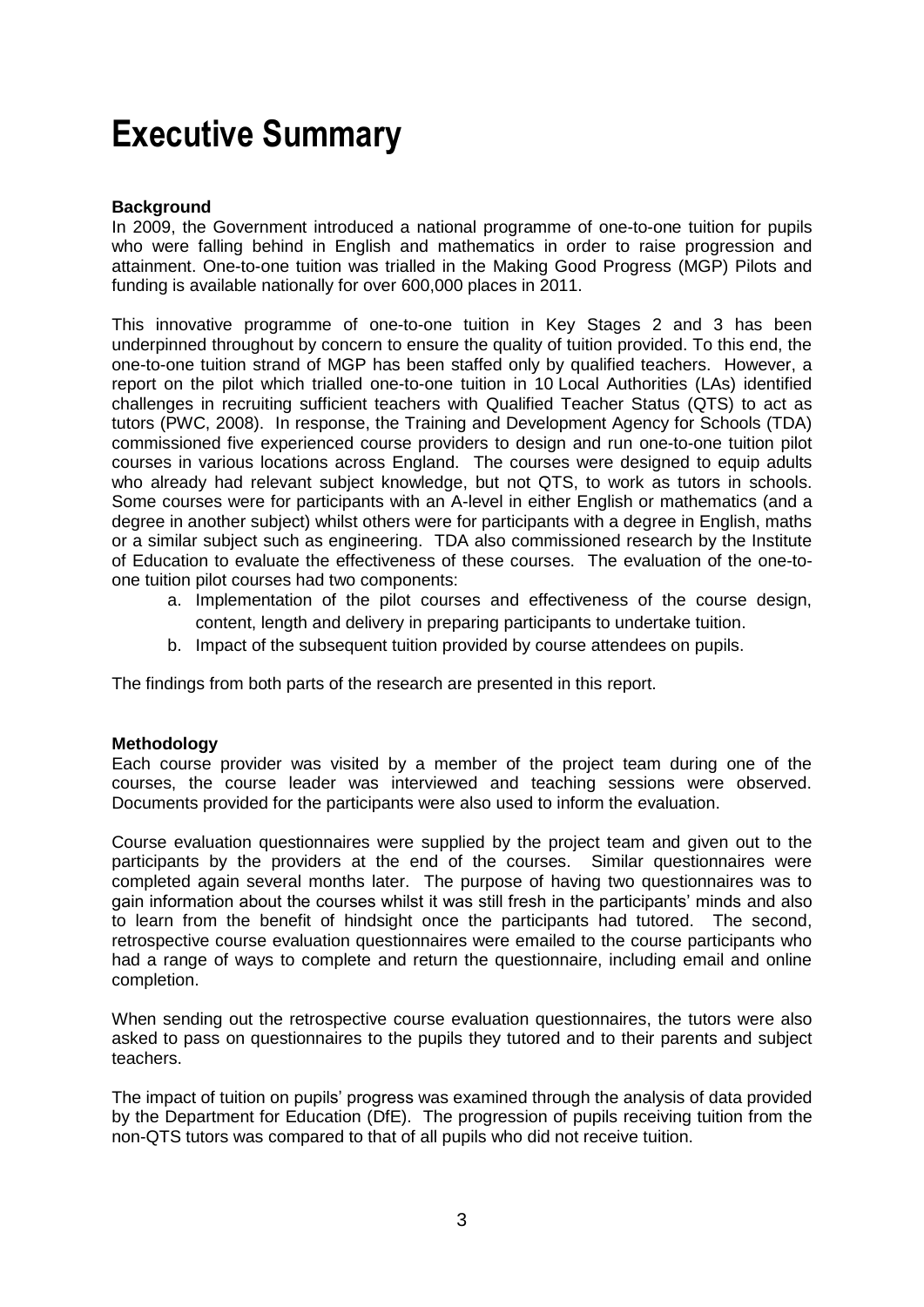# **Findings**

#### **The courses**

Five course providers ran 19 courses in nine locations, placing participants in the 10 participating MGP LAs. Each provider ran courses which were very different to those from the other providers and each had elements which were found to be particularly helpful in preparing the participants to tutor effectively.

Generally the providers felt that the quality of participants on their courses was very high, despite the fact that few had been turned away for any reason other than the courses being oversubscribed. Recruiting participants was straightforward for many of the providers, with some being entirely reliant on referrals from the Teaching Information Line. In the early stages of the first courses to be run, some were undersubscribed since providers relied on local advertising for courses being run at short notice.

All the courses placed their participants in schools for at least two days although it was found that those who had more time in school (up to five days in some cases) gained the most from the experience.

The time spent in schools included observations of pupils and teachers which the participants found useful and some of the participants also had the opportunity to practise one-to-one tuition, which was found to be invaluable. Some courses had not included this in their planning but those who had the opportunity gained so much from it that incorporating the opportunity to practise one-to-one tuition should be considered a vital part of the time spent in schools.

Often the participants who were least satisfied with the course in terms of what they learnt and the time spent in school, were those who had worked in schools before, usually in positions such as teaching assistants. For them, much of the school background information such Key Stages and assessing pupils was felt to be unnecessary, as was the amount of time spent observing pupils and teachers and helping groups of children. The courses provided little or no differentiation in these areas, with small consideration of previous knowledge and experience of individual participants. Although courses adapted for the needs of the majority of their cohorts, the needs of the minority could not be very well catered for in the pilot.

The participants attending the courses were all graduates with either a degree or an A-level in mathematics or English (or a closely related subject). There was very little (if any) variation between courses for those with different levels of qualifications and given the amount of subject knowledge passed on to the participants, it seemed unnecessary for the two groups to be separated.

The amount of subject knowledge taught was generally considered to be sufficient, particularly considering the fact that most participants felt they already had enough knowledge. Many participants would have liked more curriculum knowledge and more information on teaching methods. CP4 was the only course which combined all three areas, and this was the course that was most highly rated by the participants. However the number of CP4"s participants submitting their views was very small so it would be unwise to make recommendations based solely on these results.

Once the course participants had successfully completed the taught element of the course (including school placements), the majority progressed to the next stage. This consisted of the participants tutoring in schools, working with up to three pupils providing 10 hours of tuition for each pupil.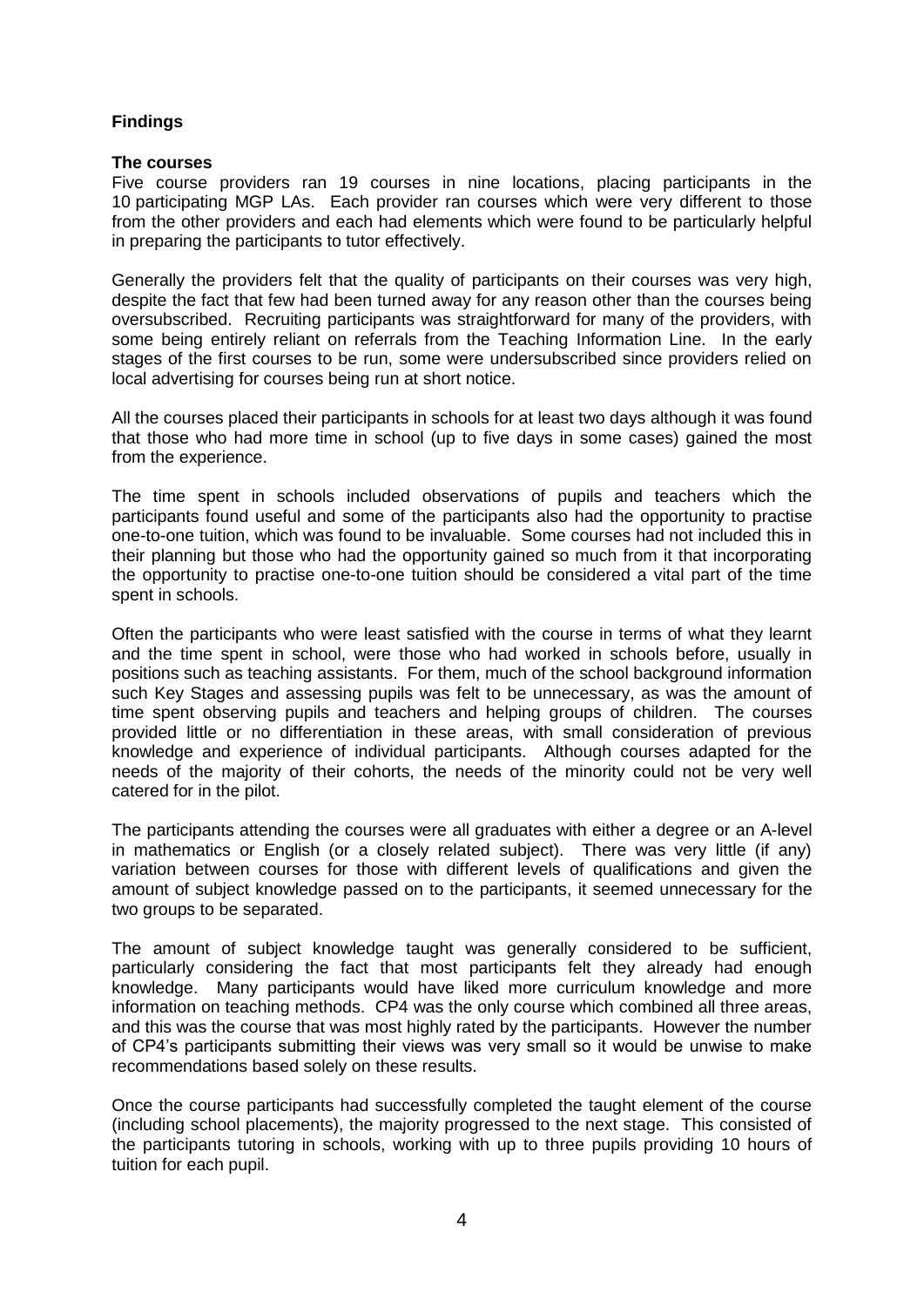Some providers were very involved in finding employment for the participants whereas others were less so. Employment after the courses was most straight forward if the tutors worked in the same school in which they had carried out their placement.

# **Participants' views of the courses**

77% of the participants were keen to continue tutoring. The tutors found the work rewarding and satisfying since they could perceive the effect that their tuition was having upon the pupils.

Most participants found that time spent in school placements was helpful since it familiarised them with the way in which schools worked and the ethos and language of the classroom. Participants appreciated being able to observe a variety of teaching methods and the opportunity to observe pupils and develop a relationship with them. Some of the 22% who worked in schools as teaching assistants mentioned that they gained little from the placement since they were already familiar with what they were observing. This suggests that the courses should incorporate greater levels of differentiation to enhance the understanding of individual participants.

Some tutors did not carry out the 10 hours of tuition or were not willing to tutor in the future. This was often as a result of other commitments but the distance many were travelling to school in order to tutor was also a factor. This, combined with only working for a few hours each time, meant that for some it was uneconomic to tutor.

When questioned at the end of the courses, the vast majority of participants (97%) stated that they felt ready to provide tuition. Several months later, when the majority were tutoring in schools, one third (35%) would have liked to receive more information on the curriculum and one in five (18%) more input on teaching methods.

Several months after the course had finished, 47% were definitely considering teaching as a career whilst 26% said that they might consider it.

#### **Stakeholders' evaluation of one-to-one tuition**

72 pupils completed questionnaires in which they were asked for their views of tuition and its impact. On the whole the pupils were very positive about receiving one-to-one tuition with 88% stating that they either liked it a little or a lot. The pupils stated that they enjoyed the tuition because not only was it fun and they liked the tutors but it also helped with their learning and helped them to improve their grades or prepare them for their exams.

The majority of pupils felt that they had benefitted from the tuition. Before starting tuition, the pupils were less confident in their tutored subject than they were in their non-tutored subjects but after tuition the pupils reported that they felt that their ability in the subject had increased (97% of pupils) as had their participation in lessons (77% of pupils). 91% of the pupils stated that they were more motivated than prior to tuition and their ability to learn independently had improved (83% of pupils).

The pupils" parents had similar views, they were aware that their children enjoyed the tuition, stating that this was because their children"s confidence increased and that they benefited from working in an environment with no distractions. Reasons for not enjoying tutoring included sessions which were "boring" or repeating information the pupils felt they already knew.

95% of parents felt that their children"s ability in the tutored subject had increased as a result of the tuition with 91% stating that their motivation had increased and 83% that the amount their child participated in class for the tutored subject increased. The parents also believed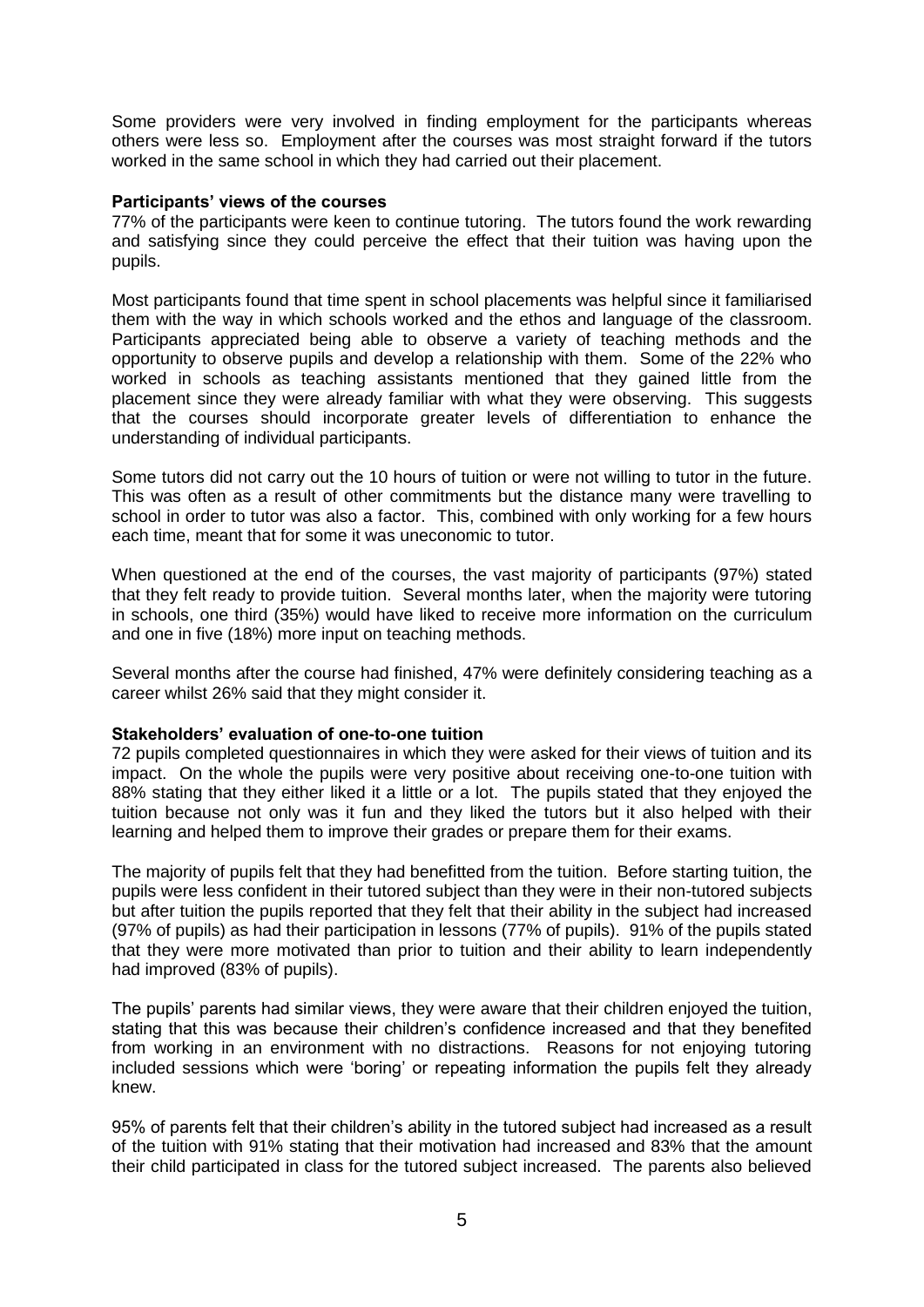that their children had improved in their ability to learn independently in the tutored subject (83%). The parents were asked if they had noticed any other changes in their children as a result of the tuition. 24% of parents mentioned an improved attitude towards the subject and/or revision and others observed that their children appeared to be more conscientious about their work (20%).

The teachers were asked similar questions and produced comparable answers to the pupils and the parents. 81% said that the pupils' ability to work independently had increased and 84% reported an increase in motivation. 77% also believed that pupils' participation in lessons had increased whilst 88% felt that the pupils' ability in the tutored subject had improved. The teachers also reported that pupils were enjoying the tuition (89%).

Although the teachers found the tutors easy to work with, they were concerned about the amount of time required of them to support the tutors.

#### **The impact of tuition upon pupil progression**

Before tuition commenced, pupils who went on to receive tuition had significantly lower baseline attainment, on average, than the pupils in the non tutored group.

Taking into account baseline attainment data and pupil characteristics (such as free school meals, gender, special educational needs status), pupils who received one-to-one tuition in mathematics from a non-QTS tutor made similar levels of progress to pupils who received no tuition.

Pupils who received one-to-one tuition in English from a non-QTS tutor made similar levels of progress to pupils who received no tuition, with the exception of year 7 where pupils who received tuition made significantly more progress.

The number of pupils in the analysis samples was small, therefore caution should be taken when interpreting the findings.

These results suggest that the pupils who received one-to-one tuition from the non-QTS tutors made a similar amount of progress as the pupils who did not receive tuition. Although these pupils did not catch up with their classmates, they began to progress at a similar rate, so they were no longer falling further behind.

#### *Recommendations*

#### **1. National roll out of training**

• It is recommended that the courses training adults to become non-QTS tutors should be rolled out nationally with the following considerations.

#### **2. Eligibility of tutors**

• In addition to a degree in English or mathematics (or subjects which demanded high levels of English or mathematics such as engineering) or degrees in other subjects with A-levels in English or mathematics, admission onto the courses should also include an interview and a written assignment to ensure high standards of spoken and written English.

#### **3. Courses and structure**

 The courses do not need to be differentiated for those who have either A-level or degree level subject knowledge.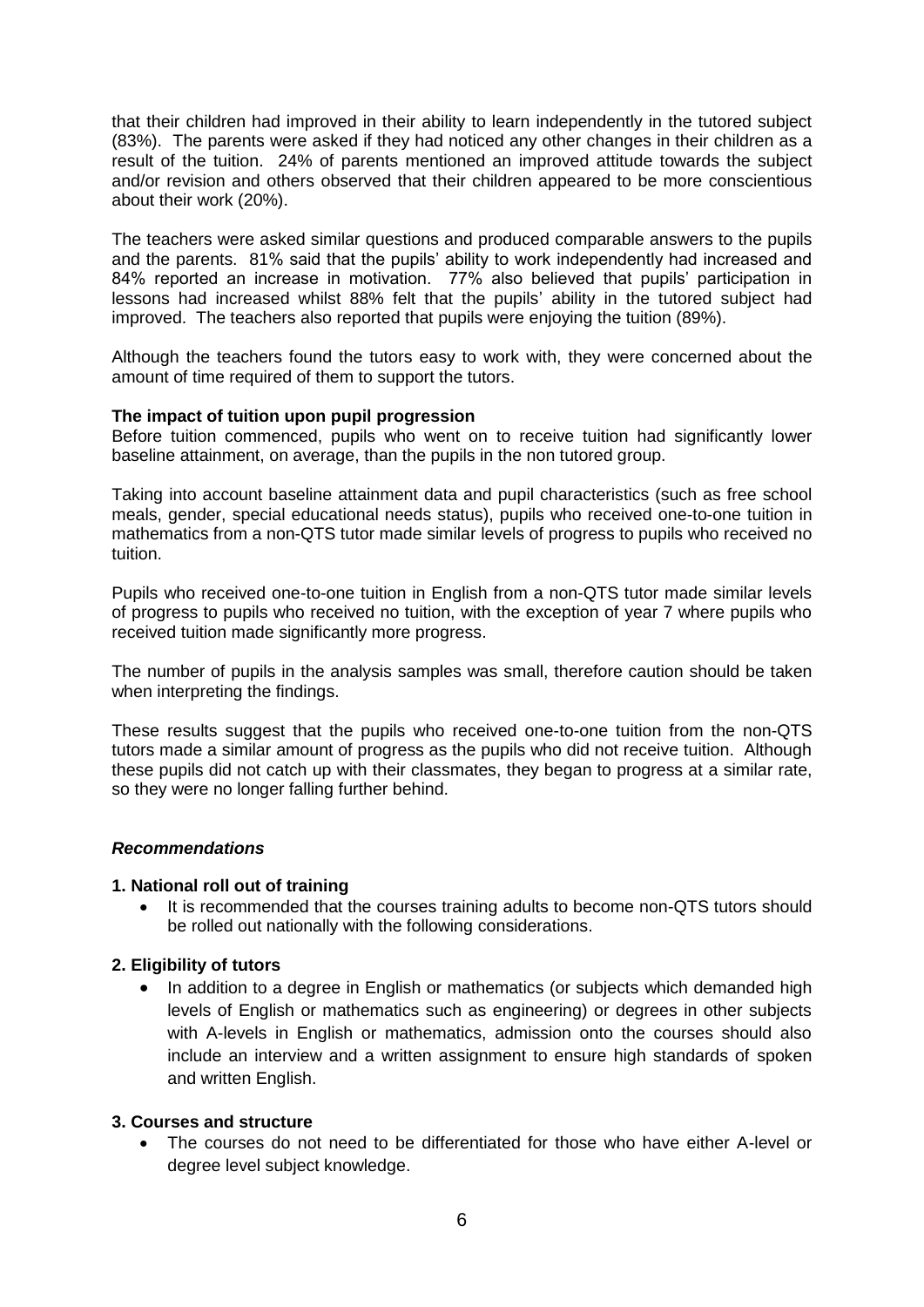- The duration of the courses should allow for a minimum of five placement days in school. The placement days should not be consecutive but interspersed with the taught element of the course to allow for feedback and learning. These elements of the course should be carefully planned in light of participants" background and experience.
- The taught element of the courses should include:
	- Information on how schools work (including educational terminology, AfL, APP, and Key Stage information).
	- Information on what will be expected of the tutor and the pupil's teacher.
	- Knowledge of how children learn and awareness of barriers to learning.
	- Guidance on how to structure, plan and deliver a tuition session (and understanding when to deviate from that plan).
	- Guidance to help participants identify pupils" learning needs recognizing misconceptions, a need for consolidation and readiness to acquire new knowledge.
	- A wide variety of teaching methods appropriate for one-to-one tuition sessions, designed to either consolidate or further a pupil"s knowledge.
	- Knowledge of the curriculum including guidance and practise using the curriculum to understand how the curriculum works and how to use it to identify what the pupil needs to be taught next.
	- Some subject knowledge should be taught to ensure participants are up to date with the modern curriculum.
	- Debriefing sessions after placements must be included (preferably as soon as practical after placement). These should give participants the opportunity to discuss what they observed and pass on what they observed to others as well as discussing any difficulties.

# **4. Assessment**

- End of course assessment should include:
	- Assessment of a one-to-one tuition session.
	- Evidence of planning and working with the curriculum to consolidate and further knowledge and use of teaching methods (and resources) for particular scenarios.
	- Assessment should also include a case study of a pupil selected for one-toone tuition. The case study would detail the chain of events from the observation of the pupil in class, the way in which the class teacher chooses and sets objectives, designing a tuition session for the pupil, location and design of resources, delivering the tuition session and writing a reflective log of the session. The case study should analyse and reflect on each of these elements.

# **5. School placement**

- The time spent in school should include:
	- Time observing classroom sessions in order to understand modern teaching methods and see them in action.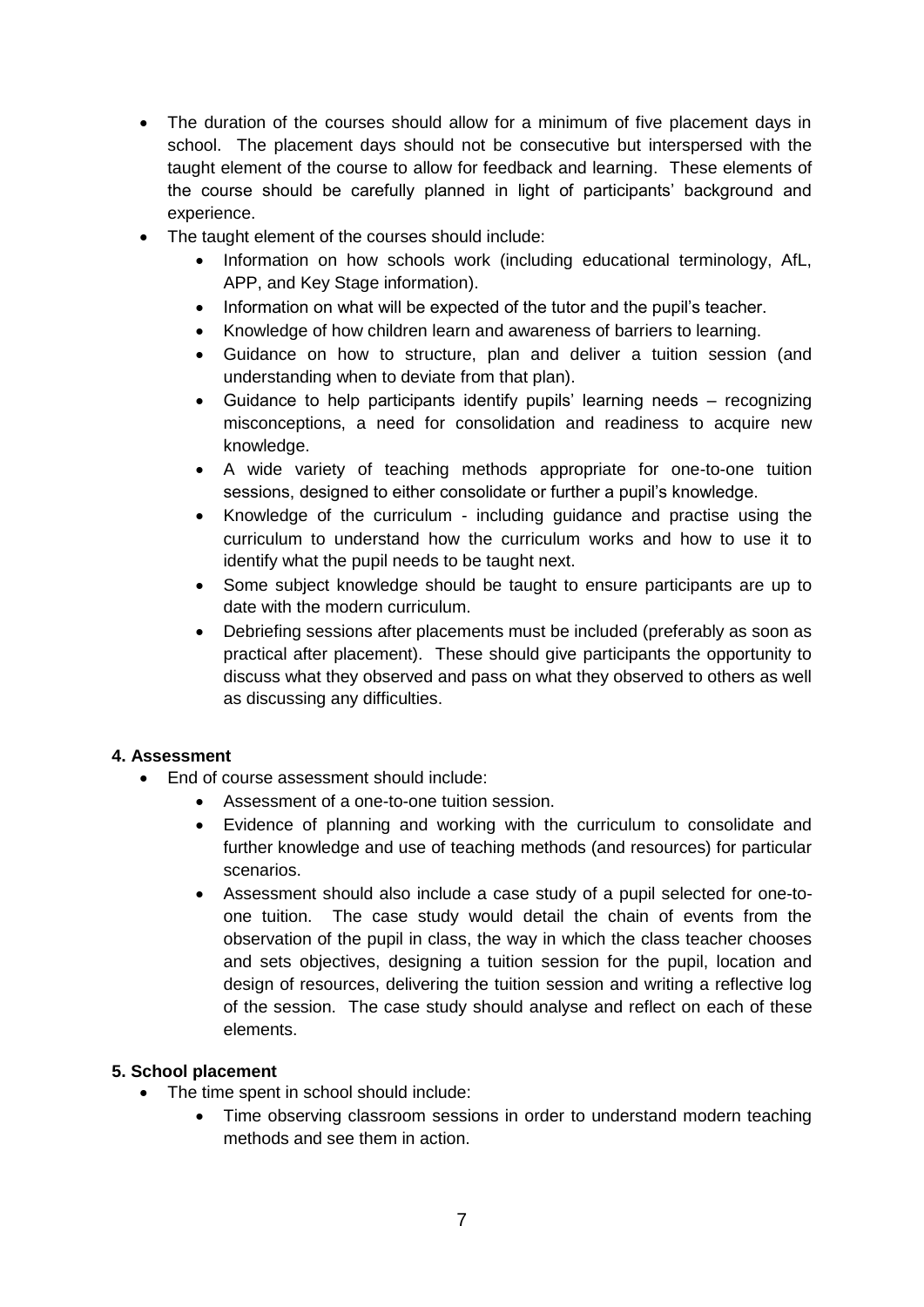- Participants should spend some time observing pupils, to understand their barriers to learning and the way in which pupils work with other pupils and staff for effective learning.
- Participants should observe at least one, one-to-one tuition session provided by an experienced tutor.
- Observations in school should be carried out with a clear focus (such as teachers" questioning techniques) so that the participant fully understands the aspects they are observing.
- The time spent in school must include delivery of one-to-one tuition sessions. It is recommended that the participant delivers at least three sessions throughout the time in school. Whenever possible these should be observed by other participants or members of staff from the school or the course provider and formative feedback given. The final session should be towards the very end of the course and should be observed by a member of staff (from the school or course provider) and included as part of the final assessment of the course.
- It is preferable that participants experience tuition at both primary and secondary levels if possible.

# **6. Getting into tutoring**

- A probationary period is proposed. Only after successful completion of the course and the probationary period (the suggested duration is 10 sessions of tuition for three pupils each) should a tutor become a fully qualified tutor.
- The transition from the end of the course to the probationary period should be swift and straightforward. In order to facilitate this, if possible, the probationary period should be carried out at the same school in which the participants had their placements. In addition, participants should be advised that they should take an active part in communicating with school.
- Should the pilot model of working with the LAs be used in a national roll out, then a close working relationship between the LA and the course provider and schools is necessary to ensure support from the schools and finding placements for participants. There should be high levels of communication on both sides and mutual respect for the initiative and each others" roles. In a national roll out, care should be taken to ensure that roles and responsibilities are communicated and agreed.
- Schools could advertise for new members of staff to send on the courses (or send existing staff). The entry requirements for these participants would be the same as for other participants and the assessment of them would be equally stringent. Applicants would be expected to apply for places and schools would be funded.
- There are clear guidelines for providers and schools with regards to CRB checks. All the relevant parties should be encouraged to understand and use them.
- Schools should be made aware that non-QTS tutors who have little experience of working in schools may require additional support. Schools should draw up plans to provide mentoring support. The financial implications of such an approach would need to be considered.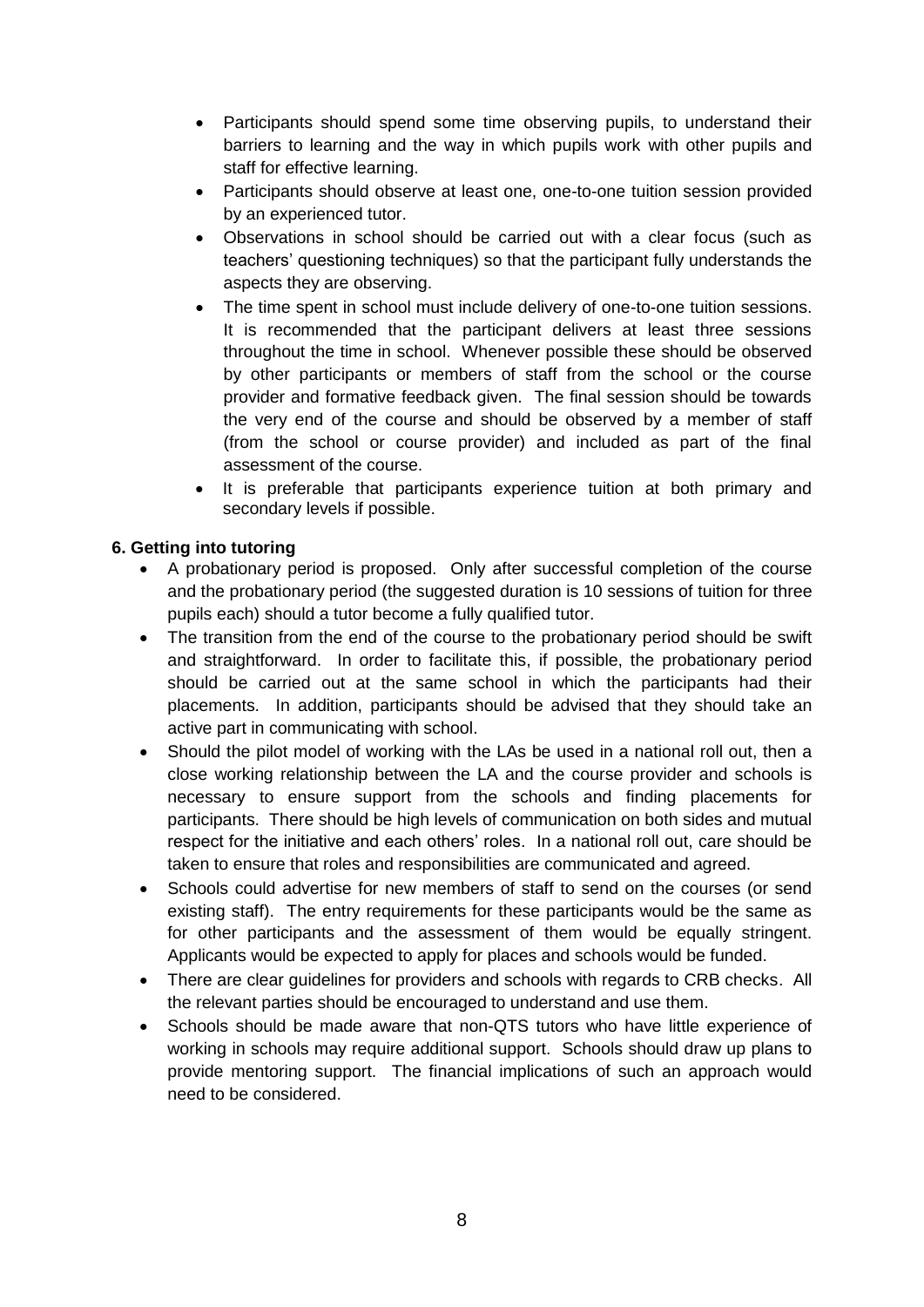# <span id="page-8-0"></span>**1 Introduction**

In 2009, the Government introduced a national programme of one-to-one tuition for pupils who were falling behind in English and mathematics in order to raise progression and attainment. One-to-one tuition was trialled in the Making Good Progress (MGP) Pilots and funding is available nationally for over 600,000 places in 2011.

This innovative programme of one-to-one tuition in Key Stages 2 and 3 has been underpinned throughout by concern to ensure the quality of tuition provided. To this end, the one-to-one tuition strand of MGP has been staffed only by qualified teachers. However, a report on the pilot which trialled one-to-one tuition in 10 Local Authorities (LAs) identified challenges in recruiting sufficient teachers with Qualified Teacher Status (QTS) to act as tutors (PWC, 2008). In response, the Training and Development Agency for Schools (TDA) commissioned five experienced course providers to design and run one-to-one tuition pilot courses in various locations across England. The courses were designed to equip adults who already had relevant subject knowledge, but not QTS, to work as tutors in schools. Some courses were for participants with an A-level in either English or mathematics (and a degree in another subject) whilst others were for participants with a degree in English, maths or a similar subject such as engineering. TDA also commissioned research by the Institute of Education to evaluate the effectiveness of these courses. The evaluation of the one-toone tuition pilot courses had two components:

- a. Implementation of the pilot courses and effectiveness of the course design, content, length and delivery in preparing participants to undertake tuition.
- b. Impact of the subsequent tuition provided by course attendees on pupils.

The findings from both parts of the research are presented in this report.

# <span id="page-8-1"></span>**1.1 Research design overview**

The aim of stage (a) was to gain an understanding of the views of course providers, participants and teachers in the schools where tuition was undertaken, concerning the nature, relevance and quality of the one-to-one tuition courses. Information for this stage of the research was gathered from face-to-face interviews with course providers, brief observation of courses and collection of course materials such as timetables and other documentation.

Participants" evaluations of the courses were collected from two questionnaires, the first completed at the end of the course and the second retrospectively, when experience had been gained of employment as a tutor in school.

Stage (b) aimed to evaluate the impact of tuition provided by those who attended the pilot courses. It comprised three strands.

- i. The academic progress of pupils in receipt of tuition from tutors who attended the course. Progress of pupils was assessed using teacher assessment data from before, during and after the tuition.
- ii. Teachers" perceptions of the impact of one-to-one tuition on pupils" progress and attitude to learning.
- iii. Stakeholders' perceptions on the impact of one-to-one tuition on pupil learning and attainment.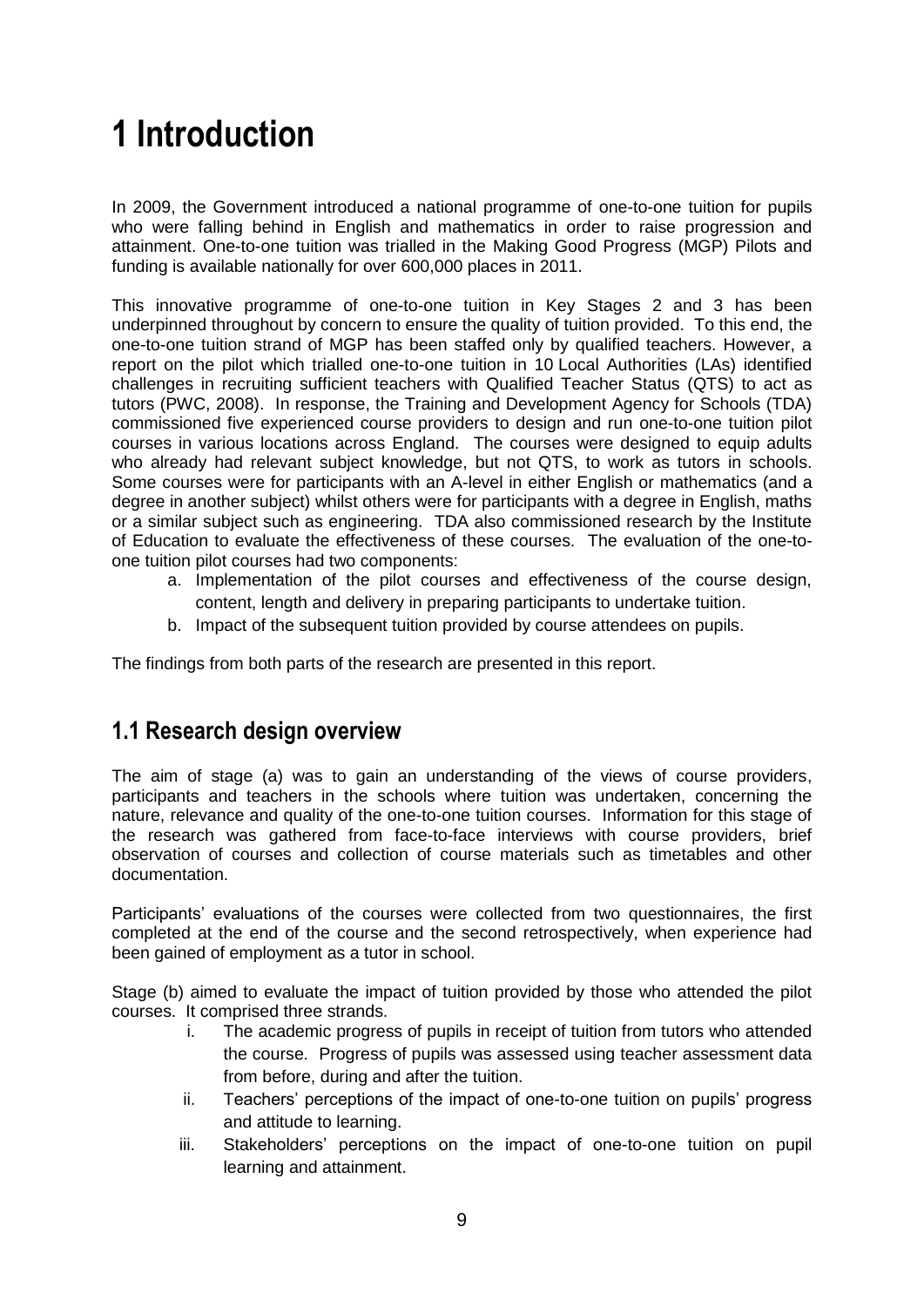Using teacher assessment data supplied by DfE, a comparative analysis was undertaken of the academic progress of pupils who were in receipt of tuition from tutors who attended the courses and pupils who did not receive tuition. Baseline data collected in autumn term 2009 was available for both groups.

The views of teachers the participants worked with during their 10 hours of tuition were gathered through questionnaires.

Stakeholders' perceptions of the impact of tuition were collected through questionnaires to pupils and parents.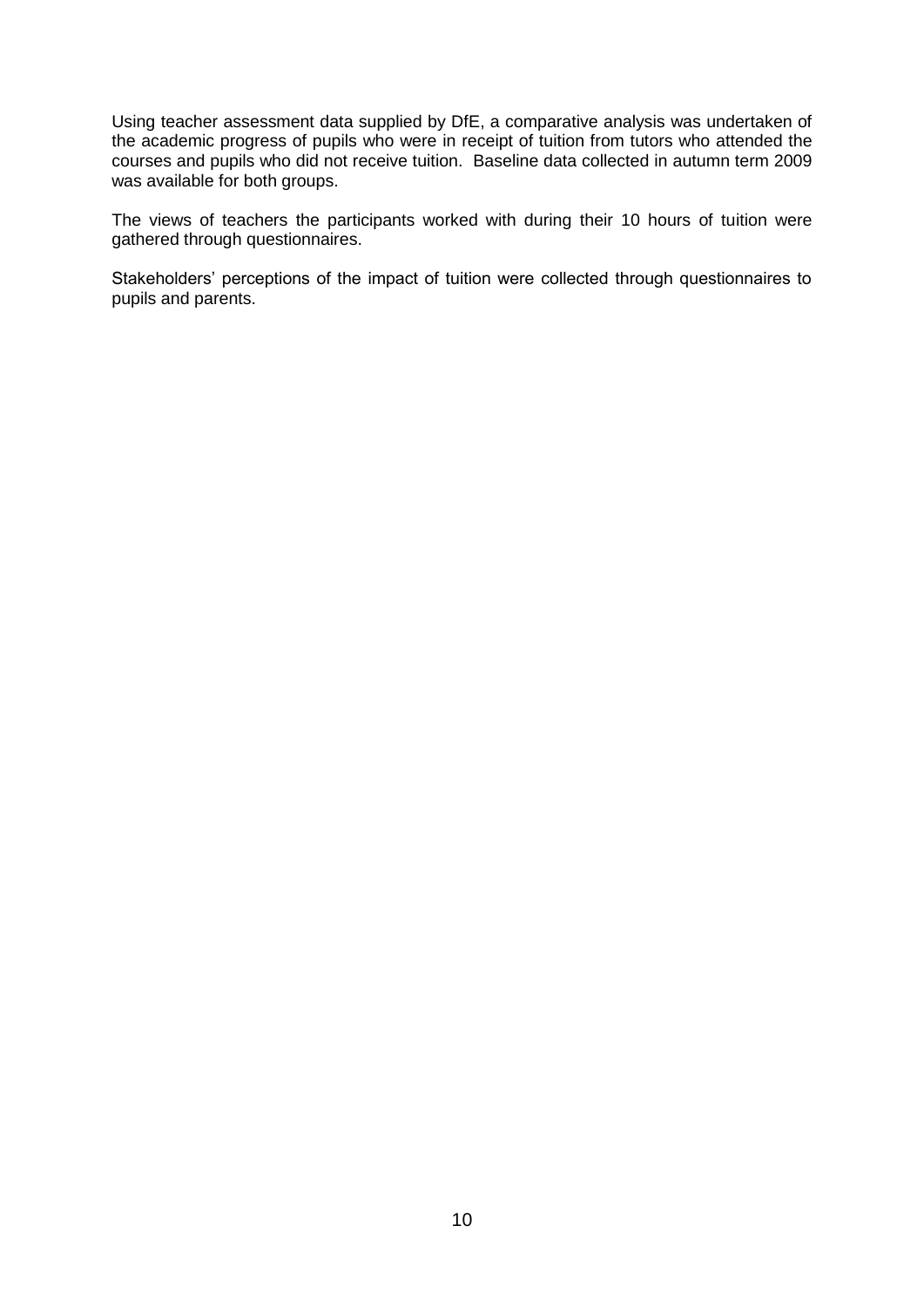# <span id="page-10-0"></span>**2 The one-to-one tuition pilot courses**

# **Introduction**

Five course providers supplied 19 courses in nine different locations around England. All of the providers were experienced in the delivery of teacher training and they included both commercial organisations and Higher Education Institutions. They were deliberately selected to represent a variety in terms of course design and delivery.

Once the participants had completed the course as supplied by the providers, (including school placements) they progressed to working in schools as tutors. This usually consisted of approximately 10 hours of work - delivering tuition for three pupils, up to 10 hours of tuition for each pupil. Some course providers were more proactive than others in helping participants to find work.

# **Methodology**

The project team visited each of the course providers for one day during one of the courses. Discussions were held with the course leader and occasionally the course administrator as well (if necessary). The teaching sessions that day were also observed. Copies of all the course notes received by the participants were requested.

#### **Course provider background**

To maintain confidentiality, the five course providers are referred to as CP1 to CP5.

#### **CP1**

CP1 is a commercial organisation which offers a range of programmes including Return to Teaching. CP1 aims to be responsive to the requirements of LAs, schools and pupils, and has a strong ethos of focussing on the needs of the child, which is reflected in their course content.

Six courses were run by CP1, three in the Midlands and three in the South of England. Each course was two weeks" duration and offered as either a part time or full time version which ran concurrently. Participants on the part time course shared some sessions during the day with the full time course and also attended sessions in the evening, one day at the weekend and undertook more home study. Initially, participants who had a degree in English or mathematics (or a degree with a high proportion of these) were catered for on the same courses as those who had an A-level in English or mathematics and a degree in another subject. At the request of the TDA the later courses which were run in a different LA separated these participants into two different courses (although each course had identical content).

School placement on these courses consisted of three mornings in school in the first week and one day in the second. After successful completion of the two week course, participants carried out their 10 hours of tuition in the same schools which provided their placement.

# **CP2**

CP2 is a Higher Education Institution and a provider of PGCE courses, the Return to Teaching programme and the Student Associate Scheme (SAS). The provider viewed the course as a two week "theory course" followed by a 10 week practical.

CP2 ran two-week courses based at its campus for participants with degree level subject knowledge. School placements were provided in two local London LAs, and comprised one day in the first week and two days in the second week of the course. The names of those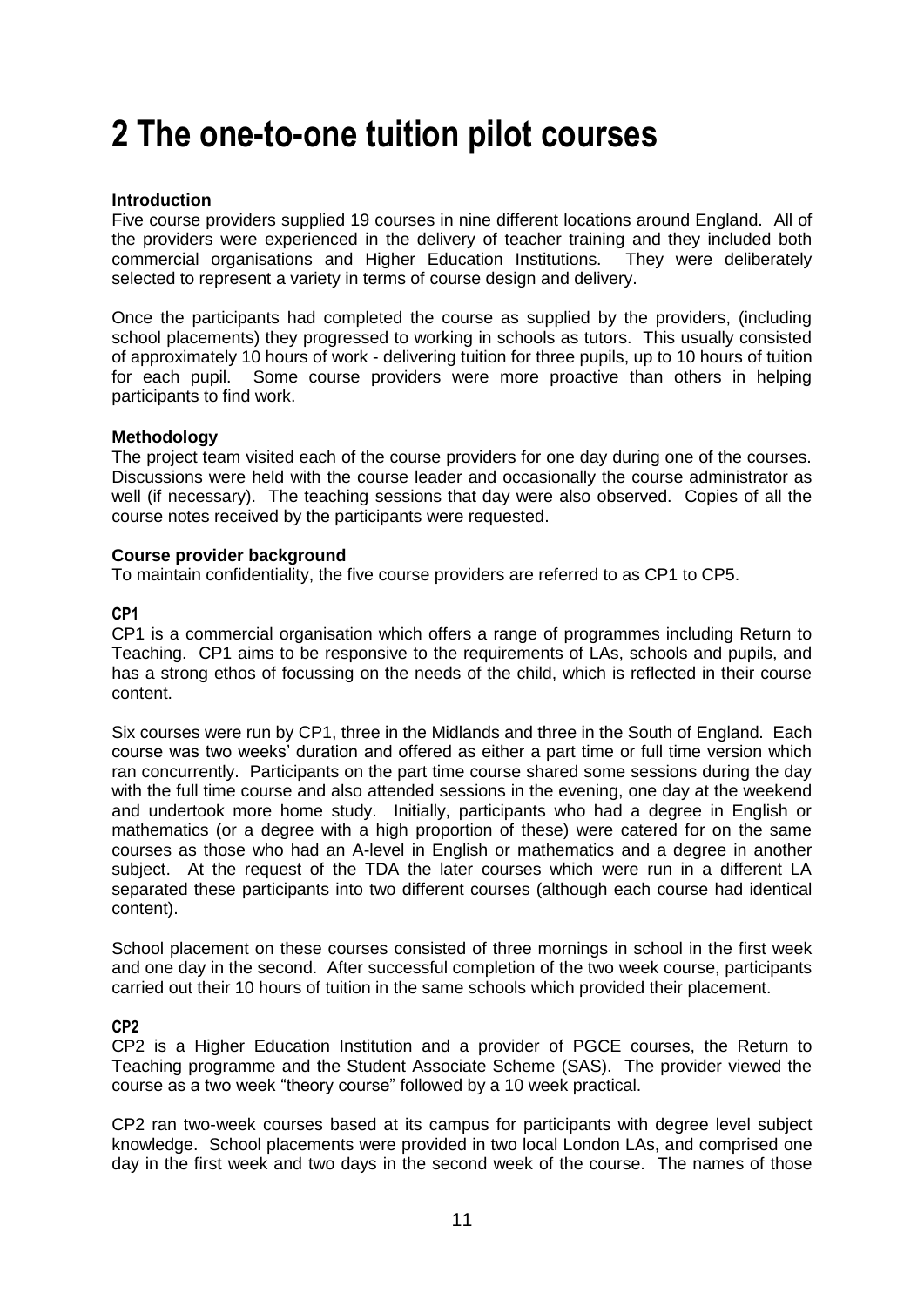who successfully completed the two week course were passed to the LA which arranged the 10 hours of work as a tutor in school.

# **CP3**

CP3 is a large, commercial organisation which is an accredited provider of courses such as the Graduate Teacher Programme, Return to Teaching, Student Associate Scheme and Taster Courses. It has a large permanent staff as well as many consultants who may be called upon to help provide specialist knowledge. The provider reasoned that the majority of the participants would be attending the course from a non educational background and so their course started with a focus on pedagogy and curriculum to provide a context for the content that followed.

CP3 ran a total of six courses in three LAs in different parts of the country. The courses for the participants with subject knowledge at degree level were run separately from those with subject knowledge at A-level standard but the two types of course were designed to be identical in their content. All courses were three weeks duration, consisting of four full days, seven twilight sessions and two days in school. Some of the participants returned to work in their placement schools for their 10 hours of tuition.

# **CP4**

CP4 is a subsidiary of a Higher Education establishment, which focuses upon providing support and training for management and leadership within a variety of settings including schools and LAs.

The provider was keen to encourage the course participants to look at the bigger picture before starting to focus on an individual child. The aim was to instil the understanding that just focussing on what needs to be done during a tuition session is not enough – it needs to be placed within the context of the child's learning. In line with this aim, CP4 chose to run all its courses in schools, so that participants, who had not been in school for many years, would become familiar with the ethos and experience of school settings.

CP4 ran two courses in the Midlands, each of three weeks" duration. Participants did not attend all sessions as they were divided into curriculum subject groups for sessions covering subject knowledge and related pedagogy and curriculum. Both courses were for those who had an A-level in either English or mathematics and a degree in another subject. Five days for placements were timetabled into the first two weeks and three in the final week, although in practise some participants received fewer placement days.

At the end of the course the names of successful participants who wished to work as tutors were passed to the LA which worked with the course provider to make all the necessary arrangements so that participants could return to their placement schools for their 10 hours of tuition.

# **CP5**

CP5 is a commercial organisation that provides a range of educational services focussing particularly on the Return to Teaching programme.

The one-to-one tuition course was designed to help the participants understand the pupils; to learn about school issues such as intervention strategies; where to get information, and how to develop a programme of tuition.

CP5 provided three courses in two very different LA in different parts of the country. Their course was shorter than those of other providers, being delivered over two weekends, with participants spending two days in school during the intervening week. At the end of the course the participants continued to tutor in the same schools for their 10 hours of tuition.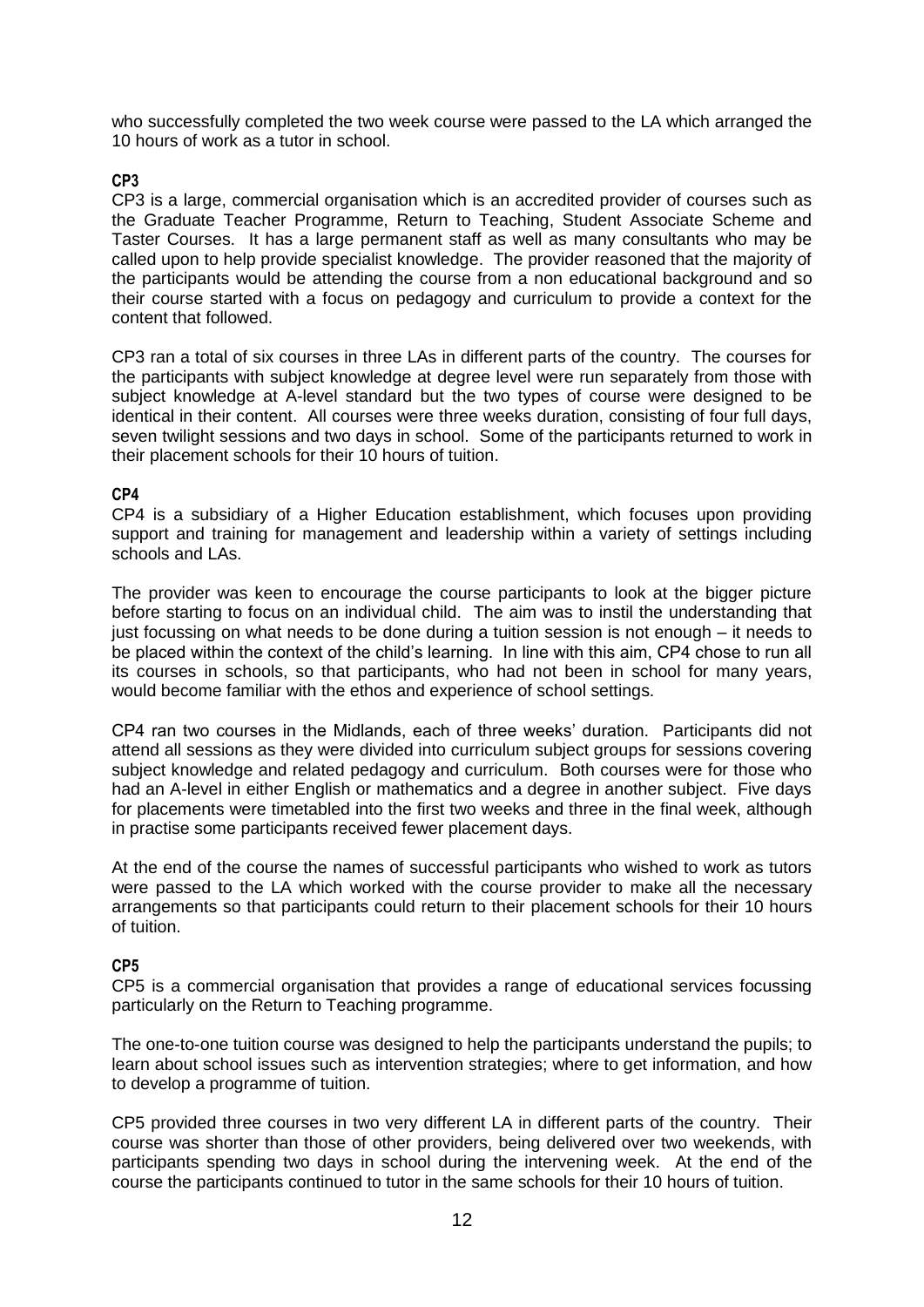|                                                                | CP <sub>1</sub>                                          | CP <sub>2</sub>           | CP <sub>3</sub>                                    | CP4                                                  | CP <sub>5</sub>                          |
|----------------------------------------------------------------|----------------------------------------------------------|---------------------------|----------------------------------------------------|------------------------------------------------------|------------------------------------------|
| Provider type                                                  | Commercial                                               | <b>HEI</b>                | Commercial                                         | <b>HEI</b><br>Subsidiary                             | Commercial                               |
| No of courses                                                  | 3 Midlands<br>3 South                                    | 2 London                  | 4 North<br>2 London                                | 2 Midlands                                           | 2 North<br>1 South West                  |
| No of LAs<br>involved                                          | 2 LAs                                                    | 2 LAs                     | 3 Las                                              | 1 LA                                                 | 2 LAs                                    |
| Length/pattern<br>of course                                    | 2 weeks (FT<br>and PT)                                   | 2 weeks FT                | 3 weeks:<br>4 full days, 7<br>twilight<br>sessions | 3 weeks                                              | 2 weekends<br>(plus 2 days in<br>school) |
| Location                                                       | Community<br>centre                                      | Campus                    | Community<br>centre                                | School                                               | Hotel                                    |
| A-level or<br>degree                                           | Both: initially<br>together, then<br>separate<br>courses | Degree                    | <b>Both</b>                                        | A-level                                              | Degree                                   |
| Length of<br>school practise<br>placement                      | 2.5 days                                                 | 3 days                    | 2 days                                             | 5 days                                               | 2 days                                   |
| <b>Arrangements</b><br>for 10 week<br>employment as<br>a tutor | Continue in<br>placement<br>school                       | Placed in 2<br>nearby LAs | Continued in<br>placement<br>schools               | LA arranged<br>to continue in<br>placement<br>school | Continue in<br>placement<br>school       |

**Figure 1.1:** Summary of background course information

# **Setting up the one-to-one tuition courses**

# *Key findings*

- The input from the LA contacts varied widely but was most effective when the contacts were supportive of the initiative and when both parties worked hard to maintain effective communication with each other. This facilitated the process of securing school placements for participants and subsequent employment.
- Schools open to the idea of non-QTS tutors were willing to accept participants when they realised that they would have the uses of a tutor for 10 hours for three pupils without any associated costs.
- Once the first cohort had proved themselves it was easier to place more participants in a school.
- CRB checks caused difficulties and delays. Although the situation has been clarified, clear guidance from the DfE and Ofsted needs to be given prior to recruiting participants and schools.
- The course participants came from a wide variety of backgrounds, some were straight out of university whilst others had worked for many years as lawyers, engineers or architects. There were also many full time mothers and teaching assistants. The fact that a sizeable proportion of participants had already worked in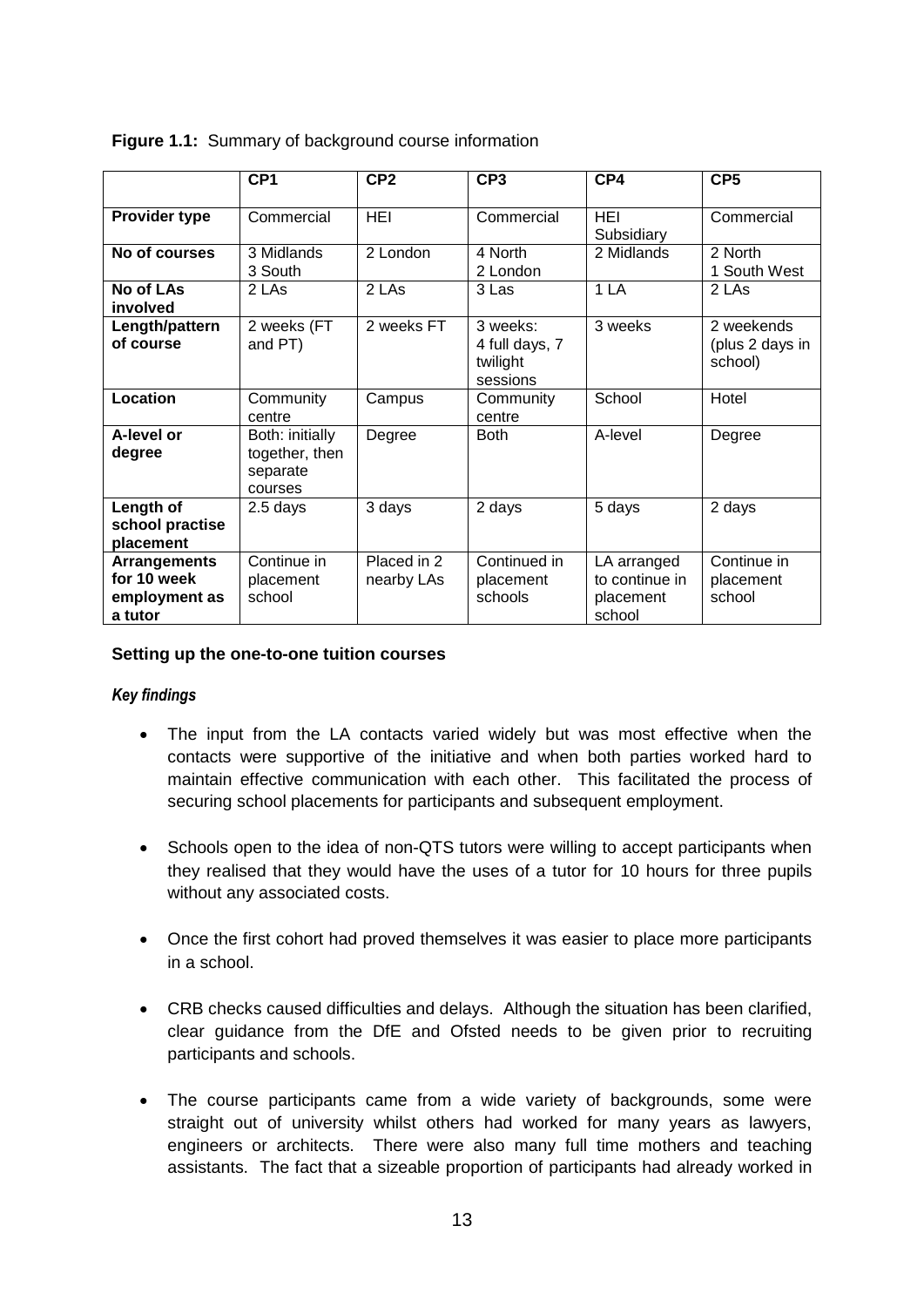schools meant that they were already familiar with some of the course content. It is recommended that courses take previous professional experience in the classroom into account when accepting participants onto courses and that coursework and placements are differentiated to meet the needs of participants with differing experience.

 Many of the participants were recruited onto the courses as a result of making contact with the TDA"s Teaching Information Line. This meant that for some of the course providers, recruitment onto the course was straightforward with no advertising needed since all spaces were filled by referrals from the Teaching Information Line. Some course providers did advertise, particularly in the early stages before referrals began.

Setting up the one-to-one tuition pilot courses involved liaison between a course provider, Local Authorities (LAs) and schools. All the providers offered courses working with two or three pilot MGP LAs which necessitated communication with different personnel in each LA. Providers needed to obtain information from LAs about the schools involved in the project so that placements could be provided for course participants and opportunities provided for 10 hours of work as a tutor upon successful completion of the course. Effective communication was key to successful start-up.

#### **The role of LAs**

Representatives from the Local Authorities were involved with the courses as they were setting up. The LA contacts were to act as intermediaries between the course providers and MGP schools, providing support to help the course providers find placements for the participants and some also played a part in finding employment for the participants after the course. The extent to which the LA representatives were involved varied from one provider and LA to another.

The role of the LAs could be removed if a suggestion made by CP5 were to be implemented in a national roll out. This provider considered that the most straightforward way to conduct the courses would be to allow schools to recruit those whom they felt would make good tutors. They could then be sent on a training course with placements carried out in the employing school, thus reducing the need for course providers to find placements for participants. Certainly it would cut out the amount of administration and communication needed, course providers could advertise a course, and the schools would send their chosen individuals to participate. There would however be issues surrounding terms and conditions of employment since presumably a school would only want to offer employment as a tutor to those who successfully complete the course. In addition, schools would have to apply for places for their new employees which could result in delays. However, the school would then have a tutor who was fully trained and working to the amount required by the school. After the course the individual would have support from the school and it would be in their interest to include the new tutor in any training and career development work. In a national roll-out, this is an idea which deserves consideration and is investigated further in the conclusion of this report.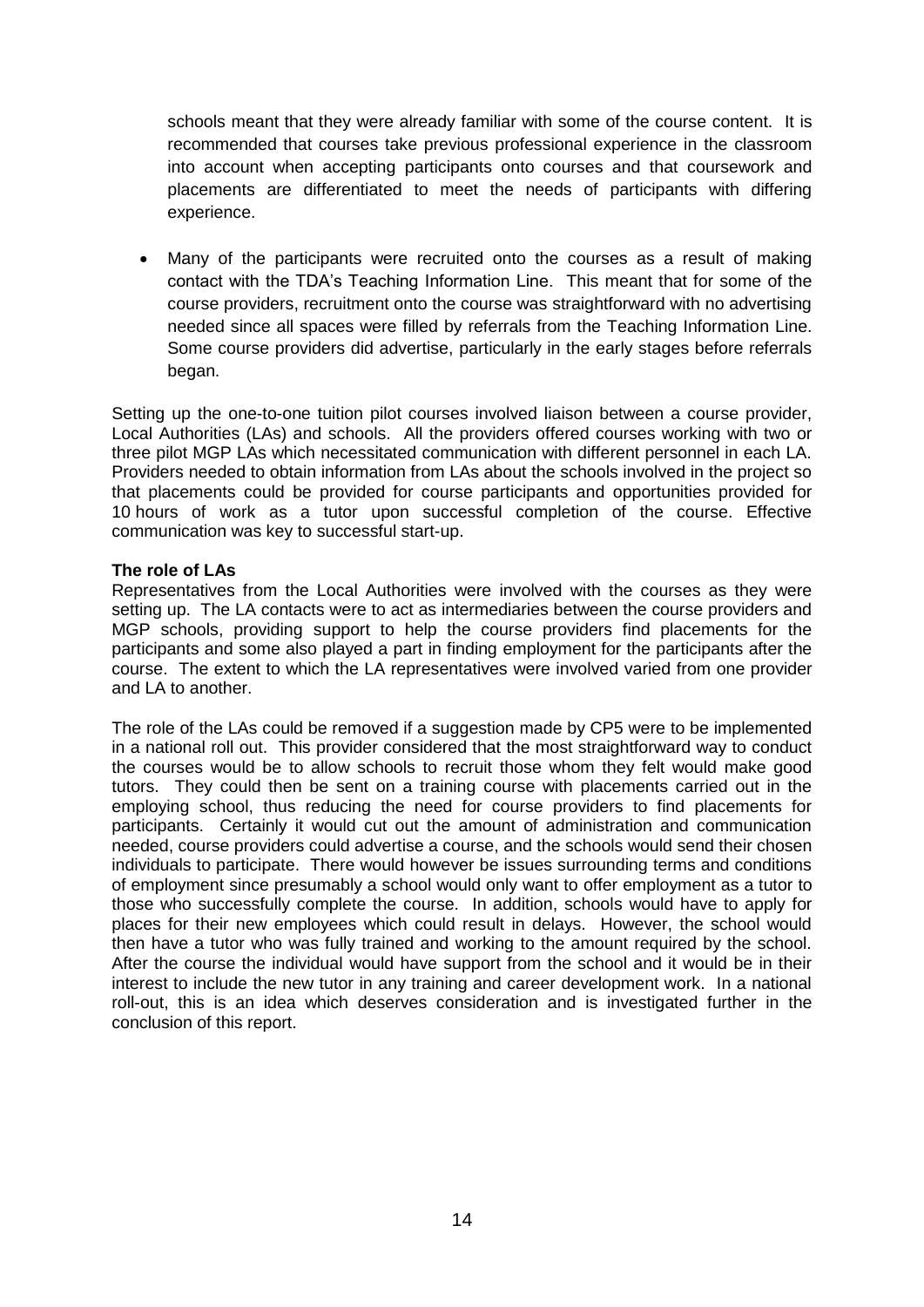# **Case Study – Working closely with the Local Authority for a successful outcome**

CP4 thought that there could have been problems finding placements for participants but this was not the case because they liaised closely with the LA contact from the beginning.

CP4 were slightly delayed in arranging school placements because they felt that it was "absolutely crucial" to get the backing of the LA before attempting to get schools on board. They therefore met with the LA contact and discussed the choice of schools together. By this time the LA had already met representatives from the schools at a network meeting and had requested any questions they might have about the pilot. These questions were then passed to CP4 who found them helpful since they raised their own awareness of schools" concerns and they were able to address them in the planning of the courses.

With the aid of the LA, schools were specifically chosen to demonstrate leading practise in terms of one-to-one tuition and courses reflected what the schools wanted the non-QTS tutors to provide.

The LA contact attended the final day of the course to listen to the participants' presentations and to witness their progress. The LA contact was then given the names of those who successfully completed the course and were willing to undertake the 10 hours of tuition. The LA contact was instrumental in finding the participants' work in schools. Generally the participants returned to the same schools they had attended for placement.

*"You have got to get the Local Authority on board... I want them (the schools) to feel as though they are contributing to the bigger picture of the Government"s agenda, that"s how I see it. Just as these people are contributing to the school"s agenda, then the Local Authority have got to contribute to the Government"s agenda" Course Leader, CP4*

# **Access into schools**

Gaining access into schools was affected by the involvement of the LA contacts, school factors (such as the proximity of Christmas or Ofsted inspections) and the way in which placements/employment afterwards were dealt with.

Providers worked hard to develop good relationships with schools through phone calls and visits. In several cases (such as CP1) once the first cohorts of participants had carried out successful placements in schools, many of the schools were happy to accept a second or even third cohort of course participants.

Four of the providers, CP1, CP3, CP4 and CP5, arranged course placements within schools with at least some of the participants then continuing in the same schools for their 10 hours of employment as a tutor. CP5 did not find this process problematic in one of their LAs where they had a lot of support from the LA contact (as did CP4) but did have some difficulties in their rural LA. CP1 had some schools which were initially hesitant about participating but when it was explained to them that they would have a tutor to work with three pupils for 10 hours each at no cost to the school, most schools were very happy to participate. .

Journey times were an issue in some LAs where providers found it difficult to arrange schools that the participants could reach without very long distances to travel. This was mainly an issue in the large or rural LAs where difficulties in placing participants in easily reachable schools resulted in some of the participants dropping out.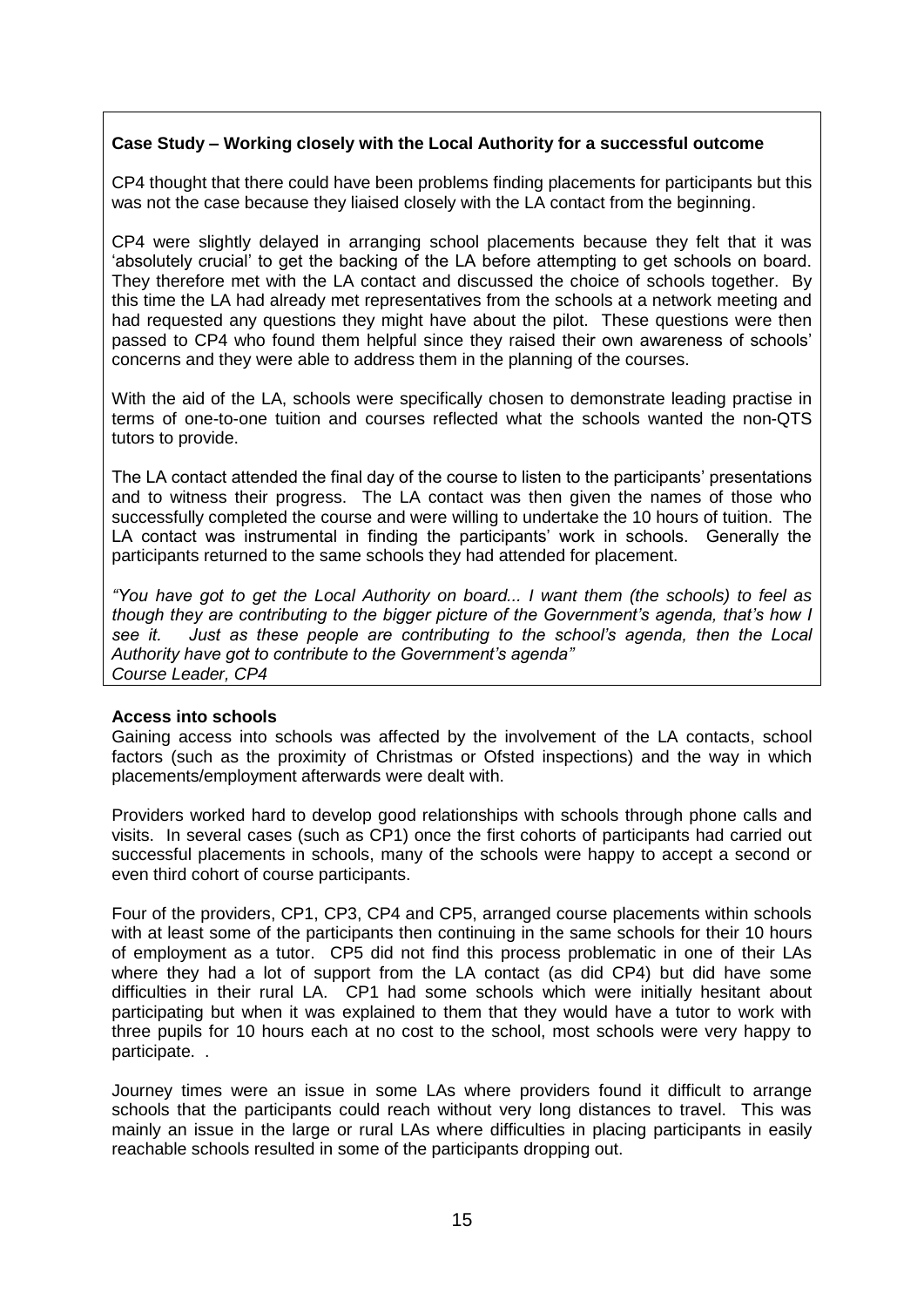The issue of placing students within schools is one well known to any course provider but the innovative nature of the pilot perhaps contributed to the challenges faced by providers. In order to address these challenges, providers worked hard to establish good relationships with schools through frequent contact. Some providers took the opportunity to go into schools to meet some of the relevant staff; this was viewed as being particularly helpful. The high quality of participants when on placement also encouraged some schools to accept more participants from later courses. Placing participants in the same schools for their placement and post course employment was an incentive for some schools to participate and should be recommended.

#### **CRB Checks**

Many of the providers experienced some confusion over CRB checks and disclosures, some schools were unwilling to allow participants in for either school placement or employment. At the time, schools were tightening up their procedures for allowing adults into school without a CRB disclosure. This was exacerbated by the fact that some participants were accepted too close to the start of a course to have the checks completed in time.

In order to prevent confusion from occurring again, it is suggested that clear guidance about CRB checks should be supplied to course providers prior to setting up courses. This guidance should be approved by Ofsted so that schools can feel reassured that they are acting correctly.

Full disclosure is needed when the participants start to carry out the 10 hours of tuition and in order to prevent any delays occurring, course providers should be encouraged to apply for CRB disclosures as soon as participants have been accepted onto the courses.

#### **Recruitment and retention of participants**

#### **Recruitment**

The age range of the participants was very wide, from those in their 20"s to others in their 60"s. They came from a range of occupational backgrounds, some being straight out of university, while some had been working for many years as architects, engineers and teaching assistants and others were full time mothers, lawyers and teachers qualified abroad. Some participants saw the one-to-one tuition course as a way of trying teaching without putting in a major commitment whilst others were hoping that it would help them to gain entry to an Initial Teacher Education (ITE) course. The results from the Course Evaluation Questionnaire show that several months after the course, once many had been tutoring for a while, 47% were considering a career in teaching.

Recruitment onto the courses was quite successful with some of the courses running with their full quota of participants. Many names were passed to providers by the TDA"s Teaching Information Line which proved to be a highly effective method for attracting interest in the one-to-one tuition courses. CP2 reported that it did not need to advertise at all as all 18 participants on their first course came through this route.

Some course providers found it more difficult to recruit participants but this was largely due to lack of time available for recruitment to courses running in the early autumn. Once the courses were up and running there was quite a lot of interest in them. CP3 for example stated that they had approximately 100 people on their six courses but that overall interest in the courses was approximately double that. They would have liked more time for recruitment since applications were still arriving when the courses had already commenced. Courses offered by other providers also reached their limit of 20 participants.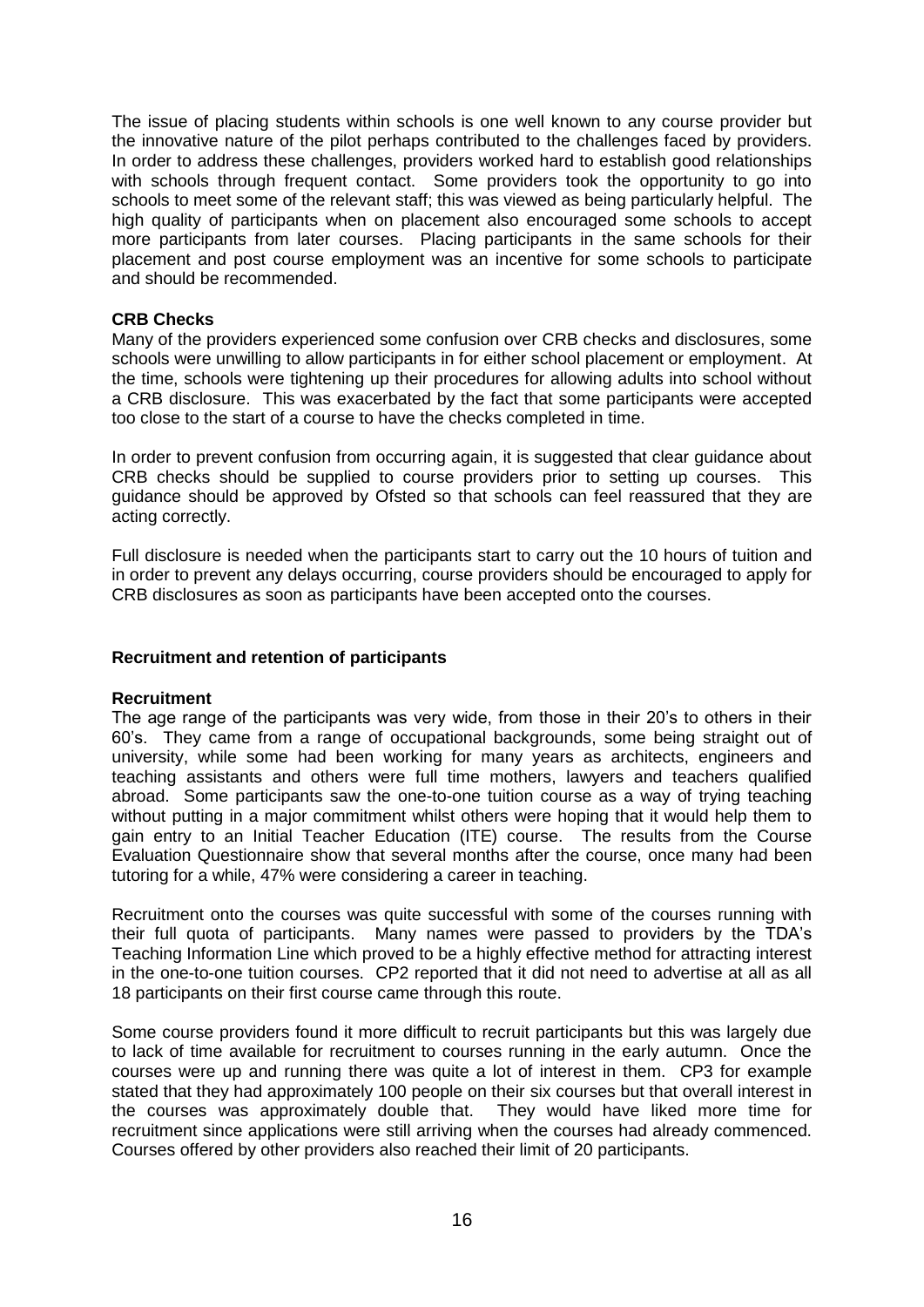Providers used a variety of ways of assessing applicants" suitability for the courses. In addition to assessing applicants' qualifications, the course providers all included some form of interview though this varied from telephone interviews (CP1) to group interviews (CP2) and individual face-to-face interviews (CP4 and CP5). CP1 accepted anyone who had the correct qualifications and was keen to take the course and they carried out a brief telephone interview to find out more about the applicant's qualifications and motivation for applying. CP2 invited all applicants to a group selection interview. CP3 accepted all applicants with the correct qualifications and asked them to submit a statement about why they would be a good one-to-one tutor. The first day of the course was treated as a "quasi" interview day, during which participants had individual conversations with the providers.

# **Retention and progression**

Once on the course nearly all the participants went on to complete successfully. There were a few who did not reach the required standard (as discussed in the later section on Assessments) and a small number who started but did not complete the course either due to other commitments or through feeling after a few days that the course "wasn"t for them". In the latter cases, the providers tended to agree with the participant"s view.

Generally, the course providers were pleasantly surprised by the quality of participants they recruited. CP3 commented that the quality of their participants was "phenomenal", while CP1 were "amazed and awestruck" by the "exceptional" quality of the participants they recruited. CP5 felt that the majority of those who completed their courses would become excellent tutors. CP2 were also impressed, finding that the participants who put in good applications performed even better at interview, with good prospects for doing well on the course. CP4 was particularly impressed by the participants" commitment to complete the course despite the possibility that they might not get work once the pilot was over. Course providers also commented on their participants" insightful nature, the fact that they were articulate and had high levels of understanding about pedagogy and their role as a tutor. They felt that the participants appeared to have the right mix of personal attributes such as good listening skills and empathy. Course providers were rather unsure about reasons for this high level but CP3 suggested that it was a result of the nature of the role of a tutor and the application process, as many of the participants had come through queries to the Teaching Information Line which is designed to give interested parties information about how to enter the teaching profession. In a national roll out this method of recruitment is likely to attract high quality applicants.

# **The courses**

# *Key findings*

 Most courses provided little or no subject knowledge since the participants were accepted onto the course in the belief that they had sufficient subject knowledge. Information about the curriculum was not given in detail on the majority of courses as it was reasoned that the area to be covered was too large and could not be covered adequately. Participants were therefore given the tools to find and use information when it was needed. This approach was not particularly successful in terms of the curriculum knowledge, as although they agreed with the strategy initially, once they were tutoring, participants felt that they did not have enough knowledge of the curriculum. Curriculum knowledge, though difficult to teach, does therefore need to be covered in greater depth during the courses. The approach of providing information about where to find subject knowledge was more successful.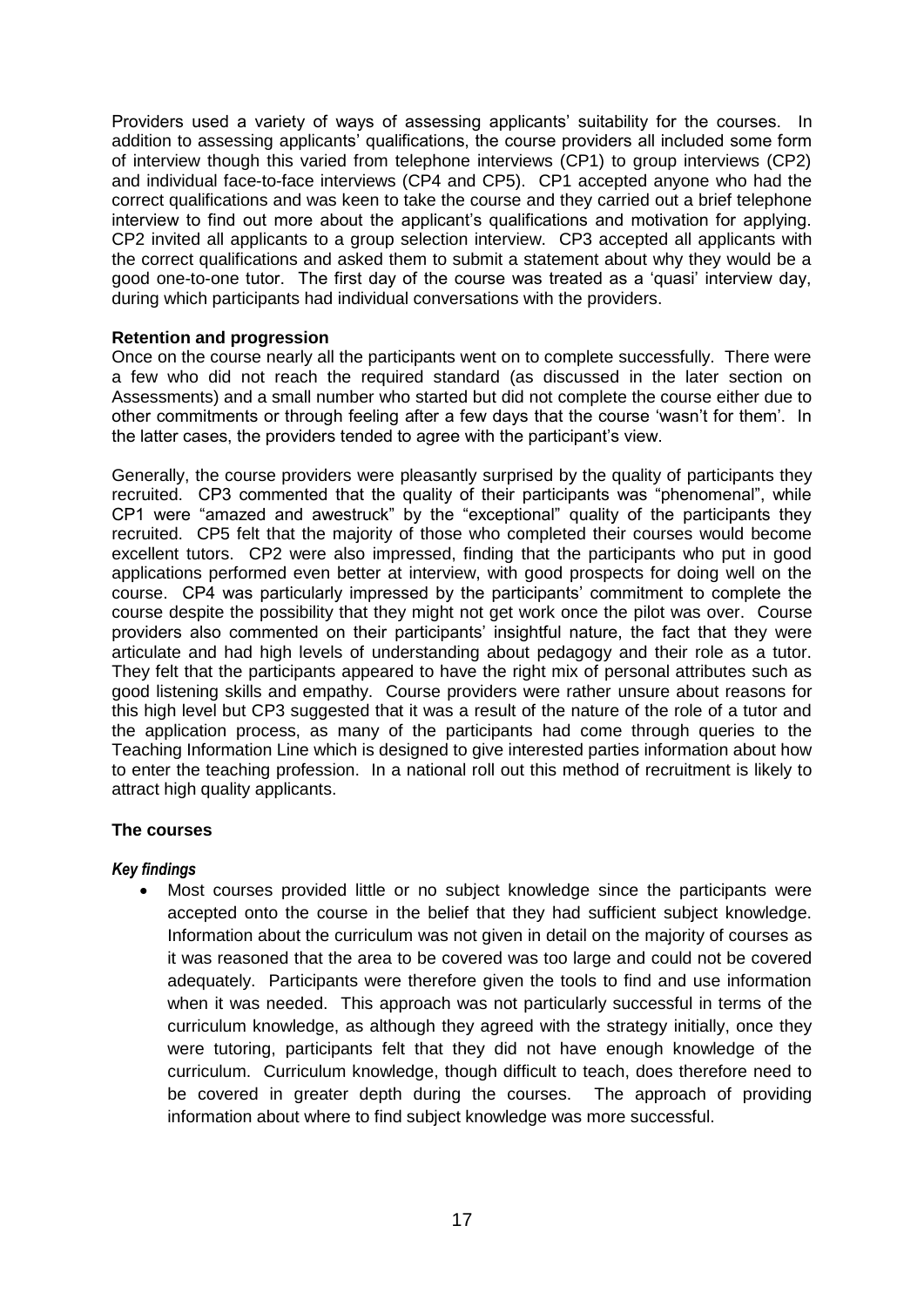- The focus for most of the courses was on pedagogy. Course providers informed participants of the different ways in which children learn, their barriers to learning and the variety of teaching methods which participants could use when taking these into account. These were aspects which were well received by the participants, they felt they would be able to tutor better as a result of understanding how children learn and being aware of what could prevent learning. The fact that they were given strategies to help them in such situations was appreciated.
- Whilst some courses focussed heavily on lesson plans and objectives, other courses spent very little time on these areas. Learning how to structure and plan a tuition session was greatly appreciated by the participants. However, participants also need to understand that plans should act as guidance for a session and at times it may be appropriate to deviate from the prepared plan.
- Not all the courses included one-to-one tuition sessions in the school placement. Participants were encouraged to take the opportunity of tutoring if they could but it was accepted on most of the courses that this was not always possible. The participants felt that the opportunity to practise their one-to-one skills with pupils was extremely useful and generally those who did not have the chance to tutor would have liked the opportunity to do so. Including tutoring in the school placement allows the participant to develop new skills and reflect on them with support from course leaders and participants. The tuition sessions in school should be observed by appropriate members of course teams or school staff and formative feedback provided. Only two providers included tutoring pupils as an integral part of their assessment. Other measures of participant assessment included their general input during the course, course work, role play and presentations.

# **Course staffing**

The majority of those who taught on the courses had many years experience of working in education. All the courses ran with at least some sessions being taken by the person who had been heavily involved in putting the bid together, often the head of the organisation. With the exception of CP2, other consultants were brought to deliver sessions as appropriate for their speciality. CP2 had two main lecturers from the organisation who team taught virtually every session, bringing in a third member of staff for occasional subject knowledge input.

The staff and consultants delivering the lectures and sessions were rated very highly by the course providers; they viewed their consultants as the face of their organisations so that any course would only be as good as those delivering them. Therefore, they recruited consultants with many years of experience as teachers, headteachers, deputy headteachers and advisory teachers. Although most of those running the courses had worked in education for many years as teachers and consultants, only the consultants employed by CP3, CP4 and CP5 had experience of one-to-one tuition.

# **Course content**

Since all providers were in the business of delivering teacher education programmes, they drew on their experience when designing the one-to-one tuition pilot courses. All the courses covered five main areas: background information, assessment information, details of the curriculum, subject knowledge, pedagogy, and school and teaching experience.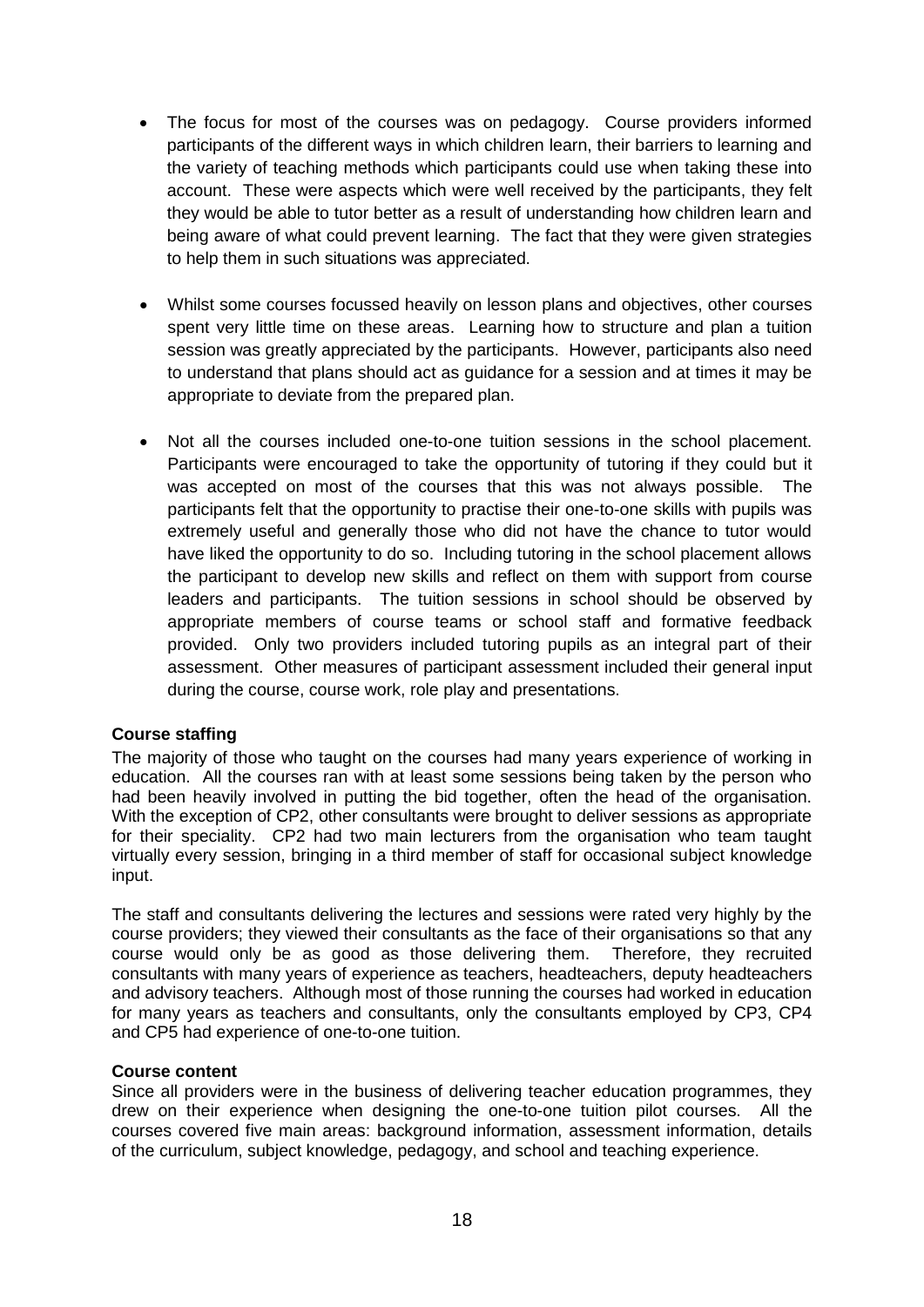# **Background information**

Courses included a certain amount of information to provide a meaningful context which would help the participants to make sense of and understand their experiences in school. This included the National Curriculum and Key Stages, the terminology used in schools, national standards and Key Stage tests. Often these were included in lectures and in the materials provided but did not show up on the course timetables. Whilst some providers included this information from the outset, others added these topics retrospectively to make up for the participants" lack of knowledge – as CP2 said "We didn"t know, what they didn"t know". Generally the providers considered that this type of information was invaluable as it helped participants both to put their school visits into context and also to develop a greater understanding of the role as a tutor.

#### **Information on pupils' assessment in schools**

Information on assessments could perhaps be included in "background information" but the emphasis the courses put on this area was somewhat greater than that of the general background information. Some courses spent half a day on assessment information whilst others spent slightly less. The areas covered were usually Assessing Pupils" Progress (APP) and Assessment for Learning (AfL). Providers felt that it was important to include this information although the participants would not be using it themselves.

#### **Subject knowledge**

The amount of subject knowledge incorporated into the courses varied. CP1 did not supply any subject knowledge and CP3 provided information through distance e-learning. CP2 provided four hours of subject specific sessions whilst CP5 had one session timetabled. Their reason for providing so little subject knowledge was similar to that given for the curriculum, that in order to cover everything adequately, a course would have to be significantly longer and might still not supply the information needed. In addition to this, the participants were deemed to have sufficient subject knowledge as this was one of the criteria for admission to the courses, therefore large amounts of detail on the subject would not be necessary.

CP4 ran courses which separated the participants into English and maths for most of the sessions. Within this time the participants looked at aspects such as the topics the pupils struggle with, how to use the most effective strategies, providing explanations and dealing with misconceptions. For CP4 therefore, most pedagogy was taught in subject groups which allowed ample opportunity for the participants to focus on particular subject areas in the curriculum and then learn appropriate teaching methods to deliver it. Some participants attended sessions for both subjects and felt that they would have missed vital information by only attending their own subject.

#### **Curriculum knowledge**

Most of the courses appeared to take the approach of supplying participants with an overview of the curriculum, including the national curriculum, national standards and frameworks, and where to locate specific curriculum information when it was needed. The participants were all supplied with lists of websites which would be useful,

None of the courses spent much time on information about the curriculum, usually less than one session was devoted to this area but participants were often expected to undertake some home study; CP1 for example expected their participants to read the literacy or numeracy frameworks. The reasoning behind the provision of only a small amount of time spent studying the curriculum was, as CP5 stated, the fact that the extensive nature of the curriculum made it impossible to study thoroughly in the time available. The participants agreed with the argument that they could not be expected to cover the curriculum in full and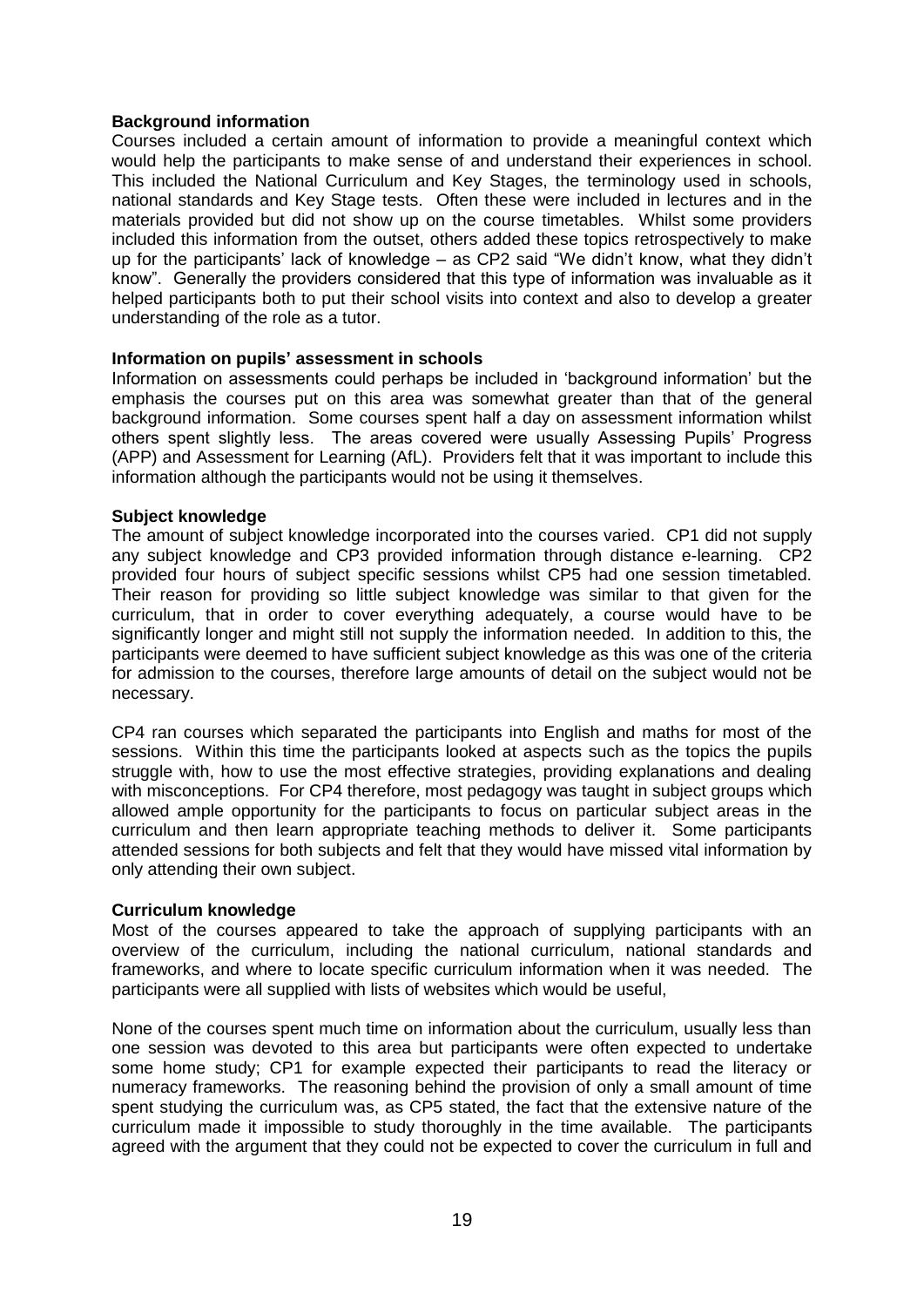most initially agreed with the strategy adopted by the providers of supplying them with a broad overview of the curriculum and the knowledge of where to find more information.

The only course which varied from the pattern above was CP4 which had separate sessions dealing specifically with mathematics or English (although some participants attended both). In these sessions the provider combined subject and curriculum knowledge, along with teaching methods, so that when discussing the curriculum, they did so in the light of a specific aspect of the subject. CP4"s participants were more satisfied than other participants were with the amount of curriculum knowledge they had received (however this is based on a small number of responding participants from CP4 so care should be taken when drawing conclusions).

#### **Pedagogy and tutorial planning**

The emphasis on most courses was on pedagogy and on how to prepare for a tutoring sessions such as writing lesson plans. The courses discussed barriers to learning, looking at them from angles such as school, social, home life and the children"s personal perspective. In addition to this the courses covered how children learn, including different learning styles, such as visual, auditory and kinaesthetic learning. CP5 particularly paid attention to this.

The language used with pupils was discussed, as were strategies to increase the pupils" interest in the tasks and how to make a tuition session enjoyable. Ideas for building a good working relationship with pupils were also explored. Teaching strategies were included in all the courses and some also covered a little work on behaviour management, particularly the underlying causes of poor behaviour and methods to prevent challenging behaviour occurring in tutorials. Some courses such as CP5 and CP3 also looked at questioning, the latter particularly investigated the different types of questions along with prompting and probing, discussing when each of these should be used and the different vocabulary that should be used.

In addition to the pedagogy that was taught to all participants on CP4"s course, additional pedagogy was taught during four subject specific knowledge sessions. During this time, areas of each subject that pose particular challenges for pupils were discussed along with strategies to help pupils overcome their difficulties.

Feedback from school visits prompted further discussions about teaching strategies since course participants began to spend time with the pupils, learning about the difficulties that they were having. This helped participants understand why the problems were occurring and how they might be dealt with.

Designing one-to-one sessions was given greater emphasis by some courses than others. CP1, for example, spent a lot of time looking at Initial Tuition Plans (ITPs) and lesson plans as well as the aims and objectives of a lesson. Whereas CP5, by necessity of its short course, spent very little time working on lesson plans and objectives and CP3 appeared to focus rather more on the ITP than on lesson plans.

#### **School and teaching experience**

As noted above, providers allowed between two and five days of school experience, yet in practise some were unable to provide the full amount of time for all participants. Several of those on CP2"s first course missed the first placement day owing to difficulties finding placement schools in time and other providers also found that some of their participants could not attend school during the expected times because of events such as the arrival of Ofsted.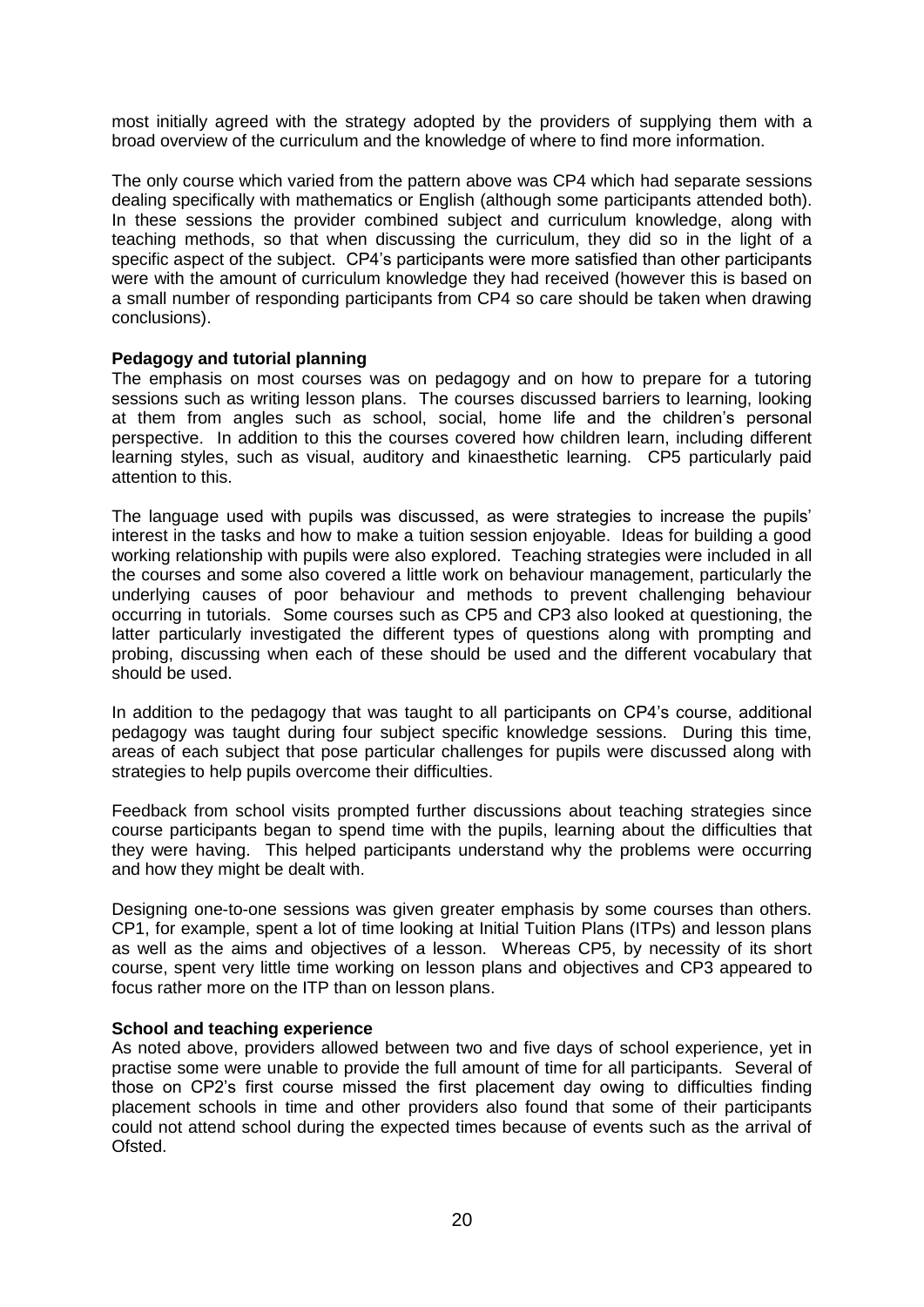CP4 aimed to give participants the opportunity to work in both primary and secondary schools but were unable to do so, largely due to the difficulty of securing a sufficient number of school placements. The provider found that participants tended to view working with primary children as an easier option, without realising how difficult it can be to explain very basic concepts. CP4 felt that offering participants the chance to experience tutoring in both phases would have enabled them to make an informed choice about working in primary or secondary schools.

All providers included a period of observation during the school placement element of the course. The most common aims of the observations were to observe the language and methods used by the teachers, the behaviour of the pupils (including avoidance behaviour) and the reasons why off task behaviour occurred. Participants were given clear objectives for observations so that they knew what to look for in order to make the most of their time in school. These observations provided a good foundation for the discussions that followed between participants and course leaders.

Other than including observations, the course providers all put a different emphasis on the school placements. CP1 participants observed the teacher for the first morning, the pupil for the second, then had a chance to observe a practise tutoring session (from another participant on the course) and carry out a practise tutoring session themselves. On the final day they carried out another tutoring session, observed and assessed by one of the consultants working for the provider.

CP2 spent the first day observing pupils and the next two days sitting at desks helping children, with the possibility of working on a specific topic if the teacher could find something appropriate. CP2 encouraged the schools to allow the participants to do some one-to-one tuition but accepted that it was up to the school whether this would occur or not.

CP3 participants spent two days in school, the first being used to observe teachers in the classroom and to study how children learn and react. If any one-to-one tuition was taking place, it was hoped that the participant would be able to observe it. Day 2 was considered a trial working day during which they would plan a tuition session with the advice of a teacher, carry out a one-to-one tuition session observed by the teacher who would then report and feed back to the participant. The participant would then take on board the teacher"s comments and incorporate them into the second tuition session.

CP4 planned to provide a first placement of two days and a second of three days. The first placement was used to observe and the second gave the participants the opportunity to work with a small group of pupils. It was left up to the school to decide whether the participant could do a little one-to-one tutoring.

CP5"s participants spent two days in school developing a case study of a pupil. The first day was used to observe lessons in the morning and to shadow a pupil in the afternoon. The second day was spent interviewing the pupil in the morning to practise the skills needed for developing a working relationship, followed by shadowing the pupil again in the afternoon, to add further to the case study they were building.

There were therefore many similarities between the structures of the placements. Although it would appear beneficial to give the participants the chance of practicing their tutoring skills, the providers were aware that they were reliant on the good will of the schools and understandably, did not want to force the situation, accepting that not every participant would be able to practise one-to-one tutoring. Only CP1 and CP3 included one-to-one tuition as an integral part of their placement structure but the fact that they were able to do so shows that finding placements with this requirement is possible. Other courses did not ensure that all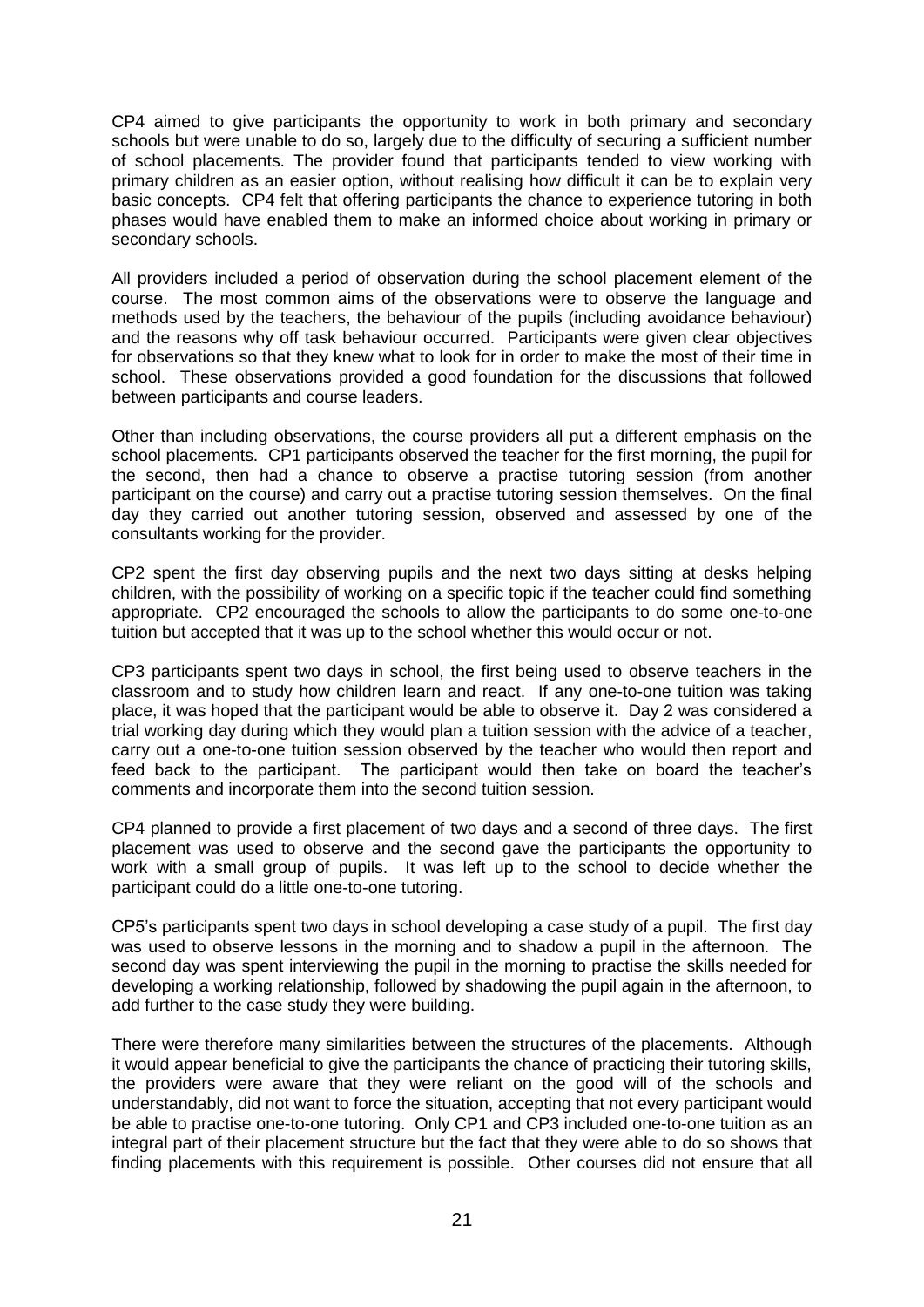participants had experience of tutoring a pupil. CP2 and CP4 gave all course participants the opportunity to practise on each other in lieu of a pupil.

#### **Course materials**

There was a wide variety of course materials provided for the different courses. The courses run by CP1 received a series of bound booklets with all the course information in them, from details which would help familiarise the participants with schools, such as Key Stage information, to another about learning styles. Other courses provided sets of handouts for each session and CP5 also produced a helpful glossary of all the acronyms and terminology used. Many providers supplied handouts of all Powerpoint slides. An exception was one provider that supplied only a nine page document which appears to summarise everything covered on the course, a series of mind maps and one set of Powerpoint slides.

Other resources mentioned were Teachers TV or items from the providers own video collection which were used to augment and provide information in a different format to keep the momentum going.

It appears that all the courses used the booklet from the DCSF "Developing One-to-one tuition: Guidance for Tutors'. Some courses such as CP1 ensured their participants had a copy of this guidance before starting the course and expected them to have read it. Conversely CP3 gave it to the participants at the end of the course for fear of alarming them at the start of the course by giving them too much information too soon. Despite this they did use parts of it throughout the course as did other course providers.

#### **Assessment**

The providers were asked by the DCSF/TDA to build assessment into the courses. The courses therefore dealt with this in different ways.

CP1 assessed their participants on their performance during a tuition session and these assessments were carried out by consultants who had taught the course. Participants were also assessed on their involvement during the course and their attitude and suitability for tutoring. The weighting was 70% for the assessment from the consultant and 30% on the effort put into the course and feedback from all consultants.

CP1 devised a set of 25 standards, (based on the standards for teachers) to use when assessing their participants. The standards were used when observing the tutoring sessions and each standard was marked from 1 (insufficiently effective) to 5 (highly effective). Comments were provided for all marks below five to explain how the participant could raise the mark to the highest score. A pass mark was set at 50% of the scores being 3 or above (which the providers considered to be very generous). Borderline cases were offered the opportunity to re-sit some of the course or assessment.

CP2 used the professional skills and attributes from CP1 during their own assessments but they scored them from  $1 - 4$  in order to prevent anyone from scoring neutral scores in the middle. The standards, and skills and attributes lists did not contribute to the participants" assessments during the courses but CP2 felt that it was important for the participants to have them so they could see what they were aiming for. The participants were not marked on these before their names were passed to the LA for availability of work. The providers felt that to do so would be unfair on the participants since at that point they had not tutored. The participants were however required to use the skills and attributes for self review throughout their 10 hours of tutoring, then return them to the provider. A negative report from the school during this time would also mean they would not pass the course.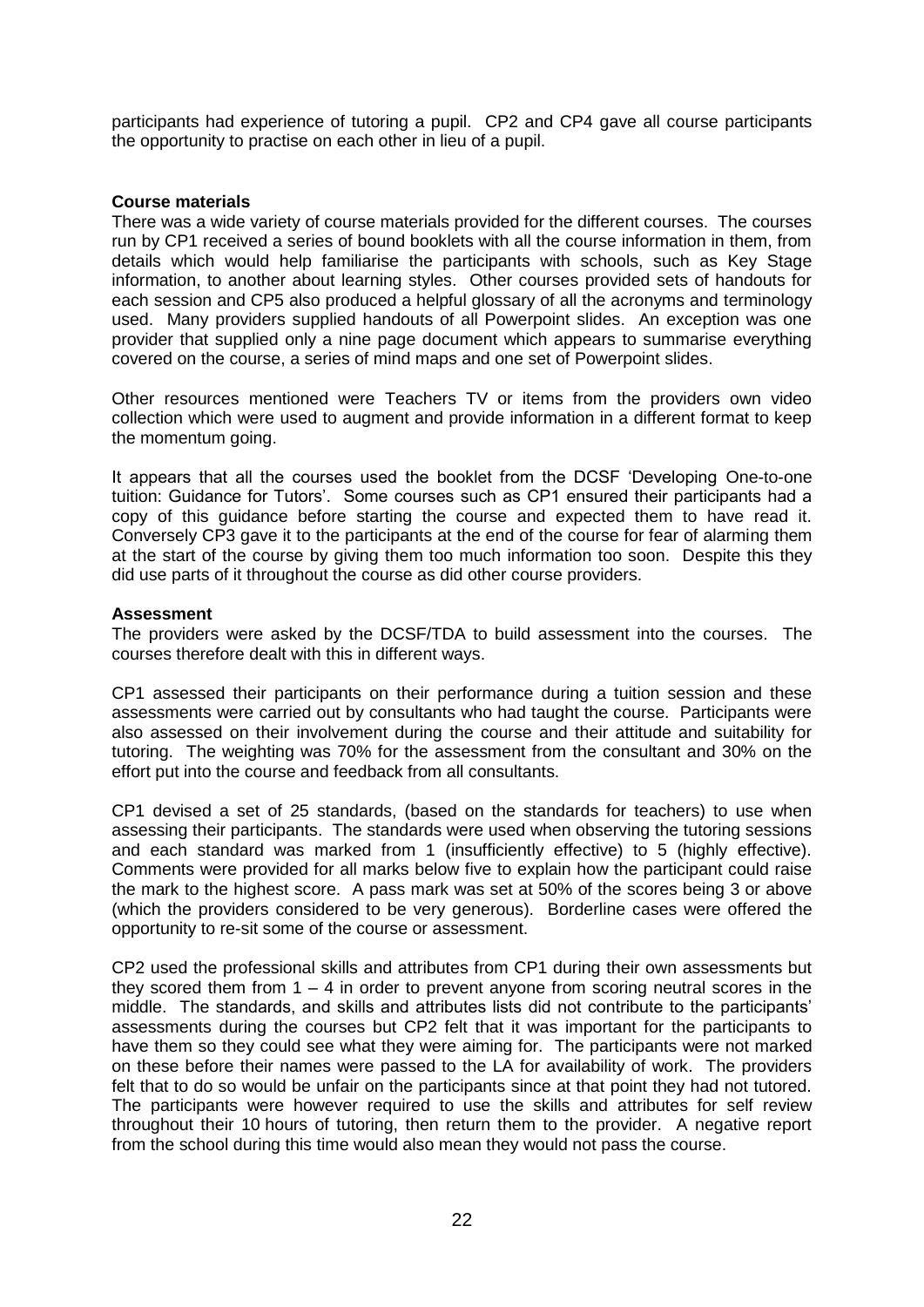During the course CP2 assessed their participants through a role play exercise during which time they tutored one another, and on a written assignment. The written assignment stemmed from the observations undertaken in school and required the participant to consider their observed child"s need for support, and to suggest teaching strategies, tasks, activities and targets. Participants were also assessed on their own self-review.

CP3 chose not to pass or fail participants but to consider the course to consist of two stages, stage 1 being the three week course followed by stage 2 consisting of the 10 hours of tuition. Progression from stage 1 to stage 2 was as a result of completing a presentation consisting of feedback and reflection on their performance in the tuition sessions and on a successful placement report. The placement report forms were completed by the teachers who observed tuition sessions. The forms focussed on the key skills considered by the provider to be desirable for a tutor, such as explanation, communication and relationship skills. CP3 considered the 10 hours of tuition in school to be the second stage of the course, however, monitoring the participants during this time was left to the schools.

The aim of the assessment for CP4 was for their participants to build up a portfolio of evidence which the participants could take with them. The placement supervisor or lead contact in each school provided reports on the participants. CP4, as with CP3 felt that the lack of criteria for the course prevented them from applying grades or pass or fail marks to the participants. Instead, participants were presented with certificates of attendance and participation. The wording on the certificates was agreed with the DCSF and stated that the participants had "attended to learn more about one-to-one tuition in schools".

Each participant from CP4"s course was visited during school placement by the course leader and the schools were required to complete an evaluation on each participant which was returned to the course leader. The participants were assessed by coursework which required them to develop two resources that they could use to meet a child"s individual learning needs. On the final day the participants presented and demonstrated their resources but in the absence of a set of agreed standards, the presentations were assessed but not given a grade. This practise highlights the need in a national roll out to develop a common set of assessment criteria.

CP5 gave each participant a copy of CP1"s standards at the start of the course so that they knew what they should be aiming for. The participants also carried out self reviews. In order to pass the course, the providers expected the participants to meet the standards set and also ensured that there were no concerns about their approach or behaviour. In addition they were expected to demonstrate that they had the correct subject knowledge in order to tutor and to work in an appropriate professional manner.

# **Evaluation**

The willingness and openness to alter the courses as necessary, was displayed by every provider. For each course, the staff involved worked closely with each other in order to be able to respond quickly to potential difficulties. CP2, for example, team taught, so were able to discuss how the course had gone at the end of every day, CP1 had frequent conference calls with all those who worked on the course and the course leader for CP4 was present throughout the entire duration of the course and held regular meetings. For all the providers, the discussions had the benefit of being able to highlight aspects which the participants were finding difficult, and so might benefit from revisiting. Such constant discussion allowed the courses to evolve and improve, and at the same time, allow for the different cohorts that attended. For example, CP2 realised during their first course that the participants needed a much greater level of school information and terminology than had been expected, this was therefore provided during the following days and was included automatically in the second course.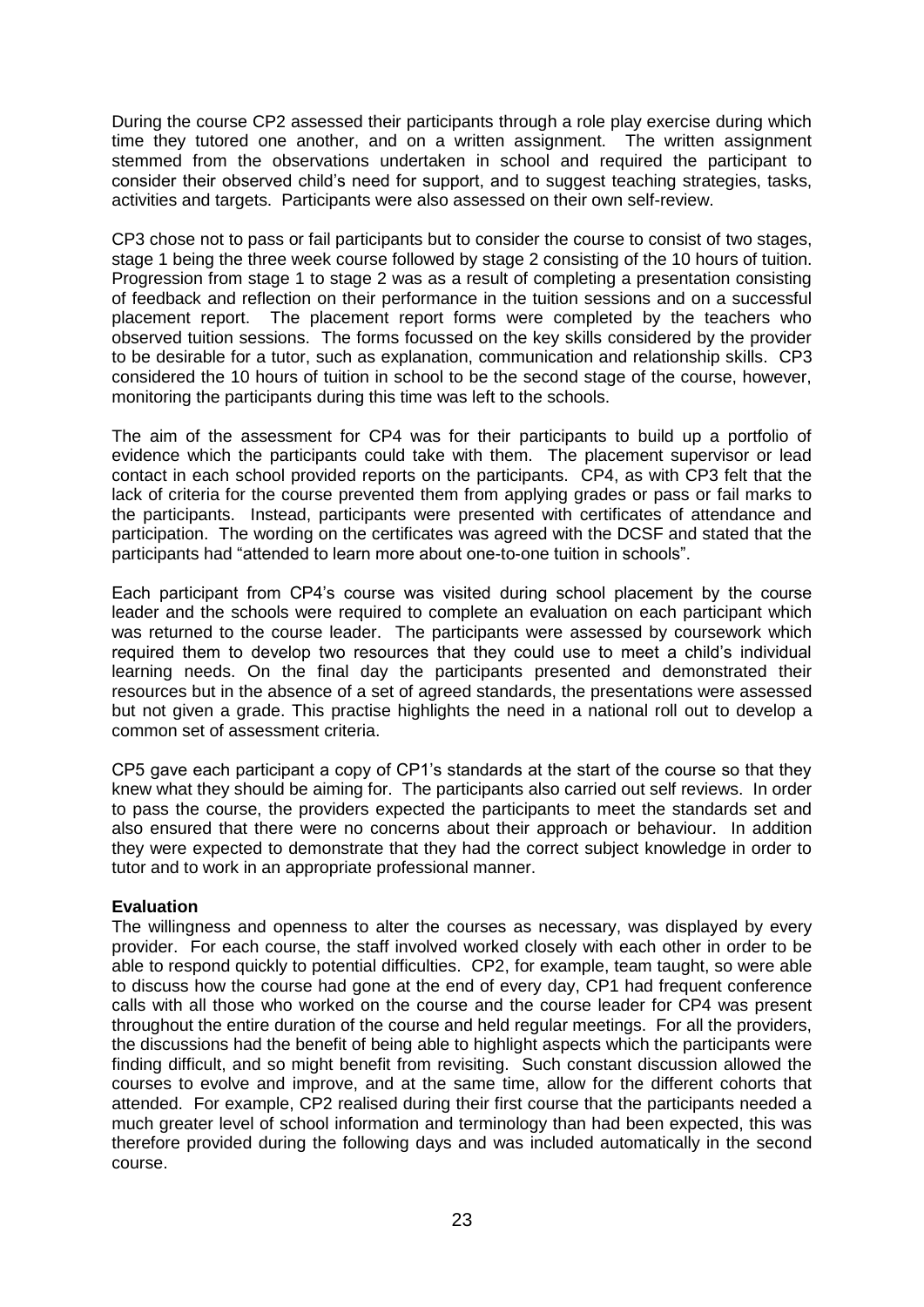Concerns about individual participants were also discussed, which enabled the course providers to be aware of potential difficulties and thus do what they could to prevent them.

The providers also carried out their own evaluations by providing the participants with evaluation sheets on which to state their views. Occasionally individual sessions or days were evaluated by the participants although generally they were carried out at the end of the courses. CP1 for example felt that it was "not fair" on the consultants to be evaluated after each session as they would normally be on other courses since the course was new and the sessions previously untried.

#### **Employment / tutor support after the course**

#### *Key findings*

- Many participants of courses from CP1, CP3, CP4 and CP5 carried out their 10 hours of tutoring in the same school that they had attended for placement. This made the employment of participants relatively straightforward since contacts had already been made and the schools were aware of the quality of the new non-QTS tutors.
- In the original specification, providers were expected to work with LAs to find placements and 10 hours of employment for tutors. When some LAs proved to be less willing to engage, providers were asked to pursue placements themselves which created some delays. In future it would be important to ensure that the arrangements are clear and feasible for all parties concerned.
- In some cases the LA contact played a part in finding work for the participants. On other occasions the participants were left to make contact with the schools themselves, sometimes this was very successful, but in both situations some delays occurred in finding participants work in schools.
- Some of the participants were due to work in schools far from home. This factor, combined with just a few hours work during each visit and low pay, resulted in some participants considering it not financially viable to continue tutoring. However, the lack of available work in local schools would presumably be greatly reduced should the programme be rolled out nationally.

#### **Support for new tutors after the course**

Providers maintained contact with their new tutors once the classroom based courses were over; some tutors were required to complete self assessment sheets whilst others were encouraged to contact the provider should they have any difficulties.

Providers worked in a variety of ways to support their tutors as they found work in schools. Some providers arranged for the tutors to continue working in their placement schools whilst others passed their details to the LA who then found appropriate schools.

Once the participants were in school, they were encouraged by some of the providers to keep in touch, not just with the provider but with the other participants in order to share experiences and ideas.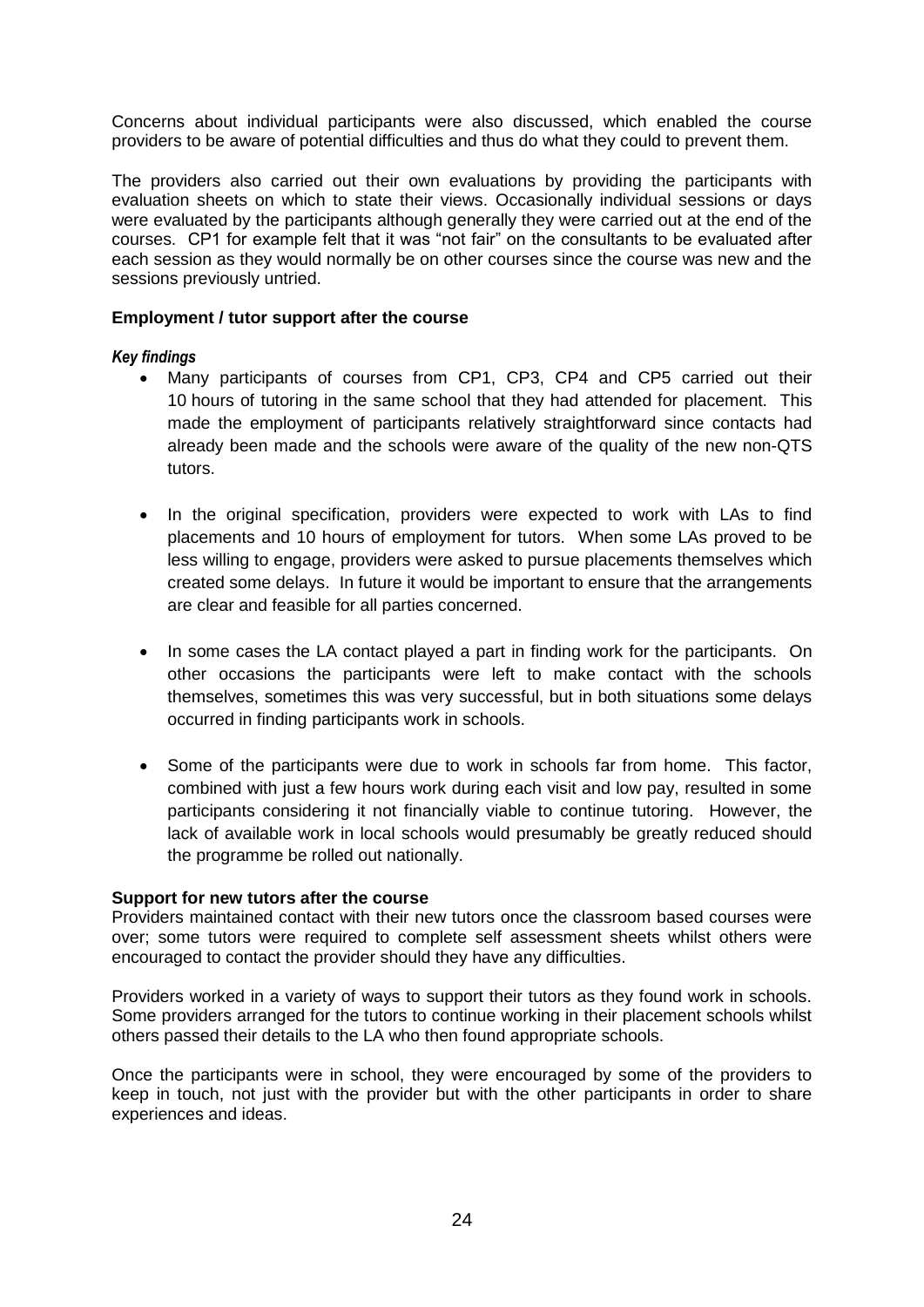#### **Barriers to employment**

As some of the tutors found, successful completion of the course did not ensure work in schools, even for 10 hours. The tutors all embarked on the courses well aware that at the end after having worked for 10 hours, should the pilot finish and no national roll out occur, then they would have invested a great deal of time and effort for very little gain in terms of permanent paid work, although it might contribute to their career choices and skills. What they were probably not expecting however, was difficulty in finding work for the first 10 hours. There were a variety of different reasons why the tutors experienced difficulty in getting work. Many of the course participants mentioned the distance they were required to travel to reach an MGP school taking part in the pilot, for some this made working in the school uneconomic. However, for most participants, this problem would be far less likely to occur in a nationwide scheme.

Some participants found it difficult to start working in the school owing to slow communication between the schools and themselves. Informal conversations between the researchers and participants revealed that some participants had not pushed the communication between themselves and the schools, often waiting for several weeks for schools to get back to them, rather than initiating further communication. Some schools admitted to not following up lines of communication as quickly as they felt they should have done. Other participants were delayed in getting into schools because of commitments going on within the school such as inspections. Delays for the same reasons could still occur in a national roll out of the project. Participants would need to be advised that they would have to be actively involved in pushing forward the communication with the school (whilst still knowing when to give the school staff space and time to cope with their own pressures).

The role of the one-to-one non-QTS tutor in school is a completely new one, and as with any new role, it was necessary to overcome any prejudices that occurred. A few LA officials and some schools did not fully support the initiative, but in many cases, once tutors were in school and working with the pupils, schools were reported to be very happy with the situation.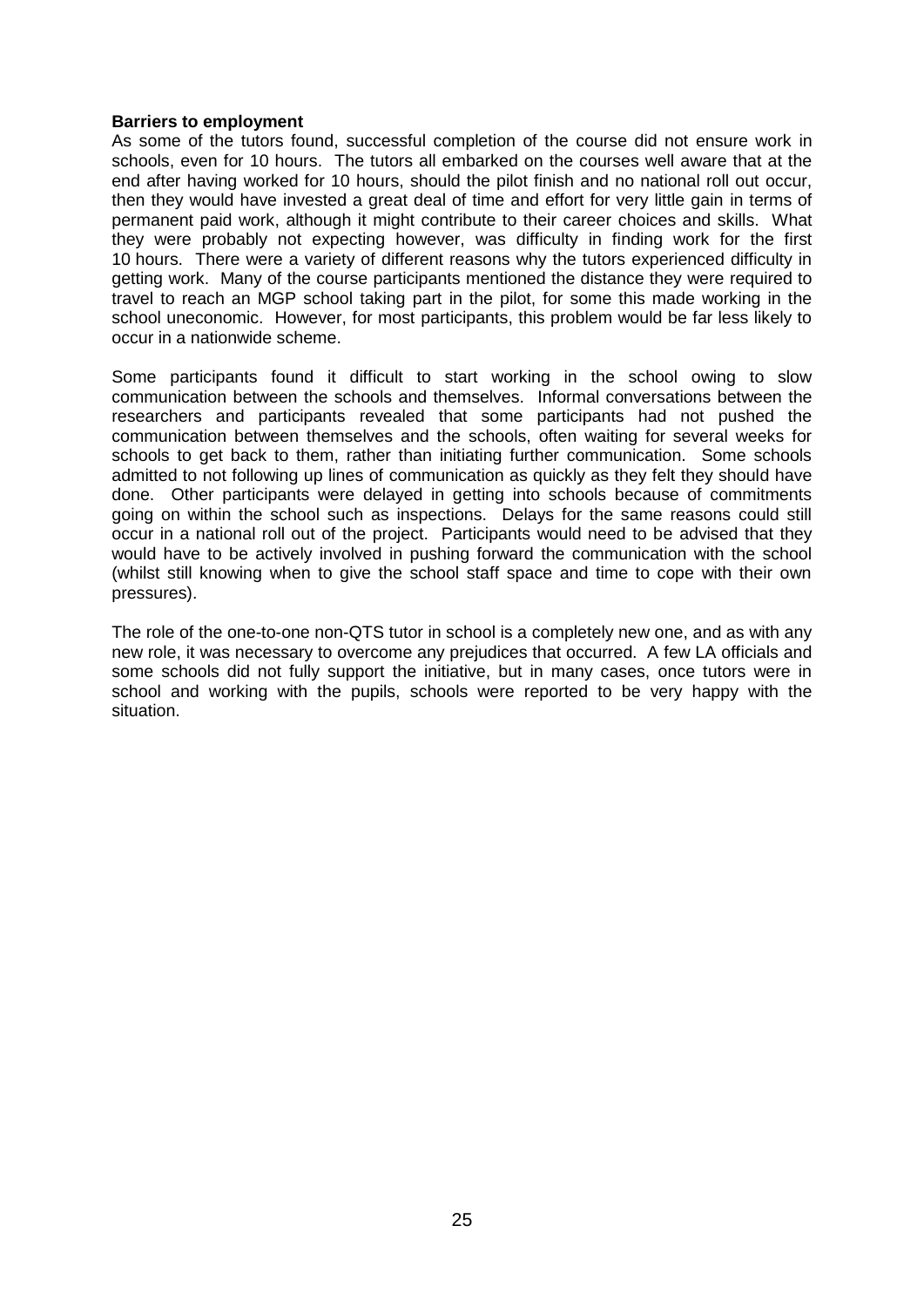# <span id="page-25-0"></span>**3 Participants' evaluation of the courses**

# **Introduction**

The course participants were asked on two occasions for their views of the course they attended, the first time immediately the course finished and the second time retrospectively, several months later. The first questionnaire would allow participants to state their opinions whilst the course was still fresh in their minds whilst the second questionnaire encouraged participants to complete it with the benefit of hindsight and for many, the experience of tutoring. To enable this, the second questionnaire was sent out when most participants were in school completing their 10 hours of tutoring.

The participants completed two evaluation questionnaires. The first was completed at the very end of the taught course. These were passed to the participants by the providers to complete on the final day. Owing to the timescales, the courses which operated at the very beginning of the project did not receive these questionnaires and CP1 sent the questionnaires by email which resulted in no responses at all. The second questionnaire was sent to all the participants from all the courses, regardless of whether or not they successfully completed the courses. These questionnaires were sent out by email several months later when the majority of the tutors were working in schools. (Email was a standard method used by the CPs to contact their participants).

Although a series of options were provided for each question, participants were encouraged to make additional comments. These were coded thematically and since many participants made comments about more than one theme, the figures are given as a percentage of the total number of comments made. The figures in the report have been rounded up for ease of reading, therefore at times, they may not appear to total 100%.

# <span id="page-25-1"></span>**3.1 Course evaluation questionnaire (immediate)**

# *Key findings*

- More than one in 10 participants (15%) had previously carried out tutoring for which they had been paid, and a further 12% reported that they had tutored family or friends for which they had not been paid (or did not specify whether they had been paid). This does suggest that for these tutors at least (particularly those who had already carried out paid tutoring), the opportunity to participate in the course allowed them to become more skilled at a role they were already performing. Unofficial remarks from the participants to the researchers indicated that should they be unable to tutor in schools, several planned to tutor privately.
- At the end of the course, the vast majority of course participants (97%) felt that they were ready to provide one-to-one tuition, but by the time the participants received the second questionnaire 32% felt that the courses had not prepared them for tutoring. This is probably related to the increase of those who felt that they would have liked more information on teaching methods (5% in the first questionnaire to 18% in the second) and more curriculum knowledge (from 15% to 35%).
- When asked immediately after the course finished, it was found that many aspects of the courses helped the participants feel prepared for tutoring but the most frequently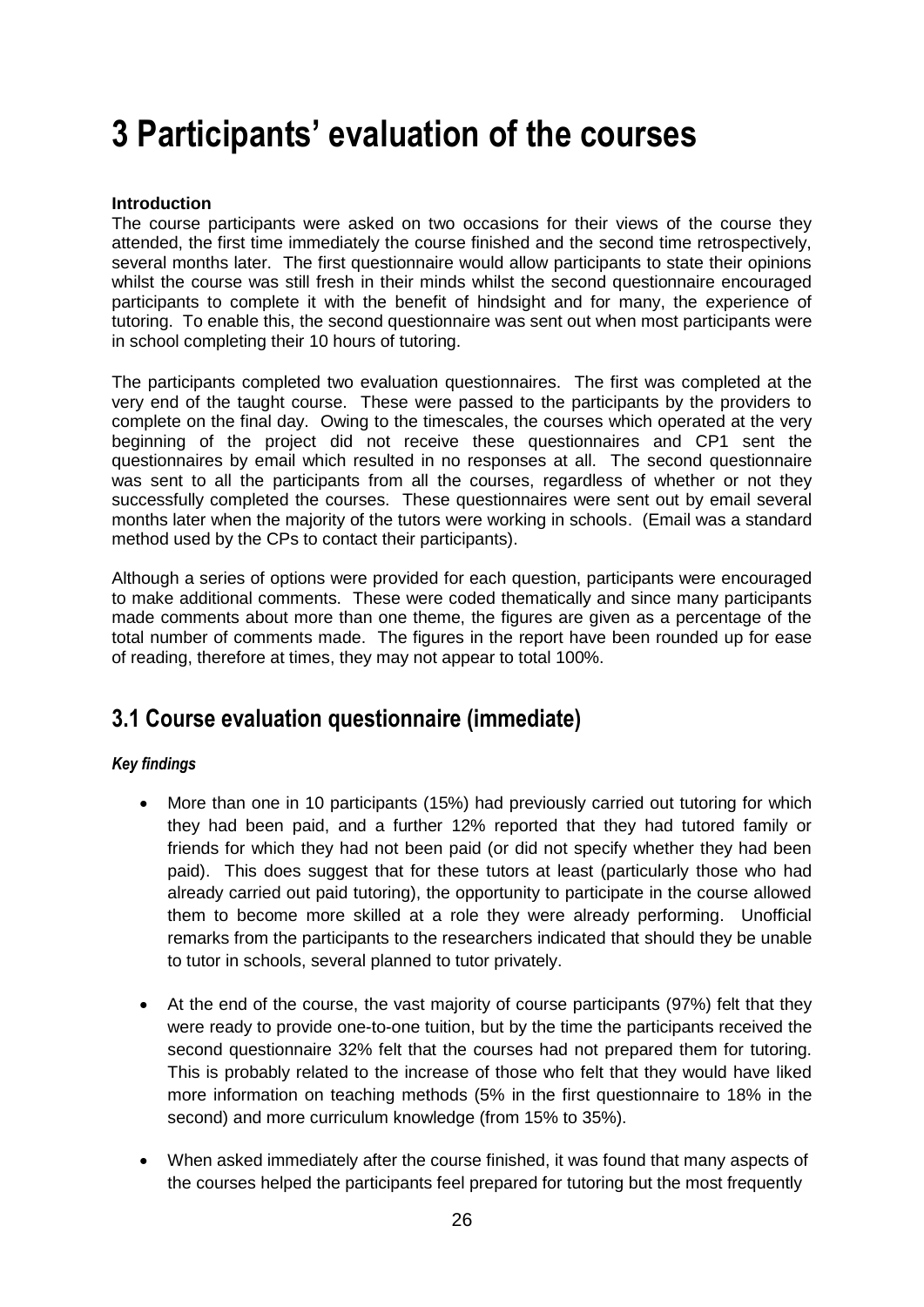cited (by 15% of course participants) were the range of resources and ideas that the course had given them. Resources which were most widely offered were details of useful websites.

 Nearly all participants (96%) stated that the time spent in school had been helpful, 26% particularly appreciated being able to observe in classrooms, watching teachers and taking note of the different teaching methods used, and 13% felt that they benefited from meeting pupils and observing them. The longer placements were found to be more useful for the participants than the shorter ones. Those who did not find the placement useful often cited this to be as a result of already working in a school, strengthening the conclusion that the courses should be differentiated for those with previous professional experience in school classrooms.

Many of the questions in the Immediate Course Evaluation Questionnaire were used to shape questions in the Retrospective Course Evaluation Questionnaire or were repeated in order to ascertain change over time and are therefore referred to in section 3.2. The complete analyses of the Course Evaluation Questionnaire (Immediate) are given in Appendix A.

# <span id="page-26-0"></span>**3.2 Course evaluation questionnaire (retrospective)**

# *Key findings*

- 51% of the course participants had worked with pupils as a volunteer in school. 22% had worked as a member of support staff with pupils in the classroom. This has a strong impact on way in which future courses should be designed. The pilot courses were not differentiated for those who had previous experience of working in a school. This resulted in some of the participants feeling that they did not learn anything new during the school placements. In addition they felt that the time spent on the course learning about the background information of schools (such as assessments, Key Stages, and terminology) was also unnecessary. It is therefore recommended that there should be differentiation in the courses to take into account those who have worked professionally in school classrooms.
- The strongest motivating forces for participants to apply for the course were the opportunity to help children and to develop a new set of skills. This suggests that there could be a constant source of people willing to undertake such work.
- 77% of participants said they would like to continue tutoring in the future. However despite this there could be a large turnover of tutors since 47% of participants were considering teaching as a career. This large proportion of potential teachers is likely to be due to many participants being recruited on to the courses through the Teaching Information Line. This also suggests that there should be a constant supply to fill a reasonable proportion of places on the courses. However, the fact that so many participants were considering teaching as a career indicates that there could well be a large turnover of tutors as they gradually move into the teaching profession. This could be beneficial for the teaching profession but not so useful for building up large numbers of non-QTS tutors.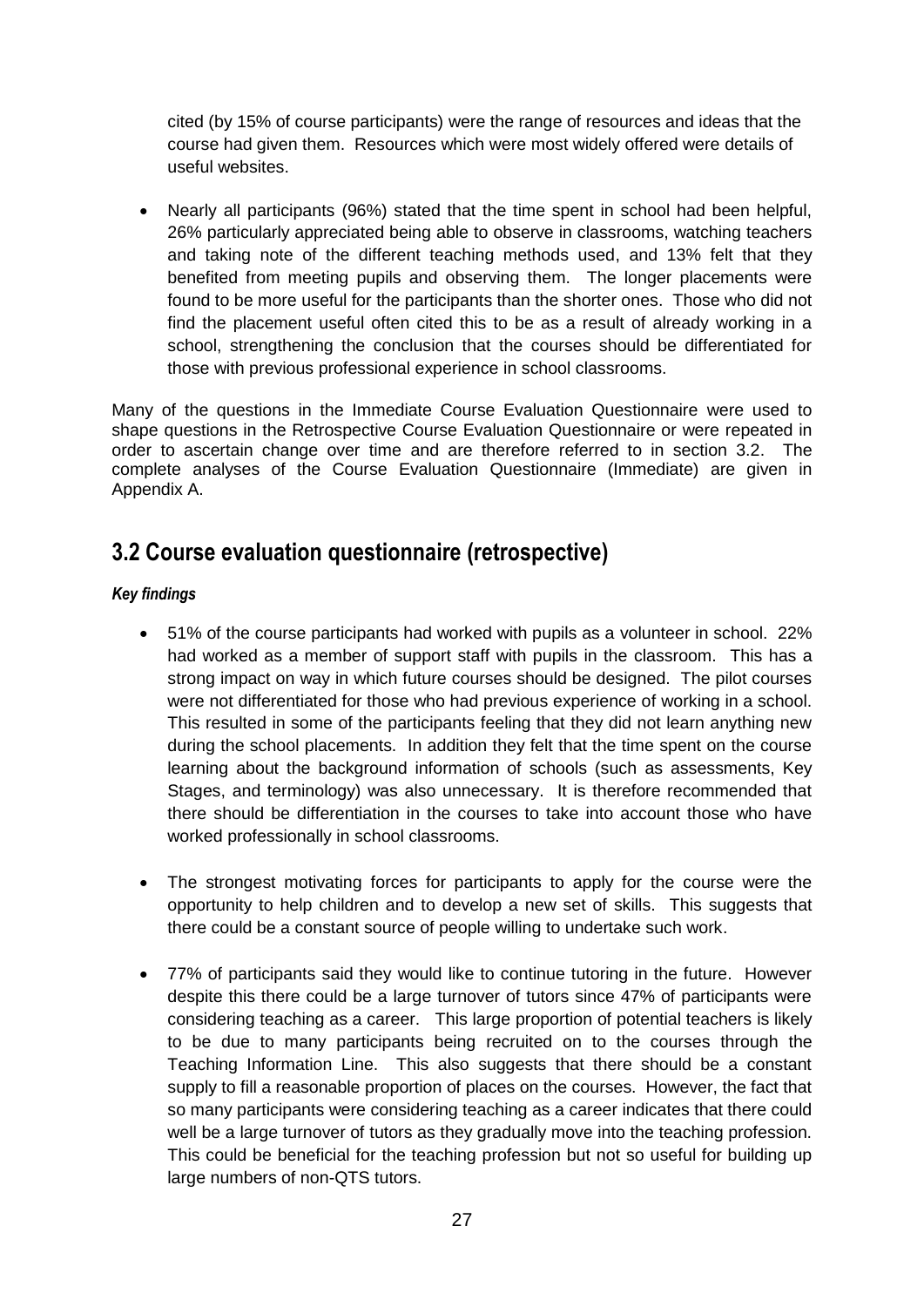• The main reasons for continuing as a tutor were the rewarding and satisfying nature of the work and the impact that their tutoring had on pupils. Reasons for not continuing as a tutor included work and family commitments and the financial constraints of tutoring only a few pupils many miles from home. However, the financial issue could be resolved in a national roll out of the programme which would allow the participants to work as tutors in local schools and with a greater number of pupils.

#### **Questionnaire returns**

The questionnaires were to be sent to all those who attended the courses regardless of whether they passed the course or not. CP3 and CP4 sent the questionnaires on behalf of the project team so there was less control over those it was sent to. CP3 therefore sent the questionnaire to 88 participants which appears to reflect the number who passed the course rather than those who attended. The project team sent the questionnaire directly to the participants from CP1, CP2 and CP5 so they were sent to all those whose contact details were known. This included those who passed and those who did not. Only 25 participants attended CP4"s courses, far less than most other courses, in addition they had the lowest return rate of just 32% (8 returned questionnaires). This has an effect on the results since one person accounts for 12.5% of their total responses. Therefore, caution should be used when interpreting CP4's results.

|  | <b>Table 3.1:</b> Return rates for the course evaluation questionnaire (retrospective) |  |
|--|----------------------------------------------------------------------------------------|--|
|  | Base: All participants who received the questionnaire ( $N = 294$ )                    |  |
|  |                                                                                        |  |

|                 | <b>Questionnaires</b> | <b>Questionnaires</b> |            |
|-----------------|-----------------------|-----------------------|------------|
|                 | sent                  | received              | % Returned |
| CP1             | 96                    | 70                    | 73         |
| CP <sub>2</sub> | 36                    | 22                    | 61         |
| CP <sub>3</sub> | 88                    | 32                    | 36         |
| CP4             | 25                    | 8                     | 32         |
| CP <sub>5</sub> | 49                    | 30                    | 61         |
| Total           | 294                   | 162                   | 55         |

# **Subject**

The course participants had all joined the courses with either an A Level or a degree in either English or maths (or a related discipline). Similar proportions of participants gave English and mathematics as their specialist subject (51% English, 49% mathematics).

#### **Previous experience**

The first course evaluation questionnaire had revealed that many of the course participants had worked as TAs in schools and others had worked as volunteers. In order to ascertain the full picture of those who had previously worked in schools in various capacities, the tutors were asked "Before you began the tuition course, did you have previous experience of working in a school?" A range of options were given and the respondents were asked to tick all those that applied.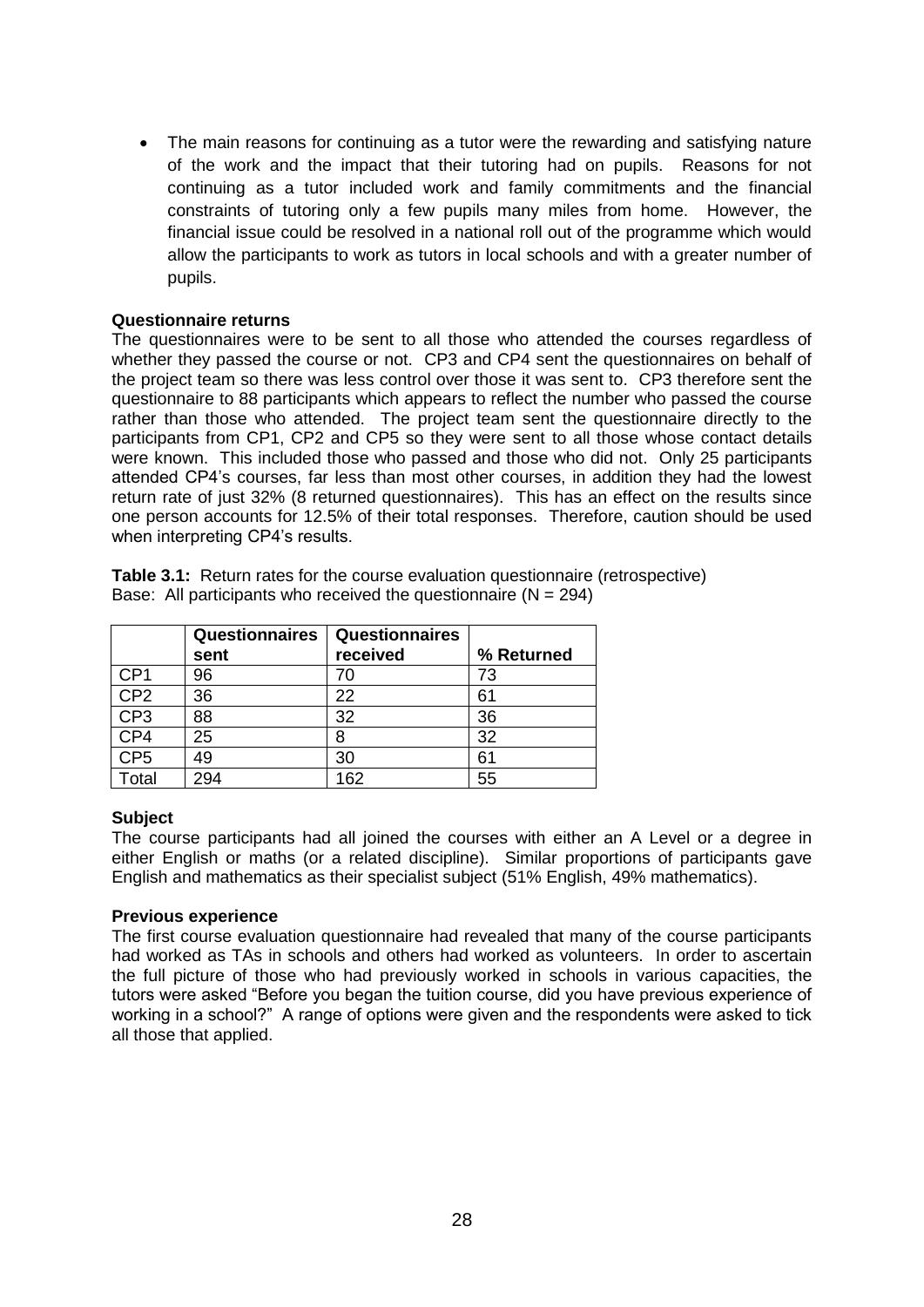**Table 3.2:** Course participants' previous experience in school. Base: Percentages of all those who responded to the questionnaire  $(N = 162)$ 

| <b>Previous experience</b>                                                                    | $\frac{0}{0}$ |
|-----------------------------------------------------------------------------------------------|---------------|
| As a volunteer working with pupils                                                            | 51            |
| As a paid member of support staff working with pupils                                         | 22            |
| in the classroom (e.g. Teaching Assistant)                                                    |               |
| As part of a previous training course (e.g. Nursery                                           | 9             |
| Nursing or PGCE course)                                                                       |               |
| As a paid member of support staff working with pupils                                         | l 3           |
| outside the classroom (e.g. Midday Supervisor or                                              |               |
| <b>Breakfast Club Supervisor)</b>                                                             |               |
| As a paid member of support staff not working with $ 2 $<br>pupils (e.g. school receptionist) |               |

Many of the participants therefore had already spent some time in school albeit in a voluntary situation although it is unclear how often they worked in the school and how recent their experience had been.

# **Motivation for applying for the course**

Participants were given a list of reasons why they might have applied for the course and asked to indicate those that applied to them. A range of options were given which reflected reasons mentioned informally by course providers, course participants and the DCSF/TDA as well as taking into account the fact that some recruitment to the courses had been as a result of participants' calls to the Teaching Information Line.

#### **Table 3.3**: Motivation for applying for the course

Base: Percentages of responses to each question  $(N = 162)$ 

| Reason                                                                 | <b>Strong</b><br><b>Reason</b> | <b>Moderate</b><br>Reason | <b>Slight</b><br>Reason | <b>Not A</b><br>Reason<br>At All |
|------------------------------------------------------------------------|--------------------------------|---------------------------|-------------------------|----------------------------------|
| Trying out teaching as a possible<br>career                            | 44                             | 20                        | 15                      | 20                               |
| Gaining experience to help get a place<br>on a teacher training course | 25                             | 22                        | 17                      | 36                               |
| Getting a job                                                          | 48                             | 27                        | 7                       | 17                               |
| Helping children                                                       | 73                             | 20                        | 5                       | $\overline{2}$                   |
| Developing a new set of skills                                         | 69                             | 21                        | 6                       | 3                                |
| Change of career                                                       | 38                             | 26                        | 11                      | 22                               |

The participants were also given the option of writing in their own reasons. 27 respondents chose to do this, most of the reasons given (9 respondents – 33%) were extensions of those already on the list, giving more details as to why they wanted to help children or develop (or extend) a skill set. The new reasons included learning to teach a different age group or new area from the one they were already working in (26%) and receiving formal one-to-one training (33%), often for a role they were already performing.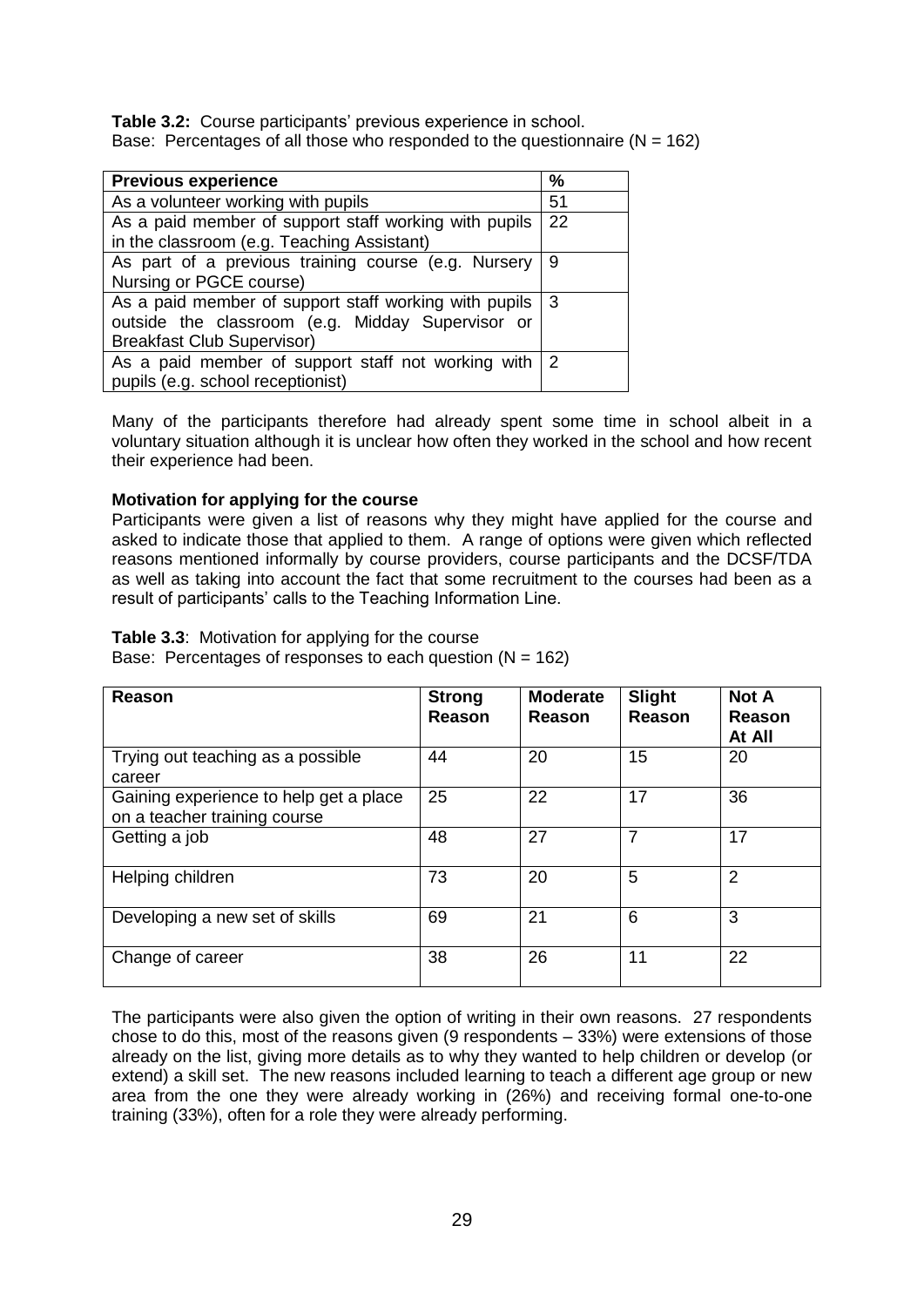#### **Becoming a teacher after the course**

Since many of the participants were recruited via the Teaching Information Line and some were motivated to join the course in a bid to try teaching as a career, the participants were asked "Now that you have completed the course, have you considered becoming a teacher?"

|                 | Have<br>considered<br>becoming a<br>teacher | <b>Might consider</b><br>becoming a<br>teacher | Have not<br>considered<br>becoming a<br>teacher |
|-----------------|---------------------------------------------|------------------------------------------------|-------------------------------------------------|
| CP <sub>1</sub> | 44                                          | 29                                             | 27                                              |
| CP <sub>2</sub> | 50                                          | 36                                             | 14                                              |
| CP <sub>3</sub> | 50                                          | 16                                             | 34                                              |
| CP4             | 63                                          | 13                                             | 25                                              |
| CP <sub>5</sub> | 43                                          | 27                                             | 30                                              |
| Total           | 47                                          | 26                                             | 27                                              |

**Table 3.4:** Course participants considering teaching as a future career Base: Percentages of respondents from each course  $(N = 162)$ 

It is worth noting that 47% of participants had considered becoming teachers since this could potentially reduce the retention rates of non-QTS tutors. This would potentially reduce capacity among tutors but would benefit the teaching profession.

#### **Working as a tutor**

The respondents were asked how many hours of one-to-one tuition for three pupils they had provided in school since completing the course. The most common answer was 30 hours (21%) followed by none (27%) with the majority ranging between the two, however a further 6% had also given more than their 10 hours of tuition for three pupils with the maximum being 36 hours in total.

The participants were asked how many pupils they were working with.

**Table 3.5:** The number of pupils being tutored by each participant. Base: Percentage of respondents to the questionnaire  $(N = 161)$ 

|                 | <b>Pupils tutored by participants</b> |   |    |    |                       |
|-----------------|---------------------------------------|---|----|----|-----------------------|
| <b>CP</b>       | Ω                                     | 1 | 2  | 3  | <b>More</b><br>than 3 |
| CP <sub>1</sub> | 29                                    | 6 | 3  | 60 | 3                     |
| CP <sub>2</sub> | 9                                     | ი | 9  | 77 | 5                     |
| CP <sub>3</sub> | 28                                    | ი | 13 | 56 | 3                     |
| CP4             | 25                                    | ი | 13 | 50 | 13                    |
| CP <sub>5</sub> | 3                                     | 0 |    | 83 | 7                     |
| Total           | 21                                    | 2 |    | 65 |                       |

It is interesting to note that there is quite a variety between some of the courses when looking at the numbers who were not tutoring. It had been anticipated that some participants would not have begun their 10 hours of tutoring so they were given an open ended question to give reasons why this was the case. There were a variety of reasons given but the most common ones were problems and delays in the process of obtaining Criminal Records Bureau (CRB) clearance (16%), and problems and delays with the school (16%). A further 13% had found another job which preventing them from tutoring and 10% said that the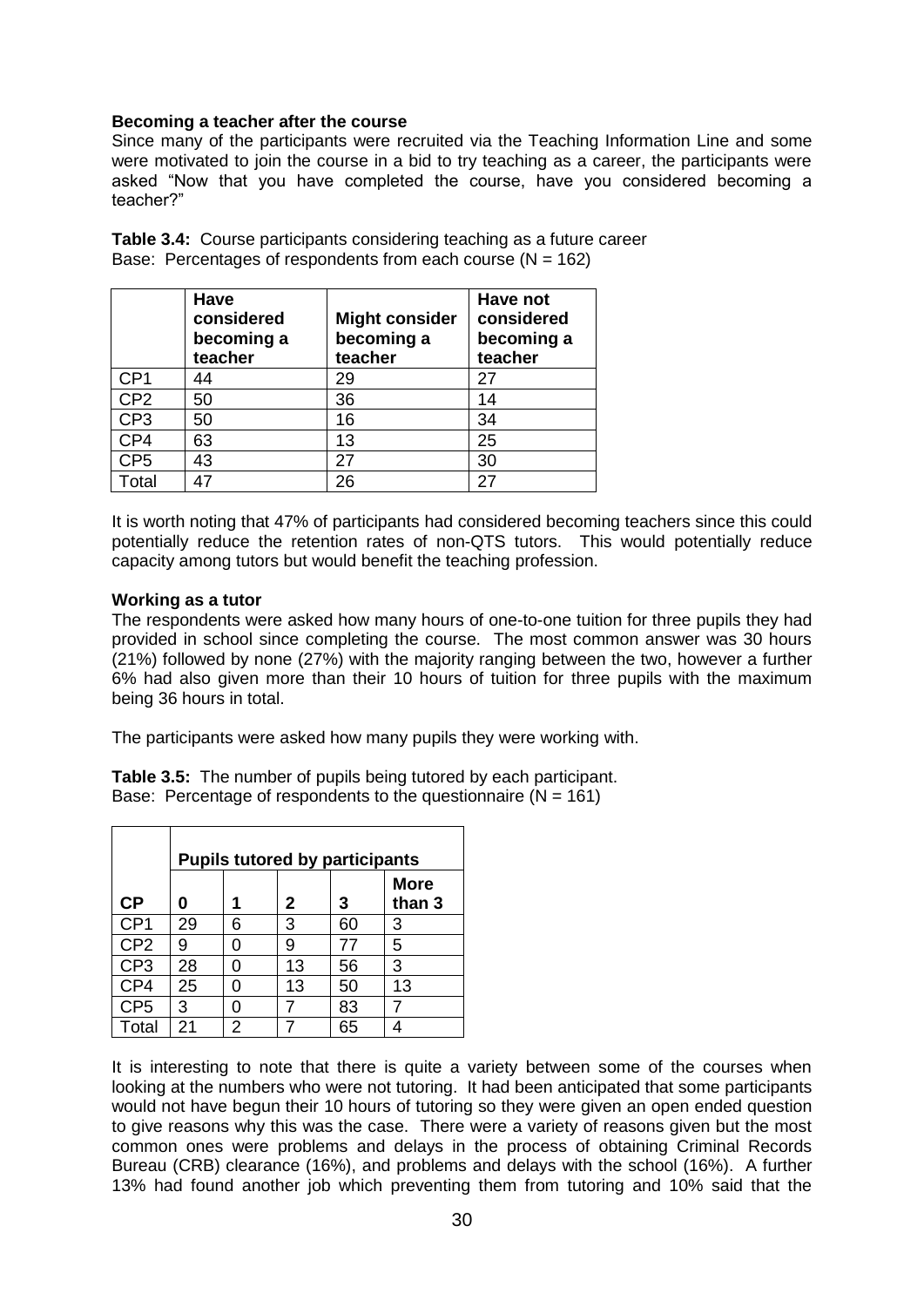schools they could have tutored in were too far to travel to (often with the result that tutoring there was not financially viable). It is unclear though why these situations would apply less to participants from CP2 and CP5 than those of the other courses. As mentioned in Chapter 2 (Barriers to Employment) some of these difficulties would be reduced in a national roll out.

# **Tutoring after the course**

The participants were asked "When/if you have completed the first 10 sessions of tutoring, would you like to continue working as a tutor?"

**Table 3.6:** Number of participants who would like to continue working as a tutor after the course.

|                 | <b>Would like to</b><br>tutor | <b>Unsure</b> | Would not like to<br>tutor |
|-----------------|-------------------------------|---------------|----------------------------|
| CP1             | 77                            | 16            |                            |
| CP <sub>2</sub> | 68                            | 32            |                            |
| CP <sub>3</sub> | 66                            | 28            | 6                          |
| CP4             | 75                            | 25            |                            |
| CP <sub>5</sub> | 97                            |               | 3                          |
| otal            |                               | 18            | 5                          |

Base: Percentage of respondents from each course  $(N = 161)$ 

When invited to give reasons for their answers 124 participants responded producing a total of 187 comments. The most frequently cited reasons (41% of all comments) were related to the enjoyment and satisfaction gained from working as a tutor. In addition, 28% mentioned the impact that their work had on the pupils and the difference that their work could make. All the other reasons were much less frequently mentioned, 7% for example found that the work of a tutor fitted in well with their other work and family commitments. However, for another 7% their commitments had made it impossible to tutor, these included family pressures and new jobs. A further 6% stated that financially and logistically, tutoring was not a good option for them at the moment although many of them did state however that if schools could be found closer to home, then they would reconsider.

**Table 3.7:** Reasons given by participants for wanting to either continue tutoring or not. Base: Percentages of comments made  $(N = 187)$ 

| Reasons for either continuing as a tutor or not     | $\frac{0}{0}$ |
|-----------------------------------------------------|---------------|
| Enjoyment/satisfaction/rewarding (impact on tutor)  | 41            |
| Helping children/makes a difference to the children |               |
| (impact on pupils)                                  | 28            |
| Other commitments prevent working as a tutor        |               |
| Tutoring fits in well with other                    |               |
| work/family/commitments                             |               |
| Too far to travel to school                         | 3             |
| Doesn't provide enough work/money                   | 3             |
| The money is useful                                 | 2             |
| Other                                               | 8             |

# **Preparing the participants to tutor**

The participants were asked to complete the remaining questions with the benefit of hindsight, using their experiences since the course – either tutoring or not, to help reflect upon what they learnt and experienced during the course.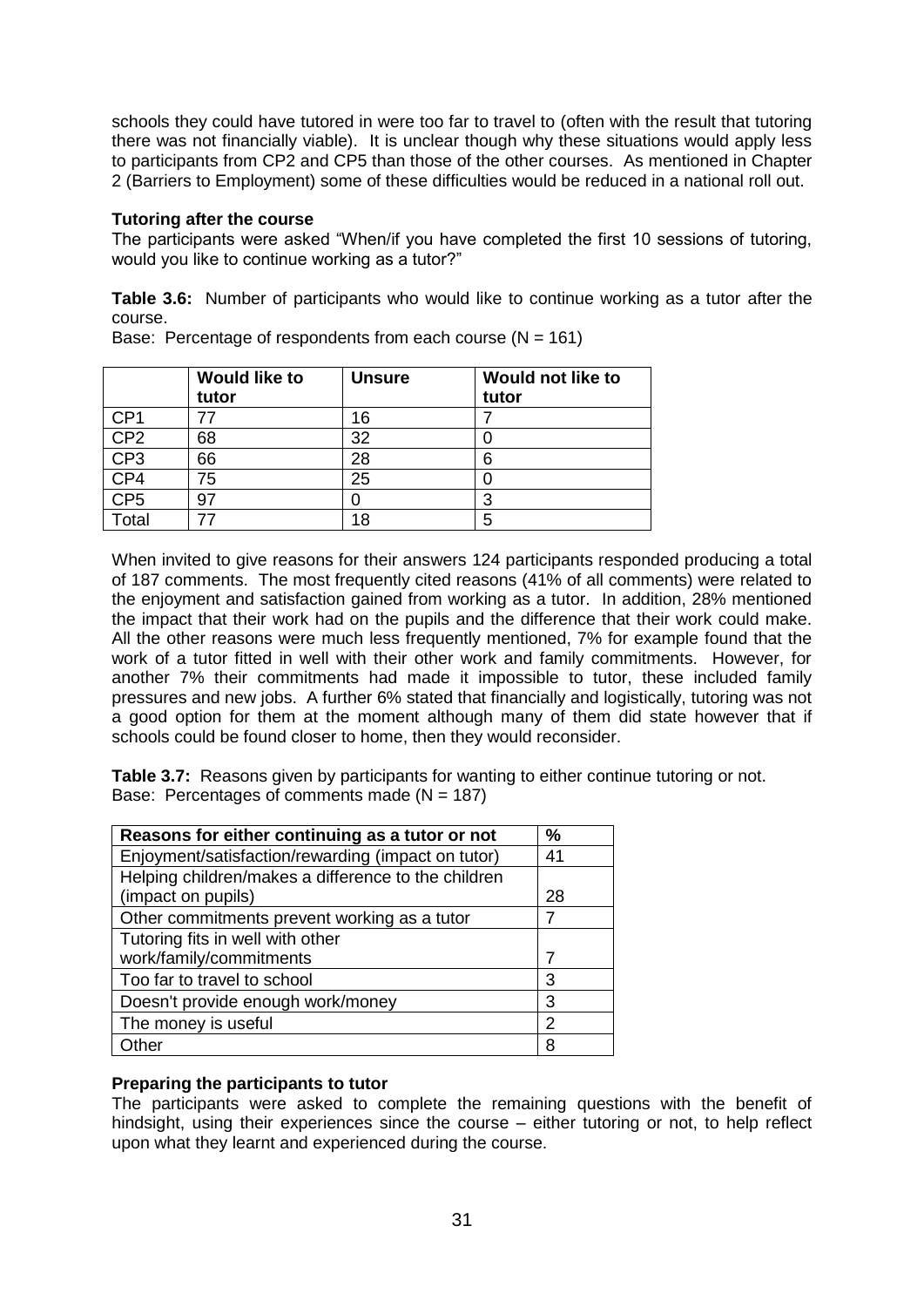The course participants were asked "Now that you"ve had some experience of tutoring, do you think the course prepared you fully to be a tutor?"

**Table 3.8:** Course participants' views on whether the course prepared them for tutoring. Base: Percentages of respondents from each course  $(N = 151)$ 

|                 | <b>Course did</b><br>prepare for<br>tutoring | <b>Course did not</b><br>prepare for<br>tutoring | Unable/unwilling<br>to comment (not<br>tutoring) |
|-----------------|----------------------------------------------|--------------------------------------------------|--------------------------------------------------|
| CP <sub>1</sub> | 56                                           | 25                                               | 19                                               |
| CP <sub>2</sub> | 50                                           | 35                                               | 15                                               |
| CP <sub>3</sub> | 29                                           | 48                                               | 23                                               |
| CP4             | 75                                           | 13                                               | 13                                               |
| CP <sub>5</sub> | 69                                           | 31                                               | 0                                                |
| Total           | 53                                           | 32                                               | 15                                               |

CP4 ran one of the longest courses with the greatest amount of subject information provided and the lengthiest time in school. This course was the one from which the largest proportion of their participants believed that they were ready to tutor (albeit based on a very small return rate from CP4). CP3 produced the highest proportion of participants who felt less ready to go out into schools. This may have been as a result of initial confusion over the subjects participants believed they would be expected to tutor (several participants stated that they felt unwilling to tutor outside their specialist subject). It is also interesting to compare these figures to those of the first course evaluation questionnaire which was completed immediately after the course. In that questionnaire participants were asked "Do you feel ready to provide tuition"? In response, 97% of participants said that they were ready but several months away from the course with tutoring already taking place, it would appear that despite their first views on the subject, the participants were not in fact as ready as they had expected since 32% believed that the course had not prepared them for tutoring.

Once again the participants were invited to give reasons for their answers, 128 participants did so, generating 157 comments).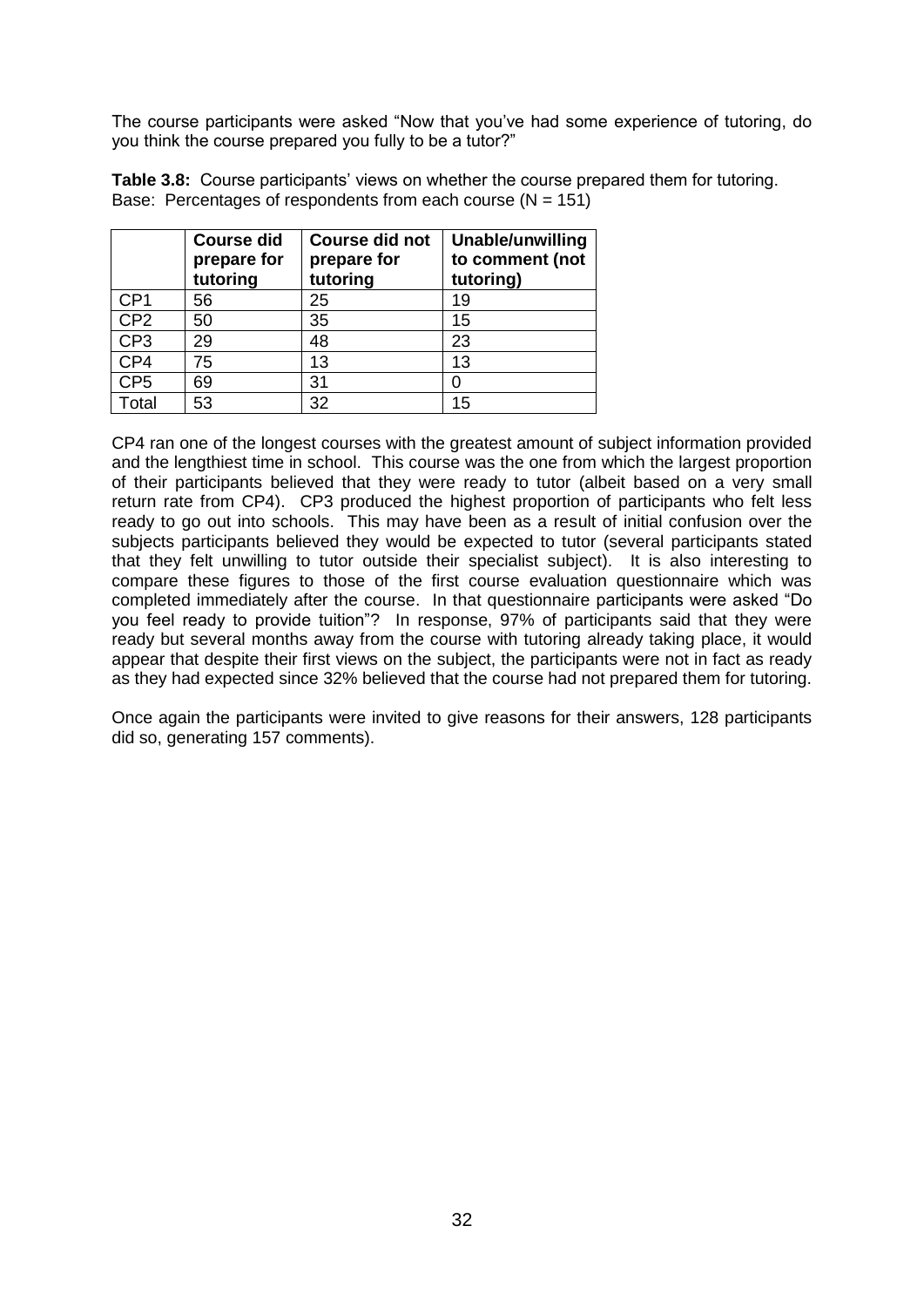Table 3.9: Participants' views on whether the course prepared them for tutoring. Base: Participants comments  $(N = 157)$ 

| Reasons for being ready to tutor or not         | %  |
|-------------------------------------------------|----|
|                                                 |    |
| Course provided information and knowledge       | 32 |
| Needed more information and knowledge           | 15 |
| Needed more practise                            | 6  |
| Confirmed information already had               | 5  |
| Needed more examples and exercises              | 4  |
| Course didn't prepare                           | 4  |
| Learn best by doing                             | 4  |
| Impossible for course / short course to prepare |    |
| vou                                             | 4  |
| Lack of post course support                     | 3  |
| Needed more observations                        | 3  |
| Showed how to relate to pupils                  | 3  |
| Course provided skills                          | 3  |
| Needed more time in school                      | 2  |
| Other                                           |    |

Whilst one third of responses stated that the course had been very informative and had provided them with the information needed to tutor (32%), not everyone felt that way. 15% of the comments stated that they would have liked further information and knowledge such as a need for curriculum knowledge, how to manage difficult pupils or more information on teaching methods.

The participants were also asked "What was particularly helpful about the course in preparing you to tutor?" 151 participants responded, producing 236 comments.

The most frequently cited comments were related to the fact that the course had taught the participants how to structure and design a lesson. One in ten participants also found the information they received about teaching methods extremely helpful (12%) as was the knowledge they learnt about the needs of the child and understanding how children learn.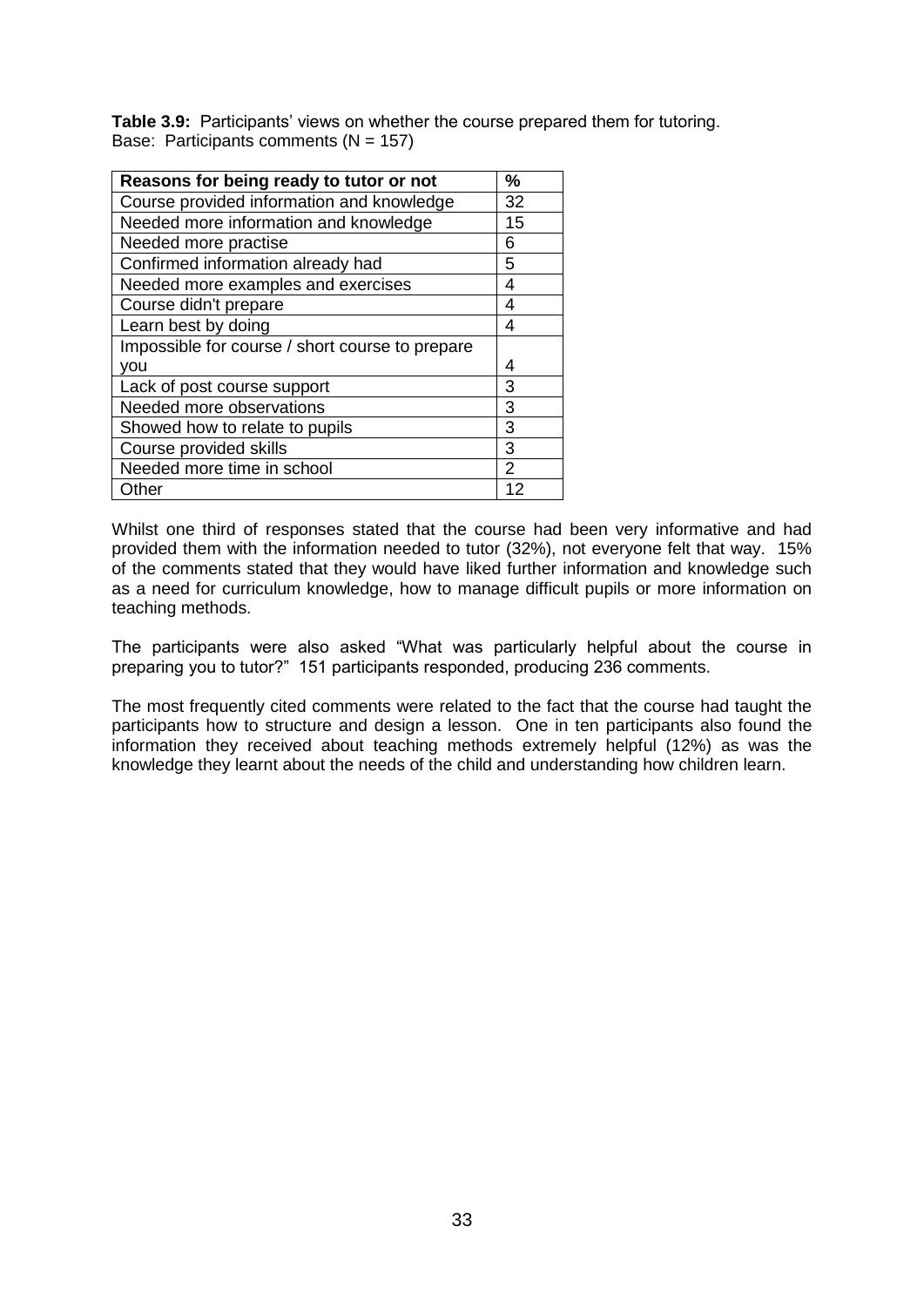**Table 3.10:** Participants' views on what was helpful about the course. Base: Participants comments (N = 236)

| <b>Helpful aspects of the course</b>                                | %              |
|---------------------------------------------------------------------|----------------|
| Other course elements e.g. teaching style, meeting a tutor,         |                |
| examples, course management, working with other pupils,             |                |
| discussing feedback, highlights issues                              | 15             |
| Learning how to design a lesson                                     | 13             |
| <b>Teaching Methods</b>                                             | 12             |
| Understanding needs of the child (including learning styles         | 8              |
| School Placement (including in school experience, observing         |                |
| pupils)                                                             | 8              |
| Practise tutor session (including role play and tutoring in school) | 6              |
| School Information (including Key Stages, terminology,              |                |
| assessment)                                                         | 6              |
| Resources (Including Being given resources / where to find          |                |
| resources / where to find info                                      | 5              |
| Effects of course (including, gives confidence and motivation,      |                |
| prepares for tutoring)                                              | 5              |
| <b>Curriculum Information</b>                                       | 4              |
| Negative                                                            | 3              |
| Subject Information                                                 | 2              |
| <b>General information</b>                                          | $\overline{2}$ |
| <b>Other Positive</b>                                               | 11             |

In addition, participants were asked "With the benefit of hindsight, what was not useful or helpful about the course? 145 participants responded generating 173 comments, the largest proportion of which (31%) were positive often stating that they found the entire course helpful, or there was nothing that was unhelpful. There were a few negative remarks however, the largest number of which commented upon aspects of the course delivery (18%). The remainder of the comments were diverse with each category only mentioned by a very small number of participants.

# **School placement**

The course participants were asked "Thinking back to the time you spent in school while on the course, was it: very helpful, fairly helpful, neither helpful nor unhelpful, fairly unhelpful, very unhelpful? Please give reasons for your answer"

**Table 3.11:** Views on the helpfulness of the school placement. Base: Percentage of responses from each course  $(N = 149)$ 

|                 | <b>Very</b><br>helpful | <b>Fairly</b><br>helpful | <b>Neither</b> | <b>Fairly</b><br>unhelpful | <b>Very</b><br>unhelpful |
|-----------------|------------------------|--------------------------|----------------|----------------------------|--------------------------|
| CP <sub>1</sub> | 78                     | 19                       | ົ              |                            |                          |
| CP <sub>2</sub> | 72                     | 22                       | 6              |                            |                          |
| CP <sub>3</sub> | 61                     | 29                       | 3              | 3                          |                          |
| CP4             | 88                     | 13                       |                |                            |                          |
| CP <sub>5</sub> | 41                     | 45                       | 14             |                            |                          |
| Total           | 67                     | 26                       | 5              |                            |                          |

School placements were found helpful or very helpful by the majority of participants on all five courses. The participants from CP4 were more satisfied than others. Interestingly, these participants spent longer in school than other participants (although it should be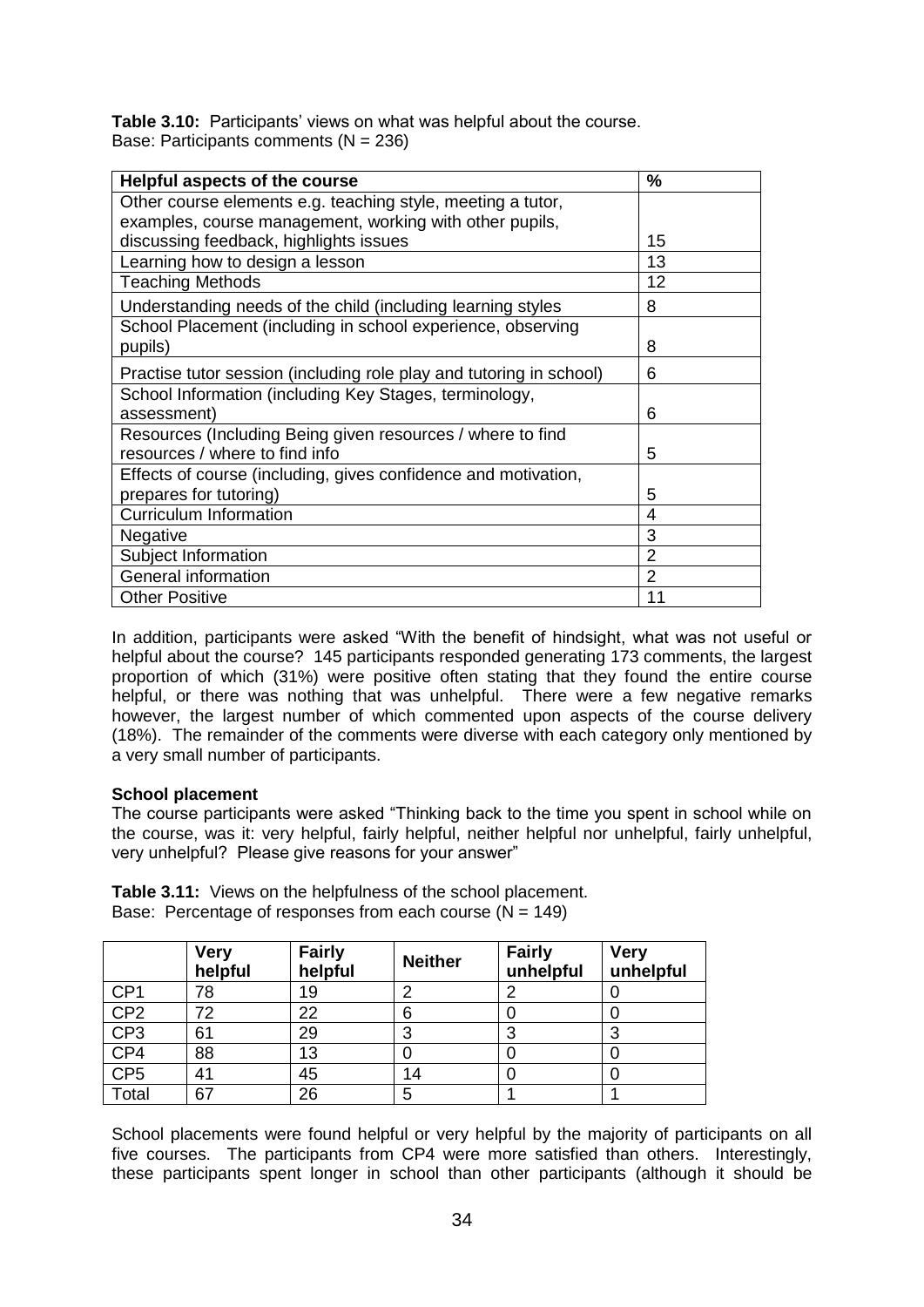remembered that the questionnaire return rates for CP4"s courses were very low so this is based on 8 participants). The least satisfied were those from CP3 and CP5 who spent two days in school (compared to the two and half and three days experienced on other courses).

The course participants gave many reasons for their ratings of the helpfulness of the school placement; 115 participants responded to the open ended question producing 175 comments. The majority of the comments were positive (82%) with the remaining 18% being negative. The category which had the largest number of responses was that the time spent in school allowed the participants to become familiar with the pupils, to learn about them and to start developing a relationship with them (18%). 15% of the responses mentioned the benefits of being able to observe in a classroom, watching the teacher, absorbing the different teaching styles strategies and methods. The familiarisation with school was mentioned in 14% of the responses including the opportunities to observe how schools work, become *au fait* with the terminology and understand the ethos of the school. Another 9% of the comments specifically mentioned that the time spent in school gave the participants the chance to practise their tutoring skills and receive feedback on how they had performed.

There were negative comments too with most of them touching on such a wide range of subjects that few categories produced more than 1% of all comments submitted. There were just two exceptions to this. 5% of responses commented upon the fact that for some of those already working in school the time spent there added little to their knowledge or experience. Another 3% felt that their placement had been hindered by unhelpful teachers who knew little about the project, were not friendly or could not spend time with the participants.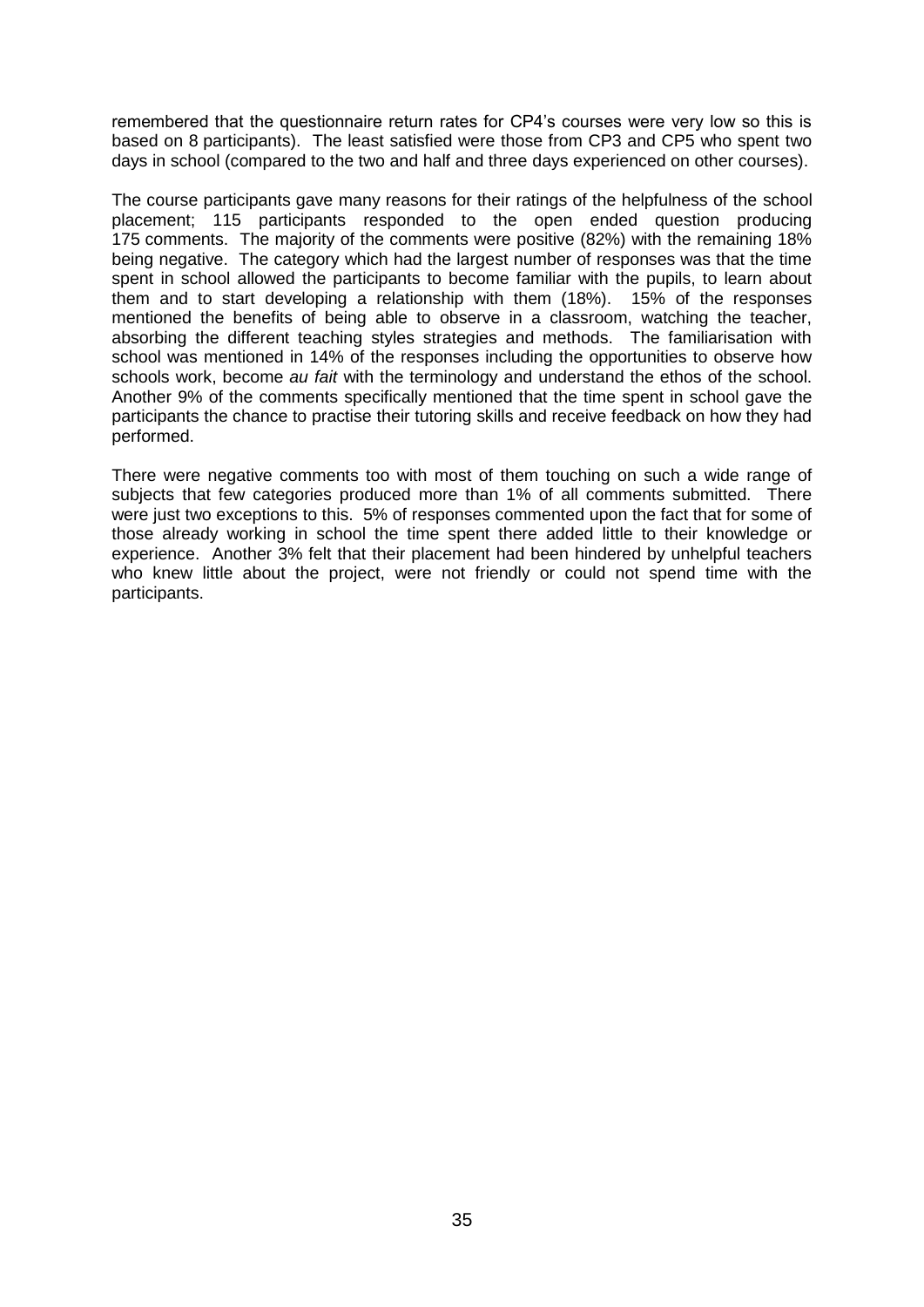|                                           | <b>Table 3.12:</b> Participants' views on the helpfulness of the school placement. |  |
|-------------------------------------------|------------------------------------------------------------------------------------|--|
| Base: Participants comments ( $N = 175$ ) |                                                                                    |  |

| Helpful and unhelpful aspects of the school placement            | $\%$           |
|------------------------------------------------------------------|----------------|
| <b>Helpful</b>                                                   |                |
| Familiarisation with pupils/ develop relationship with pupils /  |                |
| learn about pupils                                               | 18             |
| Observation of classroom management/teachers/teaching            |                |
| styles/strategies (inc differentiation)                          | 15             |
| Familiarisation with school / experience in school /learn school |                |
| info / jargon                                                    | 14             |
| Practise tutoring & receive feedback from tutoring               | 9              |
| Meet teacher                                                     | 6              |
| Good experience                                                  | 5              |
| School / staff helpful                                           | 5              |
| Developed skills/ learnt more about own abilities / gave         |                |
| confidence                                                       | 3              |
| Other                                                            | $\overline{7}$ |
| <b>Total 'helpful' comments</b>                                  | 82             |
|                                                                  |                |
| <b>Unhelpful</b>                                                 |                |
| Already knew school / knew how school worked                     | 5              |
| Unhelpful teachers                                               | 3              |
| School needed more info                                          | 1              |
| Not enough support                                               | 1              |
| Didn't see teacher at work/didn't meet teacher                   | 1              |
| Didn't help one-to-one tutoring                                  | 1              |
| Chaotic                                                          | 1              |
| Lack of space/quiet rooms                                        | 1              |
| Other                                                            | 6              |
| Total 'unhelpful' comments                                       | 18             |

# **Observing and tutoring pupils during the school placement**

Many participants found that as part of their placement they were expected to spend some time in classrooms observing pupils. The participants were therefore asked to rate the helpfulness of the time spent observing pupils and to give reasons for their answer.

**Table 3.13:** Views on the helpfulness of observing pupils in school. Base: Percentage of responses from each course  $(N = 148)$ 

|                 | <b>Very</b><br>helpful | <b>Fairly</b><br>helpful | <b>Neither</b> | <b>Fairly</b><br>unhelpful | <b>Very</b><br>unhelpful |
|-----------------|------------------------|--------------------------|----------------|----------------------------|--------------------------|
| CP <sub>1</sub> | 67                     | 24                       | 5              | 3                          |                          |
| CP <sub>2</sub> | 72                     | 22                       | 6              |                            |                          |
| CP3             | 65                     | 19                       | 13             | 3                          |                          |
| CP4             | 75                     | 25                       |                |                            |                          |
| CP <sub>5</sub> | 50                     | 39                       |                | 4                          |                          |
| Total           | 64                     | 26                       |                | 3                          |                          |

108 Participants had responded to the question producing 138 comments in total and as with the previous question, 82% of comments were positive and 18% were negative. Many of the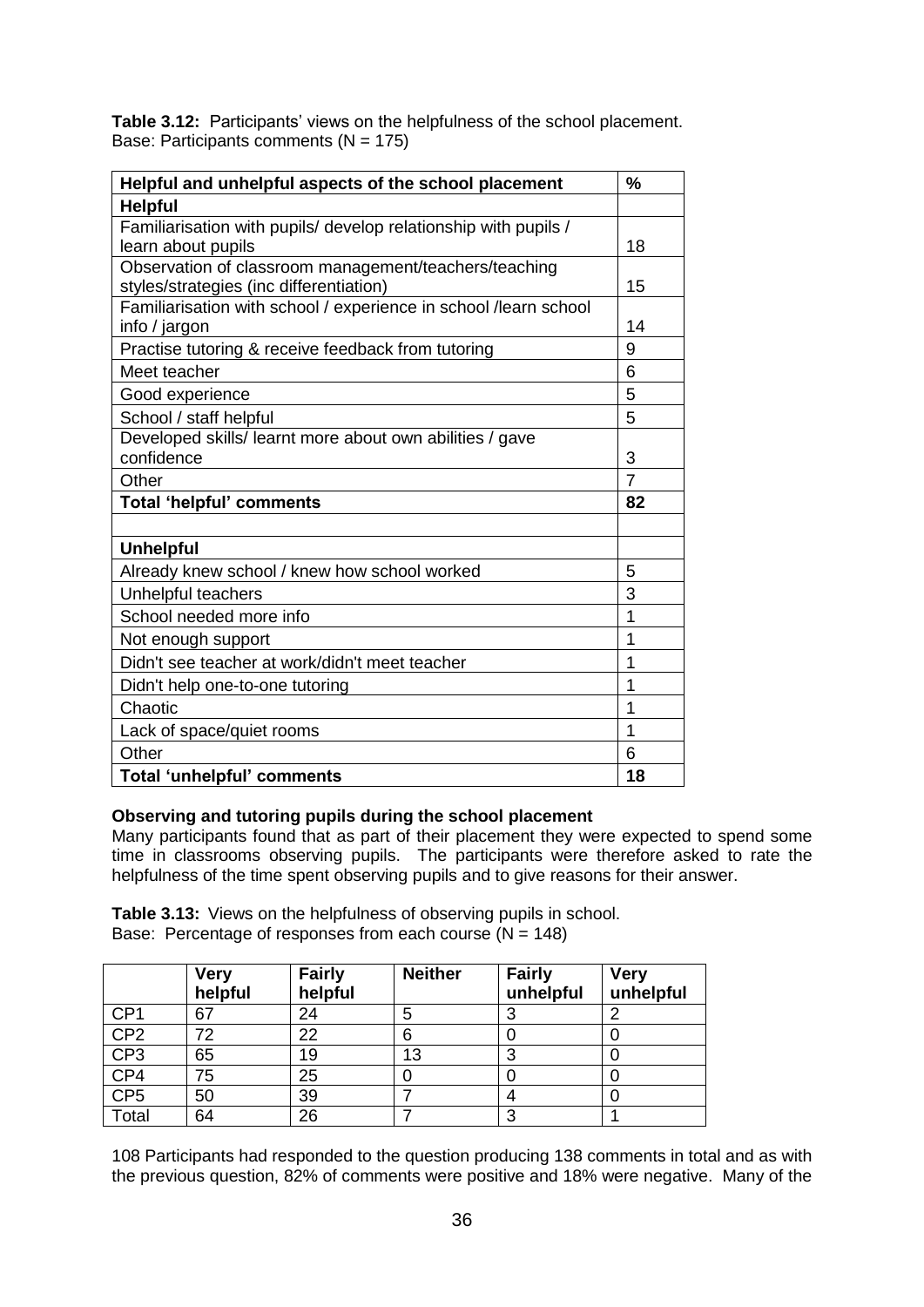categories produced by the question were similar to the previous comments; the largest number of comments (22%) were related to the fact that observing the pupils allowed the participant to understand more about them, to see the level of ability, the barriers to learning and to witness for themselves their attitude and nature when working in class. This knowledge and understanding of pupils was clearly very important to the participants since another 9% said that observing the pupils allowed the participant to start developing a relationship with them.

Not everyone found the time spent observing pupils to be useful. 4% of participants said that it was not helpful because they already worked in a school and another 4% felt that observing was not as useful as actually working with the pupil. 3% of participants said that the lesson they observed in was not appropriate, either because the subject was not one that they would be teaching or because of the activities carried out in class that day. A further 3% appear to have found it helpful to some extent since they said that their observation time was not long enough.

Not all the courses included the opportunity to tutor a pupil during a placement although others hoped that it would be possible for some of their participants. The questionnaire therefore included the question "During your school placement, did you tutor a pupil?" 75% of the participants responded that they had.

**Table 3.14:** Participants who tutored a pupil during placement. Base: Percentage of responses from each course  $(N = 148)$ 

|                 | Did tutor | Did not     |
|-----------------|-----------|-------------|
|                 | pupil     | tutor pupil |
| CP <sub>1</sub> | 95        | 5           |
| CP <sub>2</sub> | 72        | 28          |
| CP <sub>3</sub> | 90        | 10          |
| CP4             | 75        | 25          |
| CP <sub>5</sub> | 14        | 86          |
| Total           | 75        | 25          |

The participants were then asked to rate how helpful tutoring a pupil during placement was or would have been. Please give reasons for your answer.

| <b>Table 3.15:</b> Views on the helpfulness of tutoring a pupil during placement. |
|-----------------------------------------------------------------------------------|
| Base: Percentage of responses from each course ( $N = 147$ )                      |

|                   | <b>Very</b><br>helpful | <b>Fairly</b><br>helpful | <b>Neither</b> | <b>Fairly</b><br>unhelpful | <b>Very</b><br>unhelpful |
|-------------------|------------------------|--------------------------|----------------|----------------------------|--------------------------|
| CP <sub>1</sub>   | 90                     | 8                        |                |                            |                          |
| CP <sub>2</sub>   | 83                     | 11                       |                | 6                          |                          |
| CP3               | 84                     | 13                       | 3              |                            |                          |
| $\frac{CP4}{CP5}$ | 75                     | 25                       |                |                            |                          |
|                   | 37                     | 4                        | 30             | 22                         |                          |
| Total             | 78                     | 10                       | 6              | 5                          |                          |

It appears that courses in which tutoring a pupil during placement was expected, or at least aimed for, produced participants who believed in the benefits of tutoring. CP5 did not include tutoring during placement and very few had the opportunity to do so with the result that only 41% of their respondents thought that tutoring during placement might be helpful. However participants from the other courses generally considered tutoring during placement to be beneficial, suggesting that those who carried out tutoring appreciated it.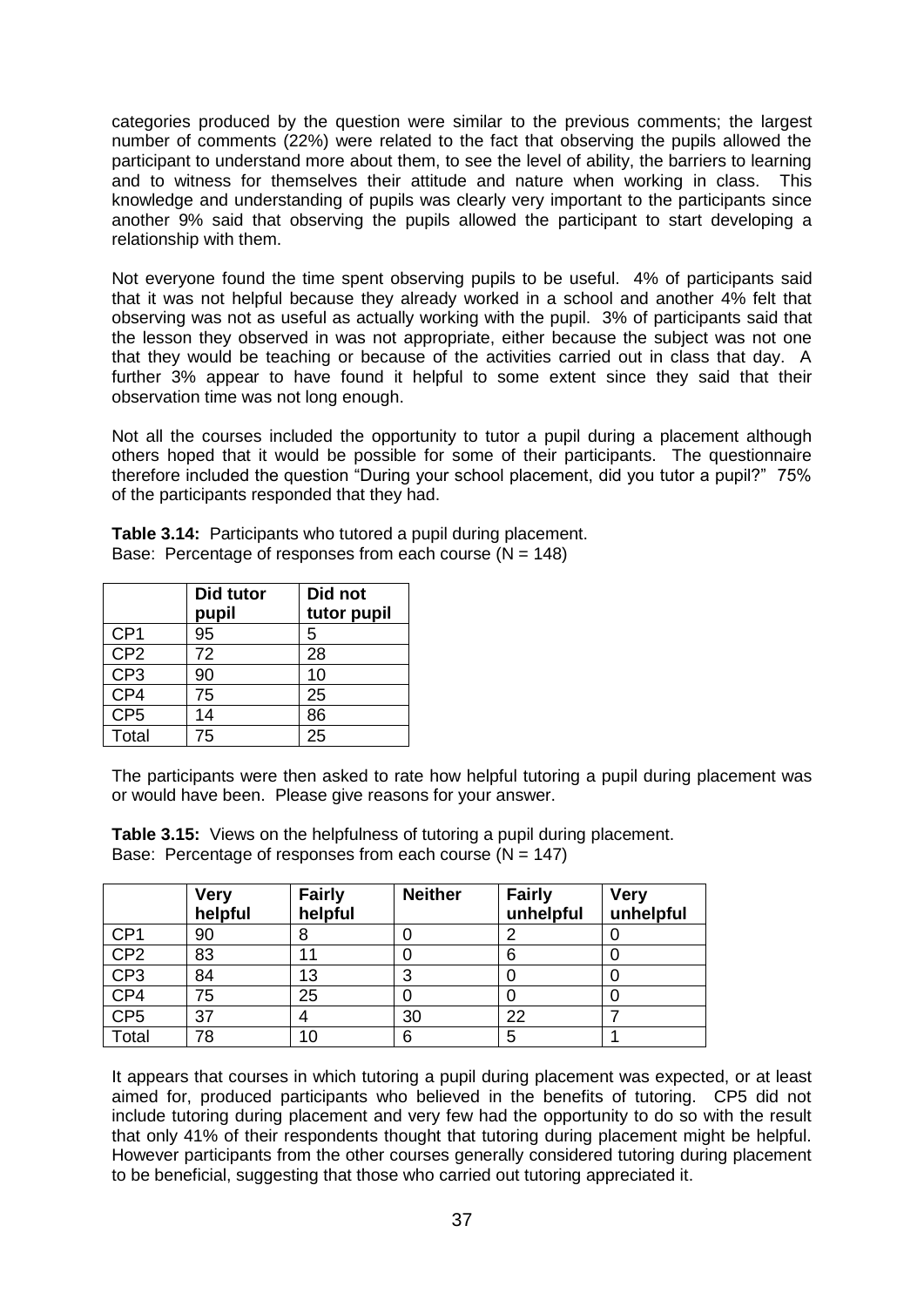113 participants responded to the open ended part of the question, producing 121 comments. 77% of the comments were positive and 23% were negative. 33% of the comments stated that the experience was helpful because it gave the tutors the opportunity to experience tutoring, practicing their skills and learning how to tutor pupils. A further 13% of comments stated that that tutoring during placement gave the participants the chance to try out their skills in a controlled situation and receive feedback.

The results do show the importance of giving the participants the opportunity to tutor whilst still under the guidance and support of the course. It would seem sensible to ensure that those about to embark in a new job using a new set of skills have the opportunity to practise their skills beforehand. For this reason it is recommended that the minimum length of placements should be 5 days and that tutoring be included.

### **Course content**

The participants were asked "On the course, were you given enough information to know what you needed to be teaching your pupils? Please give reasons for your answer"

**Table 3.19:** Participants who believed they had received enough information to tutor. Base: Percentage of responses from each course  $(N = 148)$ 

|                 | <b>Did have</b><br>enough<br>information | Did not have<br>enough<br>information |
|-----------------|------------------------------------------|---------------------------------------|
| CP <sub>1</sub> | 72                                       | 28                                    |
| CP <sub>2</sub> | 53                                       | 47                                    |
| CP <sub>3</sub> | 38                                       | 62                                    |
| CP4             | 75                                       | 25                                    |
| CP <sub>5</sub> | 61                                       | 39                                    |
| Total           | 61                                       | 39                                    |

The fact that 39% of respondents felt that they had not been supplied with enough information to tutor, probably accounts for the 37% who earlier stated that the course had not prepared them for tutoring. 107 participants gave details as to why they felt they did or did not have enough information, producing 125 comments in total.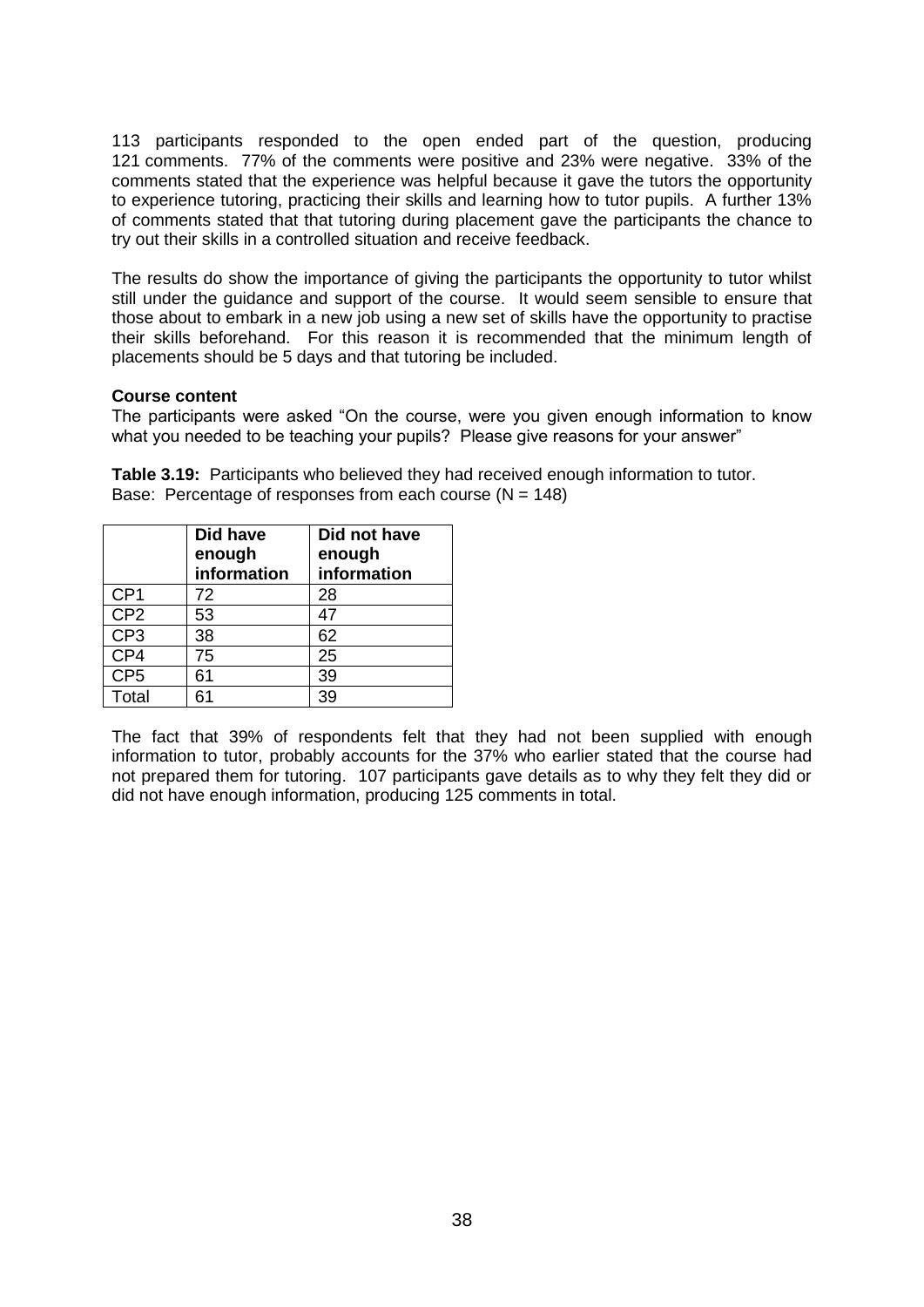**Table 3.20:** Participants' views on why they felt they did or did not have enough information to tutor.

Base: Participants comments  $(N = 125)$ 

| Reasons for enough information to tutor or not                   | %             |
|------------------------------------------------------------------|---------------|
| Everything covered/enough received (including specific items and |               |
| examples)                                                        | 31            |
| Teachers/school need to or did provide detail and more info      | 10            |
| Specific items not looked at                                     | 10            |
| Given details of online resources                                | 6             |
| Curriculum info missing                                          | 6             |
| Would be impossible to cover everything                          | 6             |
| Basic level of resources or info - not enough detail             | 6             |
| Don't know exactly what you need until you meet the pupils       | 3             |
| Teaching methods lacking                                         | 3             |
| Subject info lacking                                             | $\mathcal{P}$ |
| Other                                                            | 15            |

The majority of the comments (31%) stated that the course had been excellent and had provided all the information that was needed, or that the information given had been highly relevant. There were other positive comments as well; 6% stated that they had been provided with resources, many of which were online and that these had been helpful.

Not everyone felt that the course either could or should provide everything that was needed to enable the participants to tutor; some felt that the school should or would be available to help (10%) whilst 6% considered it unreasonable to expect the course to provide everything since every child to be tutored would have different needs and no course could cater comprehensively for such a wide range of needs.

Some participants had very clear views about the items which they wished they had spent more time on; 10% mentioned a range of items including more lesson planning, more time looking at assessments, more case studies and a greater focus on learning objectives. 6% felt that the information that they had received was either not detailed enough or of a low standard.

6% of the responses were about a lack of curriculum information, 2% subject information and 3% teaching methods. These are areas which the courses covered in varying degrees so the participants were asked further specific questions about each.

The participants were asked "Do you think the course provided you with enough subject knowledge to be able to tutor well?" The options given were "I already had the subject knowledge; I was taught enough; I was not taught enough." Once again the participants were invited to give reasons for their answers.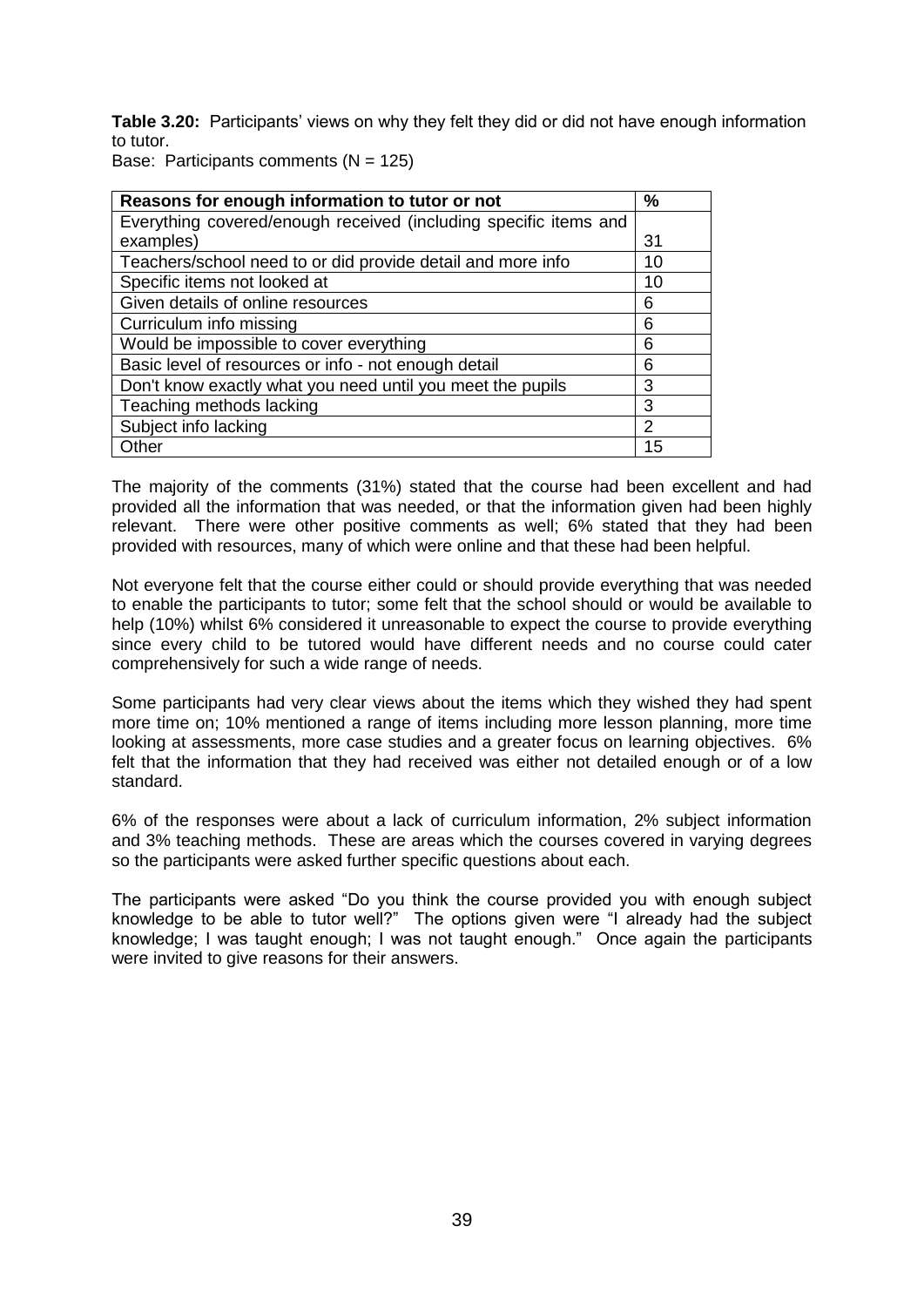**Table 3.21:** Views on the amount of subject knowledge provided on the course. Base: Percentage of responses from each course  $(N = 141)$ 

|                 | <b>Already</b><br>had the<br>knowledge | <b>Taught</b><br>enough | Not taught<br>enough |
|-----------------|----------------------------------------|-------------------------|----------------------|
| CP <sub>1</sub> | 64                                     | 23                      | 13                   |
| CP <sub>2</sub> | 81                                     |                         | 19                   |
| CP <sub>3</sub> | 69                                     |                         | 24                   |
| CP4             | 86                                     |                         | 14                   |
| CP <sub>5</sub> | 89                                     |                         |                      |
| Total           | 73                                     | 13                      | 14                   |

In the results from the Course Evaluation Questionnaire (Immediate), 54% stated they already had the knowledge, 35% were taught enough and 11% considered they were not taught enough. Comparing the two sets of results appears to suggest that after some experience of working as tutors participants realised they had enough subject knowledge after all. It is interesting to note that the course which produced participants who were more likely to feel that they had not been taught enough, was CP3. Although it is impossible to compare the levels of subject knowledge of each of the participants from each of the providers, the entry requirements for all the courses were the same so it suggests that the cohorts were similar. However, CP3 taught their subject knowledge through e-learning and (incorrectly) informed its participants that they could be expected to tutor in subjects other than their own specialist subject. A small number of comments throughout the questionnaire suggested that some of the participants were very unhappy at being expected to do this. Therefore it is possible that the slightly higher proportion of participants who felt that they had not been taught enough could be related to one of these factors.

Participants were asked "Do you think the course provided you with enough curriculum knowledge to be able to tutor well?"

|  |  | Table 3.22: Views on the amount of curriculum knowledge provided on the course. |  |  |  |  |  |
|--|--|---------------------------------------------------------------------------------|--|--|--|--|--|
|  |  | Base: Percentage of responses from each course $(N = 142)$                      |  |  |  |  |  |

|                 | <b>Already</b><br>had the<br>knowledge | <b>Taught</b><br>enough | Not taught<br>enough |
|-----------------|----------------------------------------|-------------------------|----------------------|
| CP <sub>1</sub> | 13                                     | 47                      | 40                   |
| CP <sub>2</sub> | 31                                     | 25                      | 44                   |
| CP <sub>3</sub> | 24                                     | 41                      | 35                   |
| CP4             | 25                                     | 50                      | 25                   |
| CP <sub>5</sub> | 33                                     | 44                      | 22                   |
| Total           | 21                                     | 43                      | 35                   |

Comparing these figures with those gathered immediately after the course finished (17% Already had the knowledge, 69% were taught enough and 15% were not taught enough), the level of satisfaction with the amount of curriculum knowledge received declined once the tutors were out in schools. As mentioned previously, there was an understanding from the participants that it would be impossible for a course to provide the curriculum knowledge all the participants needed to cater for their different pupils. However, even with this understanding the participants felt that they had not been taught enough about the curriculum. Once again, the participants most satisfied with the amount of knowledge they already had and the knowledge they were taught were those from CP5, this was the shortest course so it may be that the expectation to receive this information was lower. CP4 took the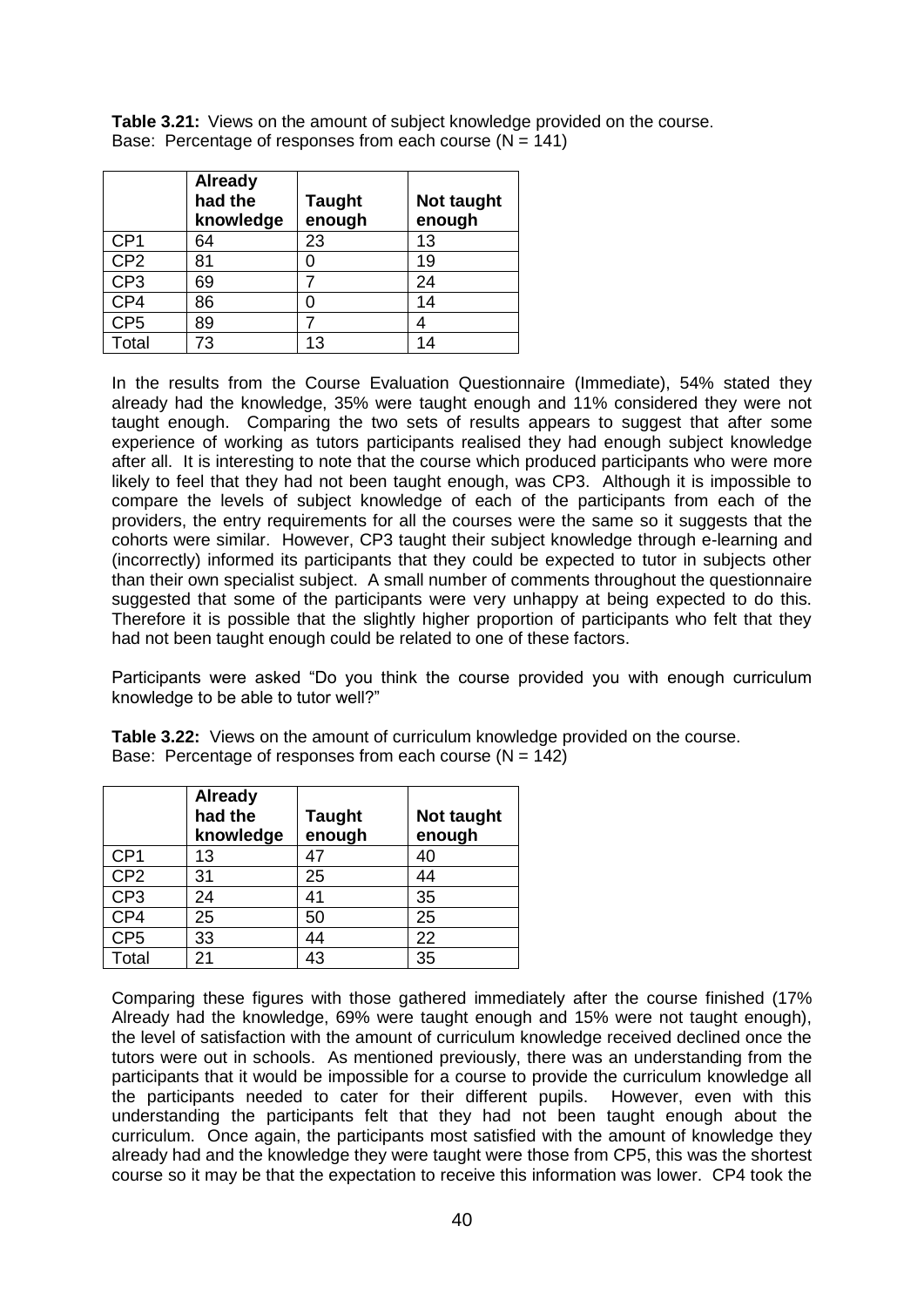approach of integrating curriculum knowledge into the subject sessions and they also appear rather more satisfied than some of the other participants who were simply provided with items to read (CP1).

The course participants were asked their views of the amount of information on teaching methods they received; "Do you think the course provided you with enough knowledge of teaching methods to be able to tutor well?"

**Table 3.23:** Views on the amount of knowledge of teaching methods provided on the course.

|                 | <b>Already</b><br>had the<br>knowledge | <b>Taught</b><br>enough | Not taught<br>enough |
|-----------------|----------------------------------------|-------------------------|----------------------|
| CP <sub>1</sub> | 20                                     | 64                      | 16                   |
| CP <sub>2</sub> | 35                                     | 35                      | 29                   |
| CP <sub>3</sub> | 21                                     | 52                      | 28                   |
| CP4             | 38                                     | 63                      |                      |
| CP <sub>5</sub> | 25                                     | 64                      | 11                   |
| Total           | 24                                     | 58                      | 18                   |

Base: Percentage of responses from each course  $(N = 143)$ 

When asked the same question immediately after the course, the results found that the 15% said they already had the knowledge, 80% felt they were taught enough and 5% were not taught enough. Once again, when putting what was learnt on the course into practise, the numbers who believed that they had not been taught enough on the course increased. Although these results might not be statistically significant, it is interesting to note as is the fact that once again a smaller proportion of CP5 participants felt that they had not been taught enough, despite only receiving information about teaching methods on their final day. CP4"s small number of respondents were particularly happy and this may reflect not just the longer course but the integrated subject, curriculum and teaching method knowledge sessions.

### **Course Materials and Information**

The courses delivered a wide range of course materials to the participants and the arrangements for doing so varied, some received a CD of resources, others were given booklets with all the handouts contained within them whilst some participants received handouts throughout the course. Quantity however, is not the same as quality so the participants were asked "Were you given sufficient course materials to support your learning throughout the course?"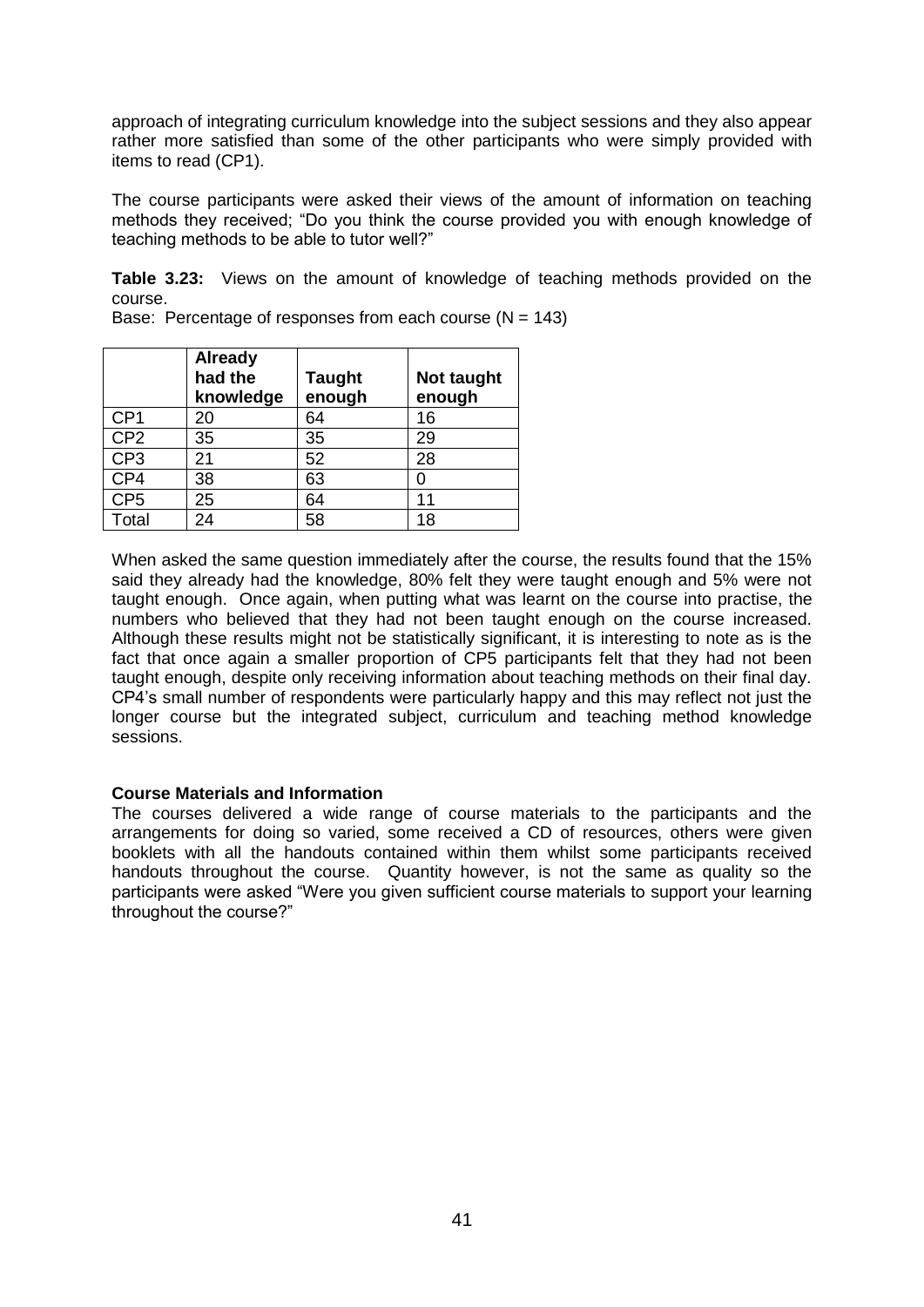**Table 3.24:** Participants who believed they had received sufficient course materials to support their learning throughout the course Base: Percentage of responses from each course  $(N = 142)$ 

|                 | <b>Did have</b><br>enough<br>materials | Did not<br>have<br>enough<br>materials |
|-----------------|----------------------------------------|----------------------------------------|
| CP <sub>1</sub> | 85                                     | 15                                     |
| CP <sub>2</sub> | 82                                     | 18                                     |
| CP <sub>3</sub> | 86                                     | 14                                     |
| CP4             | 100                                    | ი                                      |
| CP <sub>5</sub> | 93                                     |                                        |
| Total           |                                        | 13                                     |

The courses all scored well with participants from CP4"s course being particularly satisfied, closely followed by CP5. The participants were invited to give reasons for their answers and 89 did so generating 102 comments. Given the positive reaction to the previous question it is unsurprising that 66% of the comments made stated that the participants had received enough materials and the quality of them was very good. 8% mentioned that the internet had been used a lot as a source of resources and participants had been told of useful websites. There were a few negative remarks, 8% said that some of their resources were better than others or that specific items would have been useful.

In response to earlier questions, some of the participants had stated that a short course could not be expected to deliver every item of information and resources needed to help them tutor. It was mentioned that knowing where to find the resources was important and that many of the participants had received information on where to find the resources from their course providers. This issue was specifically explored in the question "Were you given information about where to find resources to help you tutor?"

**Table 3.25:** Participants who believed they had received sufficient information about where to find resources

Base: Percentage of responses from each course  $(N = 144)$ 

|                 | Did receive<br>sufficient<br>information | Did not receive<br>sufficient<br>information |
|-----------------|------------------------------------------|----------------------------------------------|
| CP <sub>1</sub> | 82                                       | 18                                           |
| CP <sub>2</sub> | 82                                       | 18                                           |
| CP <sub>3</sub> | 93                                       |                                              |
| CP4             | 100                                      |                                              |
| CP <sub>5</sub> | 64                                       | 36                                           |
| Total           | 82                                       | 18                                           |

Again CP4 scored very highly with most of the courses attaining scores almost as high, particularly CP3. CP5 did not receive such a good response but it was the shortest course which could have had an impact on the result although this is the type of information that could be covered in the course materials (which were very well received by CP5"s participants). 93 participants gave further details producing 120 comments. Many of the comments (15%) simply stated that the course had provided the information they needed. 38% however stated that they had been informed of a variety of websites that could be used to provide resources whilst a further 10% mentioned that the course providers had given them details of other sources of resources, these included Teachers TV and books. 3% of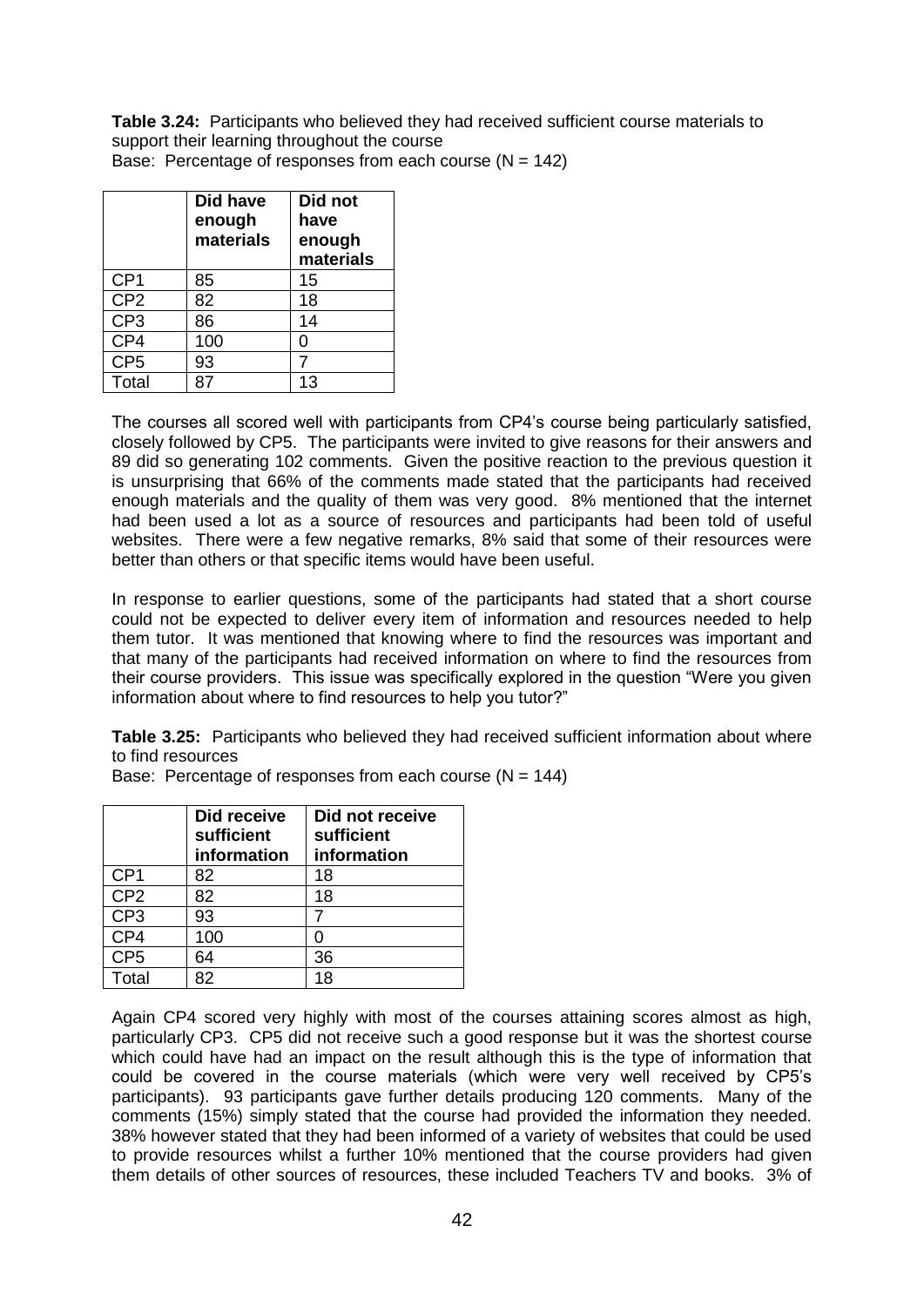the participants reported that they were gradually developing a bank of their own resources to use. 21% of the participants" comments however stated that the course had not provided all the information about sources of resources they needed.

### **Other comments**

The participants were asked "If you have any further comments about the course you would like to tell the evaluators please write them below". 103 responded producing 228 comments. The comments produced a very wide range of categories, the largest of which (19%) was commented positively about the course, its organisation and delivery. Another 14% of comments from participants said that they were glad to have taken part in the course since they found it stimulating and enjoyable and 7% were keen to continue either as a teacher or tutor. Unfortunately 7% of comments were negative about the course organisation and delivery and the same number commented upon poor experiences in school, often as a result of poor organisation from the course provider and the school themselves. 5% also mentioned the poor support they had received after the course, sometimes from the course provider but also from the school in which they were tutoring.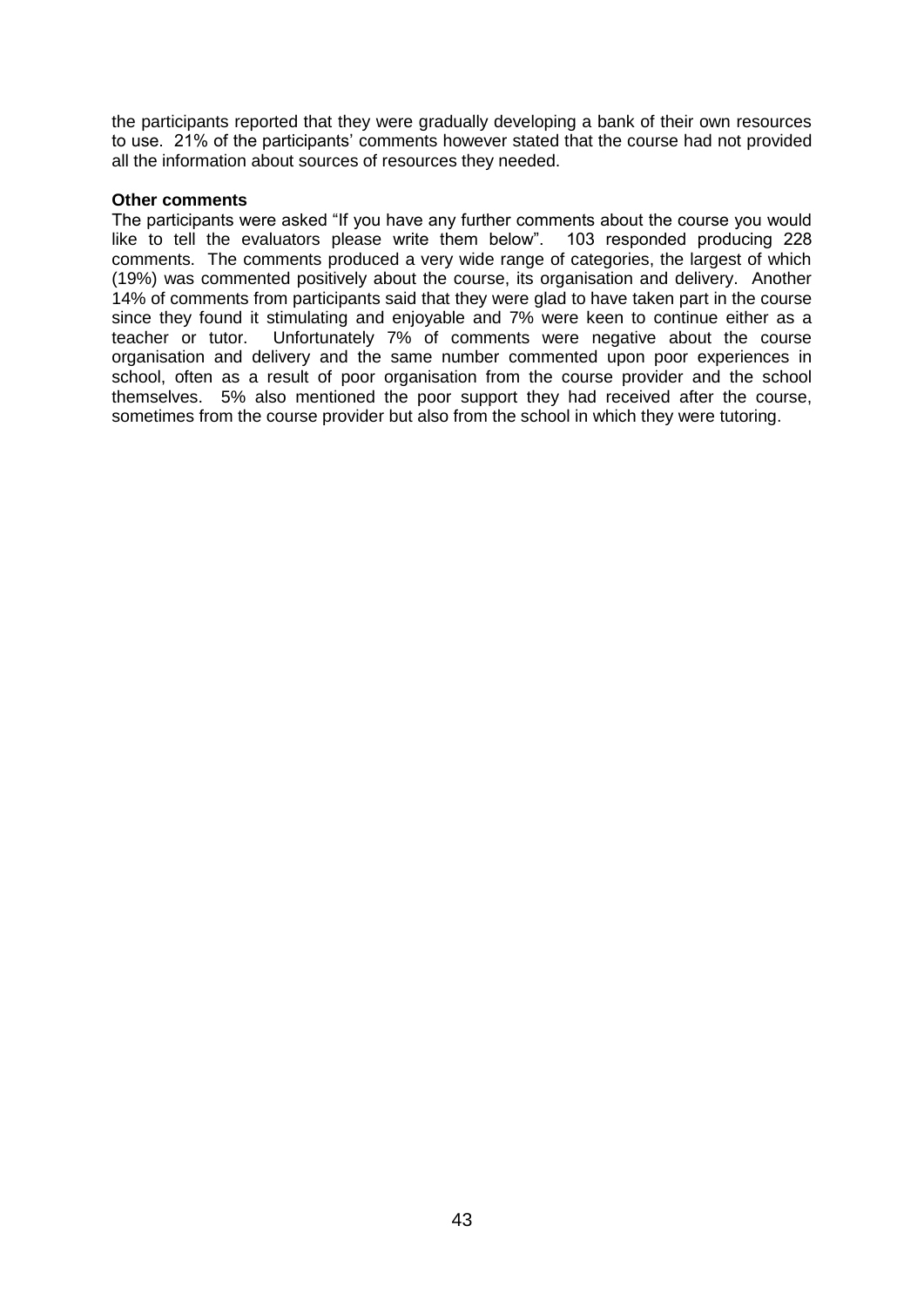# **4 Stakeholders' evaluation of the tuition**

### **Introduction**

The views of the stakeholders – the pupils, parents and teachers – in the schools where tutors were placed to conduct tuition were vital to evaluating the success or otherwise of the one-to-one tuition pilot project. Stakeholders" views were collected through questionnaires completed by pupils in receipt of tuition, their parents and their class teachers.

### **Methodology - stakeholder questionnaires**

The aim of the stakeholder questionnaires was to determine the perceived impact pupils, parents and teachers believed the tuition had on pupil attitude, learning and engagement. Additional information was requested, from the teachers" perspective only, about any positive or negative effects of tuition on their classes as a whole and about their experiences of working with the tutors. On each questionnaire, respondents were asked about pupils" confidence, enjoyment of the tuition, ability in the subject for which the pupil was receiving tuition, ability to learn independently, motivation, participation in lessons and behaviour. Respondents were also given the opportunity to describe any other advantages or disadvantages there may have been to the tuition.

Questionnaires were e-mailed either directly, or via course providers, to all tutors who distributed them to students, parents and class teachers and returned completed questionnaires to the researchers by freepost or e-mail. Most of the questions could be completed by choosing one of several options although a few asked the participants to expand their views or to make additional comments.

### **Results**

### **Questionnaire return rates**

In order to ensure the anonymity of those completing the questionnaires, all questionnaires were handed out via the tutors. While this was very effective in concealing the identity of the participants, it unfortunately meant there was no way to know how many questionnaires had been distributed, however a total of 199 questionnaires were returned.

|  | Table 4.1: Stakeholder questionnaire return rate |  |  |
|--|--------------------------------------------------|--|--|
|--|--------------------------------------------------|--|--|

| Questionnaire | <b>Number returned</b> |
|---------------|------------------------|
| Pupil         |                        |
| Parent        | 43                     |
| Teacher       | 84                     |
| Total         |                        |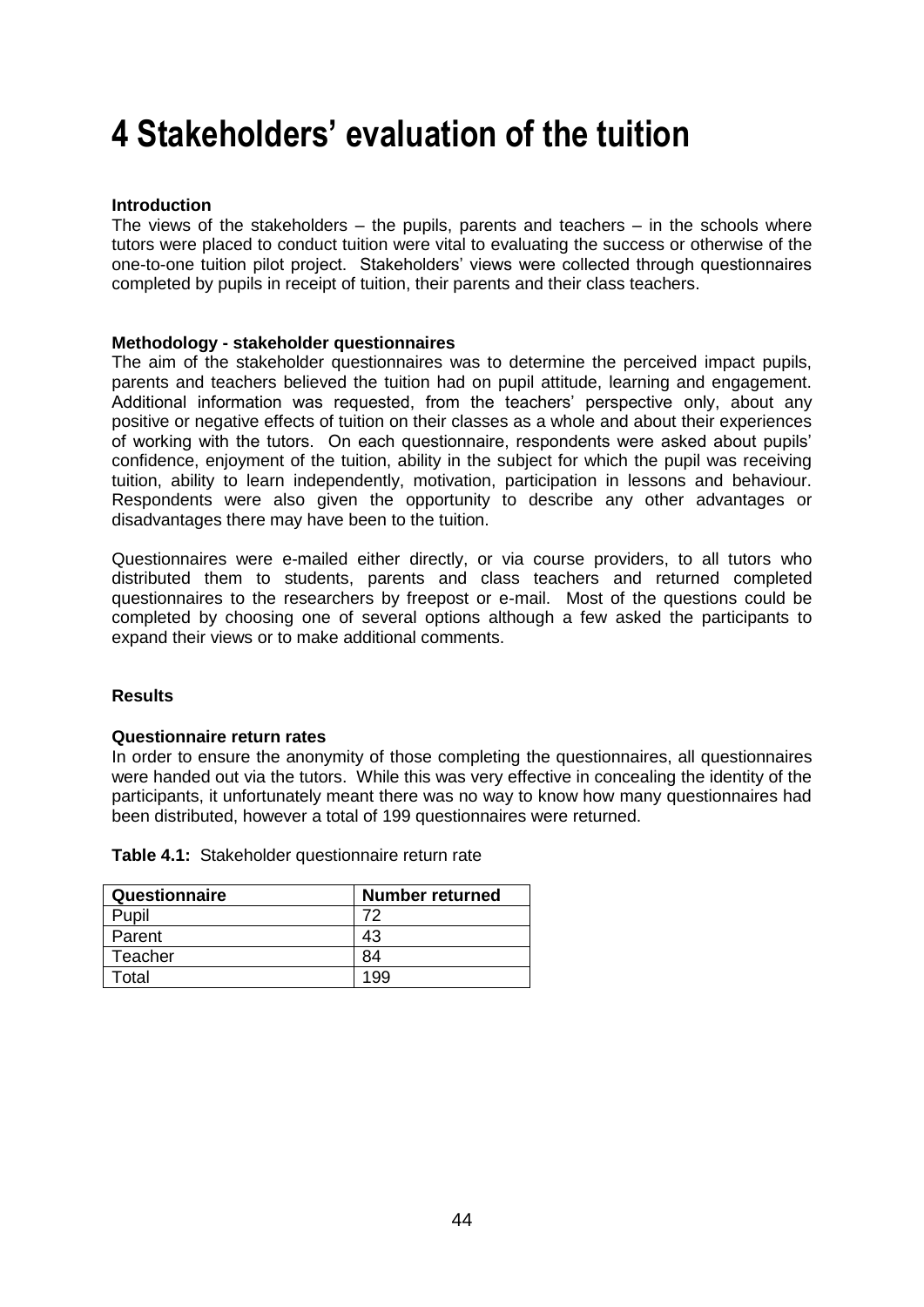# **4.1 Pupils' perceptions of one-to-one tuition**

## *Key findings from the pupil questionnaire*

- On the whole, pupils enjoyed the tuition they received and 88% said they liked or really liked it. The main reasons pupils gave for liking tutoring were that it helped them with their learning and that it was fun. Pupils also commented that they liked their tutors, tuition improved their confidence and helped them to improved their grades or prepare for national curriculum tests.
- Before starting tuition, pupils' confidence in the subject for which they received tuition was significantly lower than it was in other subjects.
- Almost all (97%) pupils said their ability in the subject increased following tuition. More than 80% of pupils felt that their ability to learn independently had improved.
- The majority of pupils believed tuition had a positive effect on both their motivation and their participation in lessons with 91% reporting an increase in motivation and 77% reporting an increase in participation in their lessons.
- Many pupils felt their behaviour improved both in class (60%) and outside classes (48%) as a result of tuition.

# **Confidence**

Before tuition began, the pupils selected to receive extra tuition felt less confident in the subject for which they received tutoring than in other subjects. Three times as many pupils (35%) described themselves as having little or no confidence in the subject for which they received tutoring compared to describing themselves that way in other subjects (11%). Further evidence that pupils felt more confident in other subjects was reflected in the fact that four times as many pupils stated that they were very confident in other subjects (22%) than in the subject for which they received tuition (6%).

**Table 4.2:** Pupils' ratings of their confidence before tuition began Base: Percentage of responses to the question (N =72)

| <b>Confidence before</b><br>tuition  | In subject<br>being<br>tutored | In other<br>subjects |
|--------------------------------------|--------------------------------|----------------------|
| Not confident at all                 | 3                              | 3                    |
| Not very confident                   | 32                             | 8                    |
| Neither confident nor<br>unconfident | 25                             | 19                   |
| A little confident                   | 36                             | 47                   |
| Very confident                       | 6                              | 22                   |
| Total                                |                                |                      |

# **Enjoyment**

Most pupils enjoyed the tutoring with 58% saying they really enjoyed it. Only 9% said they disliked it a little or did not like it at all.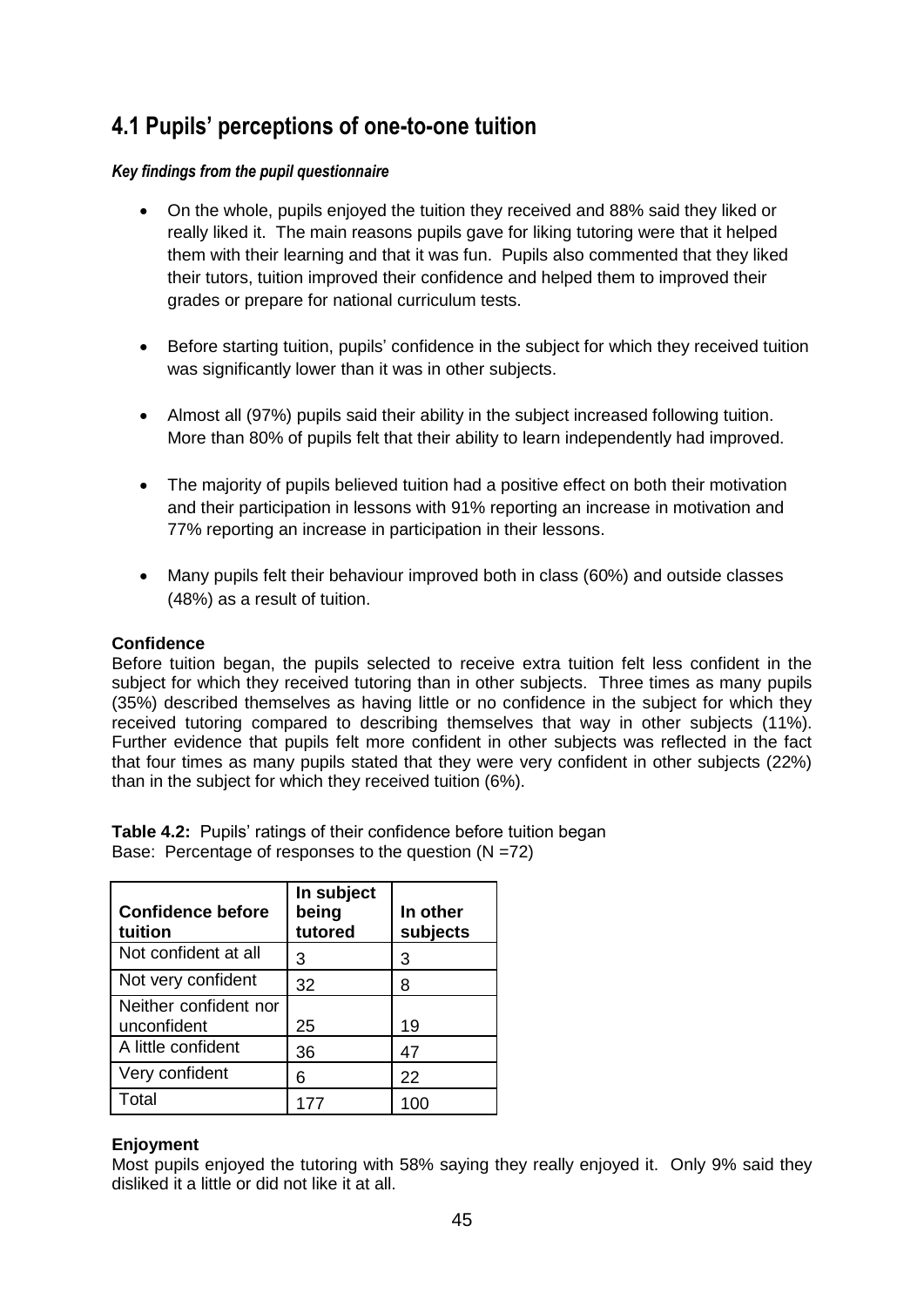**Table 4.3:** Pupils' ratings of how much they enjoyed the extra tuition Base: Percentage of responses to the question (N =72)

| <b>Rating of enjoyment</b> | %     |
|----------------------------|-------|
| Not at all                 | 3     |
| Dislike a little           | 6     |
| lNeither like nor dislike  | 4     |
| Like a little              | 29    |
| Really enjoy               | 58    |
| otal <sup>-</sup>          | 100.0 |

34 pupils gave reasons for why they liked or disliked tutoring and 81% of their comments were positive. The most common reason given for liking tutoring was that tutoring helped them with their learning (33%) and a close second (28%) was that it was considered to be fun. Other common responses were helping them to prepare for SAT"s or improving their grades (7%, closely linked with learning), liking the tutor (7%, closely linked with fun) and improving their confidence (7%). A typical response to this question was

*"because it helps me and it"s fun" (TCE006).*

# **Ability in tutored subject**

The vast majority of pupils (97%) reported that their ability in the subject for which they received tuition had increased either a little (43%) or a lot (54%). A minority (3%) judged that their ability had remained the same and none believed that ability had decreased.

**Table 4.4:** Pupils' ratings of changes in their ability Base: Percentage of responses to the question  $(N = 72)$ 

| <b>Rating of ability</b>          | %  |
|-----------------------------------|----|
| Ability became worse              | 0  |
| Ability stayed the same           | 3  |
| Ability became a little<br>better | 43 |
| Ability became a lot better       | 54 |
| `otal                             |    |

### **Ability to learn independently**

The pupils were asked if they were able to learn on their own without help. Although some pupils (17%) felt that the extra tuition had no effect on their ability to learn independently, most pupils believed there was a positive effect. Just over half of the pupils (54%) felt their ability to learn independently had improved a little and more than a quarter (30%) believed it had improved a lot. None of the pupils felt that the tutoring had a negative effect on their ability to learn independently.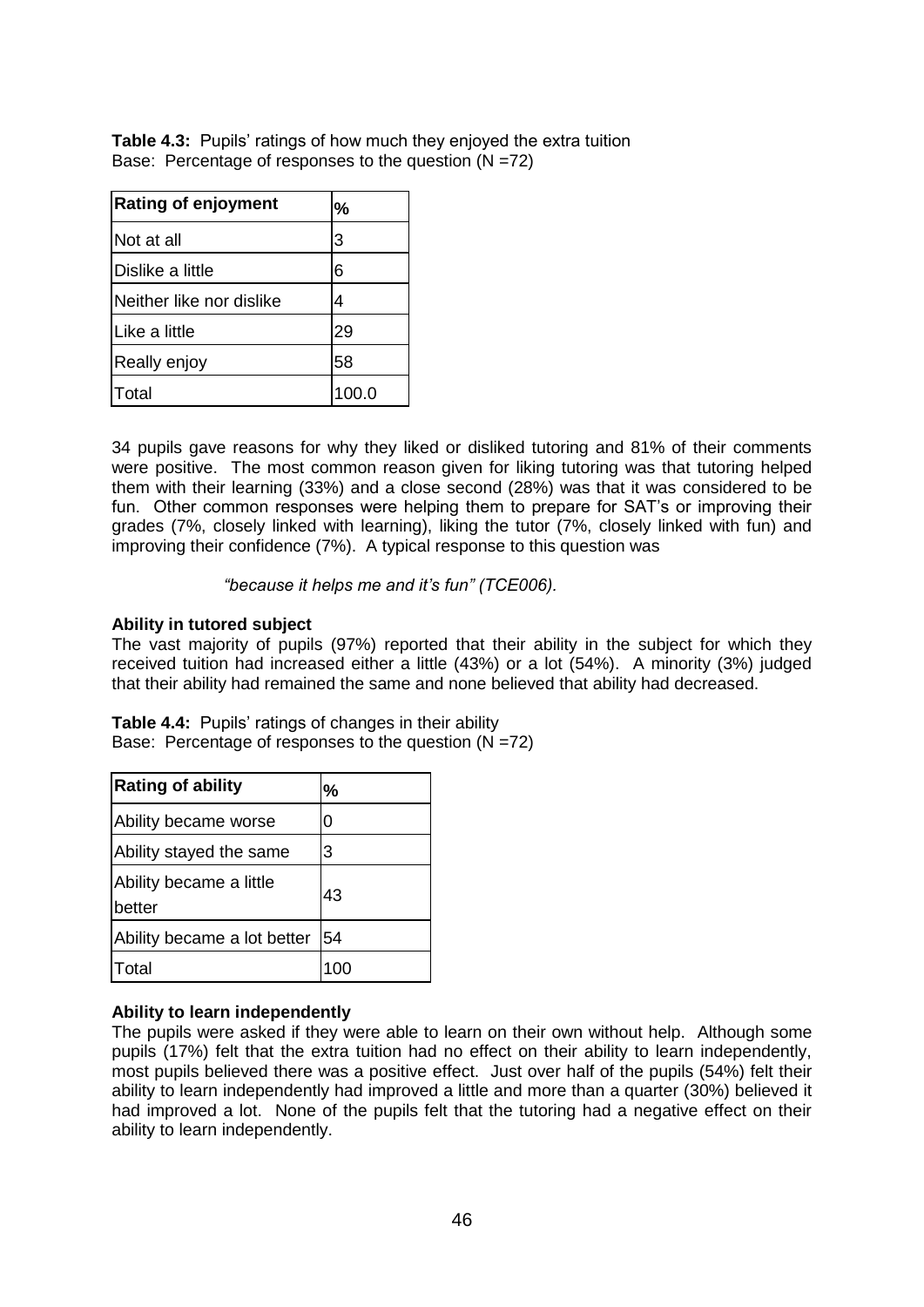**Table 4.5:** Pupils' ratings of changes in their ability to learn independently Base: Percentage of responses to the question  $(N = 71)$ 

| <b>Rating of independent</b><br>learning | %  |
|------------------------------------------|----|
| Learning became worse                    | 0  |
| Learning stayed the same                 | 17 |
| Learning became a little better          | 54 |
| Learning became a lot better             | 30 |
| otal <sup>-</sup>                        |    |

## **Motivation**

Pupils clearly felt that tuition had had a positive effect on their motivation to try hard with 91% reporting that their effort had either got a little better (26%) or a lot better (66%). Only 9% felt that the extent to which they tried hard in lessons had not changed since the start of tuition.

**Table 4.6:** Pupils' ratings of changes in their motivation Base: Percentage of responses to the question  $(N = 70)$ 

| <b>Rating of motivation</b>                    | %  |
|------------------------------------------------|----|
| Motivation became worse                        | 0  |
| Motivation stayed the same                     | 9  |
| <b>little</b><br>Motivation became a<br>better |    |
| Motivation became a lot better                 | 66 |
| otal                                           |    |

### **Participation in lessons**

Pupils also felt that tuition had a positive effect on their participation in lessons, although this effect was not perceived to be as strong as the effect on ability or motivation. 77% believed that their participation in lessons had increased a little (50%) or a lot (27%). A significant proportion (24%), however, felt that tuition had had no impact on their participation in lessons.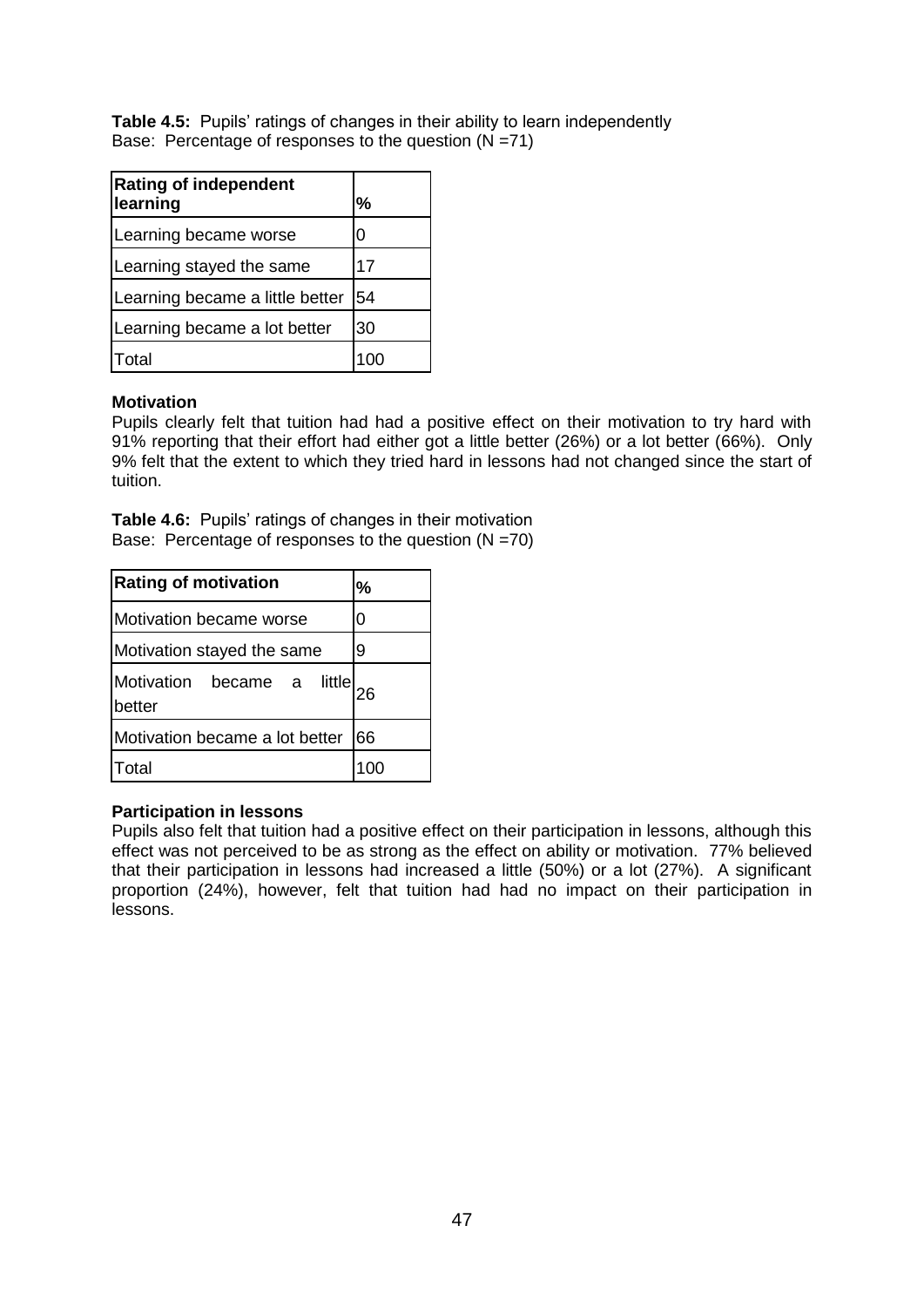**Table 4.7:** Pupils' ratings of their participation in lessons Base: Percentage of responses to the question (N =68)

| <b>Rating of participation</b>          | %  |
|-----------------------------------------|----|
| Participation became worse              | ი  |
| Participation stayed the same           | 24 |
| Participation became a little<br>better | 50 |
| Participation became a lot<br>better    | 27 |
| Total                                   |    |

### **Behaviour**

Pupils reported that their behaviour improved more in class than outside class. 60% reported that their behaviour in class had improved a little or a lot, with a quarter (25%) rating their behaviour as a lot better. Approximately half of pupils reported that their behaviour outside class had remained the same, with a further 48% reporting that their behaviour had improved a little or a lot. Interestingly, one child reported that his/her behaviour had deteriorated since tutoring had started.

**Table 4.8:** Pupils' ratings of changes in their behaviour in and outside class Base: Percentage of responses to the question  $(N = 71 \text{ In class}; N = 72 \text{ Outside class})$ 

| <b>Rating of behaviour</b>          | In<br>class | <b>Outside</b><br>class |
|-------------------------------------|-------------|-------------------------|
|                                     | %           | %                       |
| Behaviour became<br>worse           | 1           |                         |
| Behaviour stayed the<br>same        | 38          | 51                      |
| Behaviour became a<br>little better | 35          | 24                      |
| Behaviour became a<br>lot better    | 25          | 24                      |
| Total                               | 100         | 100                     |

# **Other changes**

When asked to report any other changes they felt were specifically related to the tutoring, pupils once again had clearly defined responses and all were positive. Of the 18 pupils who replied to this additional, open ended question, 68% reported an improvement in their skills and understanding. A further 21% commented that their confidence had improved. One child summed it up by writing,

> *"It has helped me a great deal with my English and improved my level and I am a lot more confident" (SQ6)*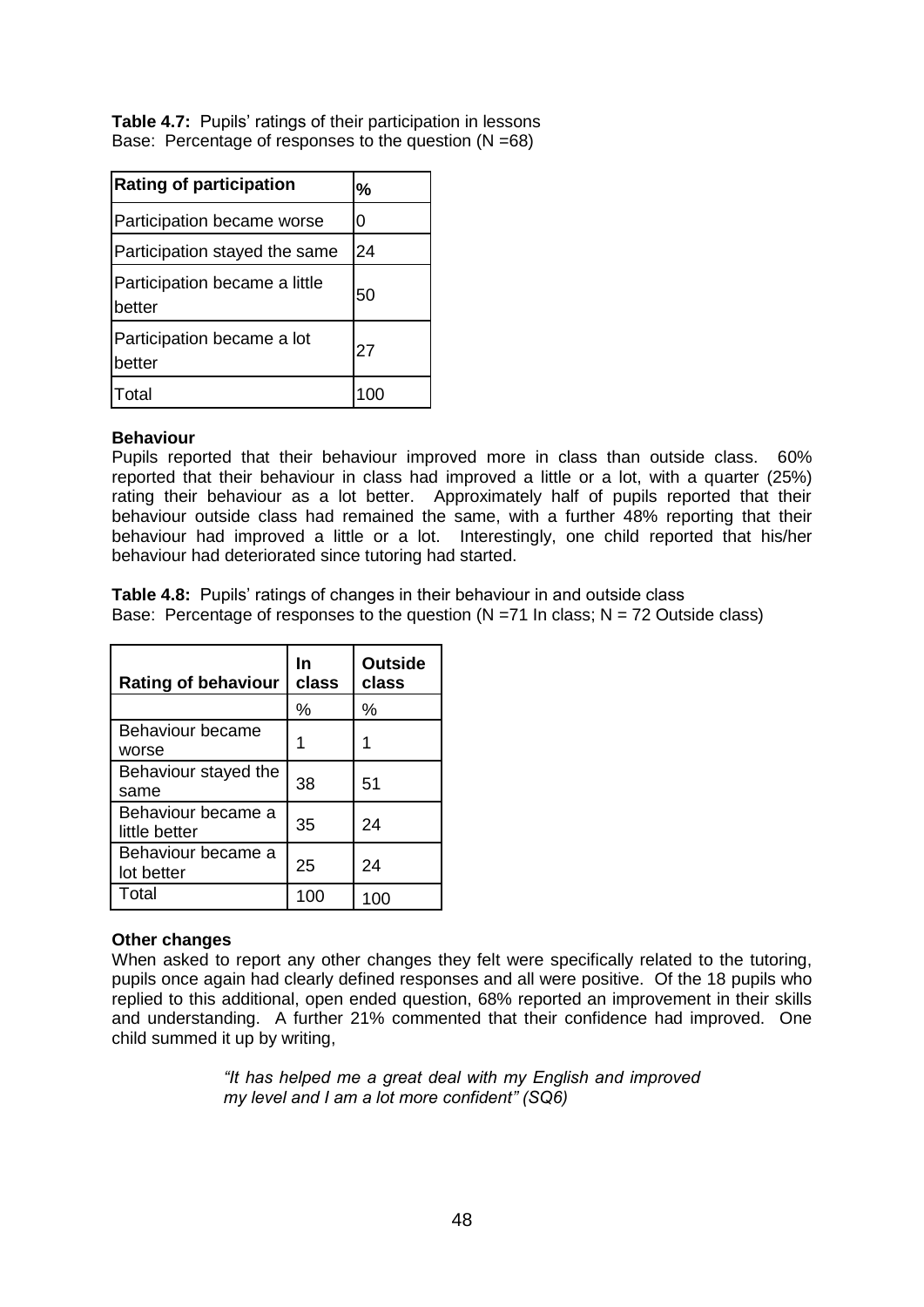**Table 4.9:** Changes attributed by pupils to their extra tuition Base: Percentage of responses to the question  $(N = 18)$ 

| Other changes                                   | %   |
|-------------------------------------------------|-----|
| Improved skills and understanding               | 68  |
| Improved confidence                             | 21  |
| Improved participation                          | 5   |
| Applying new skills/knowledge outside classroom | 5   |
| Total                                           | 100 |

# **4.2 Parents' perceptions of one-to-one tuition**

# *Key findings from the parent questionnaire*

- Parents completed questionnaires about their children. In some cases parents would have formed their views from talking to their children and teachers, rather than from first hand observation.
- On the whole, parents believed their children enjoyed the tuition they received. The main reasons parents gave for their children liking tutoring were that children enjoyed the one-to-one teaching and that they liked the tutor. Parents also commented on their children"s increased confidence, that their children found the tutoring fun and that they were able to work in an environment with no distractions.
- Before starting tuition, parents believed their children"s confidence in the subject for which they received tuition was below average with 54% reporting that it was low or very low. In contrast, only 16% of parents believed their child"s confidence was below average in other subjects.
- Almost all (95%) parents said their children"s ability in the subject increased at least a little (61%) following tuition. The majority of parents (83%) agreed that their children"s ability to learn independently had improved although most (67%) believed it had only increased a little.
- The vast majority of parents reported that tuition had a positive effect on their children"s motivation (91%) and, 8 out of 10 (83%) reported increased participation in lessons.
- Other changes parents noticed following tuition were an improvement in their child"s work (24%), improved attitude towards the subject and/or revision (24%) and that their children appeared to be more conscientious about their work (20%).

# **Confidence**

Parents judged their children"s confidence to be lower in the subject for which they received tuition than in other subjects (before tuition began). About two thirds of them were judged by their parents to have confidence that was below average in the subject for which they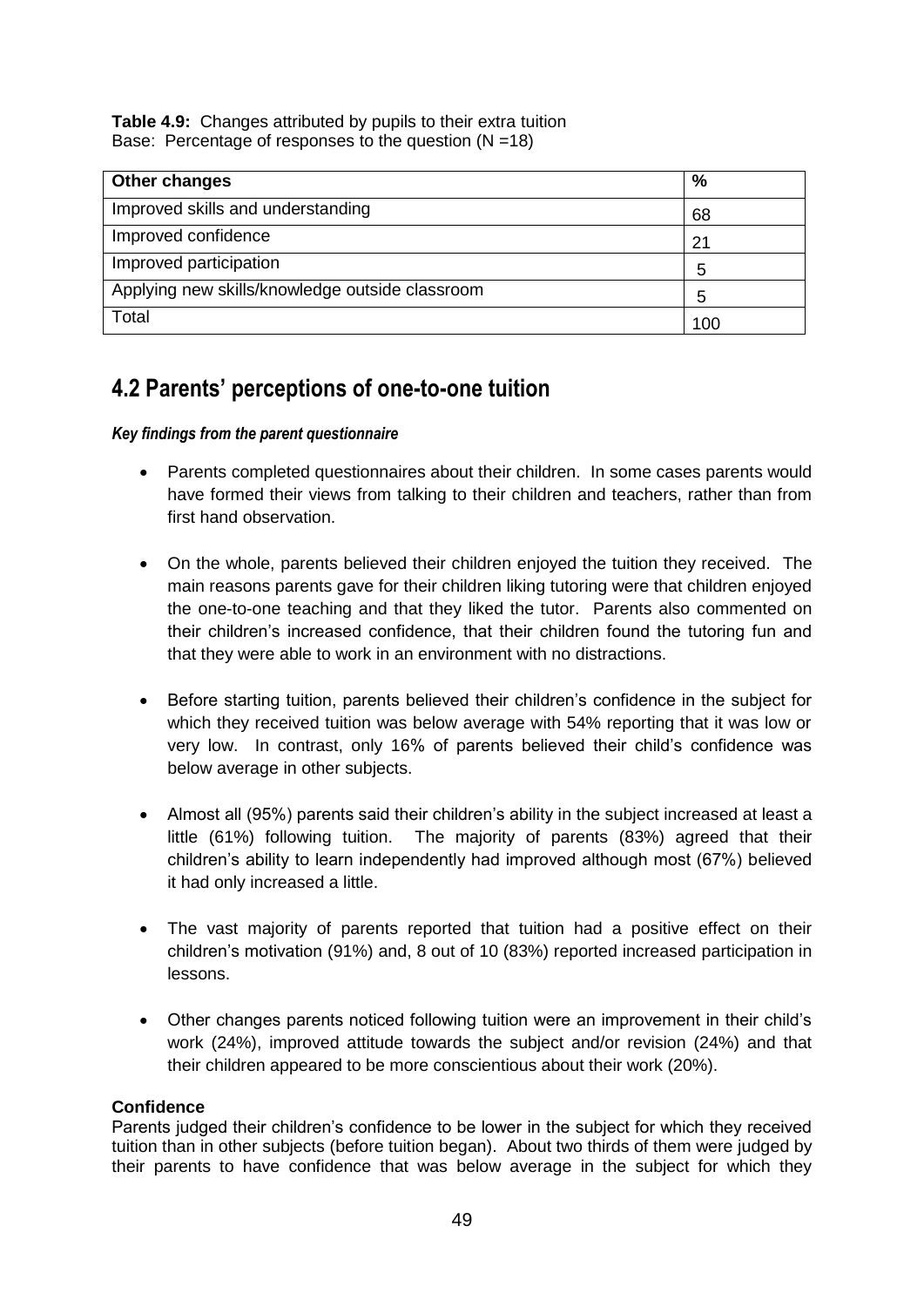received tuition, with nearly a fifth (19%) of parents describing their child"s confidence as "very low". No parent rated his or her child"s confidence as "very high". Most parents (66%) rated their child"s confidence in other subjects as average with roughly equal numbers rating it as either above (19%) or below (16%) average.

**Table 4.10:** Parents' ratings of their children's confidence before tuition began Base: Percentage of responses to the question ( $N = 42$  in subject tutored;  $N = 38$  in other subjects)

| <b>Rating of</b><br>confidence before<br>tuition | In subject<br>being<br>tutored | In other<br>subjects |
|--------------------------------------------------|--------------------------------|----------------------|
|                                                  | %                              | %                    |
| Very low                                         | 19                             | 3                    |
| A little low                                     | 45                             | 13                   |
| Average                                          | 29                             | 66                   |
| A little high                                    | 7                              | 11                   |
| Very high                                        | O                              | 8                    |
| Total                                            | 100                            | 100                  |

# **Enjoyment**

The overall response to this question was positive. Most parents (77%) thought that their children either enjoyed the tutoring a little or really enjoyed it. Just under a quarter of parents reported that their child was either neutral about the tutoring or, in 12% of cases, that their child disliked it a little. None of the parents who returned their questionnaires reported that their child did not like the tutoring at all.

**Table 4.11:** Parents' ratings of how much their children enjoyed the extra tuition Base: Percentage of responses to the question (N =43)

| <b>Rating of enjoyment</b> | %  |
|----------------------------|----|
| Not at all                 | ი  |
| Dislikes a little          | 12 |
| Neither likes nor dislikes | 12 |
| Likes a little             | 21 |
| Really enjoys              | 56 |
| ัดtal                      |    |

When asked to explain why their child liked or disliked their tuition sessions, parents were generally positive and 76% of the reasons given were to explain why children enjoyed tutoring. Parents gave two main reasons for why children liked tuition: the individual teaching they received (17%) and the fact that the child liked the tutor (14%). Other common reasons were that tuition boosted confidence (11%), was fun (11%) and that the child found it easier to concentrate during individual tuition than during class time. A few parents commented positively on the pace and lack of pressure during the tutoring sessions and one referred to his or her child"s improved grades.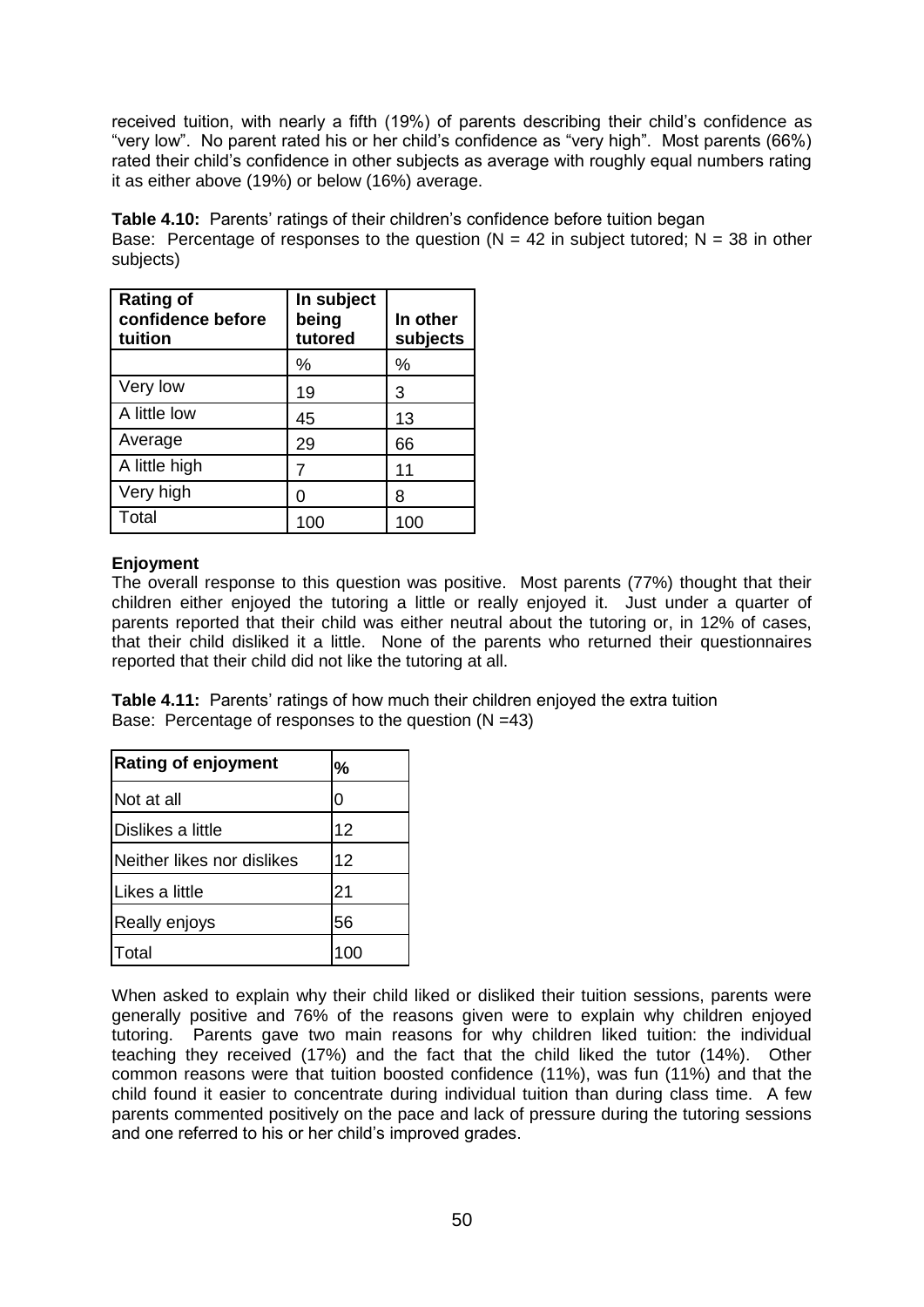A significant proportion of comments (26%), however, referred to why children disliked tutoring. The main reasons cited were that it was boring and repeated what the child already knew (8%), that the child was missing out on lessons or other activities (6%) and that children found the tuition sessions too long (6%).

Table 4.12: Parents' comments about why their children liked or disliked tuition Base: Percentage of responses to the question  $(N = 26)$ 

| <b>Reasons for liking tuition</b>                                 | $\frac{0}{0}$ |
|-------------------------------------------------------------------|---------------|
| Individual teaching                                               | 17            |
| Likes tutor                                                       | 14            |
| Boosts confidence                                                 | 11            |
| Fun, enjoyable                                                    | 11            |
| Easier to concentrate, no distractions                            | 8             |
| Improved child's interest in the subject                          | 6             |
| Pace adapted to child, lack of pressure                           | 6             |
| Improved child's grades                                           | 3             |
| <b>Total reasons for liking tuition</b>                           | 76            |
|                                                                   |               |
| <b>Reasons for disliking tutoring</b>                             |               |
| Boring, repeated what child already knew                          | 8             |
| Missing out on lessons or other activities                        | 6             |
| Child found it hard to concentrate for such a long period of time | 6             |
| Special needs stigma                                              | 3             |
| Not used to tutor                                                 | 3             |
| Total reasons for disliking tuition                               | 26            |

### **Ability in tutored subject**

The vast majority of parents (95%) reported that their child"s ability in the subject had increased and many felt that it had increased a lot (34%). A minority (5%) judged that their children"s ability had remained the same.

**Table 4.13:** Parents' ratings of changes in their children's ability Base: Percentage of responses to the question (N =43)

| <b>Rating of ability</b> | %   |
|--------------------------|-----|
| Decreased                | 0   |
| Stayed the same          | 5   |
| Increased a little       | 61  |
| Increased a lot          | 34  |
| Total                    | 100 |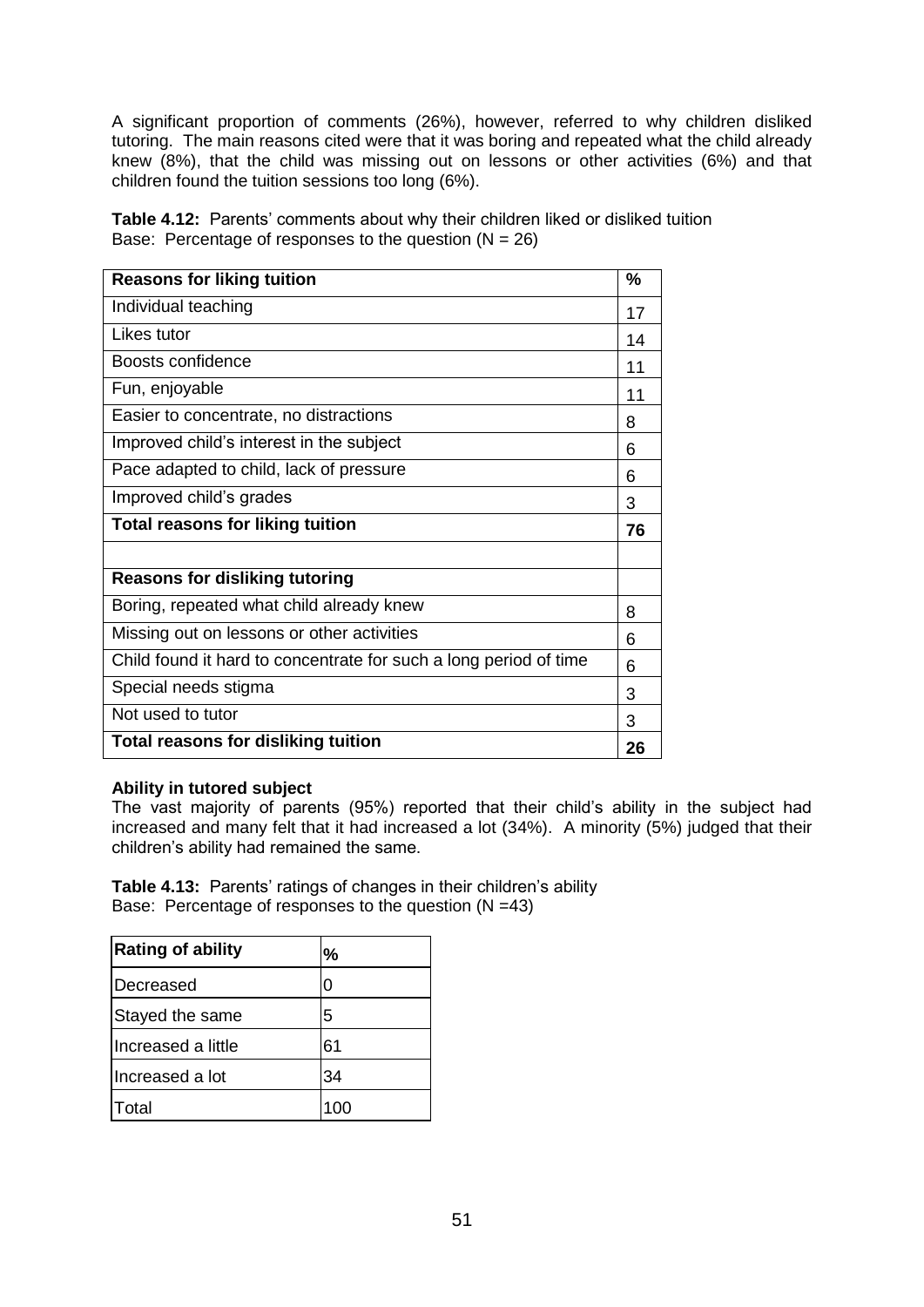### **Ability to learn independently**

Parents felt that the effect of extra tuition on pupils' ability to learn independently was positive. Most parents (about two thirds) reported that they felt their child"s ability to learn independently had increased a little, with the remaining third of parents equally divided on whether their child's ability to learn independently had either stayed the same (16%) or increased a lot (16%). No parent felt that the tutoring had a negative effect on his or her child"s ability to learn independently.

**Table 4.14:** Parents' ratings of changes in their children's ability to learn independently Base: Percentage of responses to the question (N =43)

| <b>Rating of independent</b><br>learning | %  |
|------------------------------------------|----|
| Decreased                                | 0  |
| Stayed the same                          | 16 |
| Ilncreased a little                      | 67 |
| Increased a lot                          | 16 |
| Total                                    |    |

### **Motivation**

Parents" perceptions about the effect of extra tuition on their children"s motivation were overwhelmingly positive. Over 90% reported an increase in motivation with more than a quarter (28%) reporting that motivation had increased a lot. No parent reported that motivation had decreased as a result of tutoring.

**Table 4.15:** Parents' ratings of changes in their children's motivation Base: Percentage of responses to the question (N =43)

| <b>Rating of motivation</b> | %  |
|-----------------------------|----|
| Decreased                   | 0  |
| Stayed the same             | 9  |
| Increased a little          | 63 |
| Increased a lot             | 28 |
| Total                       |    |

### **Participation in lessons**

Although being unable to observe their children"s participation in lessons, parents clearly felt that tuition had had a positive effect upon participation in lessons and more than 80% of parents felt that their children"s participation had increased since the start of tuition. 60% reported that participation had increased a little and just over a fifth (23%) reported that participation had increased a lot. A sizable minority (18%), however, did not notice any change in participation, although no parent reported that participation had decreased as a result of the extra tuition.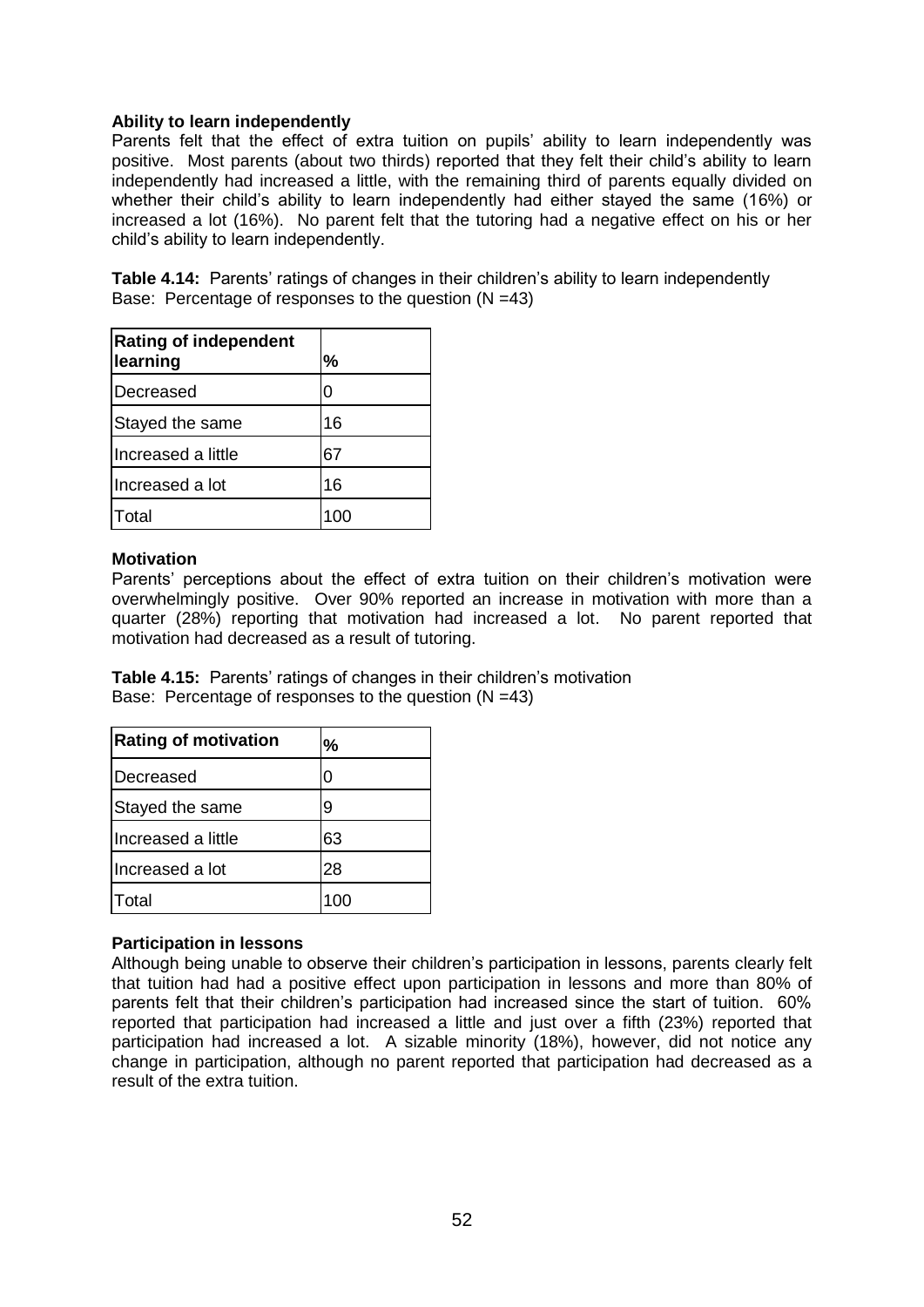| <b>Rating of participation</b> | %  |
|--------------------------------|----|
| Decreased                      | 0  |
| Stayed the same                | 18 |
| Increased a little             | 60 |
| Increased a lot                | 23 |
| lTotal                         |    |

**Table 4.16:** Pupils' ratings of their participation in lessons Base: Percentage of responses to the question (N =40)

### **Behaviour**

Parents" opinions on the effect of tuition on their child"s behaviour were divided. Just over half of parents reported that there had been no change in their child's behaviour in (54%) or outside (55%) of class. This may be because behaviour was not a problem to begin with as some parents spontaneously wrote this on their questionnaires but it is probably also due to the fact that parents would not be in a situation to observe their children"s behaviour at school, so unless it was mentioned by their children or the teachers, they would be unaware of any changes. Nearly half of parents, however, reported that their child"s behaviour had improved both in (46%) and outside (45%) class with nearly one fifth reporting that behaviour had improved a lot.

**Table 4.17:** Parents' ratings of changes in their children's behaviour in and outside class Base: Percentage of responses to the question  $(N = 39 \text{ In class}; N = 42 \text{ Outside class})$ 

| <b>Rating of behaviour</b> | In class | <b>Outside</b><br>class |
|----------------------------|----------|-------------------------|
|                            | %        | ℅                       |
| Deteriorated               | O        | 0                       |
| Stayed the same            | 54       | 55                      |
| Improved a little          | 28       | 26                      |
| Improved a lot             | 18       | 19                      |
| Total                      | 100      | 100                     |

### **Other changes**

Parents were asked to describe any other changes they thought were specifically related to the extra tuition their children had received. All of the comments the parents wrote were positive. The three most commonly cited changes parents had noticed were an improvement in their child"s work (24%), improved attitude towards the subject and/or revision (24%) and that their children appeared to be more conscientious about their work or their revision (20%). Other changes parents noticed were an increase in confidence (12%) and willingness to accept help (8%) and that their children seemed less stressed either about the subject or about their homework (8%). One parent wrote,

> *"His English has improved, he thinks more carefully to use better vocabulary and has the confidence to do this now" (LEAG004)*

and another commented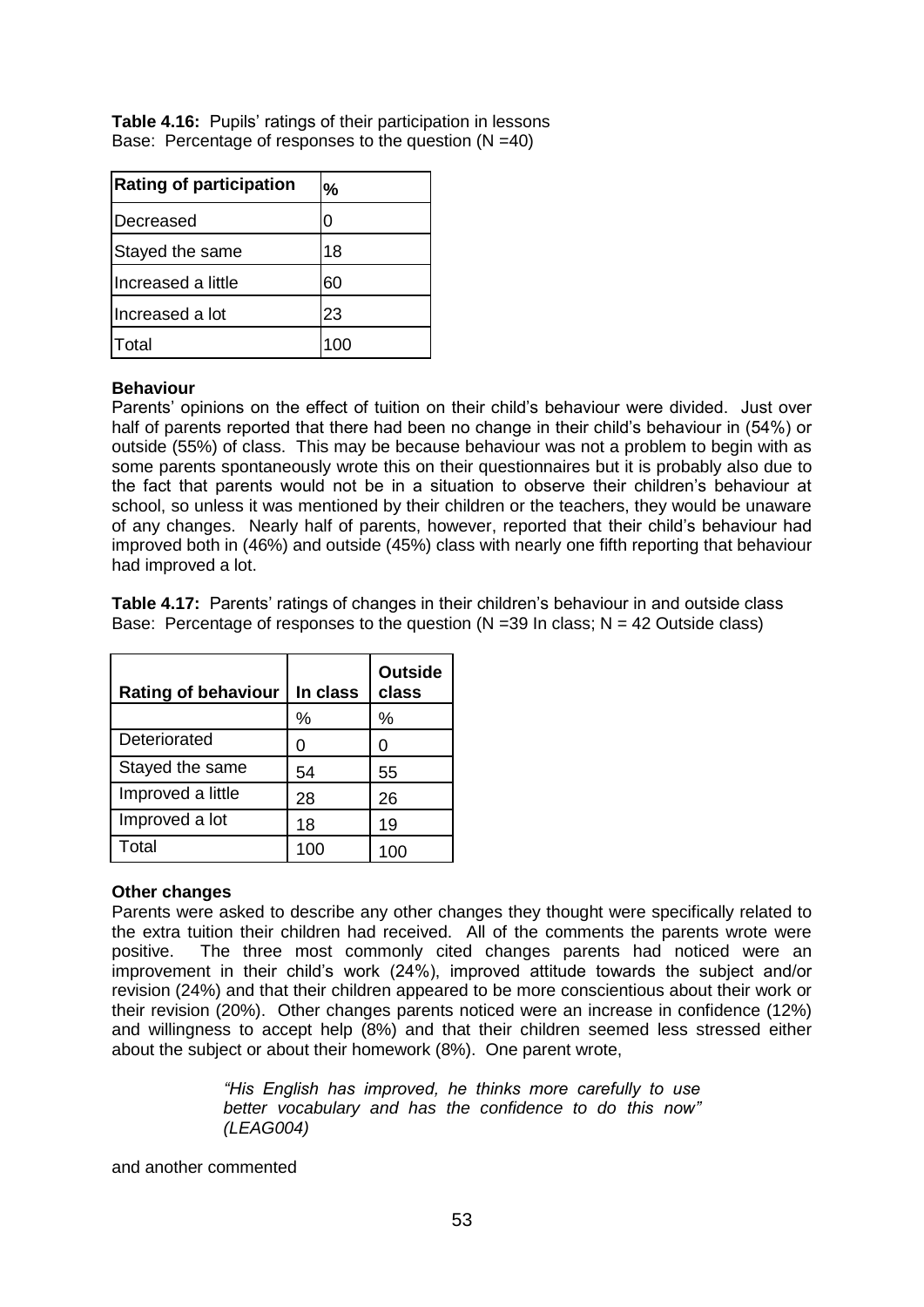*"I have no trouble getting him into school, his attitude to revision has really improved" (PQ18).*

Parents were generally very pleased with the changes that they attributed to the extra tuition the children had received.

**Table 4.18:** Changes attributed by parents to their children"s extra tuition Base: Percentage of responses to the question  $(N = 21)$ 

| <b>Description of change</b>  | %   |
|-------------------------------|-----|
| Improvement in child's work   | 24  |
| Improved attitude             | 24  |
| More conscientious about work | 20  |
| Improved confidence           | 12  |
| Willing to accept help        | 8   |
| Less stressed                 | 8   |
| Engaged with subject          | Δ   |
| Total                         | 100 |

### **Disadvantages to the tutoring**

Parents were specifically asked if there had been any disadvantages to the tutoring and if so, what they were.

**Table 4.19:** Parents ratings of whether there were any disadvantages to the tutoring Base: Percentage of responses to the question (N =42)

| Disadvantages? |     |
|----------------|-----|
| Yes            | 10  |
| Undecided      |     |
| No             | 88  |
| Total          | 1ሰሰ |

Parents were very positive about tutoring with 88% agreeing that there were no disadvantages to the tutoring. A few (4 parents) felt there were some disadvantages and one parent was undecided.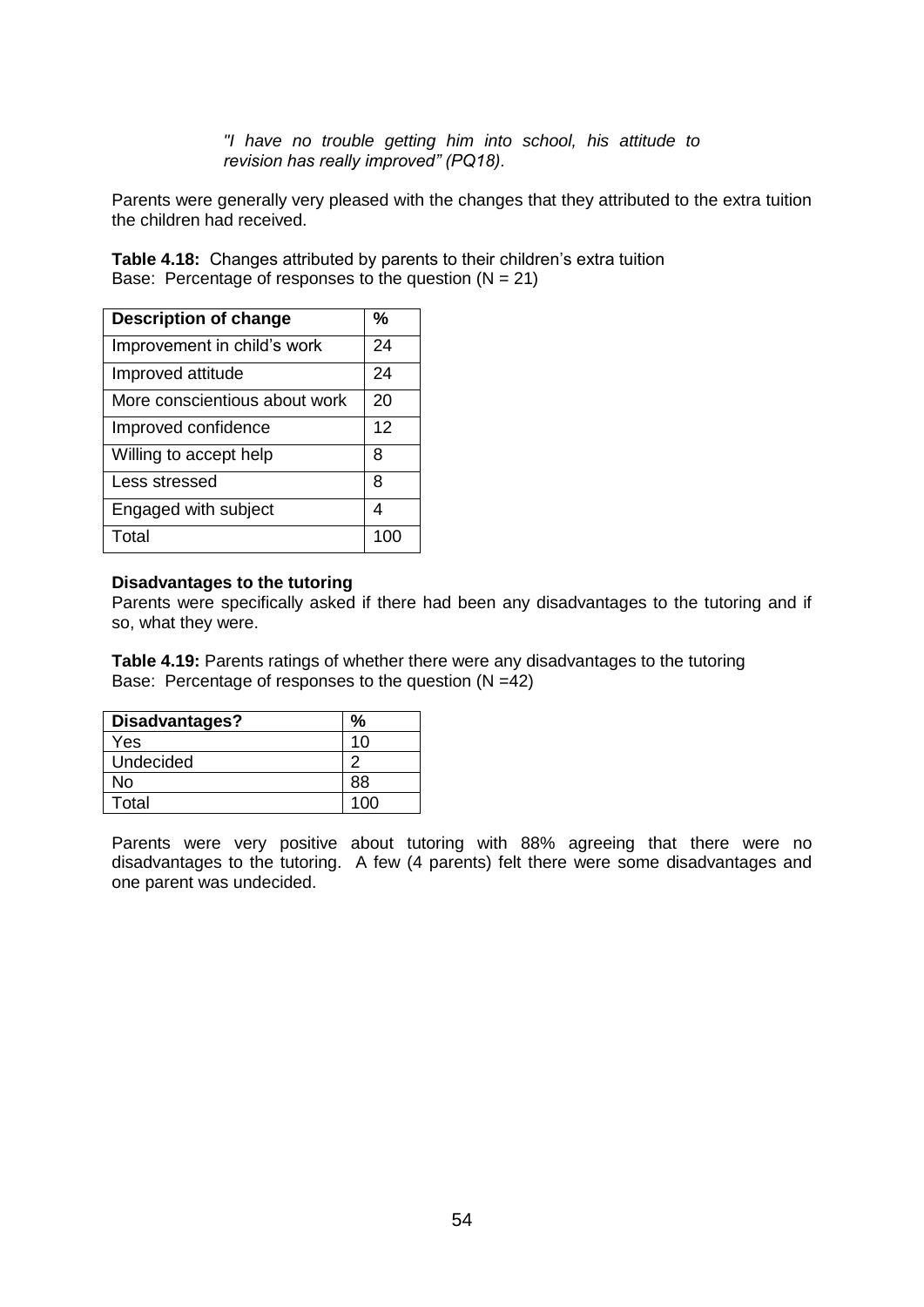# **4.3 Teachers' perceptions of one-to-one tuition**

# *Key findings from the teacher questionnaire*

- The majority of teachers thought that their pupils either enjoyed the tutoring a little (37%) or really enjoyed it (52%).
- Of the pupils selected to receive extra tutoring, three quarters of them were judged by their teachers to have confidence in the subject for which they received tuition that was below average before tuition began, with teachers describing nearly a third of these pupils" confidence as "very low".
- Most teachers (65%) reported that pupils' ability in the subject had increased a little and another 24% reported that pupils" ability had increased a lot. Teachers also felt that their pupils" ability to learn independently had increased a little (63%) or a lot (17%).
- The teachers' perceptions about the effect of extra tuition on their pupils' motivation were overwhelmingly positive. 84% reported an increase in motivation with nearly 40% reporting that motivation had increased a lot.
- Nearly 80% of teachers felt that pupils' participation in lessons had increased.
- The most common changes in their pupils that teachers believed was linked to the extra tuition they had received were an increase in confidence, subject knowledge and improved standard of work.
- Although teachers found the tutors easy to work with, they were concerned about the amount of time required of them to support the tutors as well as about the time pupils missed by being taken out of other lessons and activities for tuition. It is recommended that additional funds be supplied to schools working with non-QTS tutors. These funds should be used to pay for teachers to be released from class allowing them to support the non-QTS tutors.

# **Confidence**

Teachers rated pupils" confidence as lower in the subject for which they received tuition than in other subjects (before tuition began). Just over three quarters of pupils (77%) were judged by their teachers to have confidence that was below average in the subject for which they received tuition with teachers describing the confidence of nearly a third (30%) of these pupils as "very low".

As most of the teachers were primary school teachers, they were likely to teach the same pupils for most of their other subjects as well as the subject for which their pupils received tutoring and so they were confident enough in their knowledge of them to rate their confidence in other subjects (only 4 teachers left this section blank). Pupils" confidence in other subjects was rated much higher and teachers rated the confidence of more than double the number of pupils as average or above in other subjects (47%) compared to only 22% in the subject for which they received tutoring (though even in other subjects, none was rated as "very high").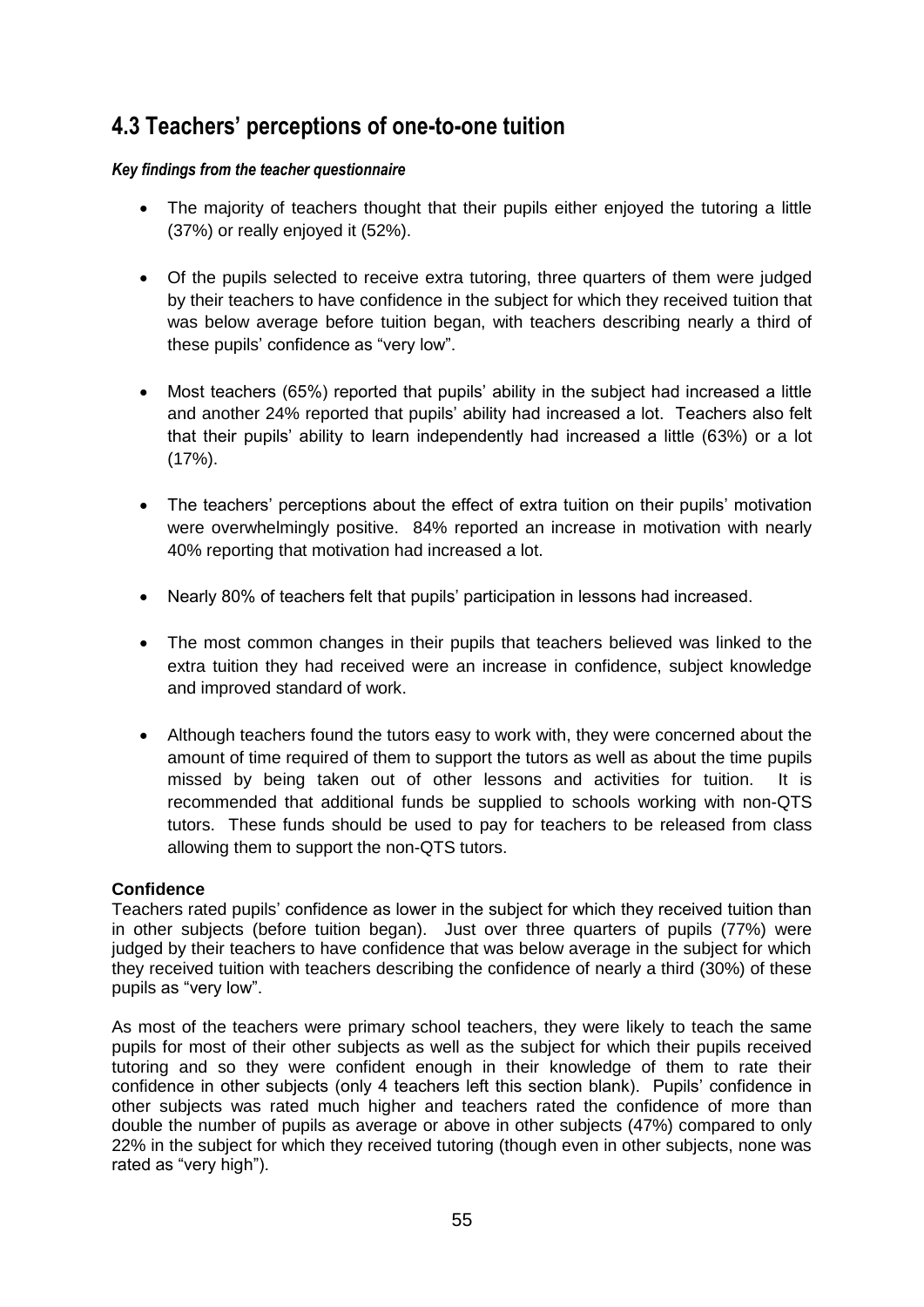**Table 4.20:** Teachers' ratings of their pupils' confidence before tuition began Base: Percentage of responses to the question ( $N = 84$  In tutored subject;  $N = 80$  In other subjects)

| <b>Rating of</b><br>confidence before<br>tuition | In subject<br>being<br>tutored | In other<br>subjects |
|--------------------------------------------------|--------------------------------|----------------------|
|                                                  | ℅                              | $\%$                 |
| Very low                                         | 30                             | 11                   |
| Between very low<br>and a little low             |                                |                      |
| A little low                                     | 46                             | 40                   |
| Average                                          | 20                             | 41                   |
| A little high                                    | 2                              | 6                    |
| Very high                                        | O                              | O                    |
| Total                                            | 100                            | 100                  |

# **Enjoyment**

Teachers believed that most of their pupils enjoyed the tuition sessions. 51% of teachers stated that their pupils really enjoyed the sessions whilst just 2% were aware that their pupils did not enjoy tuition.

**Table 4.21:** Teacher' ratings of pupil's enjoyment of tuition Base: Percentage of responses to the question (N =82)

| <b>Rating of enjoyment</b>               | %  |
|------------------------------------------|----|
| Not at all                               | 0  |
| <b>Dislikes a little</b>                 | 2  |
| Neither likes nor dislikes               | 9  |
| Likes a little                           | 37 |
| Between likes a little and really enjoys |    |
| Really enjoys                            | 51 |
| <b>Total</b>                             |    |

### **Ability in tutored subject**

Most teachers (64%) reported that pupils" ability in the subject had increased a little and another 24% reported that pupils" ability had increased a lot. A minority (12%) judged that the pupils" ability had remained the same. One teacher commented that it simply might be too early to judge the impact of the tutoring on pupils' achievement:

> *"I feel that benefits of 1:1 tuition aren't seen immediately - time will tell"* (BCFL004)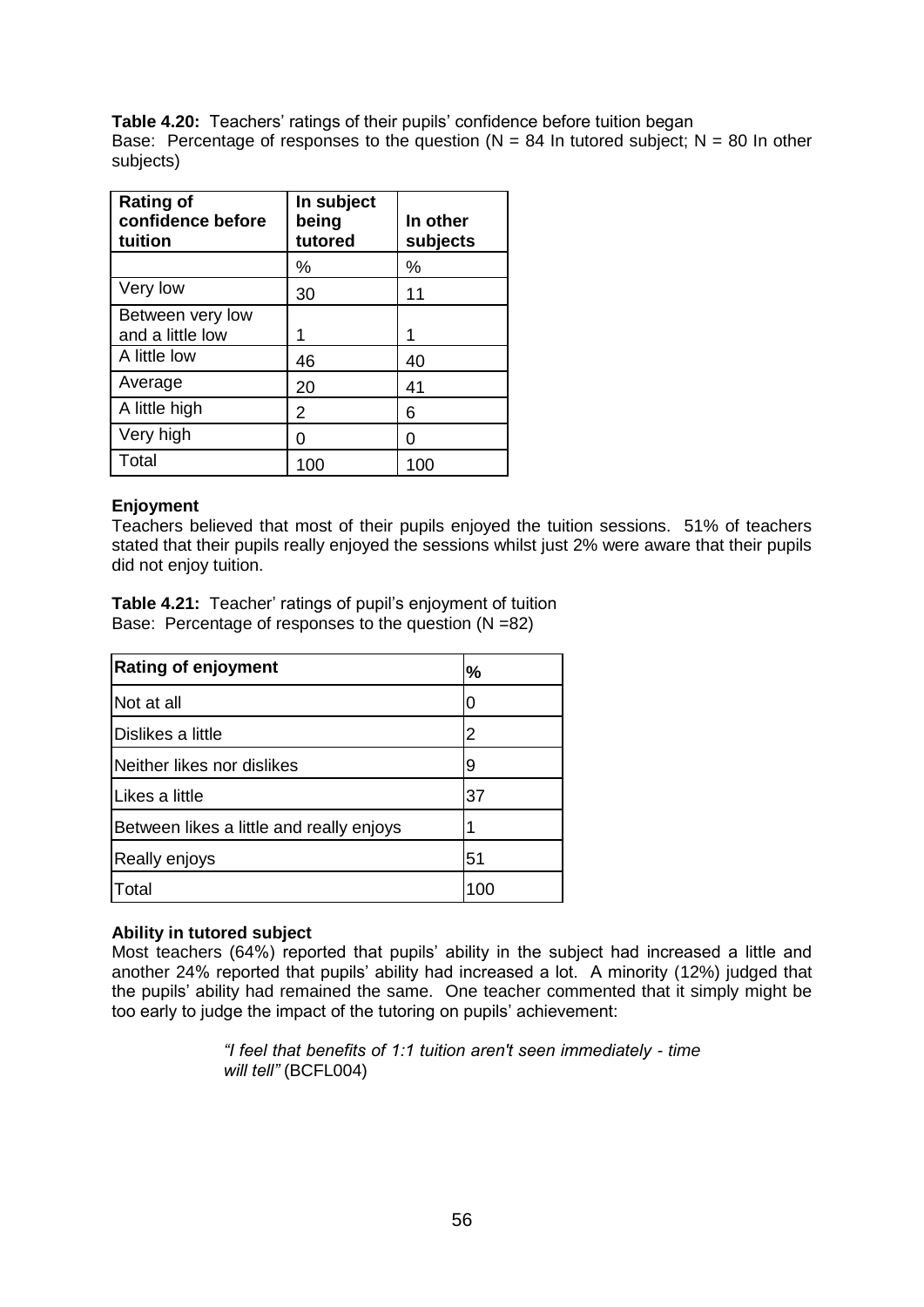**Table 4.22:** Teachers' ratings of changes in their pupils' ability Base: Percentage of responses to the question (N =84)

| <b>Rating of ability</b>                       | %   |
|------------------------------------------------|-----|
| Decreased                                      |     |
| Stayed the same                                | 12  |
| Between stayed the same and increased a little |     |
| Increased a little                             | 63  |
| Increased a lot                                | 24  |
| Γotal                                          | 10C |

# **Ability to learn independently**

Teachers' views on the effect of extra tuition on pupils' ability to learn independently were similar to their views on the effect extra tuition had on their ability. Most teachers (64%) felt pupil's ability to learn independently had increased a little and similar proportions felt pupils' ability to learn independently had either stayed the same or increased a lot, although a slightly higher percentage felt there had been no impact (19%).

**Table 4.23:** Teachers' ratings of changes in their pupils' ability to learn independently Base: Percentage of responses to the question (N =84)

| <b>Rating of independent learning</b>          | $\frac{0}{0}$ |
|------------------------------------------------|---------------|
| Decreased                                      |               |
| Stayed the same                                | 19            |
| Between stayed the same and increased a little |               |
| Increased a little                             | 63            |
| Increased a lot                                | 17            |
| Total                                          | 100           |

### **Motivation**

The teachers' perceptions about the effect of extra tuition on their pupil's motivation were overwhelmingly positive. 84% reported an increase in motivation with nearly 40% reporting that motivation had increased a lot.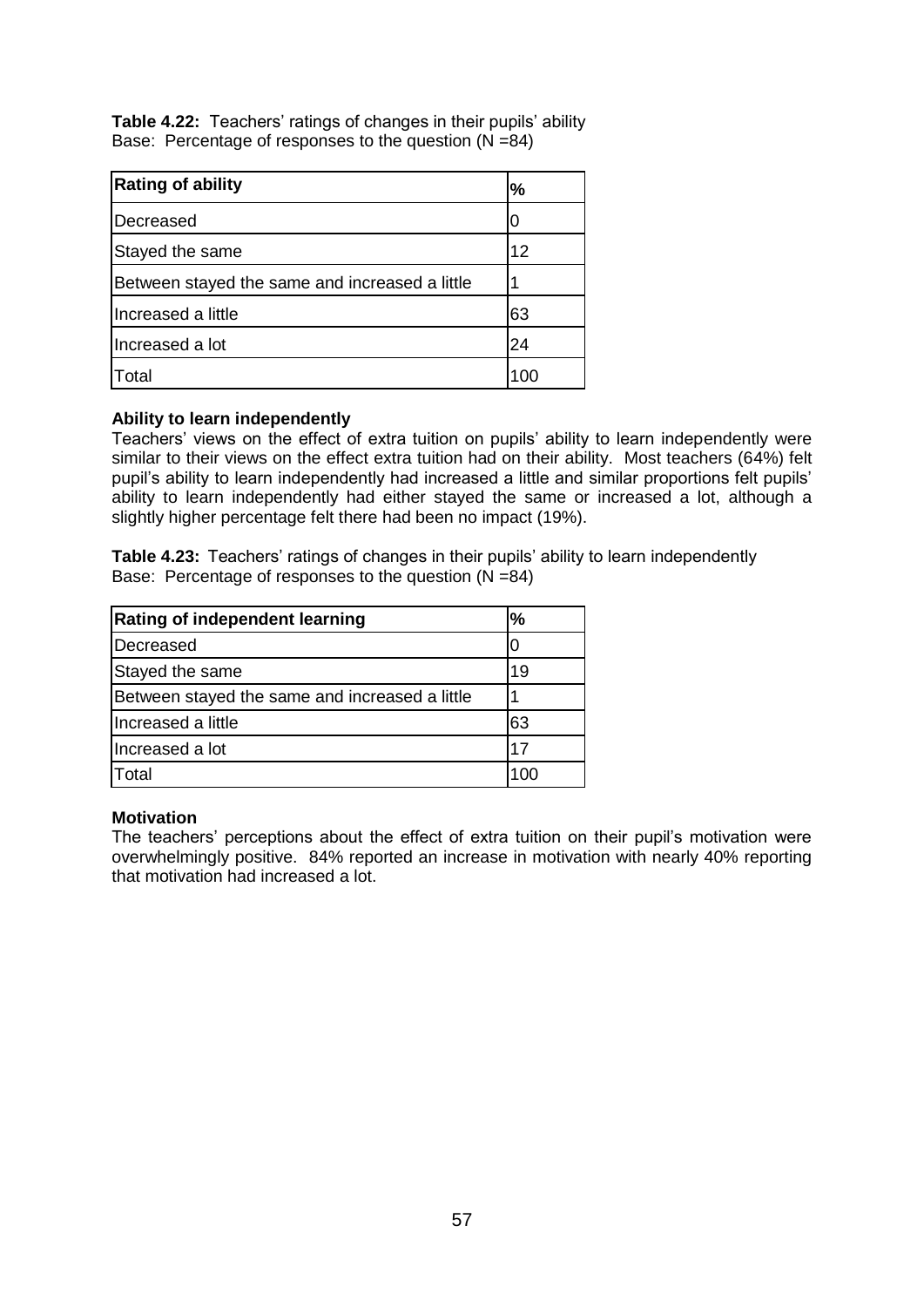**Table 4.24:** Teachers' ratings of changes in their pupils' motivation Base: Percentage of responses to the question  $(N = 84)$ 

| <b>Rating of motivation</b>                    | $\frac{0}{0}$ |
|------------------------------------------------|---------------|
| Decreased                                      |               |
| Stayed the same                                | 16            |
| Between stayed the same and increased a little |               |
| Increased a little                             | 44            |
| Between increased a little and increased a lot |               |
| Increased a lot                                | 38            |
| Total                                          |               |

### **Participation in lessons**

Nearly 80% of teachers felt that pupils" participation in lessons had increased. Almost half (47%) reported participation had increased a little and just under a third (30%) reported that participation had increased a lot. 21% however, did not notice an increase in participation.

**Table 4.25:** Teachers' ratings of changes in their pupils' participation in lessons Base: Percentage of responses to the question (N =84)

| <b>Rating of participation</b>                 | $\frac{9}{6}$ |
|------------------------------------------------|---------------|
| Decreased                                      |               |
| Stayed the same                                | 21            |
| Between stayed the same and increased a little |               |
| Increased a little                             | 46            |
| Between increased a little and increased a lot |               |
| Increased a lot                                | 30            |
| Total                                          |               |

### **Behaviour**

Teachers reported little impact of tuition on behaviour either inside or outside of class. The biggest gains were in class, where teachers" reported that the behaviour of about 17% of pupils had improved – although only three of the reported 14 cases where behaviour improved were cases where behaviour was judged to have improved a lot. Several teachers spontaneously wrote on the questionnaires that the pupil"s behaviour had never been an issue – implying that behaviour was already good and tuition was not expected to have any effect on it. Regarding behaviour outside the classroom, teachers may also have been less aware or confident about their rating of pupils" behaviour and so may have been less likely to indicate that any change had taken place.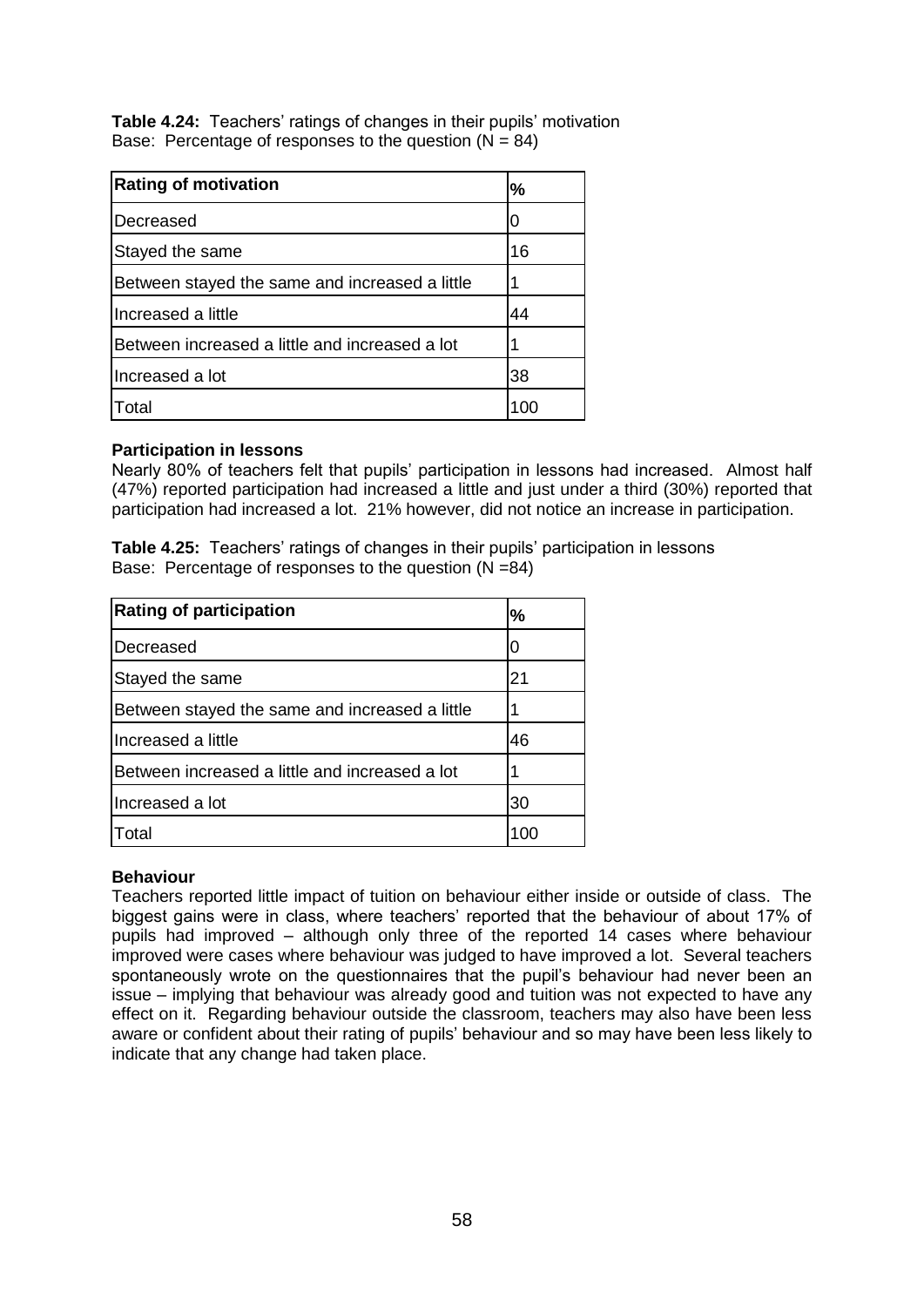**Table 4.26:** Teachers' reports about changes in their pupils' behaviour in and outside class Base: Percentage of responses to the question  $(N = 83 \text{ In class}; N = 83 \text{ Outside class})$ 

| <b>Rating of behaviour</b> | In class | <b>Outside</b><br>class |
|----------------------------|----------|-------------------------|
| Deteriorated               |          |                         |
| Stayed the same            | 83       | 94                      |
| Improved a little          | 13       | 6                       |
| Improved a lot             |          |                         |
| Total                      |          |                         |

### **Other changes**

The most common change reported by teachers was an increase in pupils" confidence (32%). One teacher described his/her pupil as

> *". . . more willing to take on board new concepts and discuss her worries and misunderstandings" (TCE009).*

Teachers also commented that pupils had made good progress since the start of tuition, either because their subject knowledge had improved (29%) or because they were able to revise concepts not yet secure (11%). These points are best illustrated by the teachers" own comments:

> *"His latest assessment was much improved - 2 sub levels" (TQ3)*

> *"XXXX"s standard of written English has significantly improved; of particular note is his improved ability to punctuate and proof read his work" (TQ37)*

*"Definitely "plugged gaps"" (TQ15)*

*"This pupil needed a lot of revision of the basic concepts in maths, which has helped him tremendously" (UELS004)*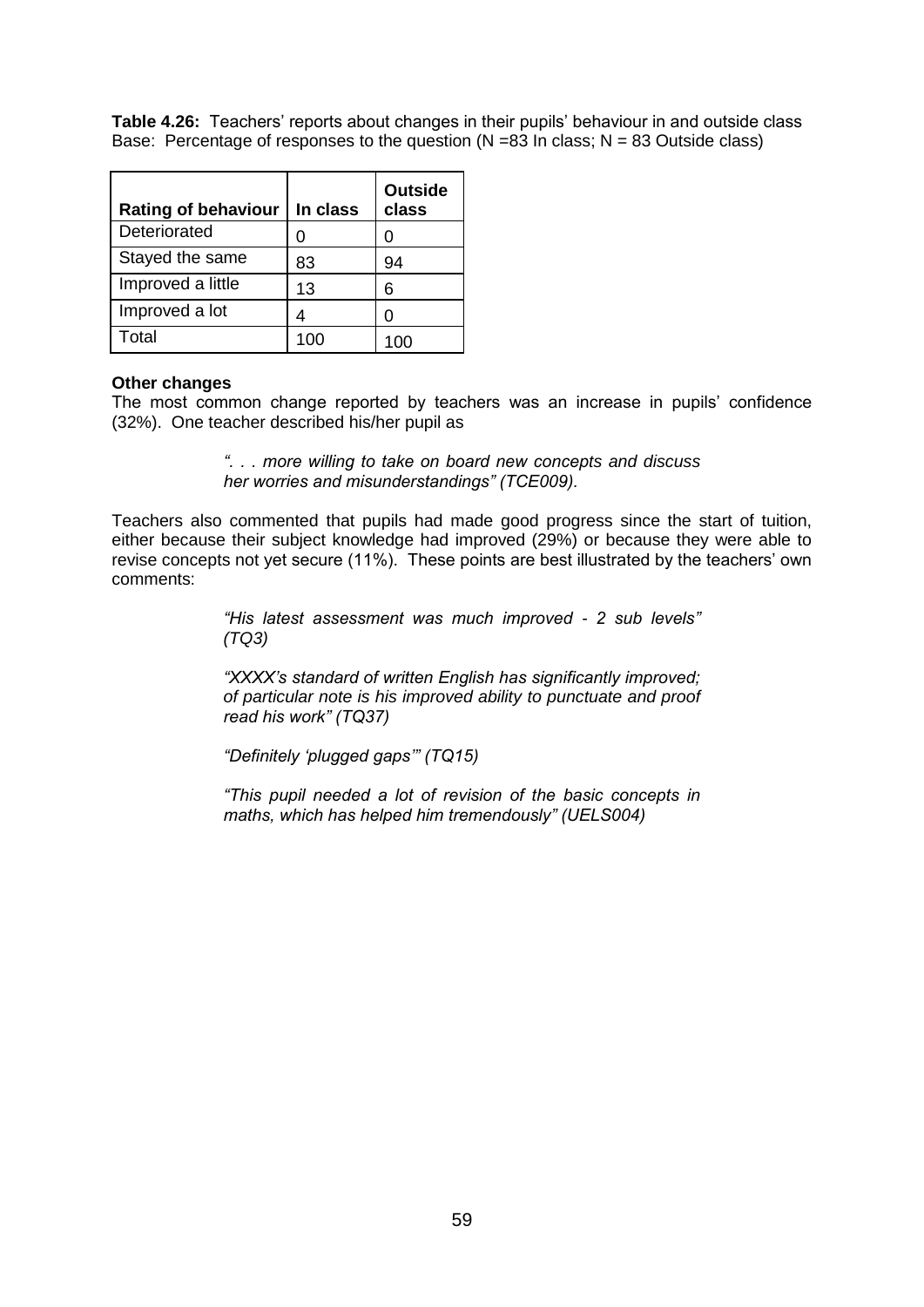Table 4.27: Changes attributed by teachers to their pupils' extra tuition Base: Percentage of responses to the question  $(N = 21)$ 

| Pupils' changes      | %   |
|----------------------|-----|
| Pupil's confidence   | 32  |
| Subject Knowledge    | 29  |
| Standard of Work     | 21  |
| Revise concepts      | 11  |
| Enjoyment of subject | 4   |
| Attitude             | Δ   |
| Total                | 100 |

### **Impact of tuition on the class as a whole**

Most teachers did not feel that tuition had an impact on their class as a whole. They either disagreed or had no opinion. Just under a third, however, reported an impact on their classes.

**Table 4.28:** Teachers' ratings of the impact of tuition on their class as a whole Base: Percentage of responses to the question (N =82)

| <b>Tuition impacted</b><br>on whole class? | %   |
|--------------------------------------------|-----|
| Agree                                      | 31  |
| No opinion                                 | 49  |
| Disagree                                   | 21  |
| Total                                      | 100 |

Of those teachers who noticed an impact on their classes as a whole, only a few offered further explanations (8 comments from 5 teachers). Two teachers commented that the increased confidence and positive feedback from pupils receiving tuition encouraged other pupils in the class:

> *"This child's confidence has improved and encouraged others to participate who normally wouldn't" (TQ22)*

Another teacher found that because the tutor was able to prepare the pupil for upcoming topics, s/he could teach at a fast pace.

### **Working with the tutor**

Teachers were asked some additional questions about working with the tutor. They were first asked whether they knew which subject the tutor had been trained to teach. While most (82%) did, a significant minority (18%) did not and one tutor reported that this created some difficulties when asked to tutor in a subject that was not the one for which she had been trained.

Teachers were also asked whether they felt the tutors" training prepared them for working with pupils. Just over half (56%) of teachers agreed that the tutors' training had prepared them to work with pupils, a third had no opinion and 11% disagreed that the tutors" training was sufficient preparation for working with pupils.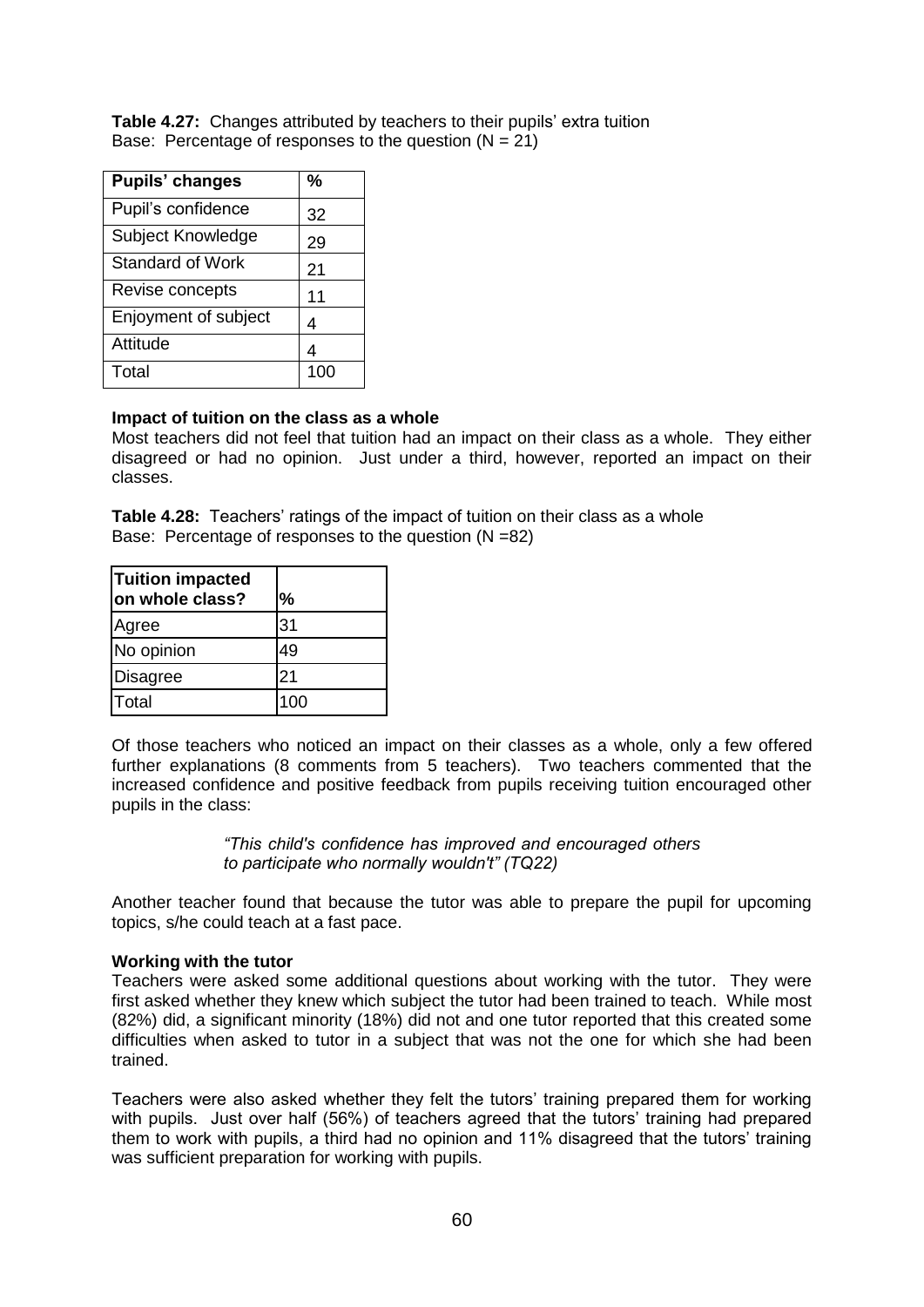**Table 4.29:** Teachers' opinions on whether tutors' training prepared them for working with pupils

Base: Percentage of responses to the question  $(N = 84)$ 

| Tutors prepared? | %   |
|------------------|-----|
| Agree            | 56  |
| No opinion       | 33  |
| Disagree         | 11  |
| <b>Total</b>     | 100 |

Teachers were asked whether they thought the tutors had adequate subject knowledge. While the majority (77%) of teachers felt the tutors had adequate subject knowledge, about 10% had no opinion on this question and 13% felt the tutors" subject knowledge was inadequate.

**Table 4.30:** Teachers opinions on whether tutors had adequate subject knowledge Base: Percentage of responses to the question (N =84)

| <b>Tutors had</b><br>adequate subject<br>knowledge? | $\frac{0}{0}$ |
|-----------------------------------------------------|---------------|
| Agree                                               | 77            |
| No opinion                                          | 10            |
| Disagree                                            | 13            |
| Total                                               | 100           |

### **Tutor was easy to work with**

Only 51 of the 84 questionnaires had replies to this question (unfortunately, the tick boxes next to this question were missing from the questionnaire so many teachers missed this question) however the vast majority (98%) of teachers who did respond said the tutors were easy to work with and only one teacher had no opinion. None of the teachers replied that the tutors were difficult to work with.

**Table 4.31:** Teachers' ratings of whether it was easy to work with the tutor Base: Percentage of responses to the question (N =51)

| Tutor easy to work<br>with? | %   |
|-----------------------------|-----|
| Agree                       | 98  |
| No opinion                  | 2   |
| Disagree                    |     |
| <b>Total</b>                | 100 |

### **Disadvantages**

More than three quarters (77%) of the teachers responded that there were no disadvantages to the tutoring. Just under a quarter, however, reported that there were disadvantages and 25% of the questionnaires contained justifications for their responses.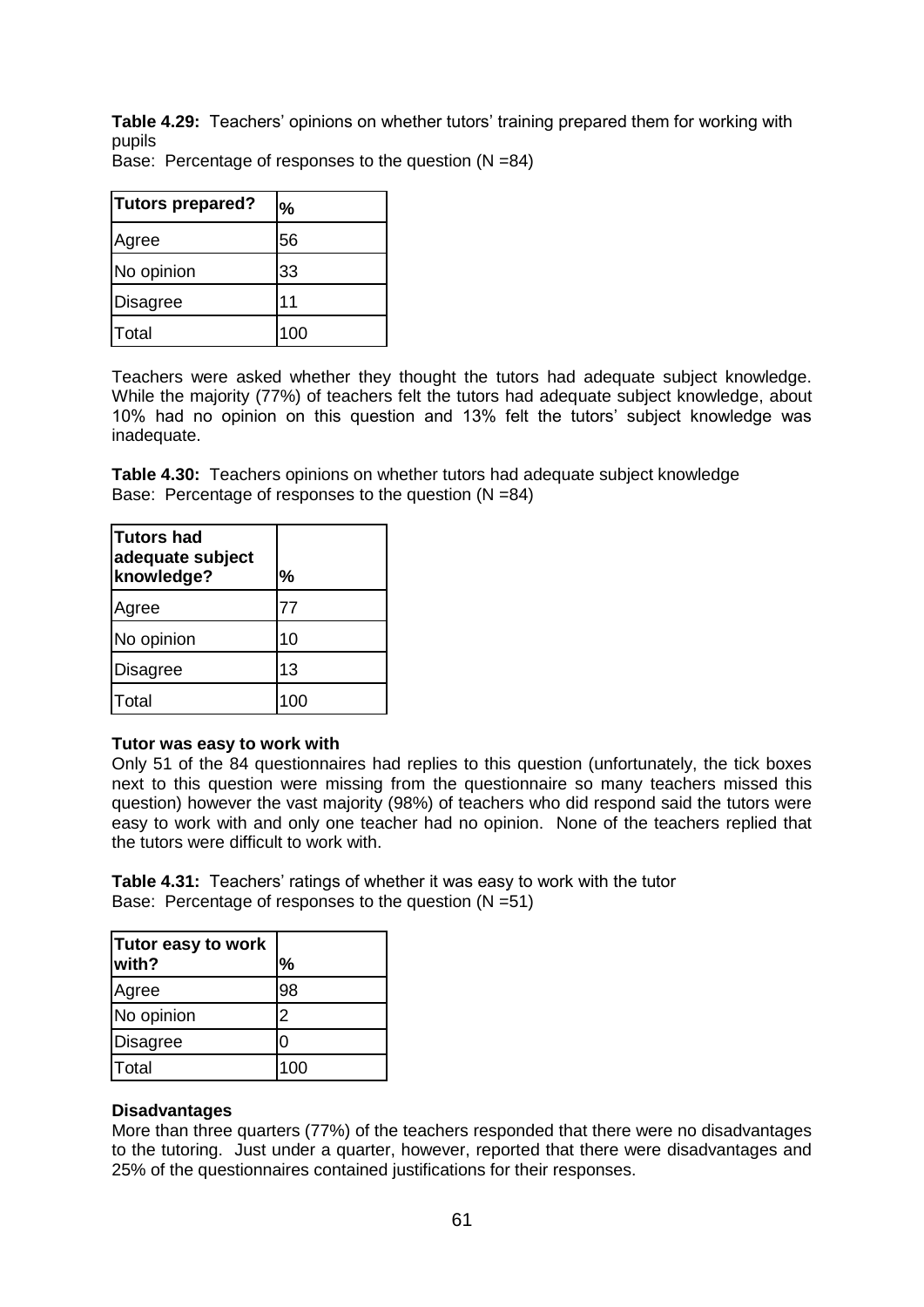**Table 4.32:** Teachers' reports on disadvantages of the extra tuition Base: Percentage of responses to the question (N =84)

| <b>Were there</b><br>disadvantages? | %   |
|-------------------------------------|-----|
| Yes                                 | 22  |
| <b>No</b>                           |     |
| lTotal                              | 100 |

### **Two main disadvantages emerged from the teachers' comments:**

### **Time**

The time required by the class teacher and school to support the tutor was the most frequently (38%) cited disadvantage. This is an aspect which should be considered when planning a national roll out although it is possible that some of these issues arose as a result of the pilot set up.

> *Unlike those tutors who are trained primary teachers, the scheme required much greater input and support from the school (LEAG002).*

Another wrote,

*"Tricky to find time to communicate" (TQ30)*

A third teacher objected to

*"(t)he time needed to support the tutor compared to QTS tutors"* (LEAG008).

The time demanded of the class teacher was clearly an issue for some.

### **Tutor background**

A number of teachers (24% of comments) expressed concern that tutors were not well enough prepared and lacked sufficient knowledge of the national curriculum and current teaching methods.

> *Tuition is overrated - quality first wave 1 teaching has more impact! . . . Tutor does not know the methods that we use or what comes during the next levels (TQ17)*

Another teacher observed that

*"(t)utors who don't have an education background find resourcing difficult" (TCE004).*

Although subject knowledge itself is not raised as a major problem with tutors, their lack of experience with the national curriculum and current pedagogical strategies is considered, by some teachers, to be a significant disadvantage.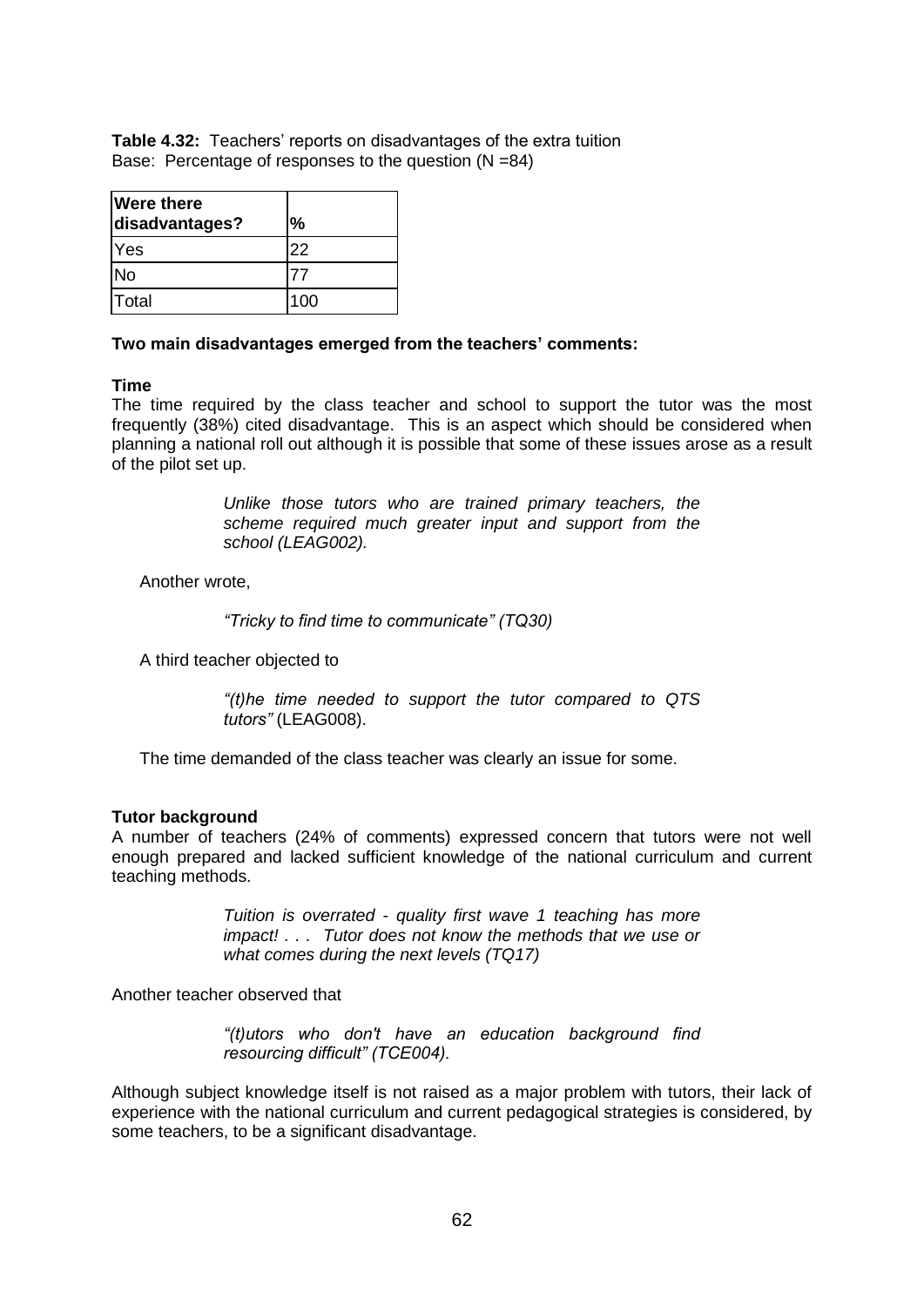#### **Similarity of stakeholders' views**

These findings show that when pupils, their parents and teachers were asked similar questions about tuition and its impact, they provided highly comparable ratings. For example, 88% of pupils said they enjoyed tutoring and 89% of tutors thought this was the case as did 77% of parents. Similarly, 80% of teachers and pupils believed the pupils' independence of learning had improved and 83% of parents thought this was so. There was also great similarity between the pupils, parents and teachers in their views of the improvement in pupils' motivation for trying hard. These results indicate that pupils, teachers and parents perceived improvements in pupils" enjoyment, independence in learning and motivation as a result of the tuition provided.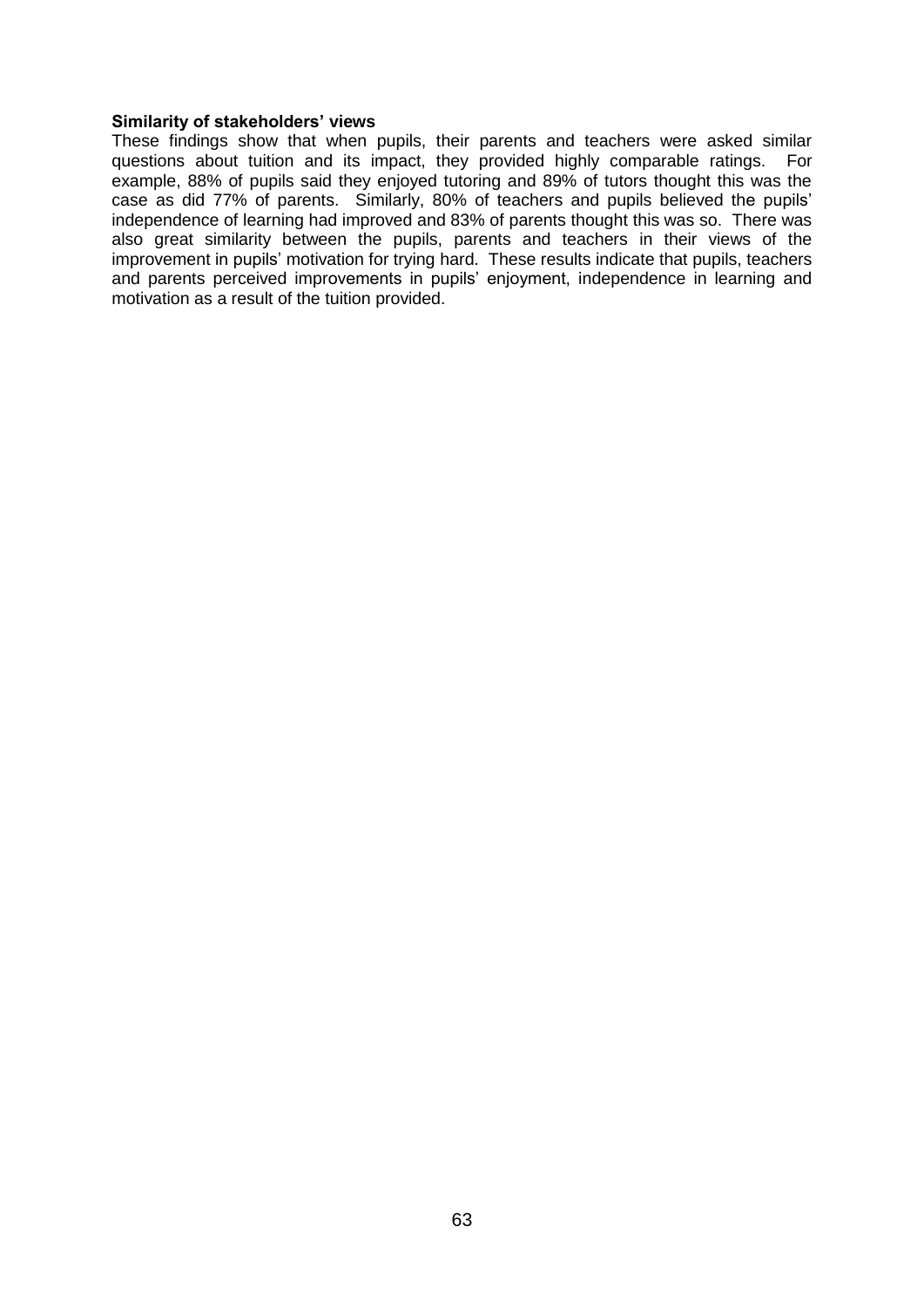# **5 Impact of one-to-one tuition on attainment**

To assess the impact of one-to-one tuition on pupils" academic progress in English and mathematics, the attainment of pupils who received tuition from tutors who attended the oneto-one tuition pilot courses (non-QTS tutors) was compared with the attainment of pupils who did not receive tuition. The analysis used teacher assessment data provided by DfE which allowed other variables such as SEN status, eligibility for free school meals and gender to be taken into account.

### *Key findings*

- Before tuition commenced, pupils who went on to receive tuition tended to have lower baseline attainment than the pupils in the non tutored group, thus indicating that teachers selected the lower attaining pupils for one to one tuition..
- Pupils who received one-to-one tuition in mathematics from a non-QTS tutor made similar levels of progress to pupils who received no tuition.
- Pupils who received one-to-one tuition in English from a non-QTS tutor made similar levels of progress to pupils who received no tuition, with the exception of year 7 where pupils who received tuition made significantly more progress.
- The number of pupils in the analysis samples was small, which could have an effect on the significance of the results.
- Baseline attainment data and pupil characteristics (such as free school meal, gender, special educational needs status) were taken into account in the analyses.

### **Sample**

Pupils were defined as having received tuition if the start of tuition was confirmed, but a small number of pupils who withdrew from tuition were excluded from the analysis. The analysis sample comprised 149 pupils who received English tuition and 115 pupils who received tuition in mathematics during the spring and summer terms 2010. These pupils were located in 110 schools in 10 Local Authorities. Table 5.1 shows the numbers of pupils in each year group, divided into those not receiving one-to-one tuition and those receiving tuition through non-QTS tutors. Additionally the numbers of pupils receiving tuition in the spring term is shown in the final column.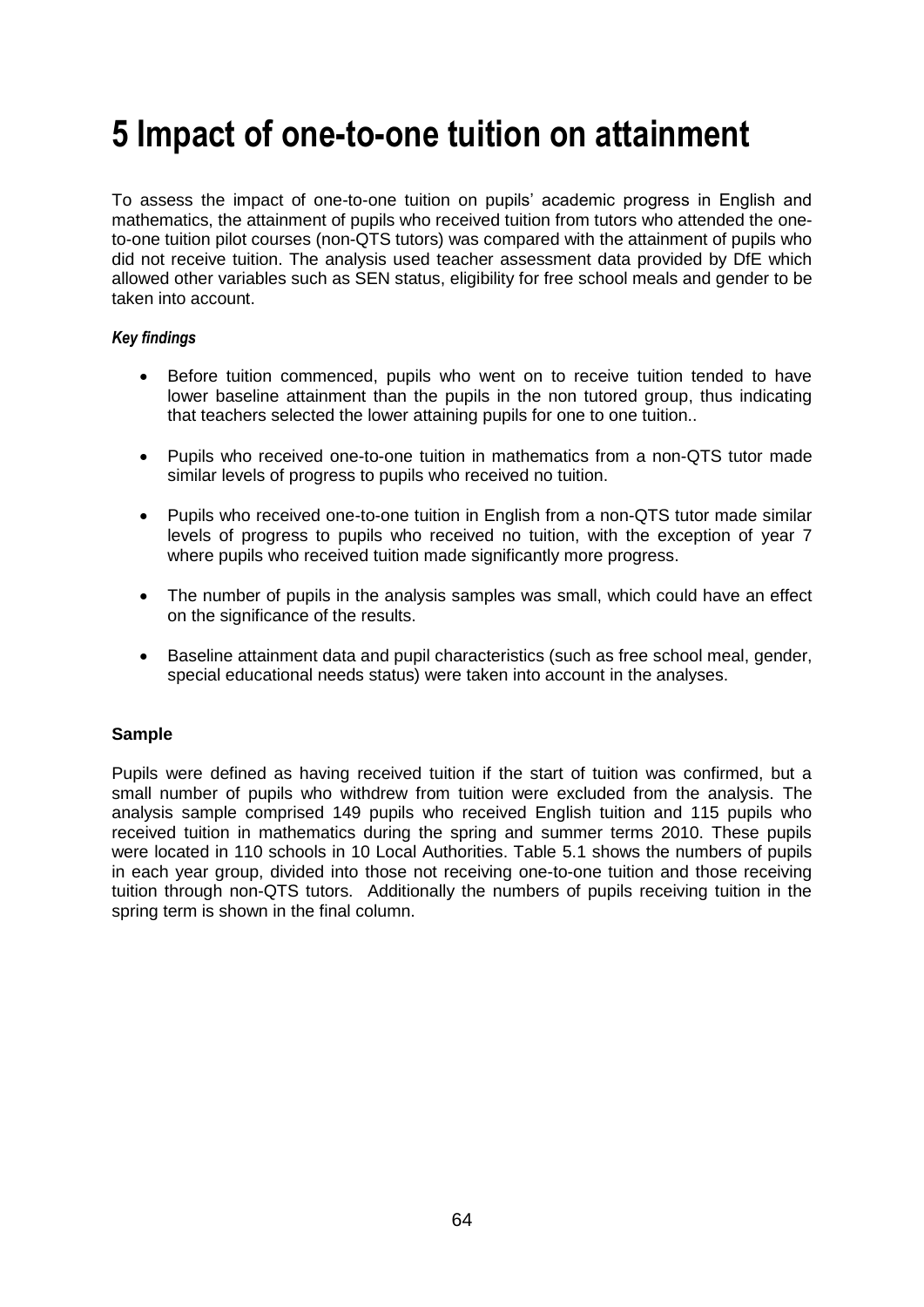| Year                                 | <b>No tuition</b> | <b>Non-QTS tuition</b> |
|--------------------------------------|-------------------|------------------------|
|                                      |                   |                        |
| <b>English Tuition</b>               |                   |                        |
| Year <sub>3</sub>                    | 2,120             | 10                     |
| Year <sub>4</sub>                    | 2,161             | 32                     |
| Year 5                               | 2,131             | 36                     |
| Year <sub>6</sub>                    | 1,972             | 52                     |
| Year <sub>7</sub>                    | 2,540             | 10                     |
| Year <sub>8</sub>                    | 2,716             | 8                      |
| Year 9                               | 2,554             | 1                      |
|                                      |                   |                        |
| <b>Total</b>                         | 16,164            | 149                    |
|                                      |                   |                        |
| <b>Mathematics</b><br><b>Tuition</b> |                   |                        |
|                                      |                   |                        |
| Year <sub>3</sub><br>Year 4          | 2,121             | 8<br>22                |
| Year 5                               | 2,174<br>2,137    | 37                     |
| Year 6                               | 1,986             | 30                     |
| Year <sub>7</sub>                    | 2,509             | 4                      |
| Year <sub>8</sub>                    | 2,718             | 1                      |
| Year 9                               | 2,612             | 13                     |
| <b>Total</b>                         | 16,257            | 115                    |

**Table 5.1:** Numbers of pupils who completed tuition, by year group and subject

As shown in Table 5.1, the majority of pupils received their tuition in the spring term 2010, and a smaller number in summer term 2010. There were either few or no pupils receiving non-QTS tuition in English in year 9, and as such there is insufficient information for a formal analysis of the data for this year group. Therefore, analysis for English was restricted to years 3, 4, 5, 6, 7 and 8. In addition, an analysis was performed for year 4-6 pupils combined.

Similarly in mathematics, the number of pupils in years 7 and 8 who received one-to-one tuition was small and therefore, analysis was restricted to years 3, 4, 5, 6 and 9, and also to an analysis for years 4-6 combined. There were no year 9 pupils who received mathematics tuition in the spring term, so the year 9 analysis considered only pupils who received tuition in the summer term. The numbers of pupils receiving non-QTS tutoring in English and mathematics is also shown graphically in Figure 5.1.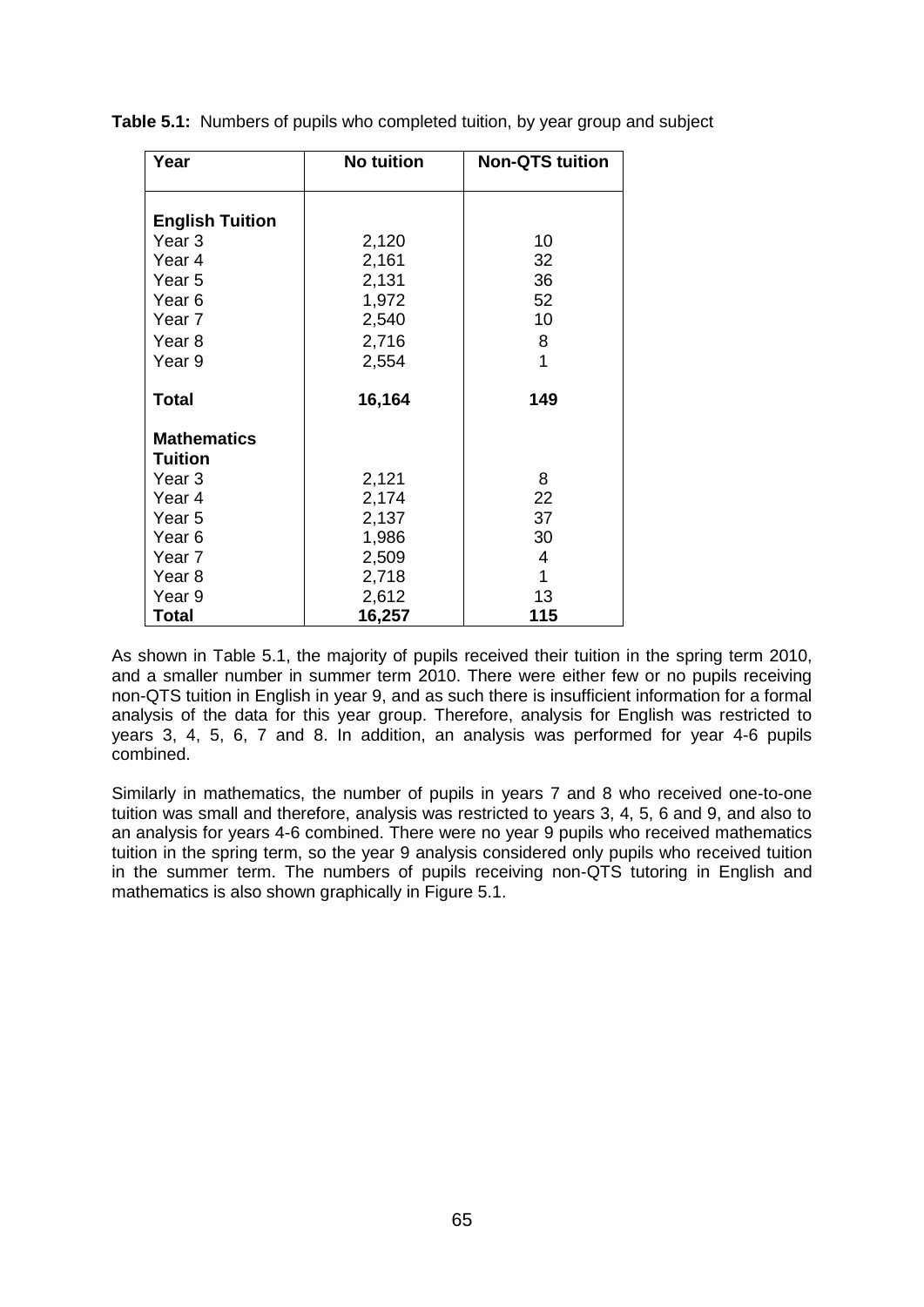

**Figure 5.1:** Numbers of pupils receiving tuition from non-QTS tutors

Summaries of the characteristics of pupils in the study are provided in Appendix B. The vast majority of pupils in receipt of tuition in English were white and spoke English as their first language. One of the tutored pupils had a statement of Special Education Need and several were classified as School Action and School Action Plus. A higher proportion of boys received tuition in English and the reverse was true in mathematics.

### **Attainment measures**

All attainment measures took the form of teacher assessments, which were recorded as National Curriculum levels, including sub-levels (with each main level divided into three sublevels). For the purposes of analysis the National Curriculum levels were converted to a numerical score, so that one unit on the scale represents one National Curriculum sublevel (or a third of a National Curriculum level).

Attainment scores were obtained in reading, writing and mathematics. It was not known whether pupils who received tuition in English focussed on reading or writing. Therefore, for the study reading and writing scores were combined into a single measure of English (by taking the mean of the two scores). This outcome measure was then consistent with the subject of tuition.

To allow all pupils who received tuition to be included in the analysis, and to be consistent across all pupils, the outcome measure of attainment was taken as that measured at the end of the summer term 2010. The "baseline" measure of attainment, indicating the starting attainment level of the pupils, was that recorded at the end of the autumn term 2009.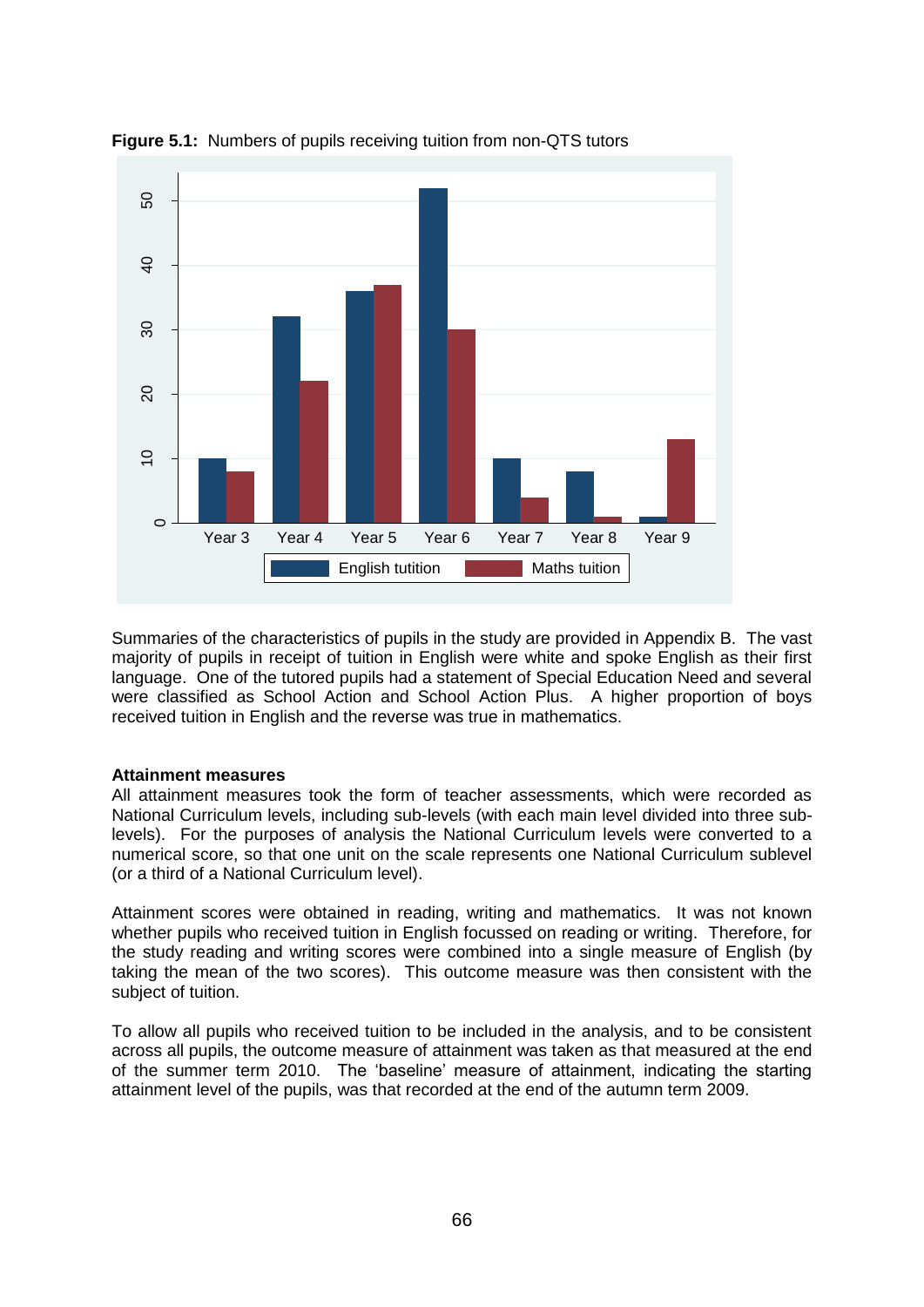## **Results**

Mean scores for the pupils who did and did not receive tuition in English show that the pupils who received tuition tended to start from a lower base than those who did not have tuition. The differences were statistically significant except in year 7 English (see model 1, Appendix E). Although their final attainment levels increased, they remained below the non tutored group at the end of the summer term 2010. The pattern was similar in mathematics.

| Year              | <b>No tuition</b> |                 |                         | <b>Non-QTS tuition</b> |                 |           |                         |           |
|-------------------|-------------------|-----------------|-------------------------|------------------------|-----------------|-----------|-------------------------|-----------|
|                   |                   | <b>Baseline</b> | <b>Final Attainment</b> |                        | <b>Baseline</b> |           | <b>Final Attainment</b> |           |
|                   |                   | Attainment      |                         |                        | Attainment      |           |                         |           |
|                   | Mean              | <b>SD</b>       | Mean                    | <b>SD</b>              | Mean            | <b>SD</b> | Mean                    | <b>SD</b> |
|                   |                   |                 |                         |                        |                 |           |                         |           |
| Year 3            | 7.5               | 1.9             | 8.8                     | 2.0                    | 6.4             | 1.3       | 7.7                     | 1.4       |
| Year 4            | 8.9               | 2.1             | 10.2                    | 2.1                    | 7.6             | 2.1       | 9.0                     | 2.0       |
| Year 5            | 10.4              | 2.4             | 11.8                    | 2.4                    | 9.7             | 1.5       | 11.0                    | 1.4       |
| Year 6            | 12.1              | 2.5             | 13.7                    | 2.5                    | 10.7            | 1.6       | 12.6                    | 1.7       |
|                   |                   |                 |                         |                        |                 |           |                         |           |
| Year 7            | 13.2              | 2.2             | 14.4                    | 2.4                    | 11.2            | 1.3       | 13.4                    | 1.4       |
| Year <sub>8</sub> | 14.5              | 2.4             | 15.4                    | 2.4                    | 11.8            | 1.4       | 12.2                    | 1.4       |
|                   |                   |                 |                         |                        |                 |           |                         |           |

**Table 5.2:** Baseline and final attainment in English

**Table 5.3:** Baseline and final attainment in mathematics

| Year   | <b>No tuition</b> |                  |                         | <b>Non-QTS tuition</b> |                 |           |                         |           |
|--------|-------------------|------------------|-------------------------|------------------------|-----------------|-----------|-------------------------|-----------|
|        |                   | <b>Baseline</b>  | <b>Final Attainment</b> |                        | <b>Baseline</b> |           | <b>Final Attainment</b> |           |
|        |                   | Attainment       |                         |                        | Attainment      |           |                         |           |
|        | Mean              | <b>SD</b>        | Mean                    | <b>SD</b>              | Mean            | <b>SD</b> | Mean                    | <b>SD</b> |
|        |                   |                  |                         |                        |                 |           |                         |           |
| Year 3 | 7.7               | 1.7              | 9.0                     | 1.7                    | 5.8             | 1.3       | 7.4                     | 1.4       |
| Year 4 | 9.0               | 1.9              | 10.3                    | 1.9                    | 8.1             | 1.8       | 9.4                     | 1.5       |
| Year 5 | 10.5              | $2.2\phantom{0}$ | 11.9                    | 2.4                    | 9.9             | 1.7       | 10.9                    | 1.7       |
| Year 6 | 12.2              | 2.5              | 13.9                    | 2.5                    | 10.6            | 1.4       | 12.8                    | 1.6       |
|        |                   |                  |                         |                        |                 |           |                         |           |
| Year 9 | 16.6              | 3.3              | 17.9                    | 3.5                    | 14.1            | 2.3       | 15.0                    | 2.6       |
|        |                   |                  |                         |                        |                 |           |                         |           |
|        |                   |                  |                         |                        |                 |           |                         |           |

Key:

Level  $1B$ : Score =  $4.5$ Level  $2B$ : Score =  $7.5$ Level  $3B$ : Score =  $10.5$ Level  $4B$ : Score =  $13.5$ Level 5B:  $Score = 16.5$ Level  $6B$ : Score = 19.5

Multilevel regression methods were used to examine the differences in English attainment between pupils receiving tuition in English from non-QTS tutors and pupils not receiving tuition. As described in the Statistical Methods section (Appendix C), a series of analyses were performed. The full set of analyses are shown in the Appendices, but the results presented here show the differences between groups after adjusting for differences in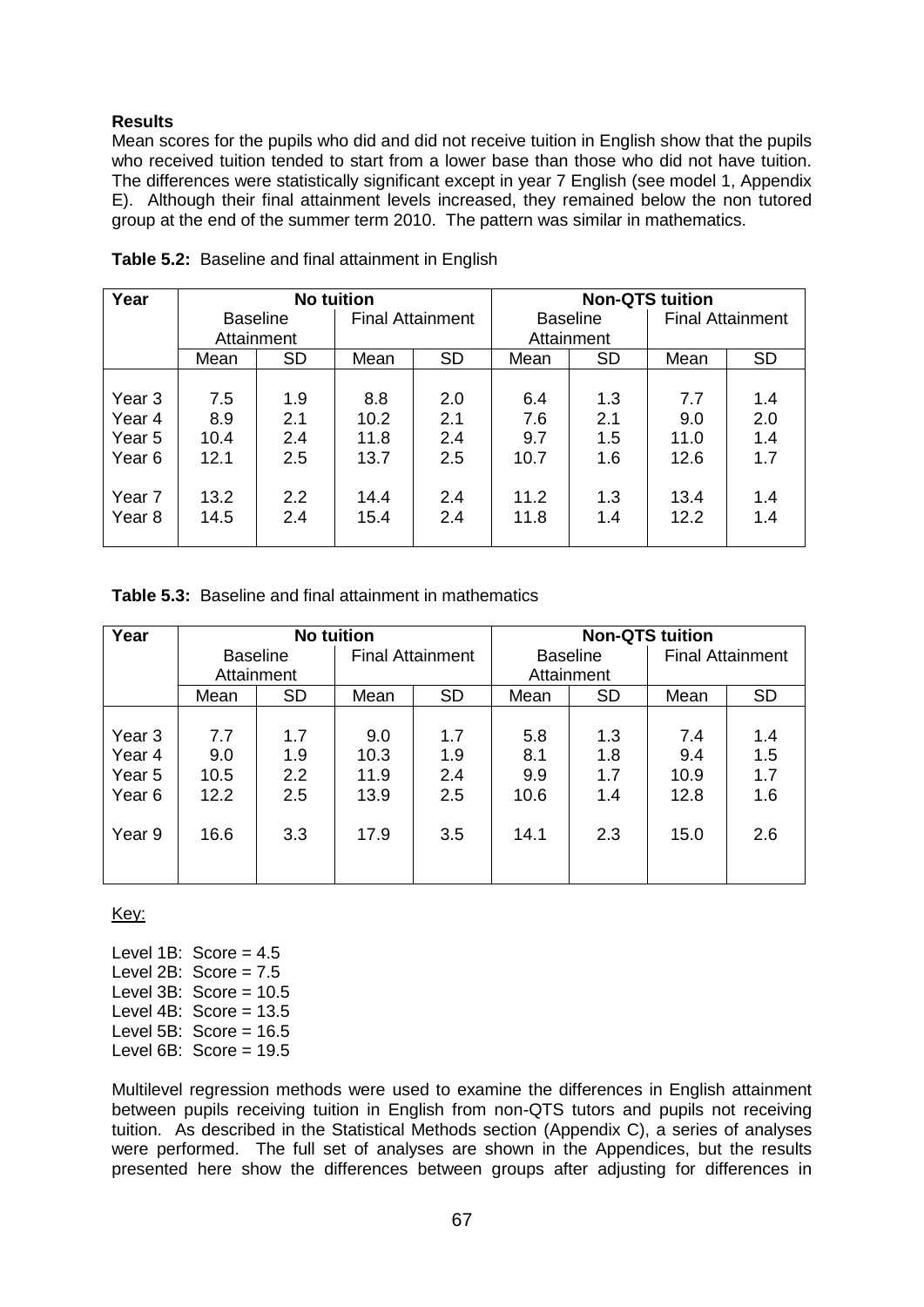baseline attainment, pupil characteristics and each pupil"s progression in terms of National Curriculum sub levels during the term prior to the study.

A summary of the results for English is given in Table 5.4. The figures reported in the first column are the difference in English progression between the non-QTS group and the no tuition group. As described above, one unit on the scale represents one National Curriculum sub-level. A positive difference would imply higher progression in the non-QTS group, whilst a negative difference would imply lower progression in the non-QTS group. The second column shows the corresponding 95% confidence interval and the third column reports p-values, indicating the significance of the results.

The analysis indicates that the progression of pupils in years 3, 4, 5, 6 and 8 who received one-to-one tuition was very similar to that of pupils who did not have tuition. In years 3, 4 and 8, pupils in receipt of tuition appeared to make 0.2, 0.1 and 0.2 fewer National Curriculum sub-levels of progress respectively. Not surprisingly, these small differences of one tenth to one fifth of a sub level were not statistically significant. There was no difference between the two groups in years 5 and 6 or for years 4-6 combined.

**Table 5.4:** Differences in English between pupils receiving non-QTS tuition and pupils receiving no tuition

| Year              | <b>Spring &amp; Summer tuition</b> |             |         |  |  |  |  |
|-------------------|------------------------------------|-------------|---------|--|--|--|--|
|                   | <b>Difference</b>                  | 95% CI      | p-value |  |  |  |  |
| Year 3 $(*)$      | $-0.2$                             | $-0.7, 0.2$ | 0.24    |  |  |  |  |
| Year 4            | $-0.1$                             | $-0.3, 0.2$ | 0.48    |  |  |  |  |
| Year 5            | 0.0                                | $-0.3, 0.2$ | 0.77    |  |  |  |  |
| Year <sub>6</sub> | 0.0                                | $-0.3, 0.2$ | 0.70    |  |  |  |  |
| Years 4-6         | 0.0                                | $-0.1, 0.1$ | 0.92    |  |  |  |  |
| combined          |                                    |             |         |  |  |  |  |
| Year $7^{(*)}$    | 0.9                                | 0.3, 1.6    | 0.005   |  |  |  |  |
| Year 8            | $-0.2$                             | $-0.8, 0.5$ | 0.61    |  |  |  |  |

(\*) Results from Model 3 reported for years 3 and 7 due insufficient data on the gain in attainment between summer 09 and autumn 09

However, there was found to be a significant effect of tutoring for year 7 pupils. Pupils receiving tuition made 0.9 more sub-levels of progress in English when compared to pupils receiving no tuition. This finding should be treated with caution as only 10 pupils received tuition for English in year 7.

Also, as a result of missing attainment data in autumn 2009 for a large number of year 7 pupils, it was not possible to fit Model 4, which additionally adjusted for gain in attainment in the term prior to the baseline attainment measure. However, the other analyses that did adjust for the gains made by pupils during the term prior to tuition show that this variable had little impact on the results (see Appendix E). So the significant effects of tuition in year 7 are not due to the omission of this variable in the model.

Similar analyses were performed to examine the effect of mathematics tuition from non-QTS tutors upon progression in mathematics and a summary of the results is presented in Table 5.5. The figures are the difference in progression between pupils receiving non-QTS tuition and pupils receiving no tuition. One unit on the mathematics attainment scale represents one National Curriculum sub-level (or a third of a full National Curriculum level). Again the differences between groups are adjusted to allow for differences in baseline mathematics attainment, for differences in pupil characteristics and for progression in the term prior to the study.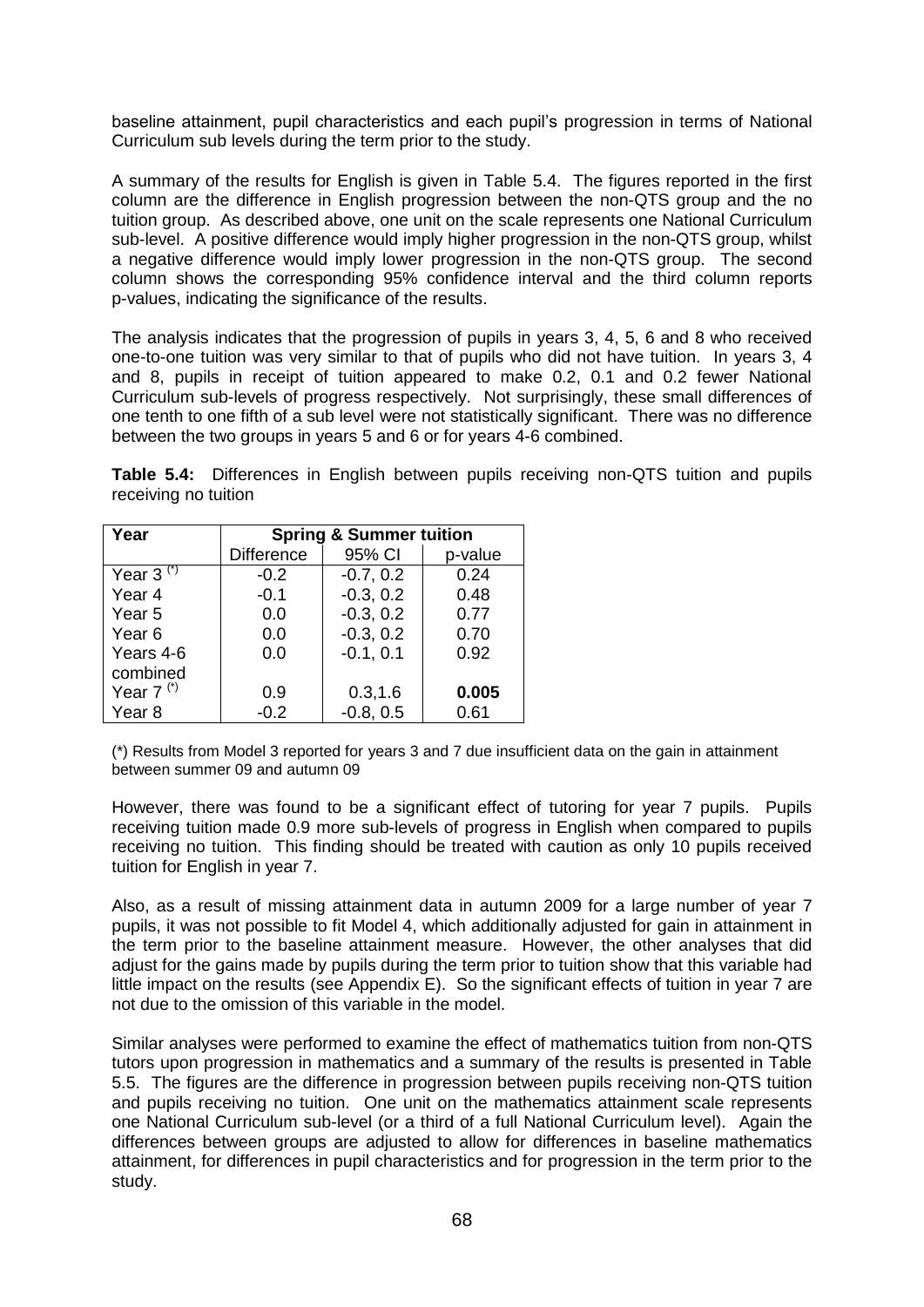| Year              | <b>Spring &amp; Summer tuition</b> |             |         |
|-------------------|------------------------------------|-------------|---------|
|                   | <b>Difference</b>                  | 95% CI      | p-value |
| Year $3^{(7)}$    | 0.1                                | $-0.4, 0.7$ | 0.67    |
| Year <sub>4</sub> | 0.1                                | $-0.2, 0.4$ | 0.59    |
| Year <sub>5</sub> | $-0.2$                             | $-0.5, 0.1$ | 0.22    |
| Year <sub>6</sub> | 0.1                                | $-0.2, 0.5$ | 0.46    |
| Years 4-6         | 0.0                                | $-0.2, 0.2$ | 0.99    |
| combined          |                                    |             |         |
| Year $9-$         | $-0.2$                             | $-0.9, 0.5$ | 0.64    |
| Model 4           |                                    |             |         |

**Table 5.5:** Differences in mathematics attainment between pupils receiving non-QTS tuition and pupils receiving no tuition:

(\*) Results from Model 3 reported for years 3 and 7 due insufficient data on the gain in attainment between summer 09 and autumn 09

The analysis indicated that for all year groups examined, there was no statistically significant difference between pupils who received tuition and those who did not.

Overall, these findings indicate that teachers tended to select pupils with lower than average attainment for one to one tuition. Although at the end of the study the average attainment of pupils in receipt of tuition remained lower than that of their peers, 10 hours of tuition enabled them to make similar levels of progress in both English and mathematics.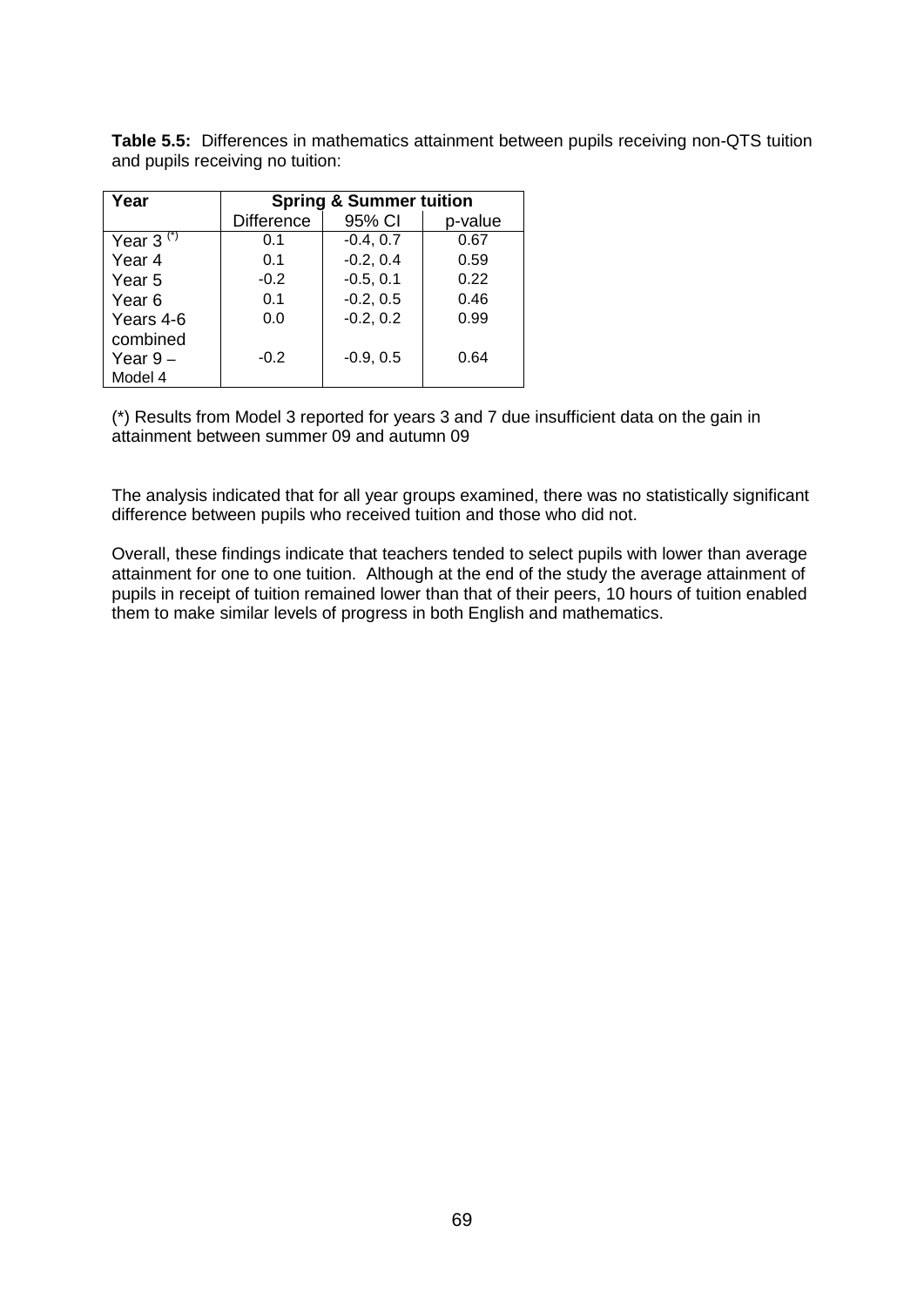# **6 Cost Benefit Analysis**

A cost-benefit analysis was undertaken on the basis of both financial and non-financial information available. The costs of providing one-to-one tuition include the financial costs of training and employing non-QTS tutors to provide tuition in school. Other costs that should be considered include additional burdens on schools that may arise as a result of employing non-QTS tutors as compared to QTS tutors, and perceived negative impacts on teachers, schools and stakeholders.

It should be acknowledged that the cost-benefit analysis applies to this particular model of provision and that other funding models could be considered. For example, the possibility of participants contributing to the cost of the one-to-one courses might be explored and, if successful, would bring down the costs to government.

Benefits to pupils include the progress made as a result of one-to-one tuition, which was on a par with the average attainment of pupils who were not in receipt of tuition. Other, less easily quantifiable changes included improvements in tutored pupils" classroom engagement and attitudes, as perceived by stakeholders. Other benefits perceived by pupils, parents and teachers were improvements in pupils" confidence, motivation, participation, and, to a lesser extent, behaviour. In the longer term these factors could have an impact on achievement as pupils become more willing to engage with their work at home and at school.

For the tutors themselves, the skills of one-to-one tuition could add value in the longer term particularly for those who continue to work as tutors and those who go on to train as teachers. It is likely that experience gained from training and working as a tutor would help inform decisions to embark on a course of initial teacher training. The pilot courses play a useful role in developing an adequate supply of tutors required to offer tuition to all funded pupils.

Financial information supplied by TDA indicated that the approximate average cost for a tutor to be trained was £1100/candidate. This figure could be reduced if the number of participants per course increased and if there had there been 100% take up on the courses the average cost would have been approximately £900/candidate. At the end of June 2010 it was estimated that the per pupil cost amounted to £637 but it is worth noting that this figure would be expected to reduce considerably as not all tutors provided 30 hours of oneto-one tuition as originally planned. Thus it does not capture fully the value added through providing skills to become a tutor.

Teachers in schools where tuition was provided commented that additional time was required to support the non-QTS tutors as compared to QTS tutors. Over a third of class teachers (38%) cited this additional time as the main disadvantage of tuition supplied by non-QTS tutors. Without the knowledge acquired through long courses of teacher training and experience in the classroom, the non-QTS tutors relied on class teachers and other staff in schools to provide information. Class teachers highlighted the national curriculum and pedagogical strategies as particular areas requiring their input. This input is difficult to quantify on the basis of the evidence gathered, but is clearly an issue for some schools. Tutors who had prior experience in schools, such as teaching assistants, may have made fewer demands on teachers" time than tutors who had not spent time in classrooms before embarking on the pilot courses.

As noted above, pupils who received tuition made similar levels of progress to those who did not receive tuition, despite starting from a lower base. This positive finding indicates that the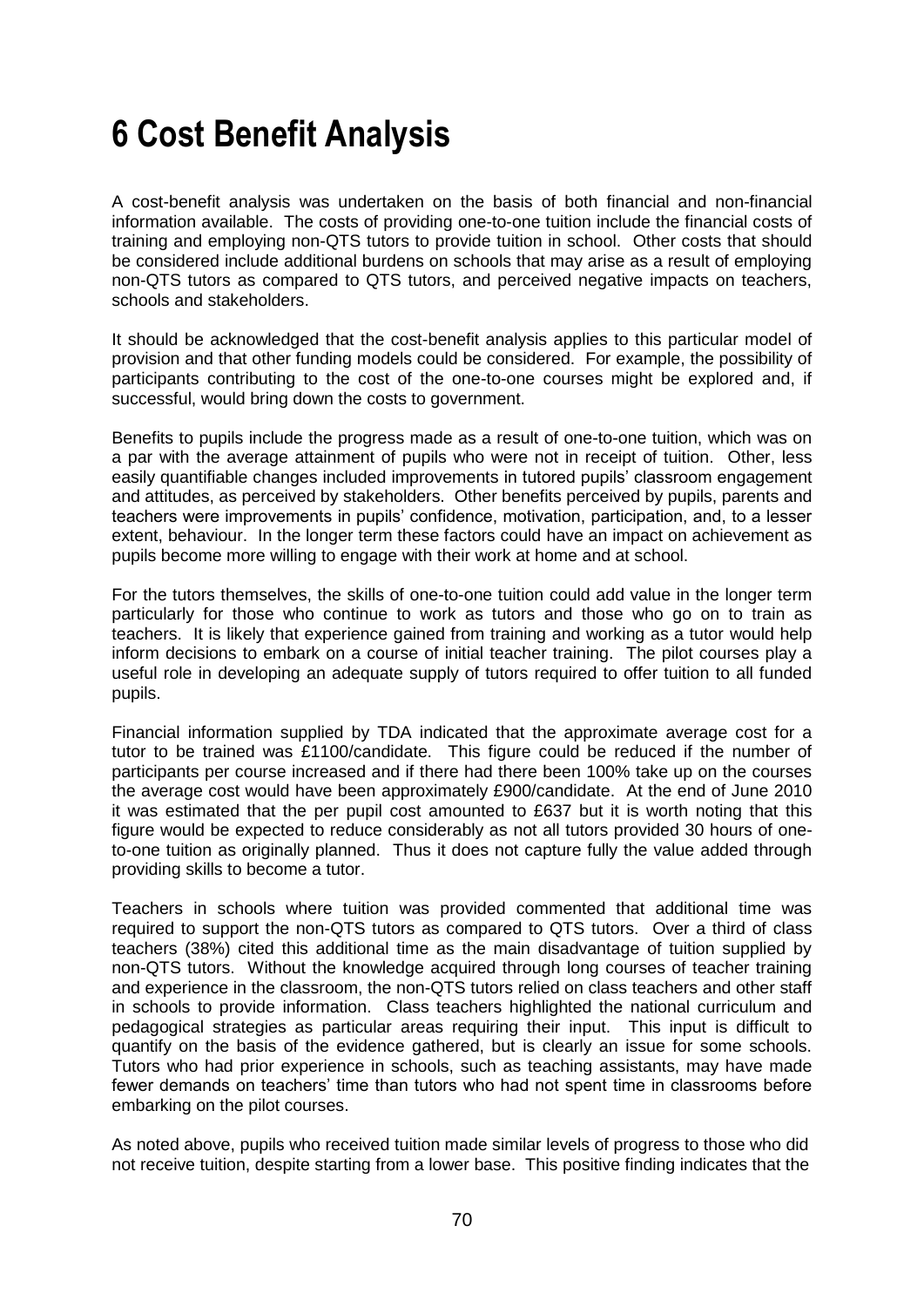short courses appear to offer a cost effective means of preparing tutors to provide one-toone tuition in English and mathematics.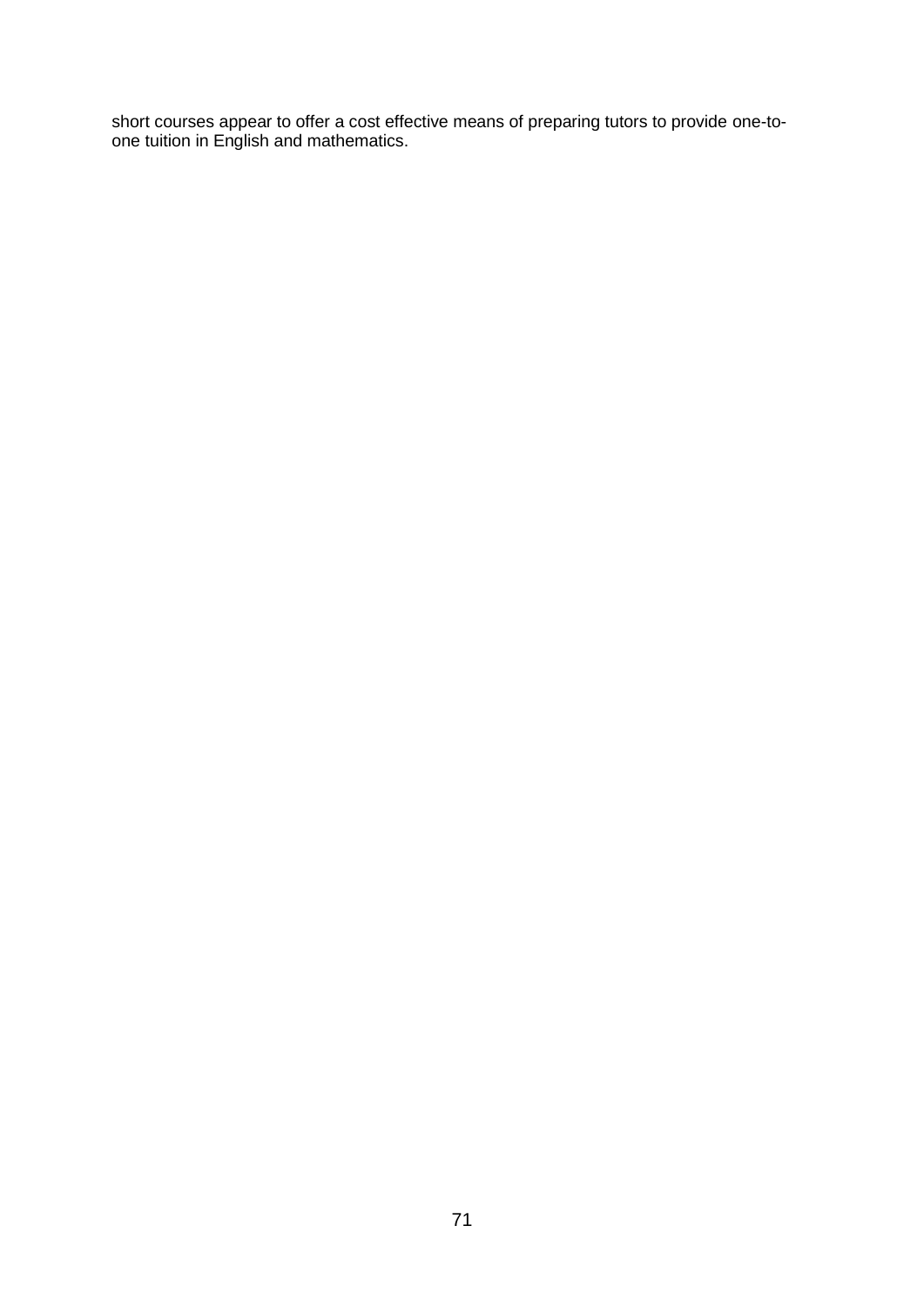# **7 Conclusion and Recommendations**

In addition to the recommendations set out below, the issue of recruitment has become evident throughout the evaluation of the pilot for the following reasons:

- The course is popular with those considering teaching as a career.
- Many of the participants were recruited through the Teaching Information Line.
- Not all the participants intend to tutor (77% of participants would like to continue tutoring in the future).
- The turnover of non-QTS tutors could be high as a result of future progression into the teaching profession.
- Therefore, the supply of those willing to take the course may not match demand.

Therefore it is necessary to ask, what is the best way for participants to gain a place on a course?

There are three options for course recruitment as follows:

- 1. It is recommended that recruiting through the Teaching Information Line should continue, this was a highly successful method although at times it may be necessary for courses to supplement this with local advertising.
- 2. There is however another option which deserves consideration. Schools wishing to employ non-QTS tutors could advertise for adults willing to train and work as tutors and then send the successful applicants on the courses. These applicants would have to meet the school"s own standards as well as the entry criteria for the course. Schools might also wish to send current suitably qualified members of staff such as teaching assistants. This would enable placements to be carried out in the participants schools and at the end of the course, they would return there for the 10 hours of tutoring.

Schools and courses would need to ensure that the standards for passing the courses were just as high for these participants and were not relaxed owing to the schools' familiarity with the participants or because the schools had funded the place. If such a method were to be used therefore, the funding should come from a central source as it currently does. This method of recruiting would solve many problems the difficulty of finding enough school placements; the challenge of finding work after the courses and the potential supply issue. This method could be carried out in conjunction with option (1) above.

3. One final option remains for recruiting tutors (and reducing turnover). This would involve the course participants funding themselves. This would not appear to be a viable option since the participants would have a heavy financial outlay which would take a long time to recoup. In addition, it is probable that the number of participants willing to self fund for an untried role would not be great particularly in the early years of the initiative, especially as volunteering in a school can be carried out without any financial outlay. Expecting participants to fund themselves is not a recommended action.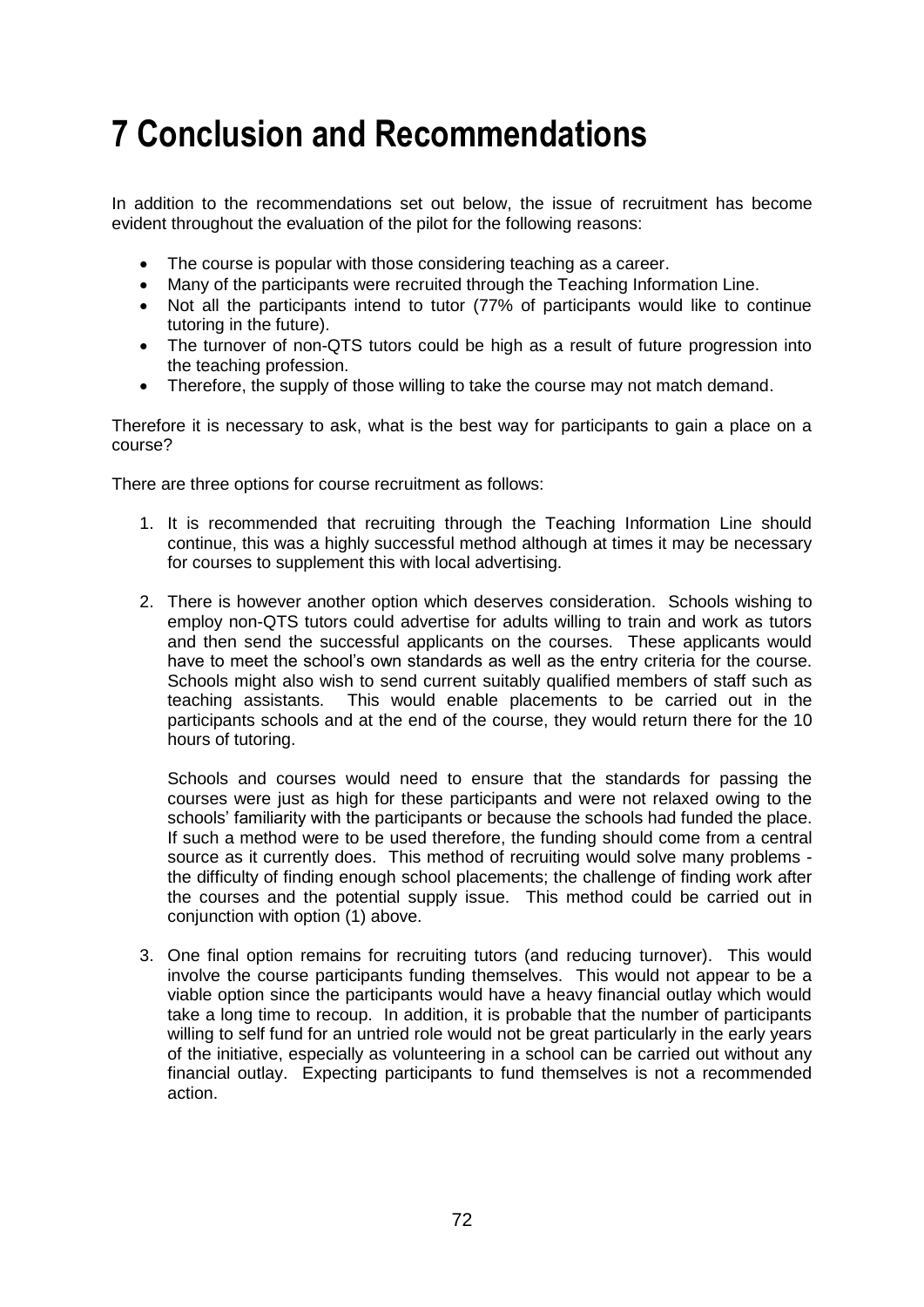# *Recommendations*

## **1. National roll out of training**

 It is recommended that the courses training adults to become non-QTS tutors should be rolled out nationally with the following considerations.

# **2. Eligibility of tutors**

 In addition to a degree in English or mathematics (or subjects which demanded high levels of English or mathematics such as engineering) or degrees in other subjects with A-levels in English or mathematics, admission onto the courses should also include an interview and a written assignment to ensure high standards of spoken and written English.

# **3. Courses and structure**

- The courses do not need to be differentiated for those who have either A-level or degree level subject knowledge.
- The duration of the courses should allow for a minimum of five placement days in school. The placement days should not be consecutive but interspersed with the taught element of the course to allow for feedback and learning. These elements of the course should be carefully planned in light of participants" background and experience.
- The taught element of the courses should include:
	- Information on how schools work (including educational terminology, AfL, APP, Key Stage information).
	- Information on what will be expected of the tutor and the pupil"s teacher.
	- Knowledge of how children learn and awareness of barriers to learning.
	- Guidance on how to structure, plan and deliver a tuition session (and understanding when to deviate from that plan).
	- Guidance to help participants identify pupils" learning needs recognizing misconceptions, a need for consolidation and readiness to acquire new knowledge.
	- A wide variety of teaching methods appropriate for one-to-one tuition sessions, designed to either consolidate or further a pupil's knowledge.
	- Knowledge of the curriculum including guidance and practise using the curriculum to understand how the curriculum works and how to use it to identify what the pupil needs to be taught next.
	- Some subject knowledge should be taught to ensure participants are up to date with the modern curriculum.
	- Debriefing sessions after placements must be included (preferably as soon as practical after placement). These should give participants the opportunity to discuss what they observed and pass on what they observed to others as well as discussing any difficulties.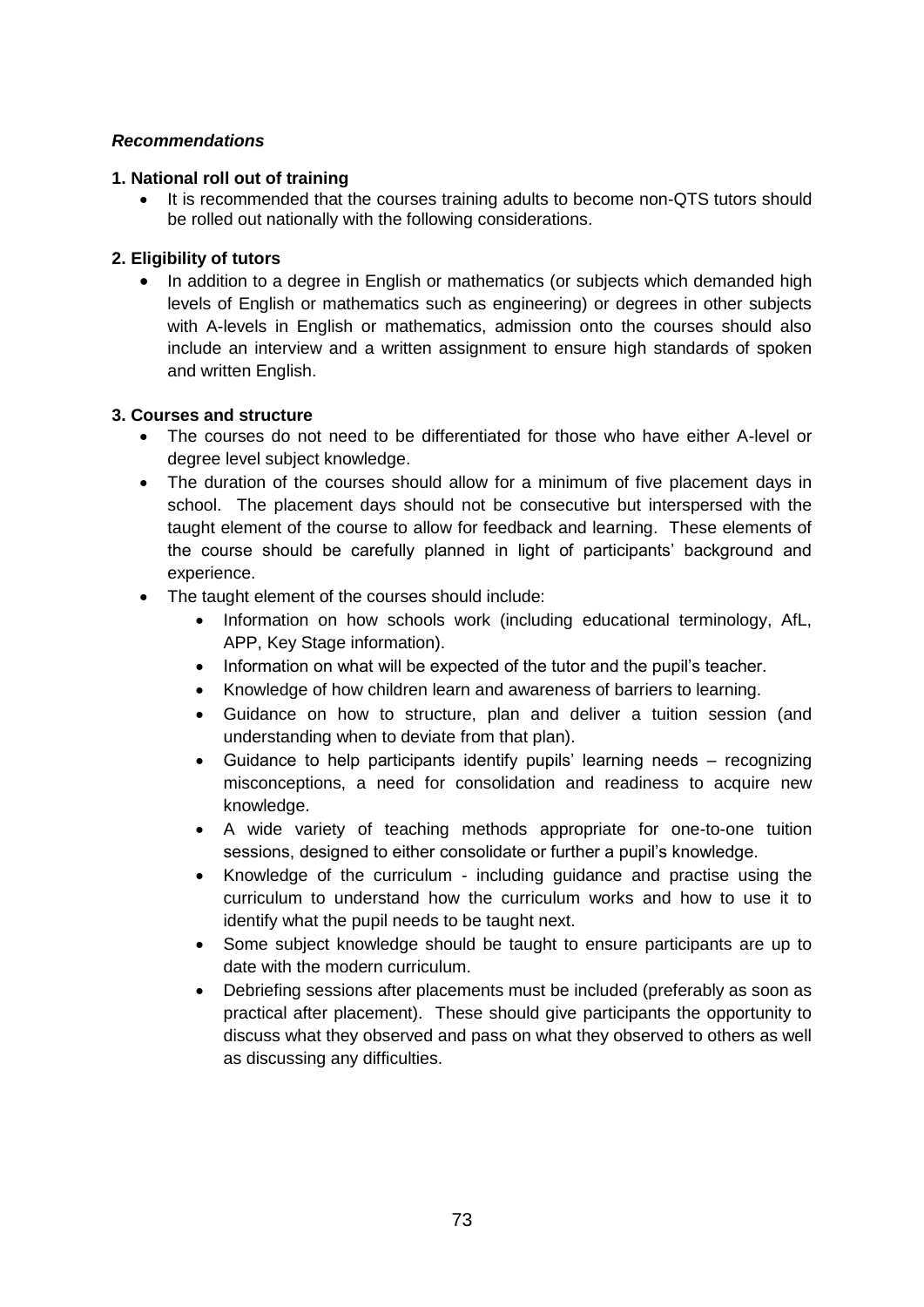# **4. Assessment**

- End of course assessment should include:
	- Assessment of a one-to-one tuition session.
	- Evidence of planning and working with the curriculum to consolidate and further knowledge and use of teaching methods (and resources) for particular scenarios.
	- Assessment should also include a case study of a pupil selected for one-toone tuition. The case study would detail the chain of events from the observation of the pupil in class, the way in which the class teacher chooses and sets objectives, designing a tuition session for the pupil, location and design of resources, delivering the tuition session and writing a reflective log of the session. The case study should analyse and reflect on each of these elements.

# **5. School placement**

- The time spent in school should include:
	- Time observing classroom sessions in order to understand modern teaching methods and see them in action.
	- Participants should spend some time observing pupils, to understand their barriers to learning and the way in which pupils work with other pupils and staff for effective learning.
	- Participants should observe at least one, one-to-one tuition session provided by an experienced tutor.
	- Observations in school should be carried out with a clear focus (such as teachers" questioning techniques) so that the participant fully understands the aspects they are observing.
	- The time spent in school must include delivery of one-to-one tuition sessions. It is recommended that the participant delivers at least three sessions throughout the time in school. Whenever possible these should be observed by other participants or members of staff from the school or the course provider and formative feedback given. The final session should be towards the very end of the course and should be observed by a member of staff (from the school or course provider) and included as part of the final assessment of the course.
	- It is preferable that participants experience tuition at both primary and secondary levels if possible.

# **6. Getting into tutoring**

- The transition from the end of the course to the probationary period should be swift and straightforward. In order to facilitate this, if possible, the probationary period should be carried out at the same school in which the participants had their placements. In addition, participants should be advised that they should take an active part in communicating with school.
- Should the pilot model of working with the LAs be used in a national roll out, then a close working relationship between the LA and the course provider and schools is necessary to ensure support from the schools and finding placements for participants. There should be high levels of communication on both sides and mutual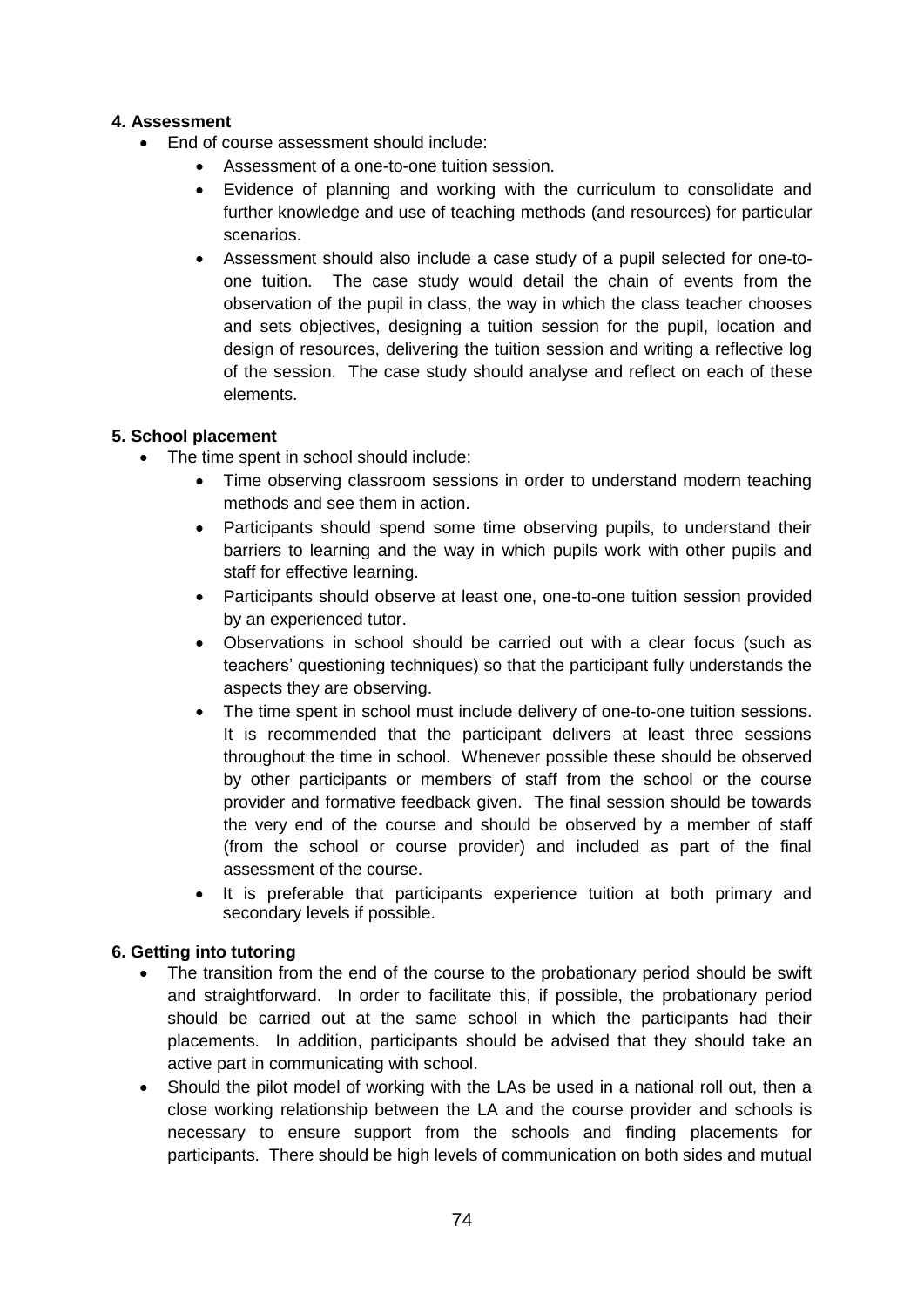respect for the initiative and each others" roles. In a national roll out, care should be taken to ensure that roles and responsibilities are communicated and agreed.

- Schools could advertise for new members of staff to send on the courses (or send existing staff). The entry requirements for these participants would be the same as for other participants and the assessment of them would be equally stringent. Applicants would be expected to apply for places and schools would be funded.
- A probationary period is proposed. Only after successful completion of the course and the probationary period (the suggested duration is 10 sessions of tuition for three pupils each) should a tutor become a fully qualified tutor.
- There are clear guidelines for providers and schools with regards to CRB checks. All the relevant parties should be encouraged to understand and use them.
- Schools should be made aware that non QTS tutors who have little experience of working in schools may require additional support. Schools should draw up plans to provide mentoring support. The financial implications of such an approach would need to be considered.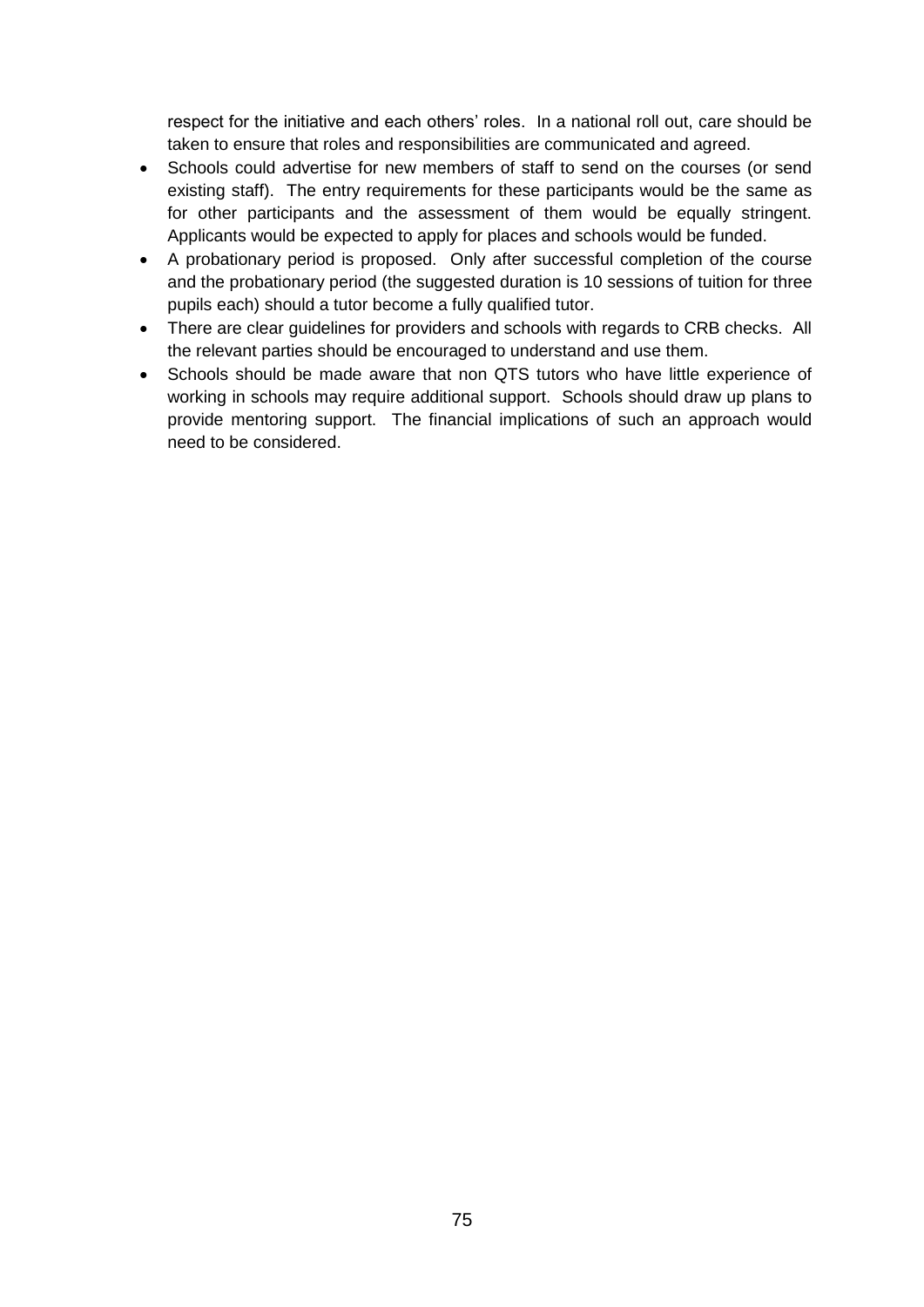# **References**

Developing one-to-one tuition: Guidance for tutors (2009). DCSF, Nottingham

PricewaterhouseCoopers LLP (2008) Evaluation of the Making Good Progress Pilot Interim report. Research Report DCSF-RR065 DCSF, Nottingham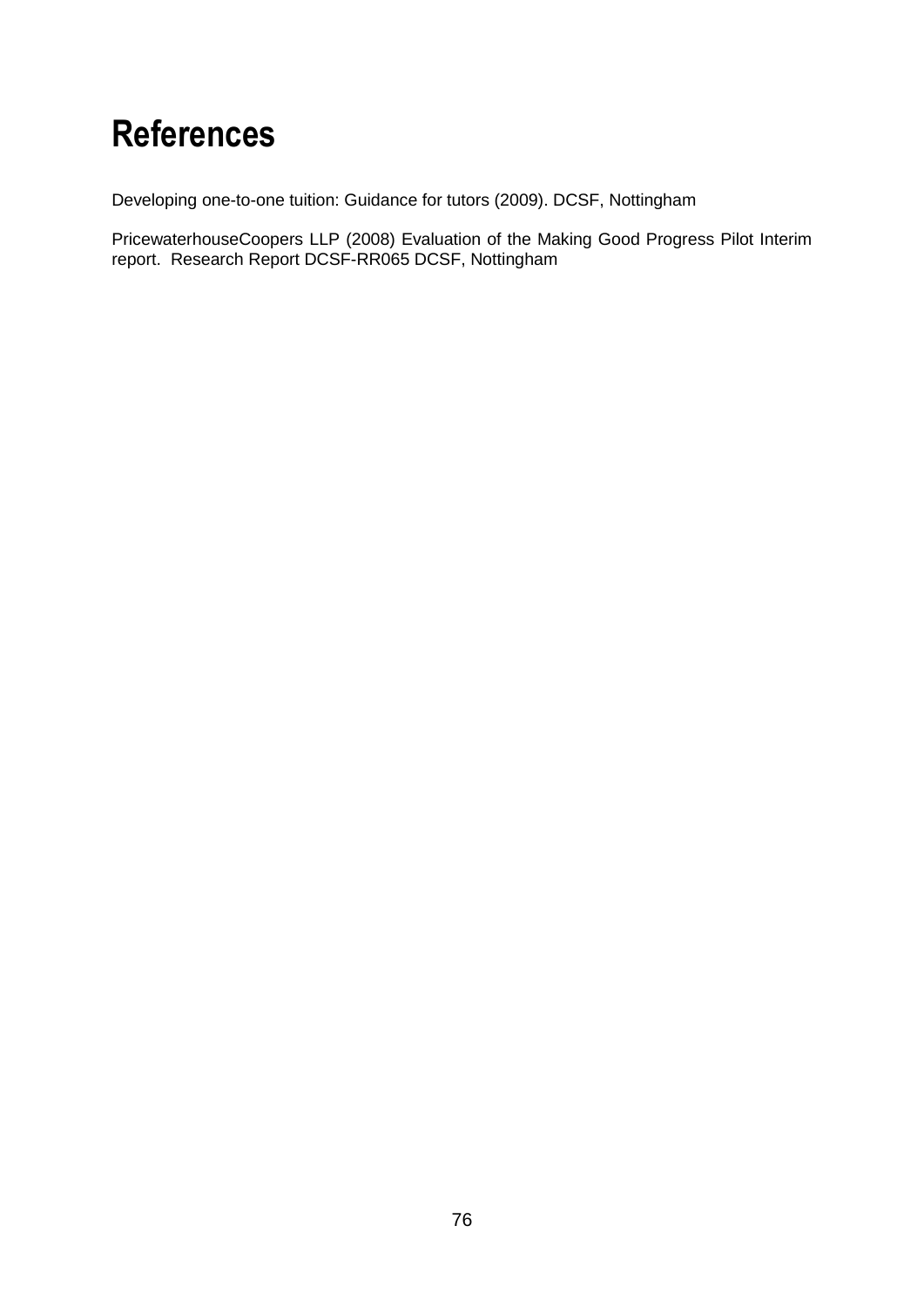# **Appendices**

# **Appendix A**

# **Course Evaluation Questionnaire (Immediate)**

# **Questionnaire returns**

As discussed in the Methodology of Chapter 3, the Course Evaluation Questionnaires were received back from four out of the five course providers. Percentages have been rounded up or down for ease of reading, therefore it may appear that the totals do not come to 100%, however, this is purely a facet of the rounding process and all percentage totals are 100%.

**Table A.1:** Total number of Course Evaluation Questionnaires (Immediate) returned by course providers.

| <b>Provider</b> | <b>Number returned</b> | No of courses<br>questionnaires<br>returned from | Total no of<br>courses offered<br>by provider |
|-----------------|------------------------|--------------------------------------------------|-----------------------------------------------|
| CP <sub>1</sub> |                        |                                                  | 6                                             |
| CP <sub>2</sub> | 35                     |                                                  |                                               |
| CP <sub>3</sub> |                        |                                                  | 6                                             |
| CP4             | 19                     |                                                  |                                               |
| CP <sub>5</sub> | 49                     |                                                  |                                               |
| Total           | 130                    |                                                  | 19                                            |

## **Prior experience**

The course participants were asked "Before starting the course did you have any experience of teaching or providing one-to-one tuition?" 60% of the respondents replied that they did have previous experience whilst 40% stated that they did not. 79 Participants gave details about their experiences. Since many had tutored or taught in more than one way, each of these was counted separately, producing 103 comments in total.

20% of the participants" responses cited their work as a teaching assistant (TA) or equivalent in school and a further 16% of comments were about the volunteering that participants had carried out in schools.

12% of the participants" comments stated that they tutored or helped family or friends. Sometimes this was on a formal one-to-one basis whilst other times it was helping children with their homework. However, 15% of the comments stated that the course participants had carried out paid work as a one-to-one tutor. (Another 2% of the comments were also about tutoring but it was unclear whether this was paid or unpaid work).

In addition to working in a school or tutoring, some of the course participants had a teaching qualification in another country (5% of comments), some taught adults or had a qualification to teach English as a foreign language (10% and 6% of comments respectively).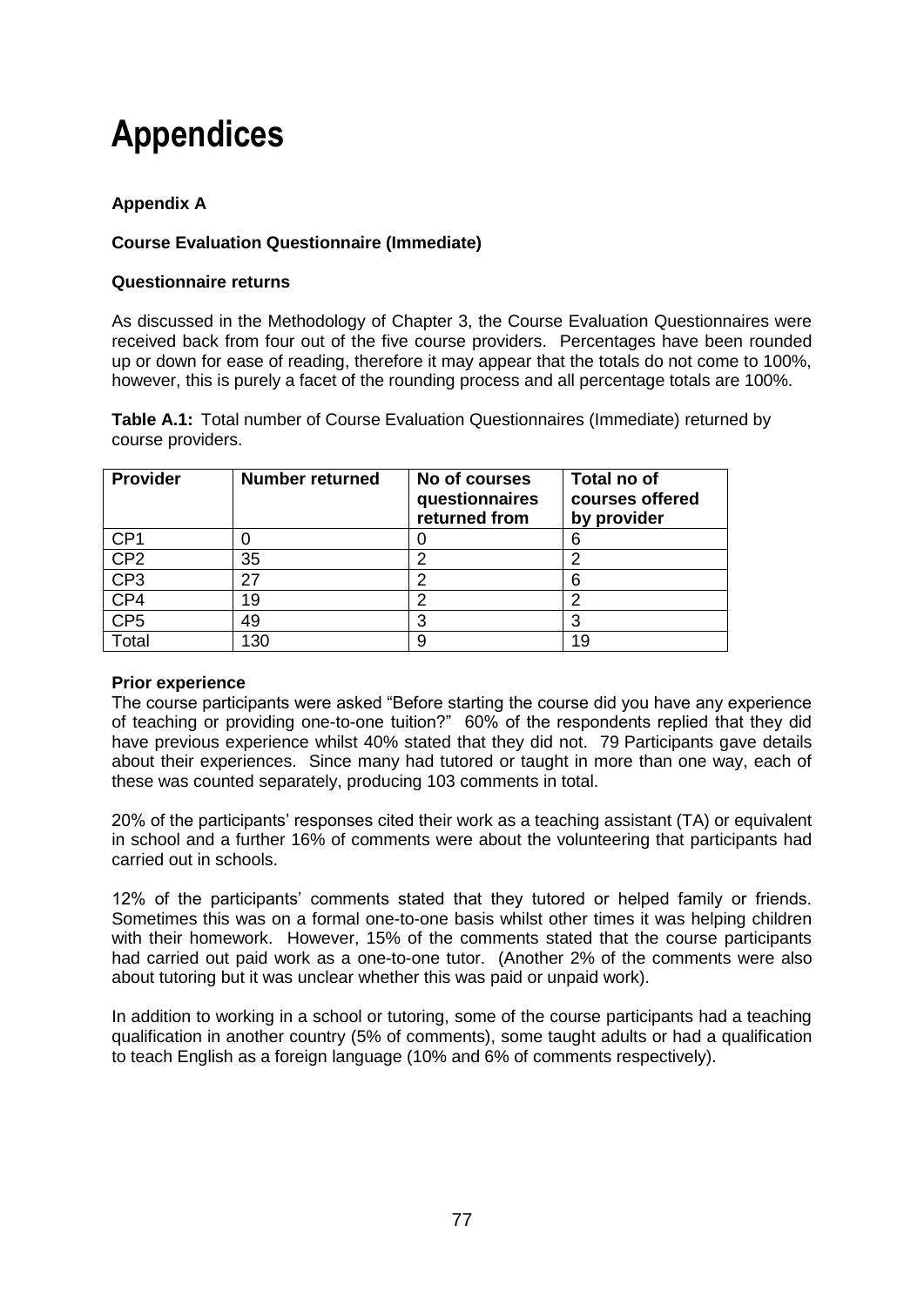**Table A.2**: Participants previous experience of teaching or one-to-one tuition Base: Comments from participants  $(N = 103)$ 

| <b>Previous experience</b>                    | $\frac{0}{0}$ |
|-----------------------------------------------|---------------|
| TA or equivalent including cover supervisor   | 20            |
| Volunteer in school                           | 16            |
| Tutoring (paid)                               | 15            |
| Tutoring / helping family or friends (unpaid) | 12            |
| Teaching adults or post 16                    | 10            |
| <b>TESOL/TEFL</b>                             | 6             |
| Qualified to teach in another country         | 5             |
| Experience as part of a course                | 4             |
| Tutor non academic subjects                   | 4             |
| Tutoring (unclear if paid or not)             | 2             |
| Other                                         | 8             |
| Total                                         | 100           |

#### **Readiness to tutor**

The course participants were asked "Do you feel ready to provide tuition?" 97% of the participants replied that they did, whilst just 3% said that they did not. Out of the 4 participants who had stated that they did not feel ready, one had attended a course from CP5 and three had attended courses from CP3.

The participants who had responded negatively to the question were asked to give reasons why they felt this way. Other participants also took the opportunity to air their views with 31 participants choosing to respond producing 32 comments in total

**Table A.3:** Participants' views on why they are, or are not, ready to tutor. Base: Comments from participants  $(N = 32)$ 

| <b>Views about readiness to tutor</b>                                       | %   |
|-----------------------------------------------------------------------------|-----|
| Course / school / practise has given me the ability and confidence to tutor | 28  |
| Tutoring itself is only way to know if learnt enough but also teaches more  | 13  |
| Need to prepare for lessons                                                 | 13  |
| Would like more knowledge about curriculum, subject and teaching            |     |
| methods                                                                     | 9   |
| Would like long term support from course providers or school                | 9   |
| Would like more practise                                                    | 6   |
| Nervous/daunting                                                            | 6   |
| Other (General comments not necessarily answering the question)             | 16  |
| Total                                                                       | -00 |

The largest group of responses were positive (28% of comments), with the participants stating that the course, the time spent in school and the one-to-one practise had given them the ability and the confidence to tutor. Others were not so sure, 13% of the comments were related to the fact that the participants believed that they would not really know whether they were ready to tutor until they began to do so, but were sure that once they did begin tutoring, they would continue to develop and learn. A further 13% of the comments were responding to the fact that whilst they might have the knowledge and ability to tutor, they still had some preparation to do before they could actually deliver a lesson. Some felt that they would like more knowledge about the curriculum, the subject they were to teach or about teaching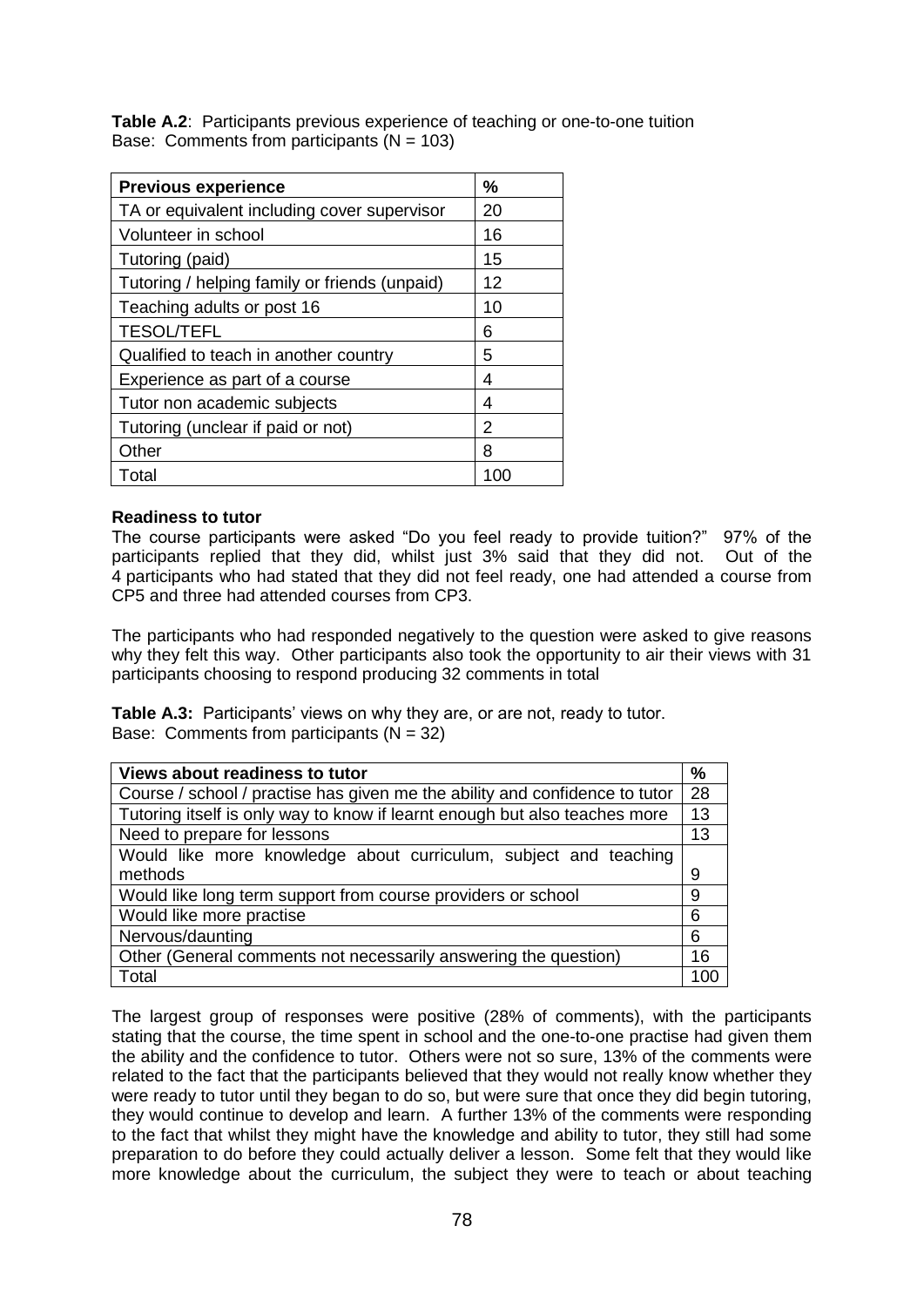methods (9% of comments) whilst others would like to receive long term support – either from the school or from the course providers (9%).

#### **Helping to prepare for tutoring**

The question "What was particularly helpful in preparing you to tutor?" produced 252 comments from 192 respondents. There was a large range of themes, the most frequently cited (15% of comments) was the range of resources and ideas that the participants were provided with, these included handouts, suggestions for teaching strategies and other ideas which the participants could draw upon when they tutored. The participants also found their experience during the school placement had been extremely helpful (13% of comments) as was time spent learning how to structure a lesson and develop a lesson plan (12%).

Learning about school assessments and the curriculum was also commented upon relatively frequently (10% of comments) as were the periods spent learning and understanding how children learn (also 10% of comments). There were 10 other categories but these all scored very low with all but one of them at 5% or less.

**Table A.4:** Aspects of the course considered to be particularly helpful by the participants. Base: Individual comments from the open ended question  $(N = 252)$ 

| Aspects of the course considered helpful                                       | %              |
|--------------------------------------------------------------------------------|----------------|
| Resources (inc handouts, ideas, teaching methods)                              | 15             |
| Time spent in school                                                           | 13             |
| Time spent working on how to structure a lesson and<br>developing lesson plans | 12             |
| Info about assessments and curriculum                                          | 10             |
| Learning how children learn                                                    | 10             |
| Learning on the course                                                         | 9              |
| 7 steps model of tutoring                                                      | 6              |
| Lecturers / teaching methods used on the course                                | 5              |
| Role playing one-to-one                                                        | 5              |
| Discussions & feedback                                                         | 4              |
| Being given an understanding of one-to-one                                     | 3              |
| Learning how to establish relationships with the children                      | $\overline{2}$ |
| Developing one-to-one tuition - Guidance for Tutors booklet                    | 1              |
| Practicing one-to-one                                                          | 1              |
| <b>Negatives</b>                                                               | 1              |
| All of it                                                                      | 1              |
| Other (General comments)                                                       | 4              |
| Total                                                                          | 100            |

The reverse of the question was also asked, "What was not useful or helpful about the course?" Very positively, the most frequently cited theme was that the tutors found it all useful with 26% feeling this way. The next largest category was from those who felt that too much time had been spent on specific aspects during the course (21%). These included a very wide range of areas such as repetition during the course; too much time on lesson planning; discussions, or items they felt not particularly relevant to them such as classroom management or ICT in the classroom.

Not all the tutors felt that the time spent on placement had been entirely helpful, (11%), problems included poor organisation in the school with the arrival of the tutors not always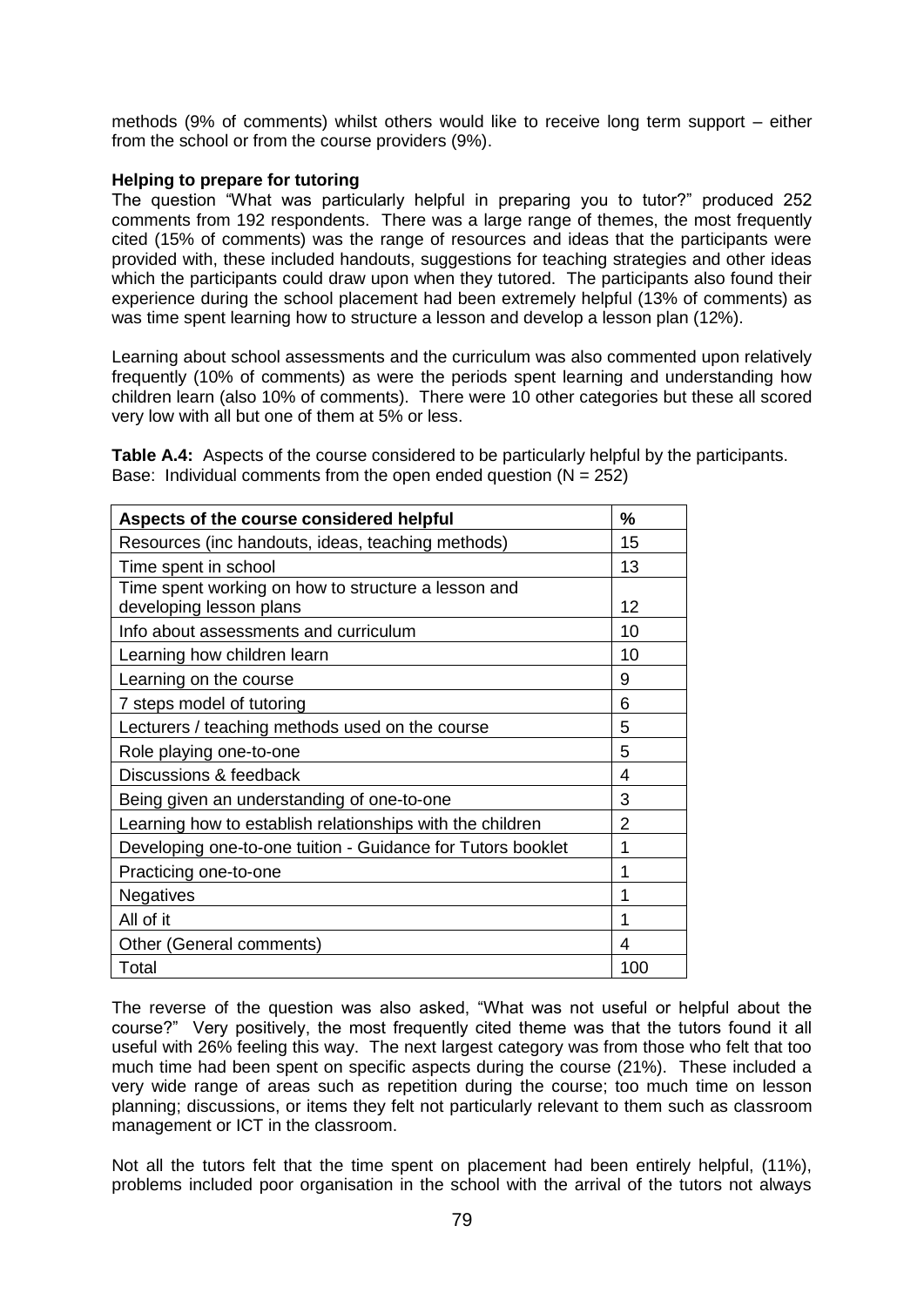being expected, not meeting the pupils early enough and placements occurring too close to Christmas to be useful. Poor organisation of the course was also mentioned in 8% of the comments.

**Table A.5:** Aspects of the course considered to be particularly helpful by the participants. Base: Individual comments from the open ended question  $(N = 111)$ 

| Aspects of course considered unhelpful                                                                           | %   |
|------------------------------------------------------------------------------------------------------------------|-----|
| Nothing unhelpful - All useful                                                                                   | 26  |
| Too much time spent on specific topics (e.g. lesson<br>planning, discussions, repetition, items not particularly |     |
| relevant on one-to-one)                                                                                          | 21  |
| Aspects of placement not helpful                                                                                 | 11  |
| Organisation of the course (including the order of items<br>taught                                               | 8   |
| Not enough role play / practical exercises                                                                       | 5   |
| Attitude / approach / delivery of course providers                                                               | 5   |
| Pace or length of course                                                                                         | 5   |
| Timing / location of the course and placement                                                                    | 5   |
| Not enough info or practise on how to prepare and deliver<br>one-to-one                                          | 5   |
| Not enough resources or help with resources                                                                      | 3   |
| Not enough other - inc lack of examples, info about own<br>learning objectives                                   | 2   |
| Too much time spent on content already known from<br>previous experience                                         | 2   |
| Other                                                                                                            | 3   |
| Total                                                                                                            | 100 |

## **School placement**

All the courses included time spent in school and the participants were asked "What did you think of the time you spent in school during the course?" There were a range of answers to choose from on a 5 point scale, ranging from "Very Helpful" to "Very Unhelpful". Participants were also asked to give reasons for their answers.

**Table A.6:** The extent to which the participants from each course found the time spent in school helpful. (Percentage of participants from each course who answered the question.)

| <b>Course</b>   | <b>Very helpful</b> | <b>Fairly</b><br>helpful | <b>Neither</b><br>helpful nor<br>unhelpful | <b>Fairly</b><br>unhelpful | <b>Very</b><br>unhelpful |
|-----------------|---------------------|--------------------------|--------------------------------------------|----------------------------|--------------------------|
| CP <sub>2</sub> | 86                  |                          | 3                                          |                            |                          |
| CP <sub>3</sub> | 89                  | 11                       |                                            |                            |                          |
| CP4             | 100                 |                          |                                            |                            |                          |
| CP <sub>5</sub> | 66                  | 27                       | 5                                          |                            |                          |
| Total           | 81                  | 15                       | ◠                                          |                            |                          |

106 participants gave reasons for their answers about the helpfulness of the school placement. In total they produced 144 comments of which 26% were related to the time spent in classrooms. The participants stated that they found the time useful because they were able to observe the teachers in action, learning about their different methods and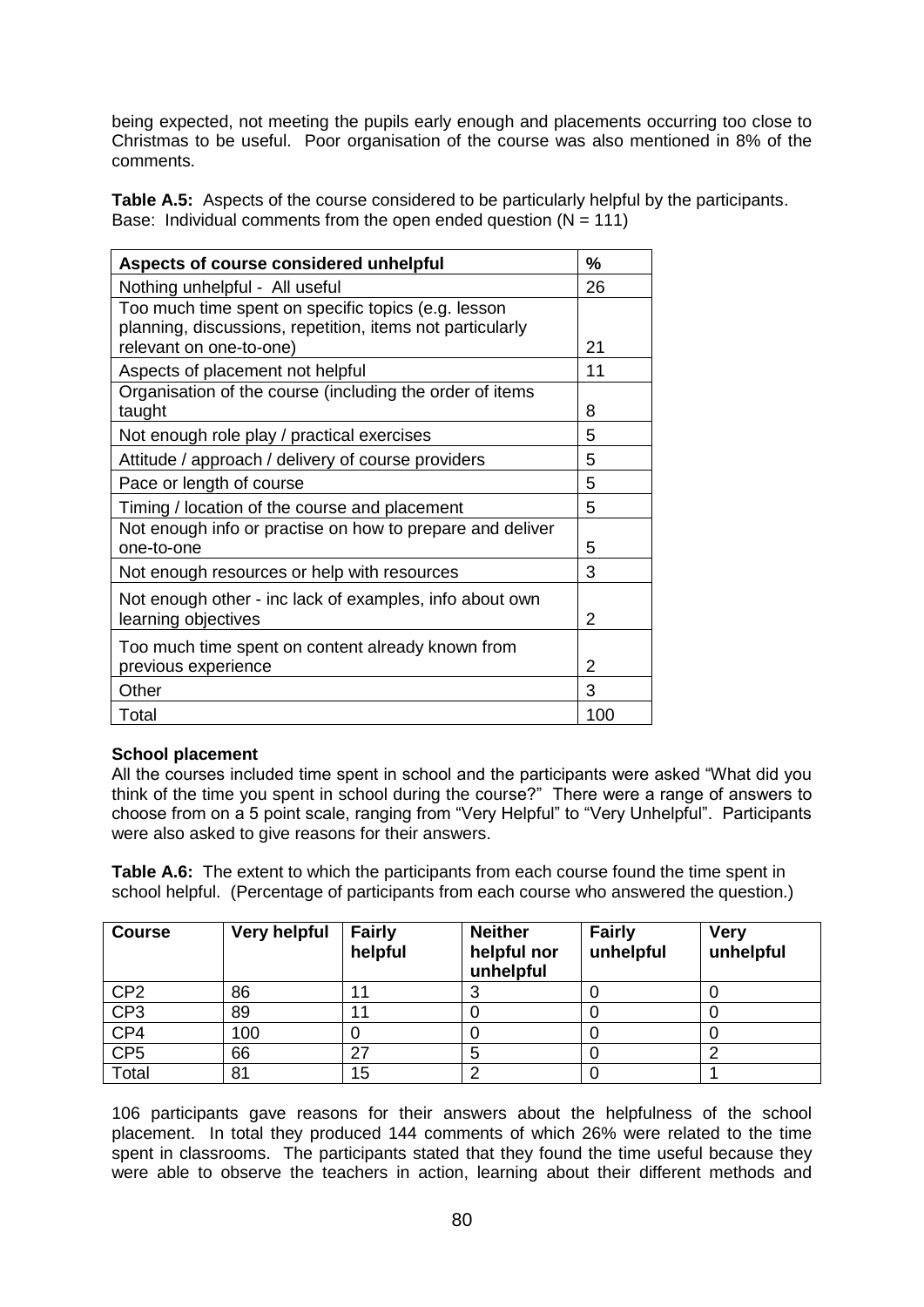styles, picking up useful ideas that could be used in their own tutoring session. 17% of the comments remarked upon how helpful the school and staff had been or the fact that it had been very useful to meet them in advance of their tutoring sessions. The fact that the participants were given the opportunity to meet the pupils and to learn more about them was appreciated and it was mentioned in 13% of the comments.

Not all the comments were favourable, 6% stated that the school (though often very helpful or friendly) were not ready to receive the course participants and the visits were poorly organised. In a further 3% of the comments, participants remarked that they felt the time spent in school was not long enough (the participants who made these comments were from several different courses).

**Table A.7:** Aspects of the school placement considered to be helpful or unhelpful. Base: Comments produced in the optional question.  $(N = 144)$ 

| <b>School placement aspects</b>                         | %   |
|---------------------------------------------------------|-----|
| Learn about what goes on in classrooms (inc             |     |
| teaching, teaching styles, practise and classroom       |     |
| management)                                             | 26  |
| Useful meeting staff/staff helpful                      | 17  |
| Learning about pupils                                   | 13  |
| Putting theory into practise                            | 6   |
| Understanding how school worked/ethos of                |     |
| school/how school does (e.g. Assess levels etc)         | 6   |
| School poorly organised for visit                       | 6   |
| Would have liked more time                              | 3   |
| Able to practise                                        | 5   |
| Put learning into context                               | 3   |
| All useful                                              | 3   |
| Did not attend school placement                         | 2   |
| Didn't help learning how to tutor/Didn't learn anything |     |
| new                                                     | 1   |
| Other                                                   | 9   |
| Total                                                   | 100 |

## **Subject knowledge**

The courses varied in the amount of time they spent on delivering subject knowledge. CP2 spent 4 hours on subject knowledge whilst CP5 spent a similar amount (1 session). CP3 did not tackle the area during the course itself but participants were expected to cover it themselves through distance e-learning. CP4 spent the most time on subject knowledge with four half day sessions for each subject.

In order to investigate whether the different approaches taken by the course providers were appropriate, the participants were asked "Do you think the course provided you with enough subiect knowledge to be able to tutor well?" They were given three possible answers, "I already had the subject knowledge"; "I was taught enough" and "I was not taught enough". The participants from CP4 appear the most satisfied with none of them stating they were not taught enough, possibly reflecting the fact that they spent more time devoted to this area than the other courses did. CP3 participants seem the least satisfied, so it would suggest that for some participants at least, e-learning is not enough despite the entry requirements onto the course being either an A Level or a degree in the subject.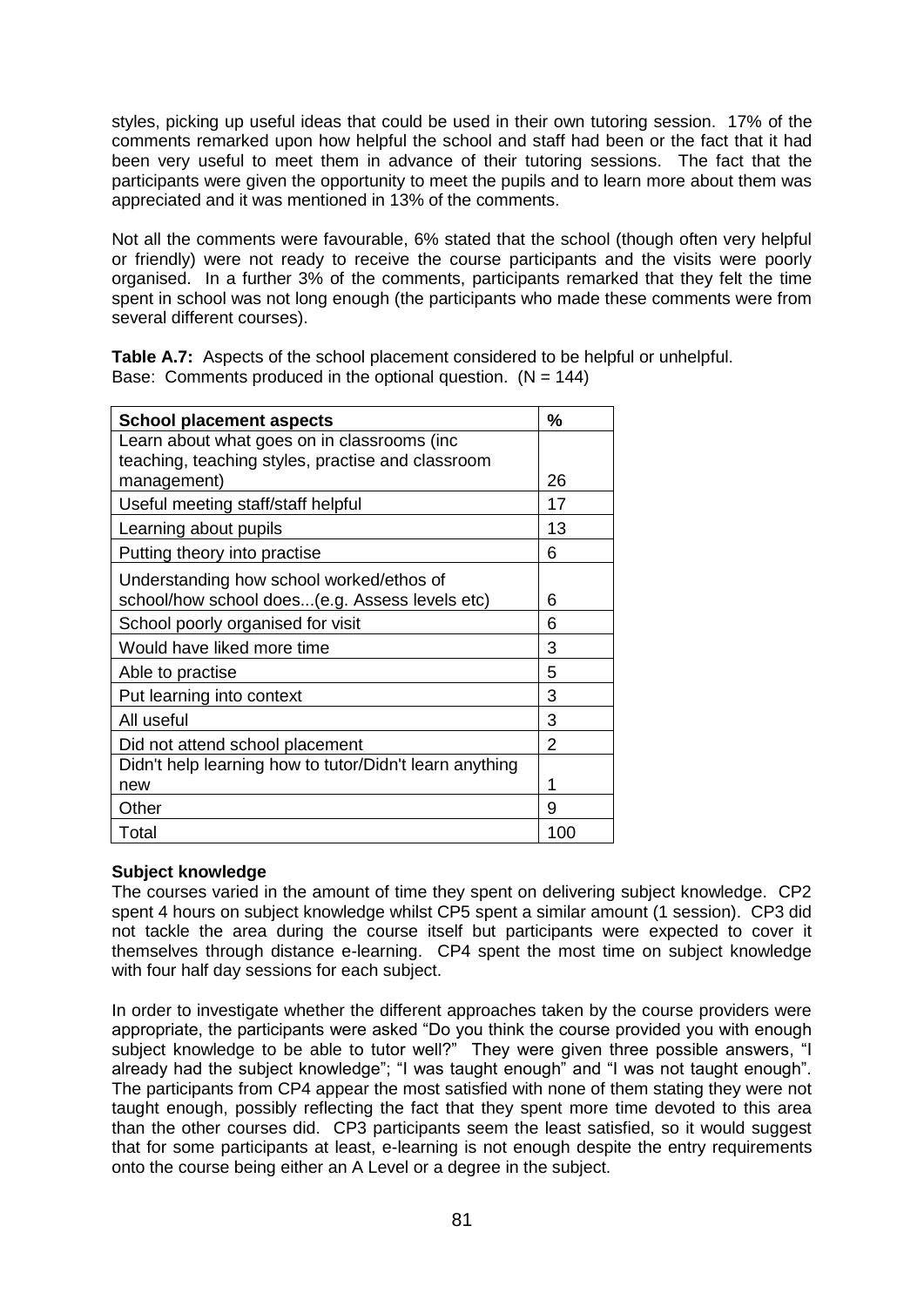**Table A.8:** Responses to the question "Did the course provide you with enough subject knowledge to be able to tutor well?"

| <b>Course</b>    | Already had<br>the knowledge | <b>Taught</b><br>Enough | Not taught<br>enough |
|------------------|------------------------------|-------------------------|----------------------|
| $\overline{CP2}$ | 60                           |                         | 13                   |
| CP3              | 37                           | 37                      | 25                   |
| CP4              | 63                           | 37                      |                      |
| CF5              | 55                           | 38                      | 6                    |
| Total            | 54                           | 35                      |                      |

Base: Percentages of participants from each course who answered the question ( $N = 120$ )

# **Curriculum knowledge**

The participants were asked "Do you think the course provided you with enough curriculum knowledge to be able to tutor well?" Once again they were given the option of stating whether they already had the knowledge, they were taught enough or were not taught enough.

The only course which spent much time on curriculum knowledge was CP4 who incorporated it into their subject sessions. Other courses spent very little time on the area although they often provided their participants with reading and resources. The reasoning behind this approach was simple – they felt that the whole area was so large, it was impossible to cover to a useful level, so it was better to provide the participants with the information they would need to learn how to access the curriculum. This approach does not appear to have been particularly popular, with a quarter of CP2"s participants feeling that they had not been taught enough. However, the rest of them felt that they had either been taught enough or they already had the knowledge. CP4"s participants on the other hand were much happier with just 6% feeling that they had not been taught enough.

**Table A.9:** Responses to the question "Did the course provide you with enough curriculum knowledge to be able to tutor well?"

Base: Percentages of participants from each course who answered the question ( $N = 124$ )

| <b>Course</b>   | <b>Already had</b><br>the knowledge | <b>Taught</b><br>Enough | Not taught<br>enough |
|-----------------|-------------------------------------|-------------------------|----------------------|
| CP <sub>2</sub> | 19                                  | 56                      | 25                   |
| CP3             |                                     | 78                      | 11                   |
| CP4             |                                     | 83                      | 6                    |
| CP <sub>5</sub> | つ1                                  | 66                      | 13                   |
| Total           | 17                                  | 69                      | 15                   |

## **Knowledge of teaching methods**

The way in which the course participants were taught teaching methods also varied. CP4 incorporated teaching strategies into the subject knowledge sessions whilst others generally devoted entire sessions to teaching methods and strategies. The approaches taken appear popular with the majority of the participants, although again the participants from CP4 appeared to gain the most satisfaction.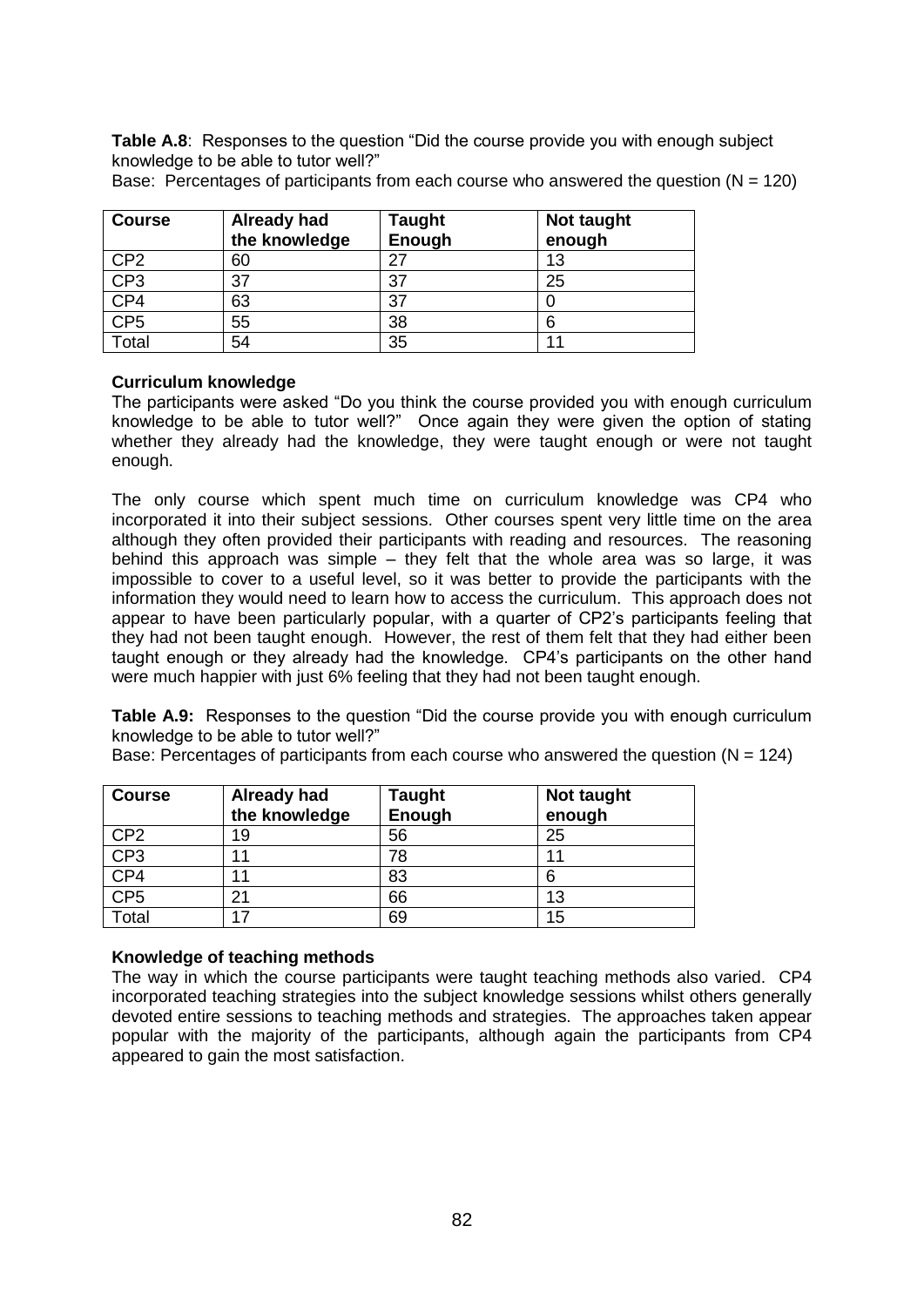**Table A.10:** Responses to the question "Did the course provide you with enough knowledge of teaching methods to be able to tutor well?"

| <b>Course</b>   | <b>Already had</b><br>the knowledge | <b>Taught</b><br>enough | Not taught<br>enough |
|-----------------|-------------------------------------|-------------------------|----------------------|
| CP <sub>2</sub> |                                     | 87                      |                      |
| CP3             | 19                                  |                         |                      |
| CP4             | 13                                  | 88                      |                      |
| CP <sub>5</sub> | 18                                  | 75                      |                      |
| Total           | 15                                  | 80                      | 5                    |

Base: Percentages of participants from each course who answered the question  $(N = 130)$ 

Generally the course participants believed that they had been taught enough knowledge of teaching methods, only 15% felt that they already had the knowledge, this is probably a reflection that many of the course participants had experience of working as teaching assistants or already worked as one-to-one tutors and a few were teachers in other countries. Just 5% felt that they had not been taught enough, again none of the participants of CP4"s course felt that way although their sample numbers are lower than those from other courses. Once again the shortest course generated negative remarks although CP2 participants appeared to feel the same way.

# **Obtaining additional information**

The participants were asked "Do you feel able to obtain any additional information you might need when tutoring?" The vast majority of the 116 participants who responded to the question replied "Yes" (97%) whilst 3% said "No".

93 of the participants gave further details, producing a total of 127 comments,

- 53% of which were about the resources they had been given
- 14% of the comments stated that the participants would be able to obtain information from the school they would be working at
- 13% said that they knew they could contact the course provider for further information should they need to do so.
	- A further 9% of the comments from participants stated that the other participants on the course were a source of support and resources.

#### **Other comments**

Finally, the participants were asked "If you have any further comments about the course you would like to tell the evaluators, please write them below". 101 Participants took the opportunity to do so, producing 174 comments, 55% of which were positive, 42% negative and 3% neutral.

- The most common positive comments were very general, (16% of all comments made) with participants stating that they thought the course to be "excellent" and that they enjoyed it or found it "fantastic".
- 13% of the comments were more specific about what they found to be so useful or enjoyable about the course, these ranged from quality of the course, to the idea of non-QTS tutors, the way in which they would be able to help pupils and the fact that it had given an insight to teaching which was prompting some of the participants to consider entering teaching as a profession.
- A further 12% of comments were very positive about the course lecturers and the way in which the courses were delivered. Some specific lecturers received praise, often for the way in which they made the content memorable and enjoyable at the same time.
- There were some negative remarks, 14% were about the organisation of the course or the course or school visit. The areas which came in for most criticism was the way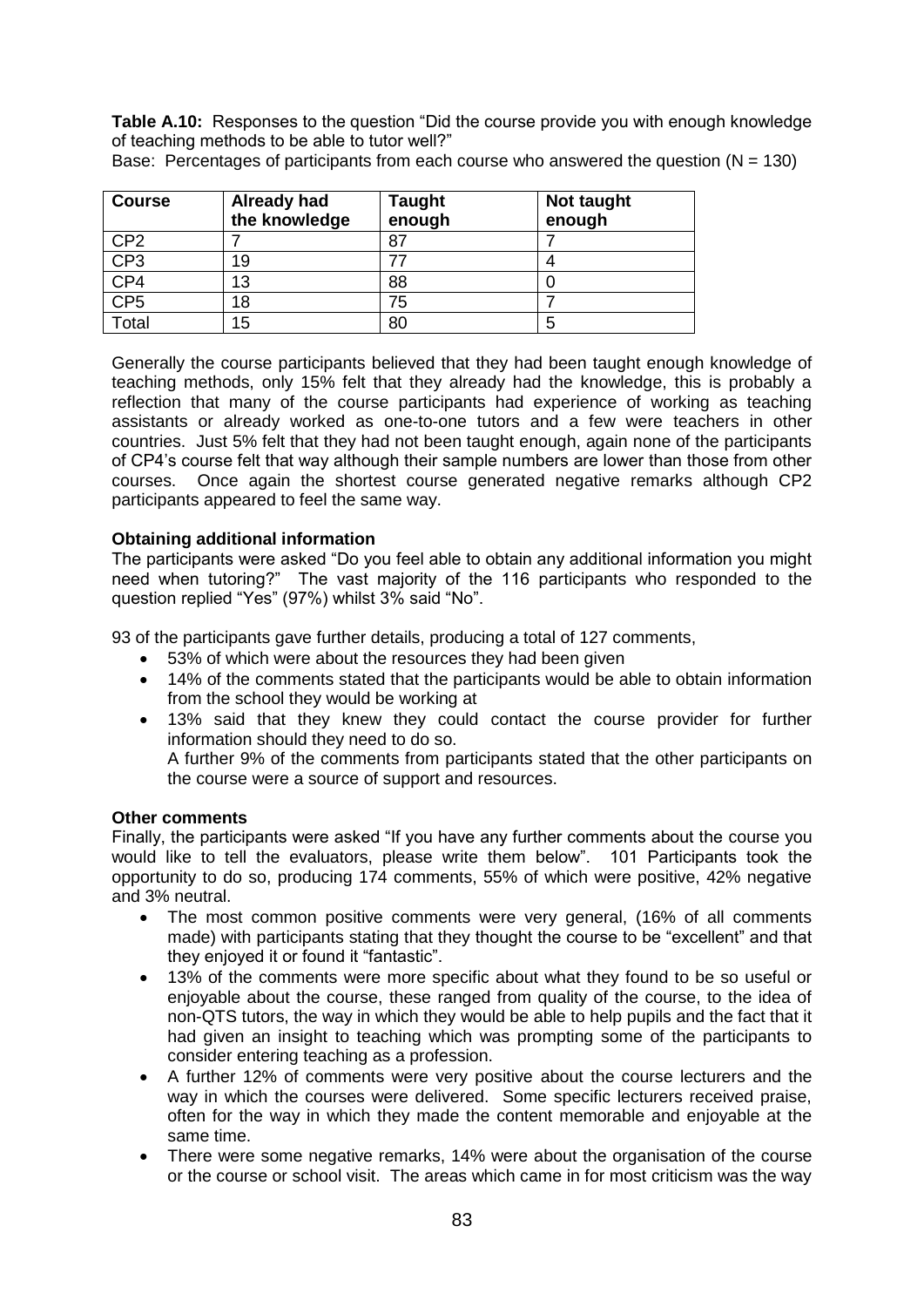in which school visits were organised. Some felt that the placements were organised at the last minute and this led for disorganization during the placement.

 Another area frequently remarked upon negatively (13% of comments) was that of course content including school visit although this had been mentioned positively in 7% of comments. Comments included the lack of one-to-one tuition practise during the course and placement, the lack of time spent studying the curriculum, the lack of time spent studying and discussing resources and the desire to incorporate more practical exercises or role play.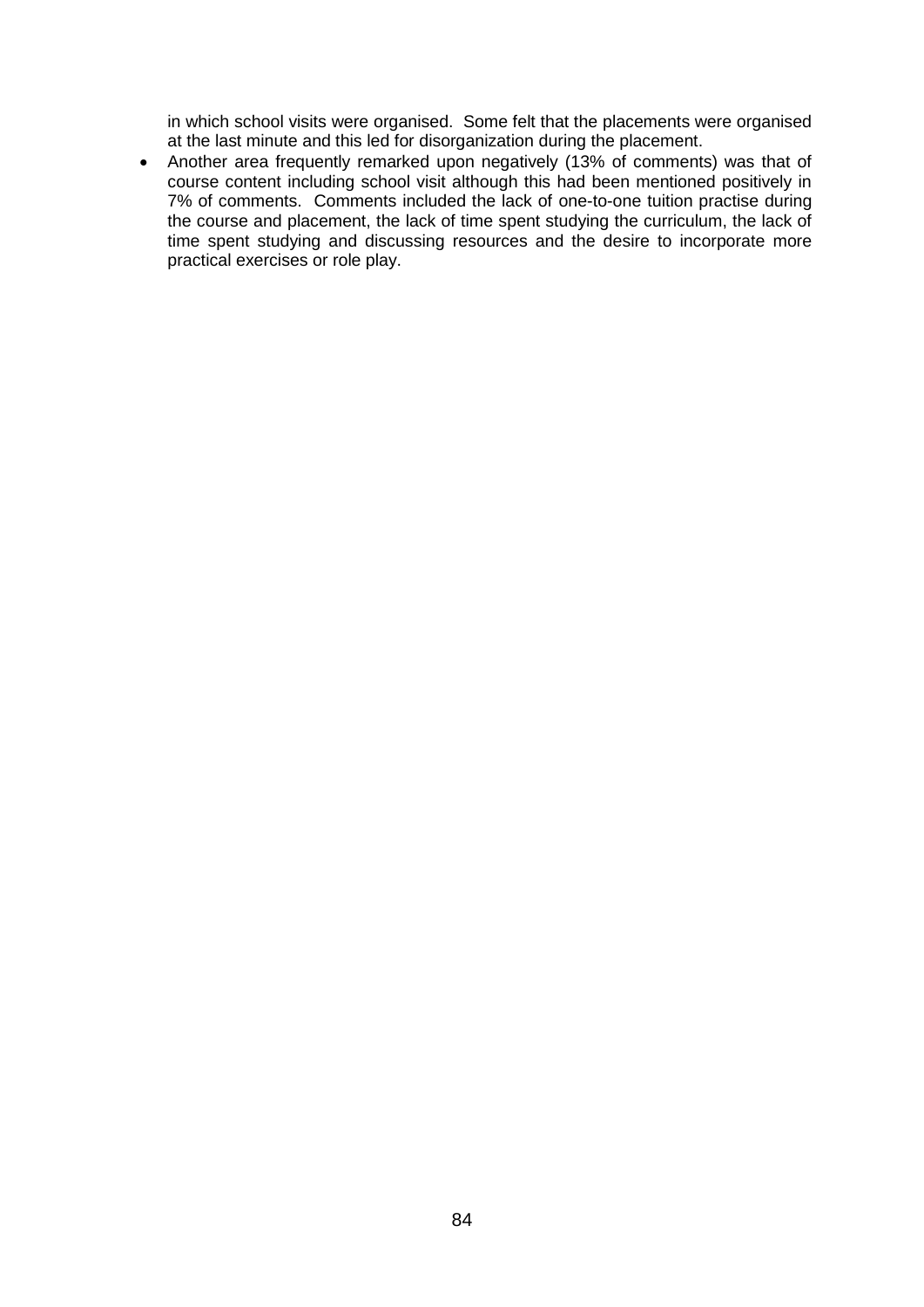## **Appendix B: Pupil Characteristics**

Summaries of the characteristics of pupils in the study are presented below. Table B.1 displays characteristics of pupils who were in receipt of one-to-one tuition in English, compared to those who did not receive tuition and Table B.2 shows similar data for mathematics tuition.

The figures in Tables B.1 and B.2 are restricted to those years where there were sufficient numbers of non-QTS tutored pupils for analysis. So the figures are provided for years 3, 4, 5, 6, 7 and 8 for English and years 3, 4, 5. 6 and 9 for mathematics.

| <b>Characteristic</b>   | Category       | <b>No Tuition</b><br>Number (%) | <b>Non-QTS tuition</b><br>Number (%) |
|-------------------------|----------------|---------------------------------|--------------------------------------|
| Gender                  | Female         | 6,454 (47%)                     | 62 (42%)                             |
|                         | Male           | 7,186 (53%)                     | 86 (58%)                             |
| <b>Ethnicity</b>        | White          | 11,229 (86%)                    | 143 (97%)                            |
|                         | Mixed          | 492 (4%)                        | 2(1%)                                |
|                         | Asian          | 946 (7%)                        | $0(0\%)$                             |
|                         | <b>Black</b>   | 515 (4%)                        | $0(0\%)$                             |
|                         | Other          | 283 (2%)                        | 3(2%)                                |
| <b>First language</b>   | English        | 11,902 (87%)                    | 144 (97%)                            |
|                         | Not English    | 1,714 (13%)                     | 4(3%)                                |
| <b>SEN status</b>       | <b>None</b>    | 9,882 (73%)                     | 82 (55%)                             |
|                         | School Action  | 2,315 (17%)                     | 42 (28%)                             |
|                         | School Action+ | 1,145 (8%)                      | 24 (16%)                             |
|                         | Statement      | 281 (2%)                        | $0(0\%)$                             |
| <b>Eligible for FSM</b> | No             | 10,523 (77%)                    | 108 (73%)                            |
|                         | Yes            | 3,100 (23%)                     | 40 (27%)                             |

**Table B.1:** Characteristics of pupils in receipt of tuition in English, compared to those without tuition

This table shows that the vast majority of pupils in receipt of tuition in English were white and spoke English as their first language. None of the tutored pupils had a statement of Special Education Need, but 42 were classified as School Action and 24 as School Action Plus.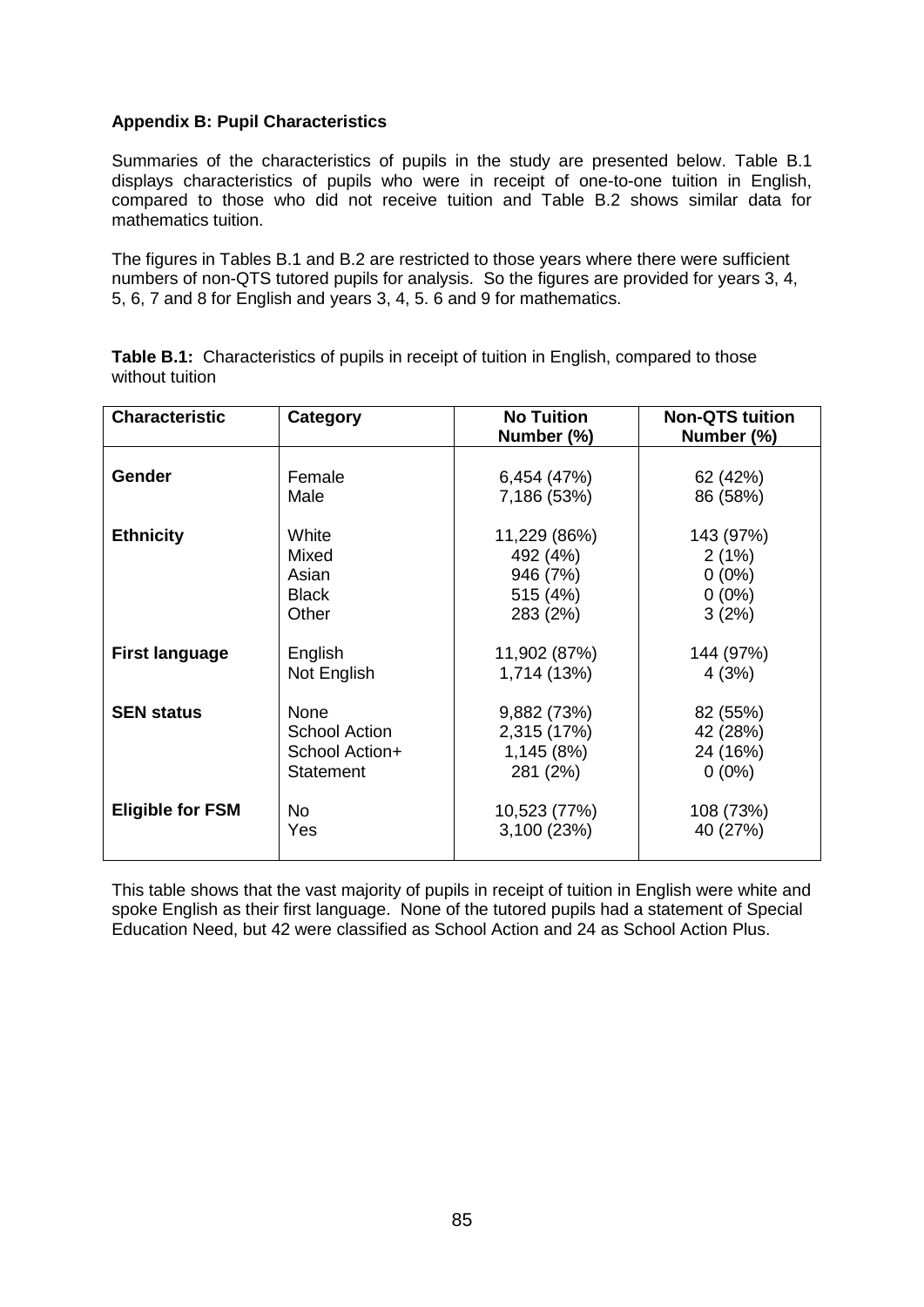| <b>Characteristic</b>   | Category             | <b>No Tuition</b> | <b>Non-QTS tuition</b> |
|-------------------------|----------------------|-------------------|------------------------|
|                         |                      | Number (%)        | Number (%)             |
|                         |                      |                   |                        |
| <b>Gender</b>           | Female               | 5,126 (46%)       | 63 (57%)               |
|                         | Male                 | 5,904 (54%)       | 47 (43%)               |
| <b>Ethnicity</b>        | White                | 8,982 (83%)       | 93 (97%)               |
|                         | Mixed                | 377 (3%)          | 4(4%)                  |
|                         | Asian                | 835 (8%)          | 7(6%)                  |
|                         | <b>Black</b>         | 440 (4%)          | 3(3%)                  |
|                         | Other                | 230 (2%)          | $1(1\%)$               |
| <b>First language</b>   | English              | 9,497 (86%)       | 102 (94%)              |
|                         | Not English          | 1,518 (14%)       | 7(6%)                  |
|                         |                      |                   |                        |
| <b>SEN status</b>       | None                 | 8,059 (73%)       | 73 (66%)               |
|                         | <b>School Action</b> | 1,809 (16%)       | 21 (29%)               |
|                         | School Action+       | 914 (8%)          | 15 (14%)               |
|                         | <b>Statement</b>     | 232 (2%)          | $1(1\%)$               |
| <b>Eligible for FSM</b> | No                   | 8,650 (79%)       | 81 (74%)               |
|                         | Yes                  | 2,364 (21%)       | 29 (26%)               |
|                         |                      |                   |                        |

**Table B.2:** Characteristics of pupils in receipt of tuition in mathematics, compared to those without tuition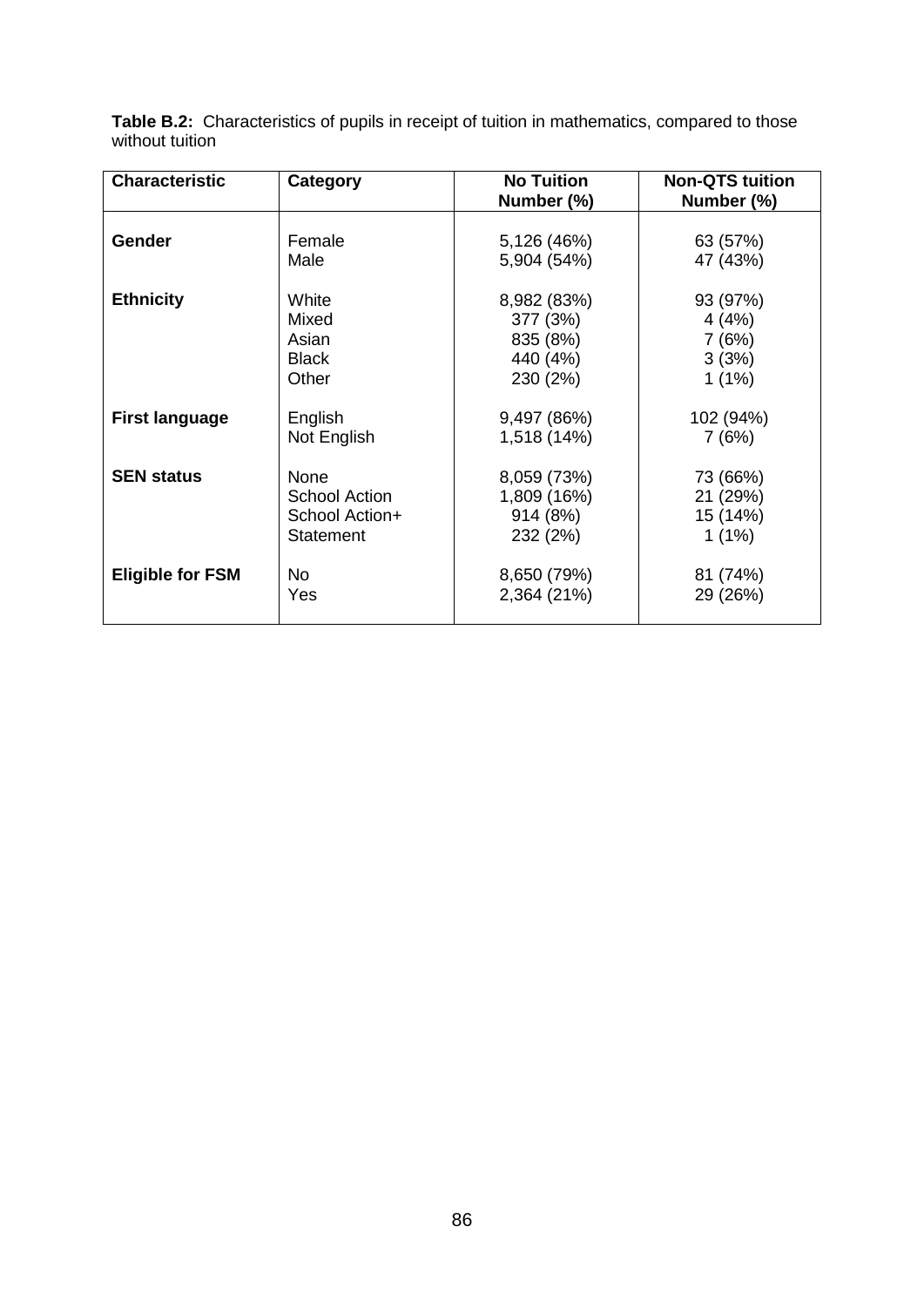## **Appendix C: Statistical methods**

The aim of the analysis was to compare the attainment of pupils who received tuition from the non-QTS tutors with the attainment of pupils who received no tuition. All pupils were assessed through teacher assessment of National Curriculum levels at the end of the autumn term 2009 (baseline attainment) and at the end of summer term 2010 (outcome attainment). A few pupils who received their tuition in the autumn term or withdrew from tuition were excluded from the analysis.

A feature of the data was that several pupils from each school were included in the study. Due to shared characteristics, it is typically expected that the attainment of pupils within the same schools will be more similar than those from different schools. To take into account this "structure" of the data, the analysis was performed using multilevel regression methods. Two-level models were used, with pupils nested within schools.

The analysis was performed in 4 stages:

- 1. Unadjusted comparison of "outcome" attainment (Model 1)
- 2. Comparison adjusted for 'baseline' attainment scores (Model 2)
- 3. Comparison adjusted for "baseline" attainment scores and pupil characteristics (Model 3)
- 4. Comparison adjusted for "baseline" attainment scores, pupil characteristics and gain in prior term (Model 4)

By adjusting for the baseline attainment scores (Models 2-4), the results reflect how the effect of tutoring impacted on attainment from the end of the end of autumn 2009 to the end of the summer term. Adjusting for the pupil characteristics (Models 3-4) ensures that any differences in tutored and untutored pupils are accounted for statistically.

The final model (Model 4) additionally adjusts for pupils" progress in the term before the start of the study. It is possible that pupils are assigned tuition due a lack of progress at an earlier time, thus presenting a different profile from those with consistently low attainment. Therefore, to ensure that the groups were fairly compared, each pupil"s gain in National Curriculum level between assessment at the end of the summer term 2009 and autumn 2009 was added to the final model.

The results section focuses on the final models only (Model 4), but the results from all four analysis stages are presented in Appendix E. A full description of the variables included in the models is given in Appendix D.

The following variables were adjusted for in the third and final analyses

- Baseline attainment (at end of autumn term 2009)
- **•** Ethnicity
- First language other than English
- Special Educational Needs (SEN) status
- Eligibility for Free School Meals (FSM)
- Gender
- Pupil progression from summer 2009 to autumn 2009

A separate analysis was performed to examine the effect of English tuition upon English attainment, and mathematics tuition upon mathematics attainment.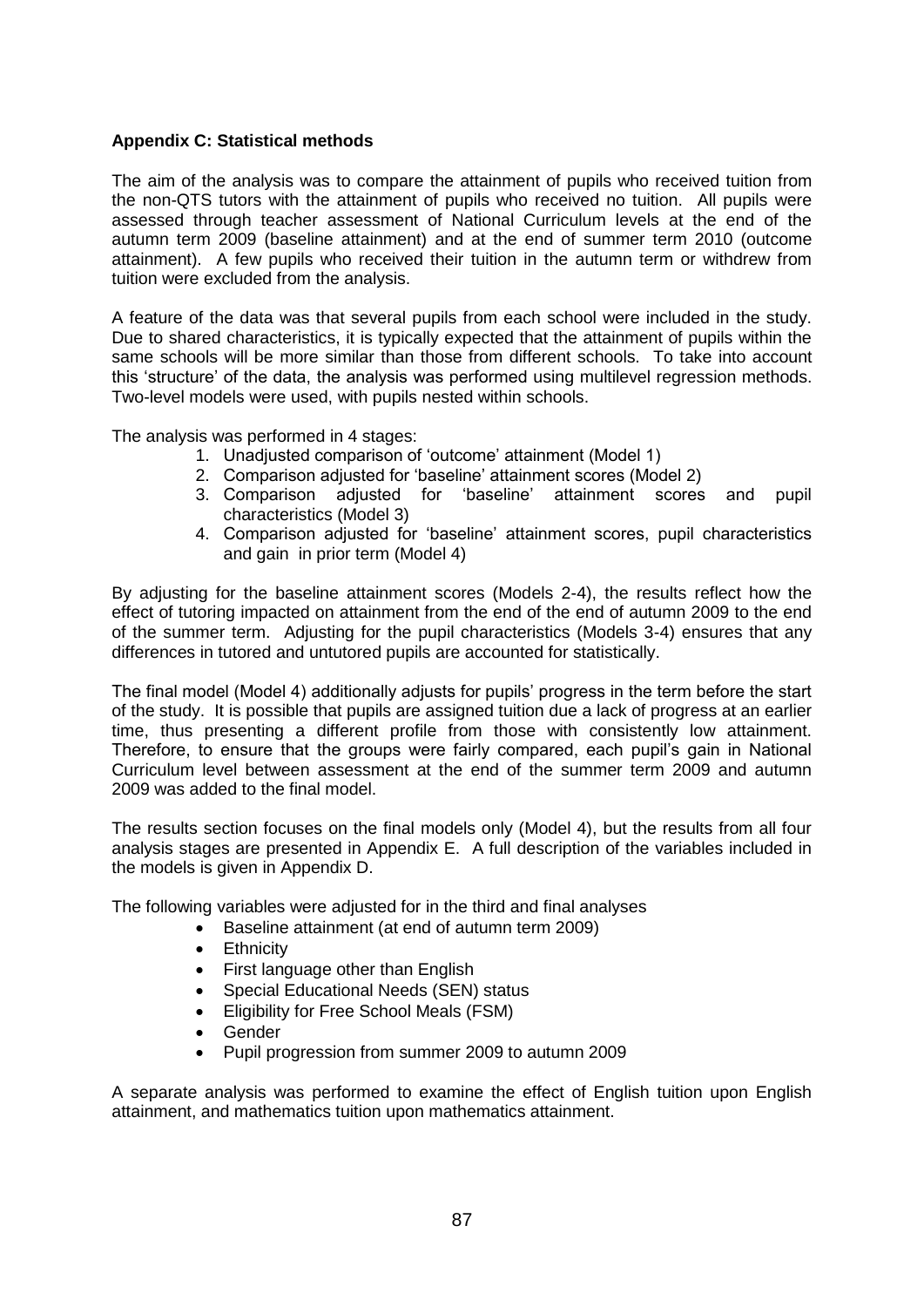The significance of the results can be determined by the size of the p-values that results from each analysis. P-values of less than 0.05 are usually regarded as evidence of a statistically significant result.

For some years there were either no pupils or very few pupils who received tuition from non-QTS tutors. Therefore, no formal analysis was performed for those years.

|  | Appendix D: Description of explanatory variables included in analyses |  |  |  |
|--|-----------------------------------------------------------------------|--|--|--|
|  |                                                                       |  |  |  |

| <b>Variable</b>                      | <b>Description</b>                                                                                                                                                                                                                                                                                                                                       |  |  |  |  |
|--------------------------------------|----------------------------------------------------------------------------------------------------------------------------------------------------------------------------------------------------------------------------------------------------------------------------------------------------------------------------------------------------------|--|--|--|--|
| <b>Baseline attainment</b>           | Attainment measured at the end of summer term 2009. Teacher<br>Assessments using scale of 1 unit per National Curriculum sublevel.<br>English attainment used for English outcome, mathematics<br>attainment used for mathematics outcome.<br>Linear, quadratic and cubic terms were included, with a school-level<br>random effect for the linear term. |  |  |  |  |
| Ethnicity                            | Set of 4 binary variables. White was used as the baseline group,<br>with separate terms for each of Mixed, Asian, Black and Other<br>ethnic groups                                                                                                                                                                                                       |  |  |  |  |
| First language other<br>than English | Binary variable with a zero if English was the first language, and a<br>one if not.                                                                                                                                                                                                                                                                      |  |  |  |  |
| <b>SEN</b> status                    | Set of 3 binary variables. None was used as the baseline group,<br>with separate terms for each of School Action, School Action Plus<br>and Statement                                                                                                                                                                                                    |  |  |  |  |
| Eligibility for free<br>school meals | Binary variable with a zero if not eligible, and a one if eligible for free<br>school meals.                                                                                                                                                                                                                                                             |  |  |  |  |
| Gender                               | Binary variable with a zero if female, and a one if male.                                                                                                                                                                                                                                                                                                |  |  |  |  |
| Prior attainment<br>progress         | Progress in attainment from the end of summer term 2009 to the<br>end of autumn term 2009. Assessments using scale of 1 unit per<br>National Curriculum sublevel. English attainment used for English<br>outcome, mathematics attainment used for mathematics outcome.                                                                                   |  |  |  |  |
| Tuition                              | Binary variable with a zero if the pupil received non-QTS tuition, and<br>a zero if they received no tuition                                                                                                                                                                                                                                             |  |  |  |  |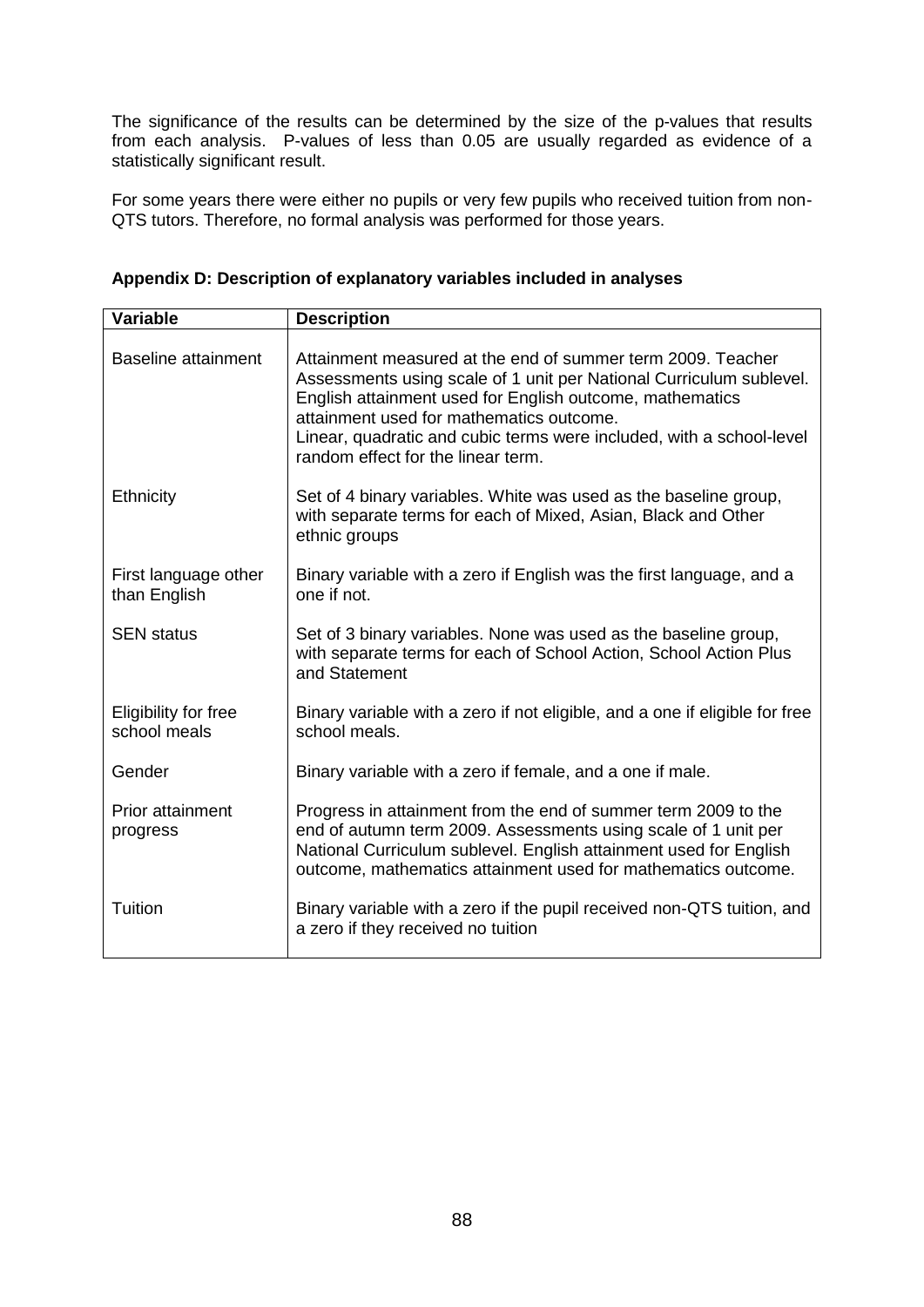# **Appendix E: Differences in attainment between pupils receiving non-QTS tuition and pupils who were not in receipt of tuition.**

The results for 3 models are presented:

- Model 1: Unadjusted comparison of groups
- Model 2: Comparison adjusted for 'baseline' attainment scores
- Model 3: Comparison adjusted for 'baseline' attainment scores and pupil characteristics
- Model 4: 'Comparison adjusted for baseline' attainment scores, pupil characteristics and gain in prior term

**Table E.1:** Differences in English attainment between pupils receiving non-QTS tuition and pupils receiving no tuition – All models

| Year                    | <b>Spring &amp; Summer tuition</b> |         |  |  |
|-------------------------|------------------------------------|---------|--|--|
|                         | Difference (95% CI)   P-value      |         |  |  |
| Year 3 - Model 1        | $-1.7$ $(-2.8, -0.5)$              | 0.004   |  |  |
| Year 3 - Model 2        | $-0.2$ $(-0.6, 0.2)$               | 0.40    |  |  |
| Year 3 - Model 3        | $-0.2$ $(-0.7, 0.2)$               | 0.24    |  |  |
| Year 4 - Model 1        | $-1.6$ $(-2.3. -0.8)$              | < 0.001 |  |  |
| Year 4 - Model 2        | $-0.1$ $(-0.4, 0.2)$               | 0.58    |  |  |
| Year 4 - Model 3        | $-0.1$ $(-0.4, 0.1)$               | 0.37    |  |  |
| Year 4 - Model 4        | $-0.1$ $(-0.3, 0.2)$               | 0.48    |  |  |
| Year 5 - Model 1        | $-0.8$ $(-1.6, 0.0)$               | 0.04    |  |  |
| Year 5 - Model 2        | $-0.1$ $(-0.4, 0.1)$               | 0.35    |  |  |
| Year 5 - Model 3        | $-0.1$ $(-0.4, 0.1)$               | 0.29    |  |  |
| Year 5 - Model 4        | $0.0$ ( $-0.3$ , $0.2$ )           | 0.77    |  |  |
| Year 6 - Model 1        | $-1.0$ ( $-1.6$ , $-0.3$ )         | 0.004   |  |  |
| Year 6 - Model 2        | $0.0$ (-0.3, 0.2)                  | 0.80    |  |  |
| Year 6 - Model 3        | $-0.1$ $(-0.3, 0.2)$               | 0.55    |  |  |
| Year 6 - Model 4        | $0.0$ ( $-0.3$ , $0.2$ )           | 0.70    |  |  |
| Years $4,5,6$ – Model 1 | $-1.1$ $(-1.5, -0.7)$              | < 0.001 |  |  |
| Years $4,5,6$ - Model 2 | $0.0$ ( $-0.1$ , $0.1$ )           | 0.96    |  |  |
| Years $4,5,6$ – Model 3 | $0.0$ ( $-0.2$ , $0.1$ )           | 0.82    |  |  |
| Years $4,5,6$ – Model 4 | $0.0$ (-0.1, 0.1)                  | 0.92    |  |  |
| Year 7 - Model 1        | $-0.6$ $(-2.0, 0.8)$               | 0.40    |  |  |
| Year 7 - Model 2        | 0.9(0.3, 1.6)                      | 0.006   |  |  |
| Year 7 - Model 3        | 0.9(0.3, 1.6)                      | 0.005   |  |  |
| Year 8 - Model 1        | $-3.3$ $(-4.9, -1.7)$              | < 0.001 |  |  |
| Year 8 - Model 2        | $-0.3$ $(-0.9, 4.2)$               | 0.46    |  |  |
| Year 8 - Model 3        | $-0.2$ $(-0.9, 0.4)$               | 0.51    |  |  |
| Year 8 - Model 4        | $-0.2$ $(-0.8, 0.5)$               | 0.61    |  |  |
|                         |                                    |         |  |  |

Note: Model 4 not computed for years 3 and 7 due insufficient data